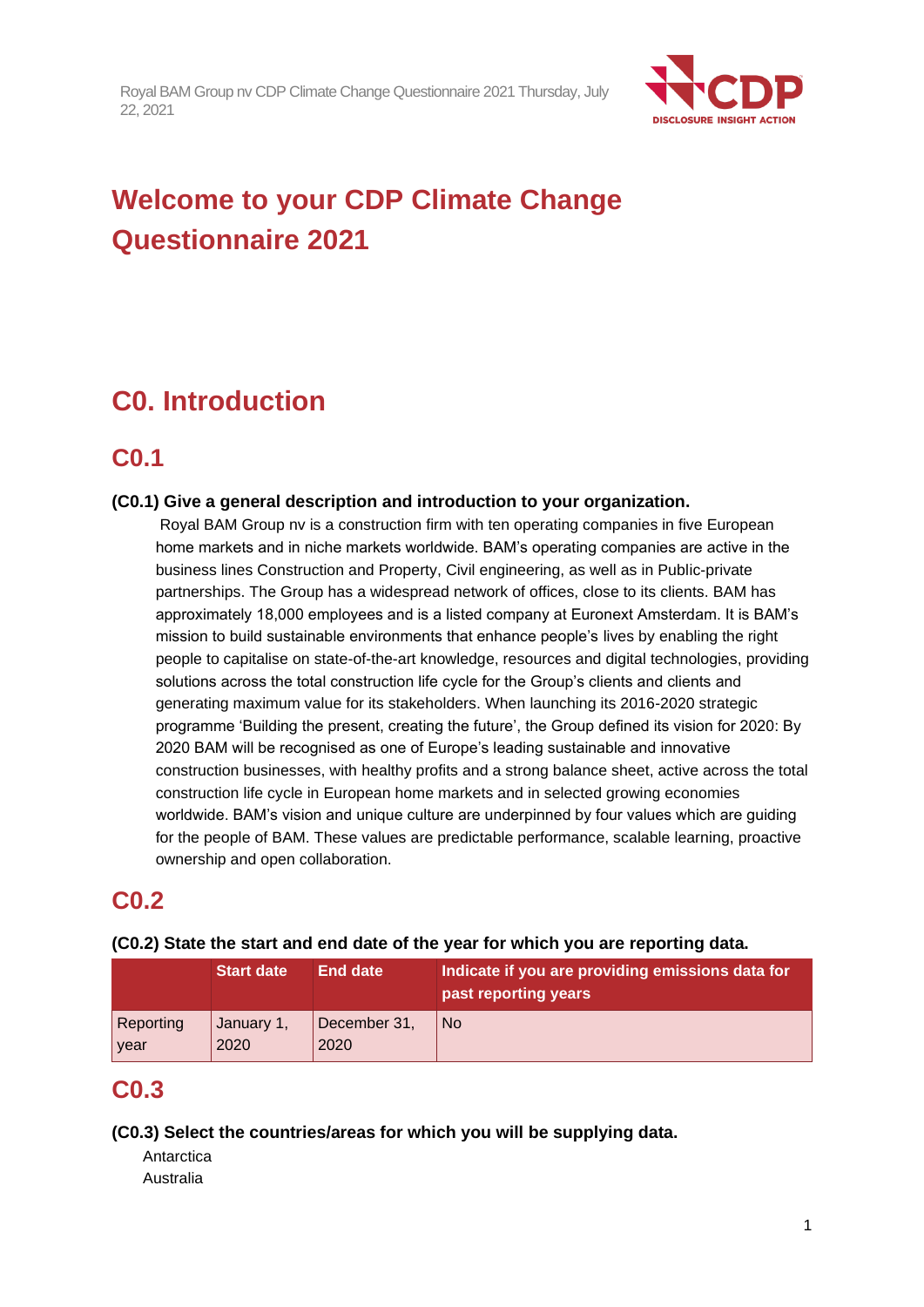

Belgium Canada **Germany** Indonesia Ireland **Netherlands** Sierra Leone United Arab Emirates United Kingdom of Great Britain and Northern Ireland United Republic of Tanzania

# **C0.4**

**(C0.4) Select the currency used for all financial information disclosed throughout your response.**

EUR

# **C0.5**

**(C0.5) Select the option that describes the reporting boundary for which climaterelated impacts on your business are being reported. Note that this option should align with your chosen approach for consolidating your GHG inventory.**

Financial control

# **C-CN0.7/C-RE0.7**

### **(C-CN0.7/C-RE0.7) Which real estate and/or construction activities does your organization engage in?**

New construction or major renovation of buildings Buildings management Other real estate or construction activities, please specify Civil engineering

# **C1. Governance**

# **C1.1**

**(C1.1) Is there board-level oversight of climate-related issues within your organization?**

Yes

# **C1.1a**

**(C1.1a) Identify the position(s) (do not include any names) of the individual(s) on the board with responsibility for climate-related issues.**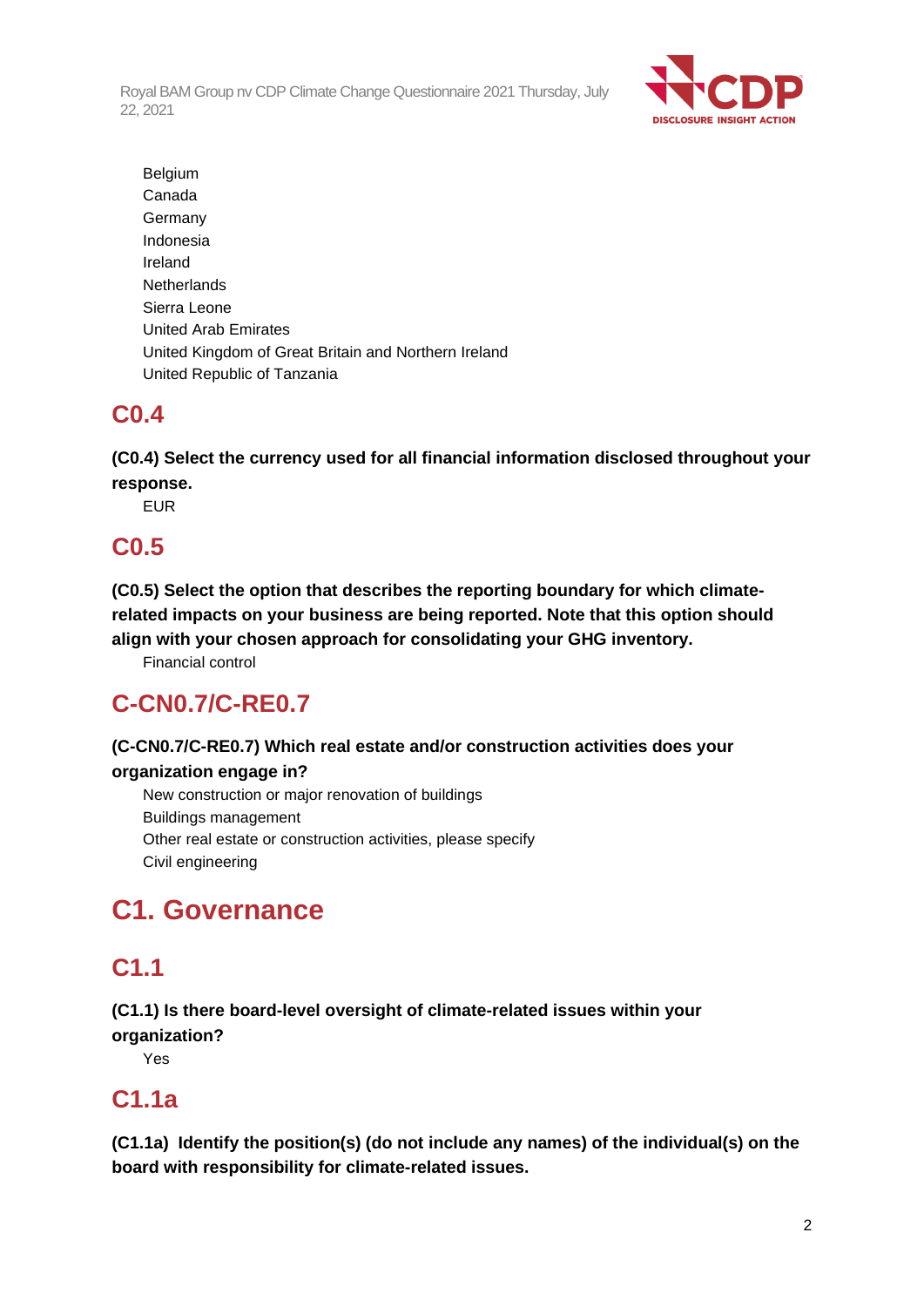

| <b>Position of</b><br>individual(s)     | <b>Please explain</b>                                                                                                                                                                                                                                                                                                                                                                                                                                                                                                                                                                                                                                                                                                                                                                                                                                                                                                                                                                                                                                                                                                                                                                                                                                                                                                                                                                                                                                                                                                                                                                                                                           |
|-----------------------------------------|-------------------------------------------------------------------------------------------------------------------------------------------------------------------------------------------------------------------------------------------------------------------------------------------------------------------------------------------------------------------------------------------------------------------------------------------------------------------------------------------------------------------------------------------------------------------------------------------------------------------------------------------------------------------------------------------------------------------------------------------------------------------------------------------------------------------------------------------------------------------------------------------------------------------------------------------------------------------------------------------------------------------------------------------------------------------------------------------------------------------------------------------------------------------------------------------------------------------------------------------------------------------------------------------------------------------------------------------------------------------------------------------------------------------------------------------------------------------------------------------------------------------------------------------------------------------------------------------------------------------------------------------------|
| <b>Chief Executive</b><br>Officer (CEO) | The CEO (Chairman of the Executive Committee) oversaw the board and the<br>sustainability strategy and performance in 2020. Sustainability (or Corporate Social<br>Responsibility) is part of the Dutch Corporate Governance Code. The Executive<br>Committee is responsible for reporting material sustainability aspects, including<br>climate related issues and for the performance on sustainability.<br>The Executive Committee, which consists of the CEO, CFO, Chief Operating<br>Officer (COO) Civil engineering, COO Construction and Property, Chief Business<br>Excellence Officer, and Chief HR Officer), defines the sustainability policy<br>including climate issues in consultation with the Director Strategy and the<br>management teams of the operating companies. Meetings with senior<br>management are used to define sustainability and climate issues, and reach<br>agreement on prioritizing objectives, monitoring activities, and reporting results.<br>The Executive Committee, led by the CEO, has the final say in climate-related<br>issues and has the mandate to make key climate-related decisions. An example of<br>a key decision in 2020 was the Executive Committee's decision to make it<br>mandatory for all employees to book flights and hotels via the new travel agent<br>Egencia. This enabled to improve the data quality of CO2 emissions from<br>employee travel (mainly flights) as Egencia provides a live dashboard with key<br>insights in the CO2 footprint, making it easier for BAM Group and the Operating<br>Companies to monitor employee travel trends and steer on CO2 reduction. |

# **C1.1b**

### **(C1.1b) Provide further details on the board's oversight of climate-related issues.**

| <b>Frequency with</b><br>which climate-<br>a scheduled<br>agenda item | <b>Governance</b><br>mechanisms into<br>related issues are which climate-related<br>issues are integrated                                                                                                                        | <b>Please explain</b>                                                                                                                                                                                                                                                                                                                                                                                                                                                                                                                                                                                                                                                                                           |
|-----------------------------------------------------------------------|----------------------------------------------------------------------------------------------------------------------------------------------------------------------------------------------------------------------------------|-----------------------------------------------------------------------------------------------------------------------------------------------------------------------------------------------------------------------------------------------------------------------------------------------------------------------------------------------------------------------------------------------------------------------------------------------------------------------------------------------------------------------------------------------------------------------------------------------------------------------------------------------------------------------------------------------------------------|
| Scheduled - all<br>meetings                                           | Reviewing and guiding<br>strategy<br>Reviewing and guiding<br>annual budgets<br>Reviewing and guiding<br>business plans<br>Setting performance<br>objectives<br>Monitoring<br>implementation and<br>performance of<br>objectives | The Executive Committee defines BAM's<br>sustainability strategy, which is part of BAM's<br>company wide strategy, in consultation with the Group<br>Director Strategy and the management teams of the<br>operating companies. The sustainability strategy<br>includes key strategic objectives, goals and targets<br>related to climate related issues (reduction of CO2<br>emissions and carbon intensive resources as well as<br>other climate related risks and opportunities). All<br>these key strategic objectives, goals and targets are<br>translated into Strategic and Operational plans of<br>BAM's operating companies. The Operational plans<br>include annual budgets attached to the actions to |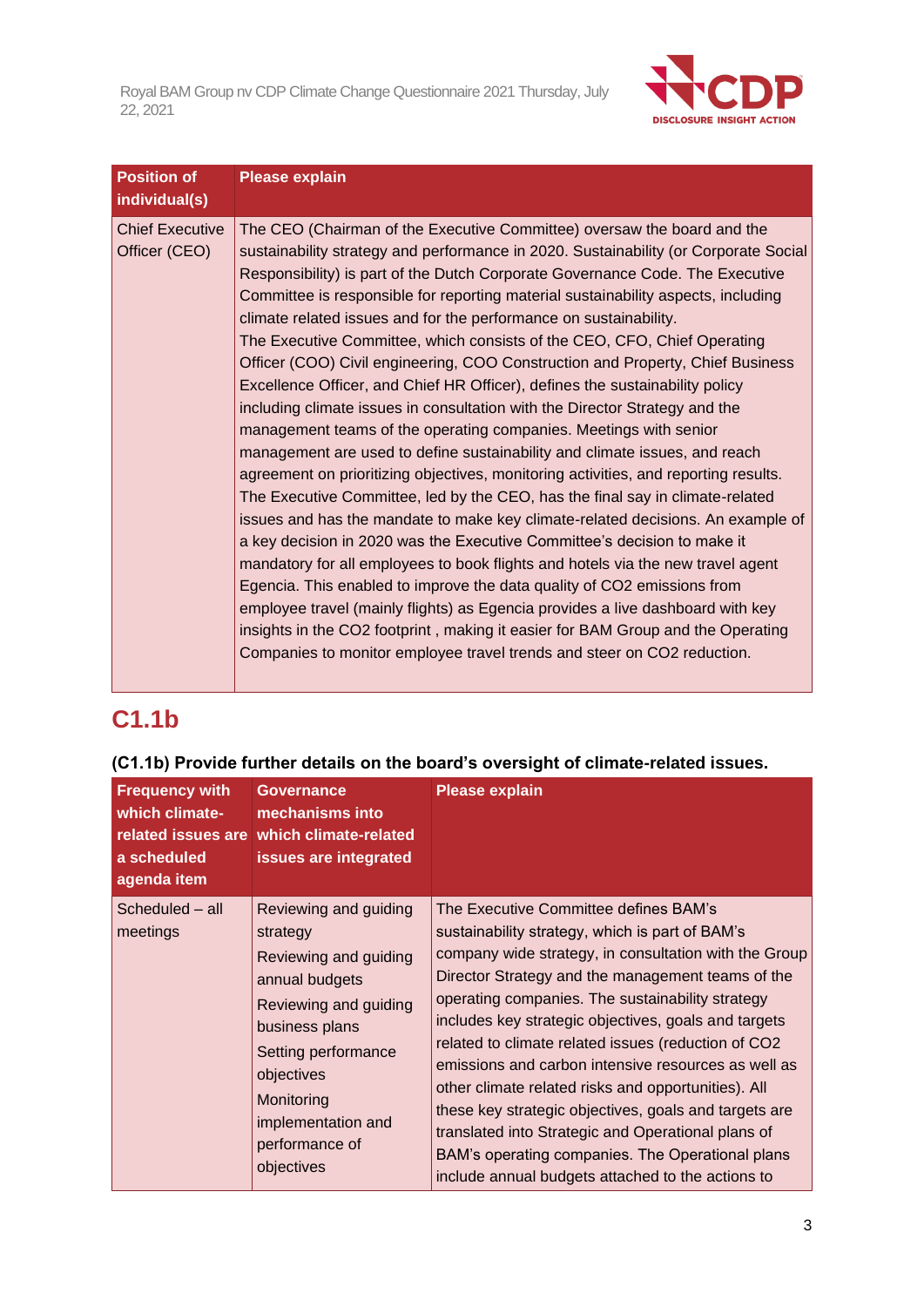

| Monitoring and         | achieve these climate related objectives. Meetings      |
|------------------------|---------------------------------------------------------|
| overseeing progress    | between the Executive Committee and senior              |
| against goals and      | management of the Operating companies are used to       |
| targets for addressing | review and guide these Strategic and Operational        |
| climate-related issues | plans as well as monitor implementation and             |
|                        | performance of the objectives, goals and targets that   |
|                        | are included in them. This includes quarterly meetings  |
|                        | where the operating companies report progress to the    |
|                        | <b>Executive Committee and the Group Director</b>       |
|                        | Strategy. Critical concerns are reported to the         |
|                        | Executive Committee at least in quarterly reports, or   |
|                        | whenever more urgency is required. The Executive        |
|                        | Committee communicates to the Supervisory Board         |
|                        | according planned reporting cycles, or whenever         |
|                        | more urgency is required. Sustainability is part of how |
|                        | managers and employees do their day-to-day jobs. It     |
|                        | is addressed, for example, at regular work              |
|                        | discussions and performance reviews. In this way,       |
|                        | climate related issues are assessed across all levels   |
|                        | of the Group, from BAM's Executive Committee to its     |
|                        | local activities.                                       |

# **C1.2**

### **(C1.2) Provide the highest management-level position(s) or committee(s) with responsibility for climate-related issues.**

| Name of the position(s)<br>and/or committee(s) | <b>Responsibility</b>                                                     | Frequency of reporting to the<br>board on climate-related<br><b>issues</b> |
|------------------------------------------------|---------------------------------------------------------------------------|----------------------------------------------------------------------------|
| <b>Chief Executive Officer</b><br>(CEO)        | Both assessing and managing<br>climate-related risks and<br>opportunities | Quarterly                                                                  |
| <b>Chief Financial Officer</b><br>(CFO)        | Both assessing and managing<br>climate-related risks and<br>opportunities | Quarterly                                                                  |

# **C1.2a**

### **(C1.2a) Describe where in the organizational structure this/these position(s) and/or committees lie, what their associated responsibilities are, and how climate-related issues are monitored (do not include the names of individuals).**

Sustainability is part of BAM's mission and vision and impact on climate change has explicitly been made part of BAM's key strategic objectives. Responsibility for these strategic objectives lies with BAM's Executive Committee, which consists of the CEO, CFO, Chief Operating Officer (COO) Civil engineering, COO Construction and Property, Chief Business Excellence Officer,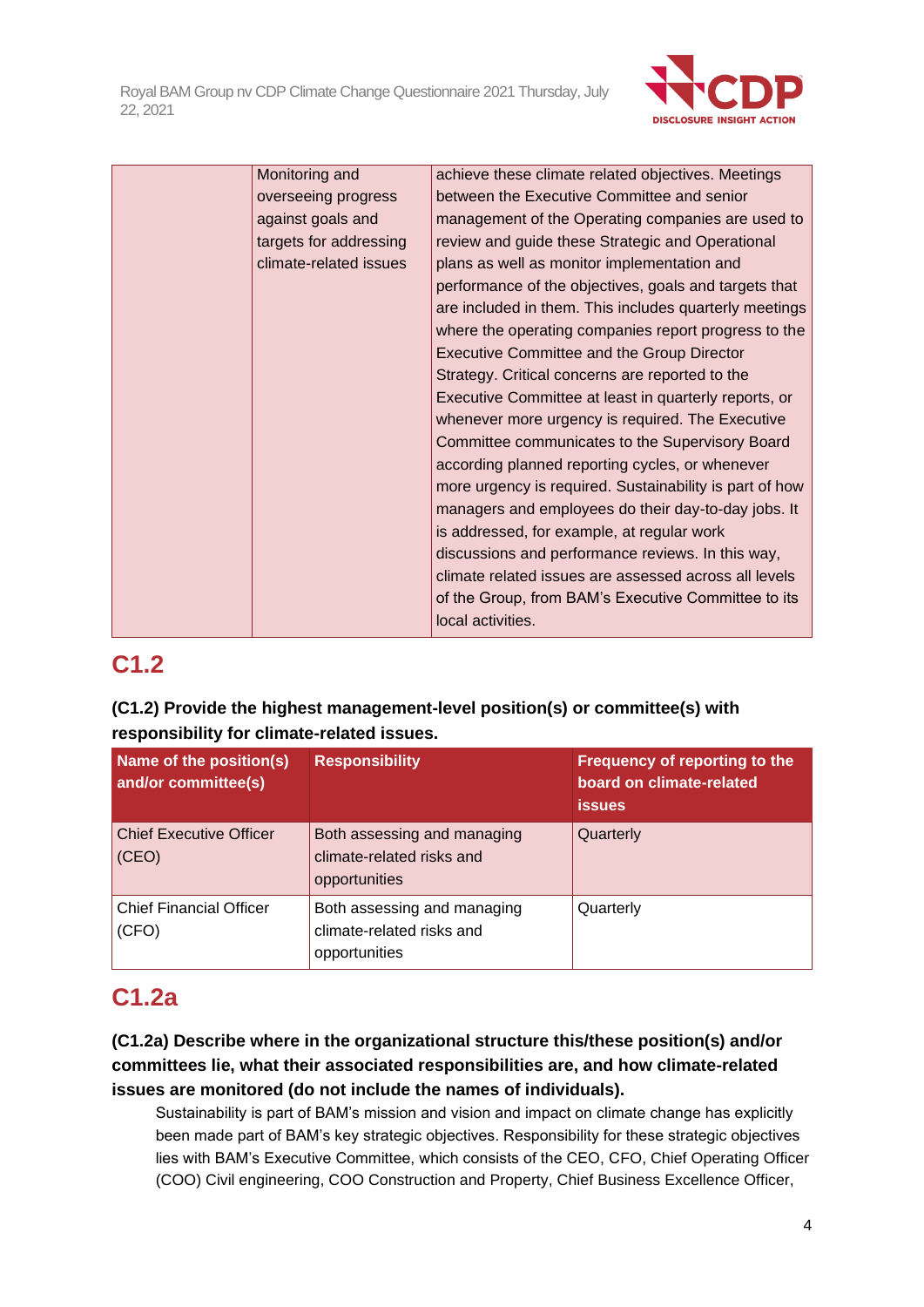

and Chief HR Officer). The Executive Committee defines the Sustainability Policy in consultation with the Group Director Strategy and the management teams of the operating companies. The Strategic Plan for climate related issues are an integral part of the 2016-2020 Strategic Agenda. Each year the priorities for the next year are discussed, agreed and monitored as part of the yearly Operating Plans. Action plans and targets are included in a separate Sustainability Operating Plan and in Operating Plans of Operating companies. The Sustainability Operating Plan is prepared and agreed between the Group Director Strategy and senior representatives of each operating company involved in climate-related issues. This is called the Sustainability Community Table within BAM's governance.

Meetings with senior management are used to define sustainability issues and reach agreement on prioritising objectives, monitoring activities, and reporting results. Critical concerns are reported to the Executive Committee at least in quarterly reports, or sooner whenever more urgency is required. The Executive Committee communicates to the Supervisory Board according to planned reporting cycles, or whenever more urgency is required. Safety ambitions, the reduction of CO2 emissions and other climate related issues, waste management and business integrity, apply to all BAM operating companies. In addition, each operating company measures KPIs addressing issues of relevance to its own business. Each operating company has a management team member who has the responsibility for sustainability. The operating companies report progress quarterly to the Executive Committee and the Group Director Strategy together with details of actions taken to support the Group's business objectives. They interpret BAM's objectives based on their unique operating conditions. Sustainability is part of how managers and employees do their day-to-day jobs. It is addressed, for example, at regular work discussions and performance reviews. In this way, climate related issues are assessed across all levels of the Group, from BAM's Executive Committee to its local activities.

# **C1.3**

### **(C1.3) Do you provide incentives for the management of climate-related issues, including the attainment of targets?**

|     | <b>Provide incentives for the</b><br>management of climate-<br>related issues | <b>Comment</b>                                                                                                            |
|-----|-------------------------------------------------------------------------------|---------------------------------------------------------------------------------------------------------------------------|
| Row | Yes                                                                           | BAM believes providing incentives for the management to<br>reach climate-related targets is key to ensure climate-related |
|     |                                                                               | issues maintain an important part of BAM's strategy and<br>management.                                                    |

# **C1.3a**

**(C1.3a) Provide further details on the incentives provided for the management of climate-related issues (do not include the names of individuals).**

| <b>Entitled to</b> | <b>Type of Activity</b> |                        | <b>Comment</b> |
|--------------------|-------------------------|------------------------|----------------|
| incentive          |                         | incentive inventivized |                |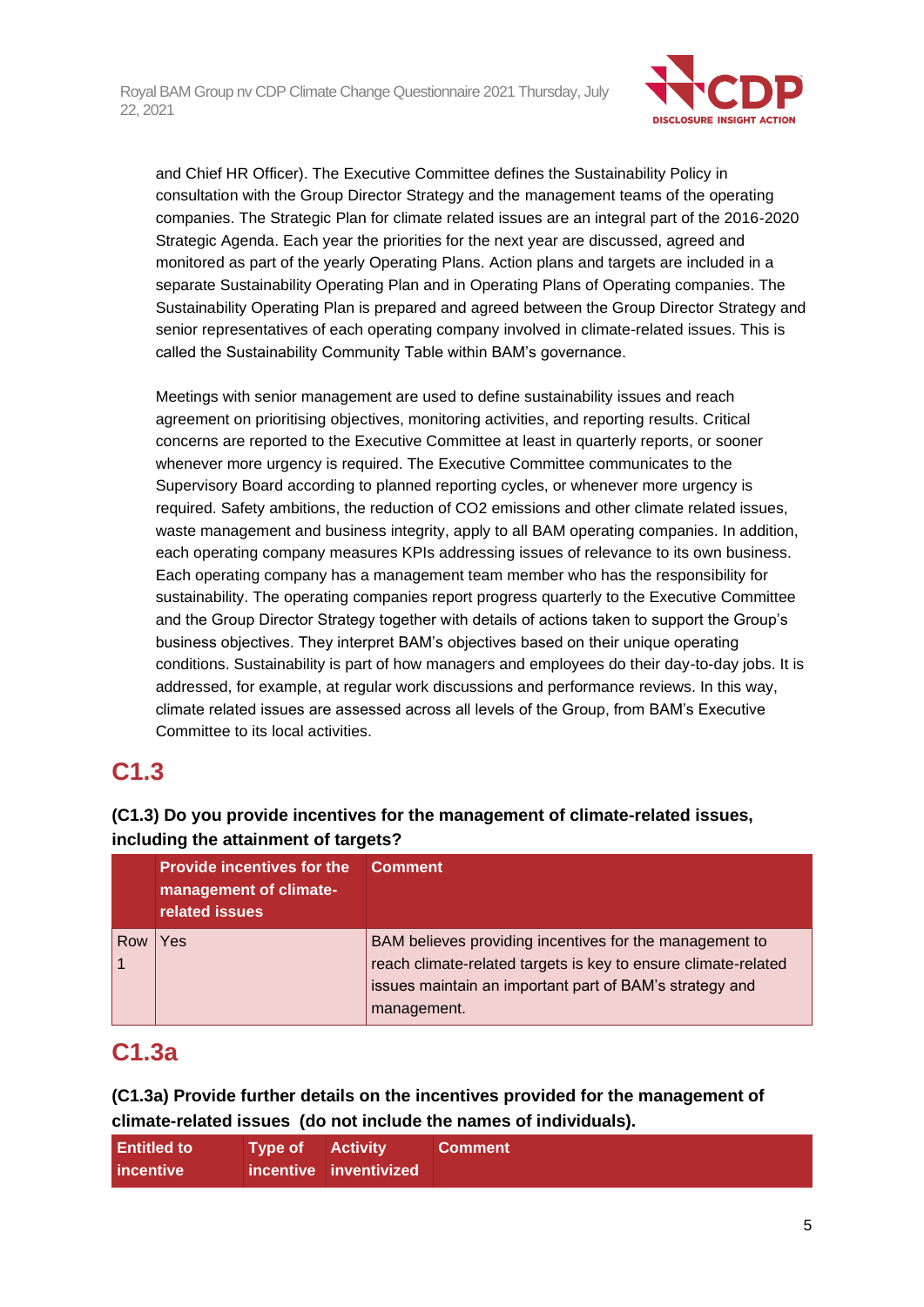

| Board/Executive        | Monetary | <b>Emissions</b> | BAM's remuneration policy for the Executive                                                             |
|------------------------|----------|------------------|---------------------------------------------------------------------------------------------------------|
| board                  | reward   | reduction        | Committee/Board supports both short and long-term                                                       |
|                        |          | project          | objectives, whereas the emphasis is on long-term                                                        |
|                        |          | Emissions        | value creation for Royal BAM Group and its                                                              |
|                        |          | reduction        | stakeholders. It contributes to this long-term value                                                    |
|                        |          | target           | creation by not only focussing on financial targets but                                                 |
|                        |          |                  | also on non-financial targets such as sustainability.                                                   |
|                        |          |                  | 33 per cent of the long term incentive is linked to                                                     |
|                        |          |                  | sustainability objectives which are relevant for the                                                    |
|                        |          |                  | Group's long term success, these include CO2                                                            |
|                        |          |                  | emission reduction objectives. Long term incentive is<br>based on two financial objectives and one non- |
|                        |          |                  | financial objective, being sustainability. The                                                          |
|                        |          |                  | sustainability objective determines one third of the                                                    |
|                        |          |                  | vesting of the conditionally awarded performance                                                        |
|                        |          |                  | shares. From the 2018-2020 Long Term Incentive                                                          |
|                        |          |                  | plan onwards the sustainability objective comprises of                                                  |
|                        |          |                  | three criteria of equal weight, being: BAM's ranking                                                    |
|                        |          |                  | on CDP's climate change A list, carbon intensity                                                        |
|                        |          |                  | reduction and construction and office waste intensity                                                   |
|                        |          |                  | reduction.                                                                                              |
|                        |          |                  | These objectives and accompanying remuneration                                                          |
|                        |          |                  | are cascaded down through the business to                                                               |
|                        |          |                  | (operating company) senior management teams.                                                            |
|                        |          |                  | The Group Director Strategy is also appraised in a                                                      |
|                        |          |                  | yearly Performance Development Review on key                                                            |
|                        |          |                  | performance indicators including CO2 emission                                                           |
|                        |          |                  | reductions, waste reduction and CDP ranking. The                                                        |
|                        |          |                  | yearly Sustainability Operating Plan which is<br>prepared in consultation with the Sustainability       |
|                        |          |                  | Community and agreed by the Executive                                                                   |
|                        |          |                  | Committee/Board reflects the yearly implementation                                                      |
|                        |          |                  | plan in order to achieve this desired outcome.                                                          |
|                        |          |                  |                                                                                                         |
| <b>Chief Executive</b> | Monetary | Emissions        | BAM's remuneration policy for the Executive                                                             |
| Officer (CEO)          | reward   | reduction        | Committee/Board supports both short and long-term                                                       |
|                        |          | project          | objectives, whereas the emphasis is on long-term                                                        |
|                        |          | Emissions        | value creation for Royal BAM Group and its                                                              |
|                        |          | reduction        | stakeholders. It contributes to this long-term value                                                    |
|                        |          | target           | creation by not only focussing on financial targets but                                                 |
|                        |          |                  | also on non-financial targets such as sustainability.                                                   |
|                        |          |                  | 33 per cent of the long term incentive is linked to                                                     |
|                        |          |                  | sustainability objectives which are relevant for the                                                    |
|                        |          |                  | Group's long term success, these include CO2                                                            |
|                        |          |                  | emission reduction objectives. Long term incentive is                                                   |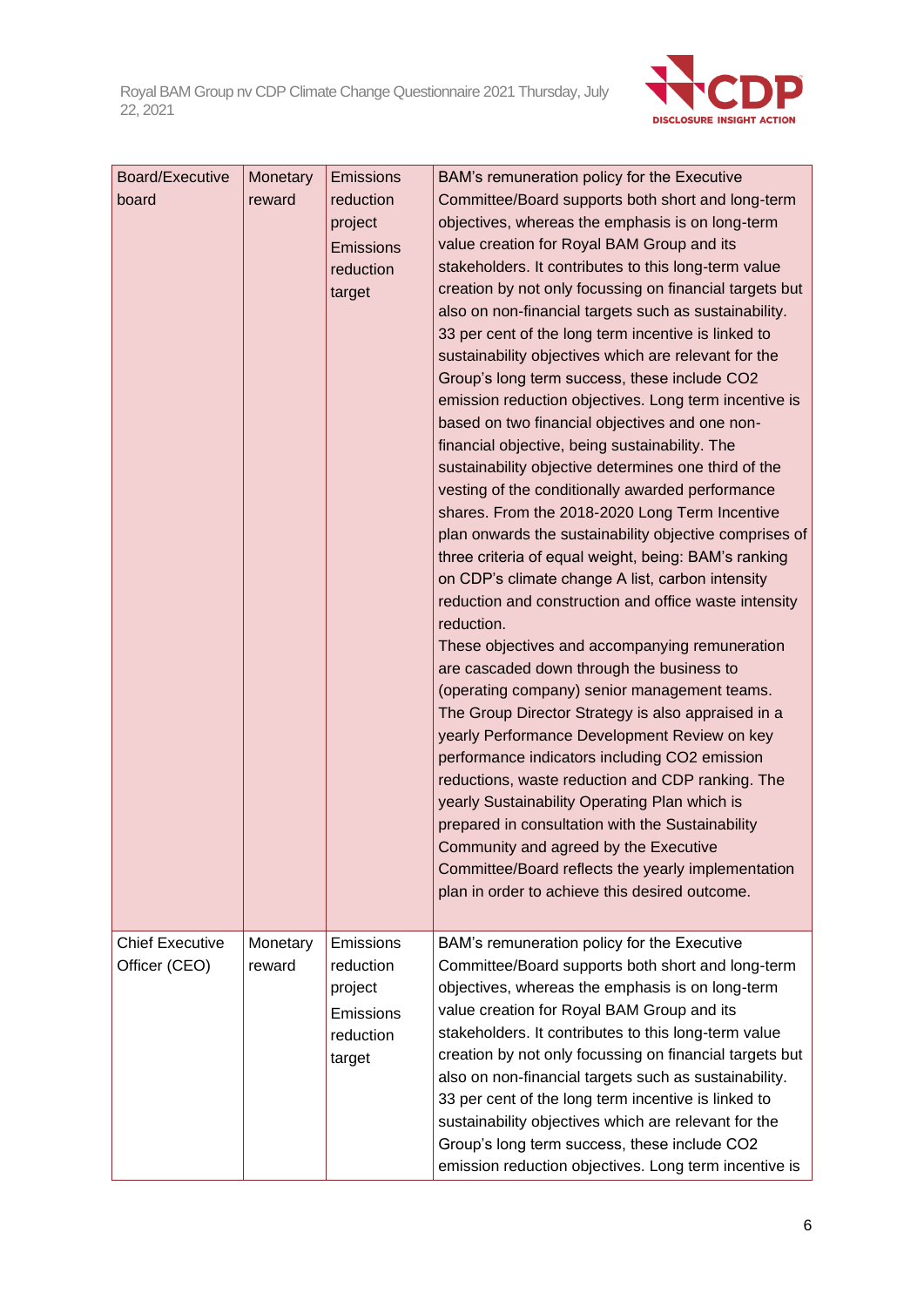

|                                         |                    |                                                                              | based on two financial objectives and one non-<br>financial objective, being sustainability. The<br>sustainability objective determines one third of the<br>vesting of the conditionally awarded performance<br>shares. From the 2018-2020 Long Term Incentive<br>plan onwards the sustainability objective comprises of<br>three criteria of equal weight, being: BAM's ranking<br>on CDP's climate change A list, carbon intensity<br>reduction and construction and office waste intensity<br>reduction.<br>These objectives and accompanying remuneration<br>are cascaded down through the business to<br>(operating company) senior management teams.<br>The Group Director Strategy is also appraised in a<br>yearly Performance Development Review on key<br>performance indicators including CO2 emission<br>reductions, waste reduction and CDP ranking. The<br>yearly Sustainability Operating Plan which is<br>prepared in consultation with the Sustainability<br>Community and agreed by the Executive<br>Committee/Board reflects the yearly implementation                                                                                                                                                                                              |
|-----------------------------------------|--------------------|------------------------------------------------------------------------------|------------------------------------------------------------------------------------------------------------------------------------------------------------------------------------------------------------------------------------------------------------------------------------------------------------------------------------------------------------------------------------------------------------------------------------------------------------------------------------------------------------------------------------------------------------------------------------------------------------------------------------------------------------------------------------------------------------------------------------------------------------------------------------------------------------------------------------------------------------------------------------------------------------------------------------------------------------------------------------------------------------------------------------------------------------------------------------------------------------------------------------------------------------------------------------------------------------------------------------------------------------------------|
| <b>Chief Financial</b><br>Officer (CFO) | Monetary<br>reward | Emissions<br>reduction<br>project<br><b>Emissions</b><br>reduction<br>target | plan in order to achieve this desired outcome.<br>BAM's remuneration policy for the Executive<br>Committee/Board supports both short and long-term<br>objectives, whereas the emphasis is on long-term<br>value creation for Royal BAM Group and its<br>stakeholders. It contributes to this long-term value<br>creation by not only focussing on financial targets but<br>also on non-financial targets such as sustainability.<br>33 per cent of the long term incentive is linked to<br>sustainability objectives which are relevant for the<br>Group's long term success, these include CO2<br>emission reduction objectives. Long term incentive is<br>based on two financial objectives and one non-<br>financial objective, being sustainability. The<br>sustainability objective determines one third of the<br>vesting of the conditionally awarded performance<br>shares. From the 2018-2020 Long Term Incentive<br>plan onwards the sustainability objective comprises of<br>three criteria of equal weight, being: BAM's ranking<br>on CDP's climate change A list, carbon intensity<br>reduction and construction and office waste intensity<br>reduction.<br>These objectives and accompanying remuneration<br>are cascaded down through the business to |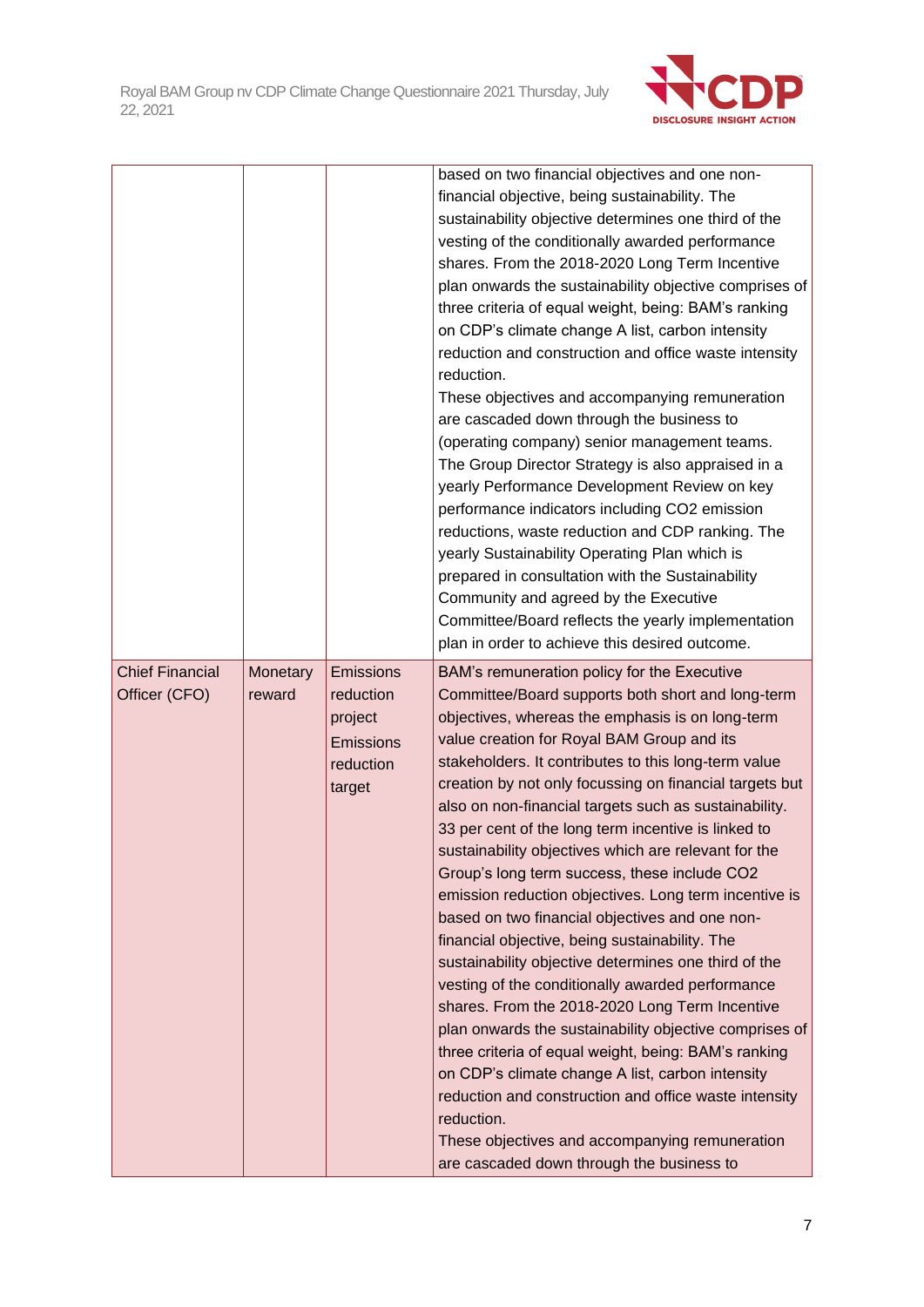

|               |        |                                                          | (operating company) senior management teams.<br>The Group Director Strategy is also appraised in a<br>yearly Performance Development Review on key<br>performance indicators including CO2 emission<br>reductions, waste reduction and CDP ranking. The<br>yearly Sustainability Operating Plan which is<br>prepared in consultation with the Sustainability<br>Community and agreed by the Executive<br>Committee/Board reflects the yearly implementation<br>plan in order to achieve this desired outcome.                                                                                                                                                                                                                                                                                                                                                                                                                                                                                                                                                                                                                                                                                                                                                                                                                                                                                                                    |
|---------------|--------|----------------------------------------------------------|----------------------------------------------------------------------------------------------------------------------------------------------------------------------------------------------------------------------------------------------------------------------------------------------------------------------------------------------------------------------------------------------------------------------------------------------------------------------------------------------------------------------------------------------------------------------------------------------------------------------------------------------------------------------------------------------------------------------------------------------------------------------------------------------------------------------------------------------------------------------------------------------------------------------------------------------------------------------------------------------------------------------------------------------------------------------------------------------------------------------------------------------------------------------------------------------------------------------------------------------------------------------------------------------------------------------------------------------------------------------------------------------------------------------------------|
| Officer (COO) | reward | reduction<br>project<br>Emissions<br>reduction<br>target | Committee/Board supports both short and long-term<br>objectives, whereas the emphasis is on long-term<br>value creation for Royal BAM Group and its<br>stakeholders. It contributes to this long-term value<br>creation by not only focussing on financial targets but<br>also on non-financial targets such as sustainability.<br>33 per cent of the long term incentive is linked to<br>sustainability objectives which are relevant for the<br>Group's long term success, these include CO2<br>emission reduction objectives. Long term incentive is<br>based on two financial objectives and one non-<br>financial objective, being sustainability. The<br>sustainability objective determines one third of the<br>vesting of the conditionally awarded performance<br>shares. From the 2018-2020 Long Term Incentive<br>plan onwards the sustainability objective comprises of<br>three criteria of equal weight, being: BAM's ranking<br>on CDP's climate change A list, carbon intensity<br>reduction and construction and office waste intensity<br>reduction.<br>These objectives and accompanying remuneration<br>are cascaded down through the business to<br>(operating company) senior management teams.<br>The Group Director Strategy is also appraised in a<br>yearly Performance Development Review on key<br>performance indicators including CO2 emission<br>reductions, waste reduction and CDP ranking. The |
|               |        |                                                          | yearly Sustainability Operating Plan which is<br>prepared in consultation with the Sustainability<br>Community and agreed by the Executive<br>Committee/Board reflects the yearly implementation<br>plan in order to achieve this desired outcome.                                                                                                                                                                                                                                                                                                                                                                                                                                                                                                                                                                                                                                                                                                                                                                                                                                                                                                                                                                                                                                                                                                                                                                               |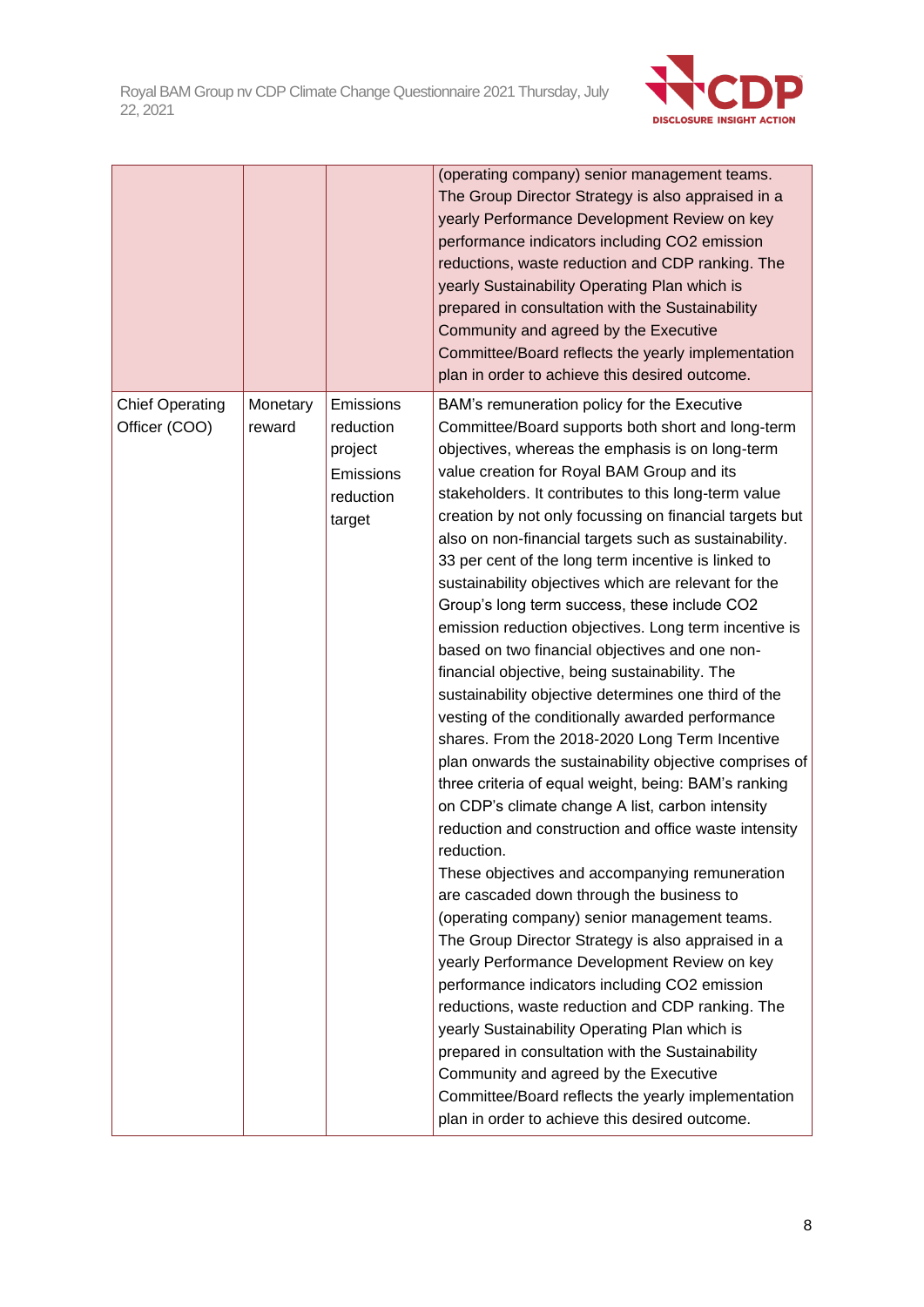

# **C2. Risks and opportunities**

# **C2.1**

**(C2.1) Does your organization have a process for identifying, assessing, and responding to climate-related risks and opportunities?**

Yes

### **C2.1a**

**(C2.1a) How does your organization define short-, medium- and long-term time horizons?**

|                 | <b>From</b><br>(years) | To:<br>(years) | <b>Comment</b>                                                                                                                                                                                        |
|-----------------|------------------------|----------------|-------------------------------------------------------------------------------------------------------------------------------------------------------------------------------------------------------|
| Short-<br>term  | $\Omega$               |                | BAM sets a short-term (yearly) strategy and target every year.<br>Besides, strategic targets are set for 2020, which are also<br>considered short term.                                               |
| Medium-<br>term |                        | 10             | In developing and verifying our science based targets, results of<br>climate change models have been taken into account to set a target<br>for the year 2030, which is considered medium term by BAM. |
| Long-<br>term   | 10                     | 30             | BAM has a long-term ambition to have a net positive impact on<br>climate change, resources and people by 2050. The long-term<br>horizon is therefore 2030 to 2050.                                    |

### **C2.1b**

### **(C2.1b) How does your organization define substantive financial or strategic impact on your business?**

### **Definition of substantive financial impact at Corporate level:**

BAMs vision is translated into specific targets for profit, planet and people. Through all the projects BAM undertakes, one of the most important financial and strategic targets for BAM is an adjusted margin before taxes (PBT) between 2 and 4 per cent. With a yearly revenue of roughly €6.8 billion (2020), BAMs total adjusted result before tax was €34.3 million (2020). In general, BAM defined the financial or strategic impact as substantive when the effect of an identified risk and/or opportunity is large enough to affect BAMs revenue and/or PBT to a noticeable degree on the short-, medium- and long-term. The quantifiable indicator used to define the impact is defined as the effect on revenue and/or PBT in euros. Climate-related risks and or opportunities are defined as substantive when impact on revenue is larger than €50 million and/or the effect on PBT is larger than 1% of the expected figure.

### **Definition of substantive financial impact at project level:**

BAM has adopted an Enterprise Risk Management approach driven by management to identify and understand group wide risks, prioritise these risks and define an effective response to the key risk and their vulnerabilities. The purpose of adopting the Enterprise Risk Management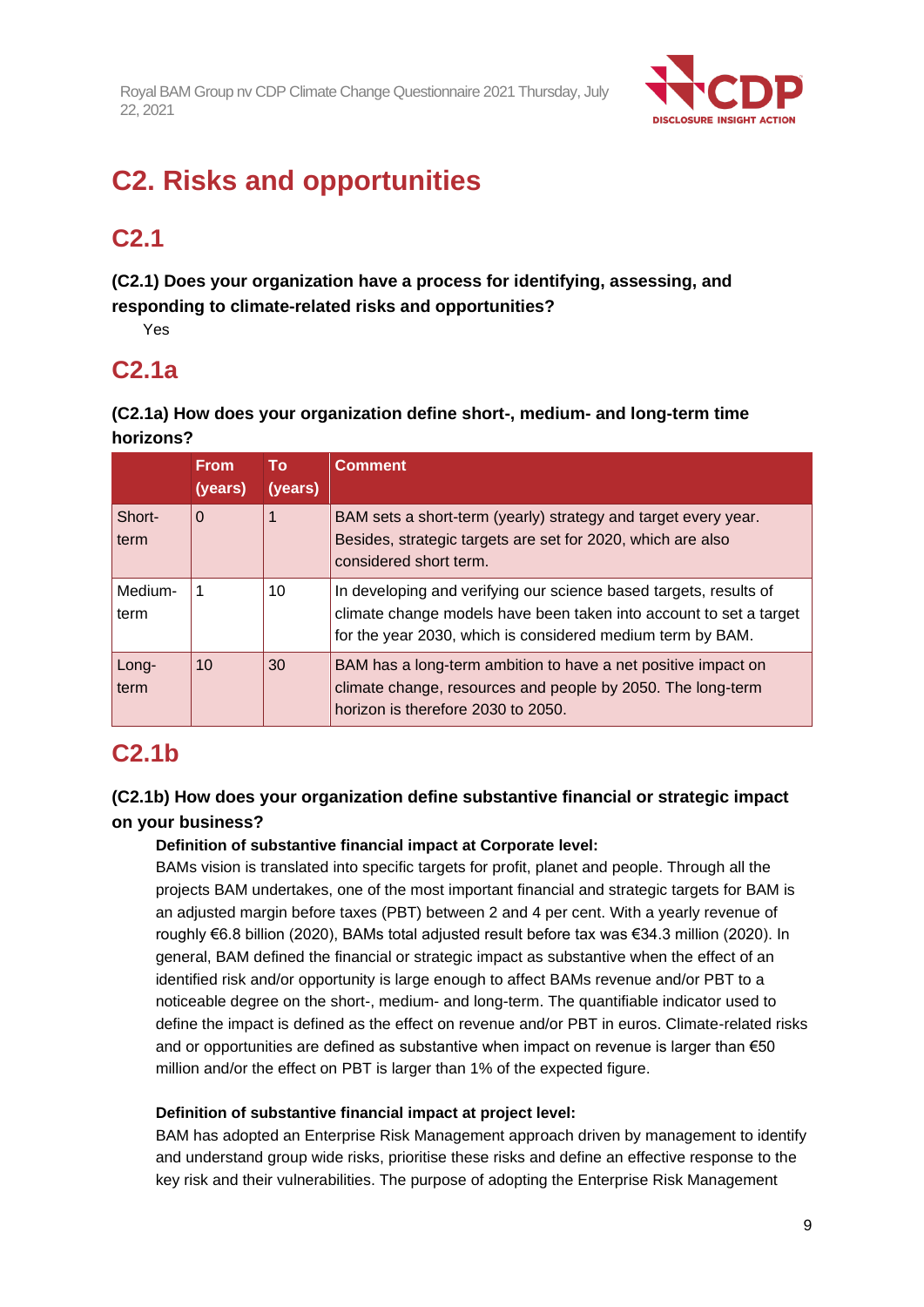

framework is to operate within a sound risk profile and to: a) increase board and stakeholder confidence in the management of risks, b) reduce the potential for unanticipated impacts in relation to BAM's strategy and targets, c) manage expected risk exposure towards defined risk appetite and d) improve competitive position and responsiveness.

At project level, the definition of substantive financial impact depends on the specific risk, contract and technical scope of the specific project. Within BAM Group, climate change risk is part of general risk. This is taken into account at individual project level in an early development phase (tender phase). For example, the majority of works BAM realizes are design and construct contracts (2-stage tenders). Within these projects, a substantive financial impact of a general risk is defined as 1% of the expected revenue. The quantifiable indicator used to define substantive financial impact is euros. For projects with complex (contract) conditions and extended liability, a substantive financial impact of a general risk / management reserve is defined as 2% of the expected revenue in euros. If the risk-exposure is expected to exceed these percentages, BAM withdraws from the tender.

### **C2.2**

**(C2.2) Describe your process(es) for identifying, assessing and responding to climaterelated risks and opportunities.**

**Value chain stage(s) covered** Direct operations

**Risk management process**

Integrated into multi-disciplinary company-wide risk management process

#### **Frequency of assessment**

More than once a year

#### **Time horizon(s) covered**

Short-term Medium-term Long-term

#### **Description of process**

Description of process:

BAM has two key-processes in place for identifying, assessing and responding to climate-related risks and opportunities: 1) Operating plan process cycle at Group level focussing on a medium-term time horizon. The outcome of the assessments are drivers for defining and planning the Group strategy focussing on a long-term time horizon. 2) Tender Stage Gate procedure focussing on risks and opportunities at project level on a short-term time horizon. Both individual processes are described below:

1) BAM has a regular management operating plan cycle (OP process) in place. Within this process, risk assessments are done on a quarterly basis, continuously identifying and assessing risks, responding to risks, monitoring risks and improving BAM's risk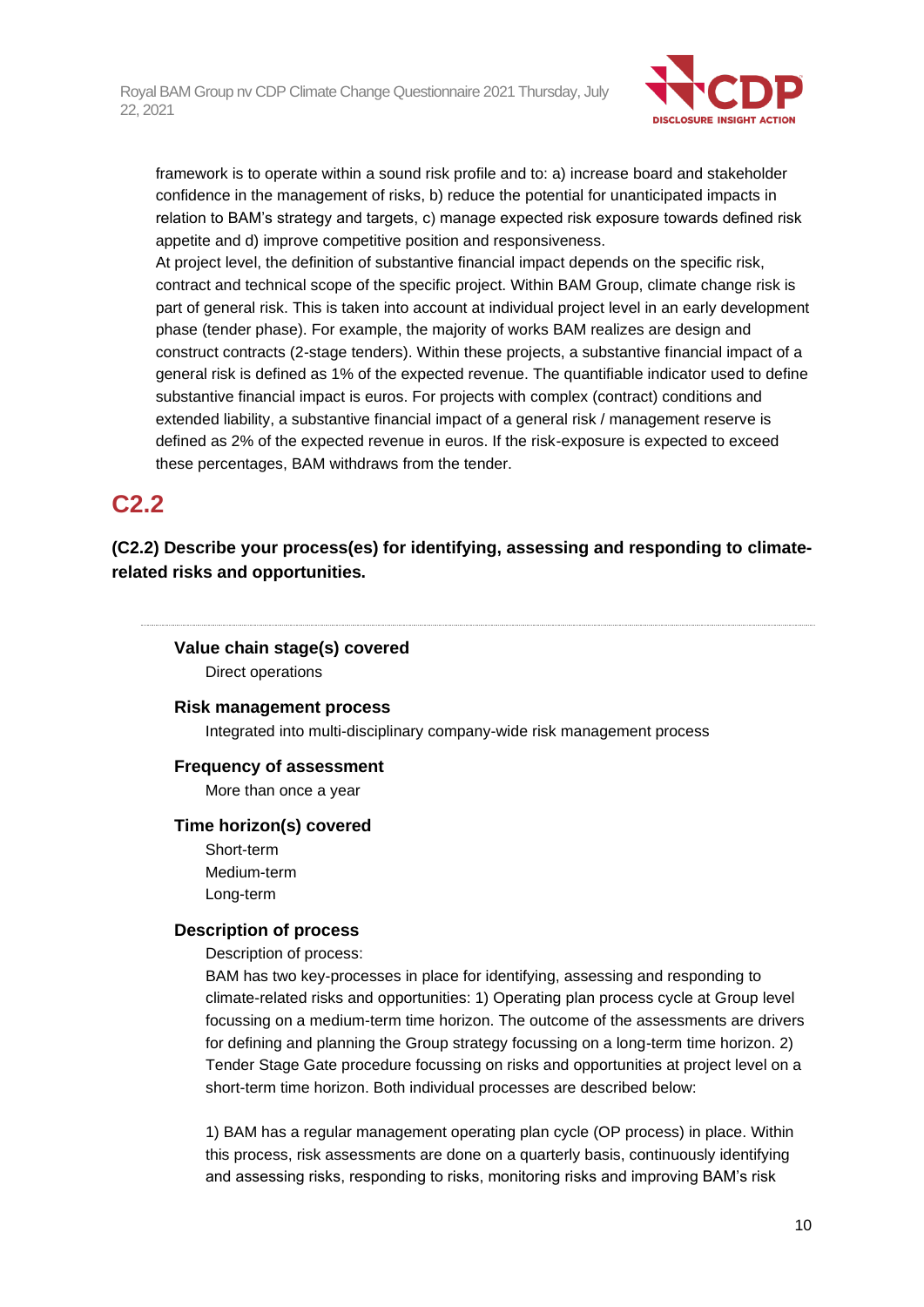

assessment, strategy and targets. Climate-related risks are included in this cycle, which has already led to the setting and sharpening of climate-related targets throughout various cycles of risk assessment. that includes feedback and follow-up (direct operations). At Group level, strategic targets are set. BAMs Operating Companies (OpCo's) operate in specific industries and geographic areas (BAMs home countries and BAM International as a whole). Each OpCo creates a yearly operating plan (OP) and ensure alignment with the Group targets. The OpCo operating plans are being reviewed on a quarterly base by Group Strategy. The outcome of the risk assessment is used as important input for defining and planning the Group strategy.

2) Fundamental behind managing a healthy order intake is BAM's Tender Stage Gate procedure - set up in 2016. This is a key process for identifying and assessing risks in projects during the tender phase. Before the engineering and construction phase, tendering is a key- process in BAMs direct operations. All material tenders are guided through various stage gates based on the complexity and size of the tender (tender category). Through the process qualitative and quantitative risks and opportunities, including climate related, that may impact the success of the tender are considered. The time horizon(s) covered during this process are short-, medium- and long-term, depending on the specific project scope and contract. This allows us to focus on projects where we can add value through our climate adaptations and have a higher chance of acquiring projects. Our corporate Tenderdesk team (11 FTE) is responsible for this process. Tenderdesk assesses all BAM's significant tenders. We analyse already in the tender phase of significant projects whether a project offers an opportunity for us to be distinctive and to ensure that we include our climate adaptation experience in a timely setting. Medium- and long-term risks are also considered at a project level, mainly as part of designing and delivering resilient built assets (e.g. potential changes in climate and weather conditions are taken into account through design specifications).

Case study examples of how the described process is applied:

The Tender Stage Gate process is now being used to assess all major tenders at BAM. In 2020 BAM pulled out of 42 per cent of large tenders (projects regarded as highly complex and/or with a contract value  $> \epsilon$ 45 million) because the risk/reward balance was considered not right. Of the tenders BAM pulled out of, 52 per cent was stopped at the early stages of the tender to prevent tender costs. Two thirds of this 52 per cent was stopped directly after assessing the client's tender documents.

A 2020 case study example where acute physical flooding risks were identified is the €31 million FM/Maintenance contract 'Zee & Delta district Zuid' for the Department of Waterways and Public Works (Rijkswaterstaat) in the Netherlands. In this contract BAM would be responsible for the availability and performance of different sluice locks. Flooding risk clauses and obligations during the operation phase were part of the client's contract. During the Stage Gate process, the project team assessed if unavailability of assets caused by flooding would be allocated to BAM. BAM decided to consult with the client since this would potentially lead to a significant risk-exposure and potentially increased costs. In consultation with the client, the flooding risk for BAM was mitigated with a contractual solution and change of liability. Therefore, BAM could meet the requirements specified in the contract and decided to continue tendering for this project.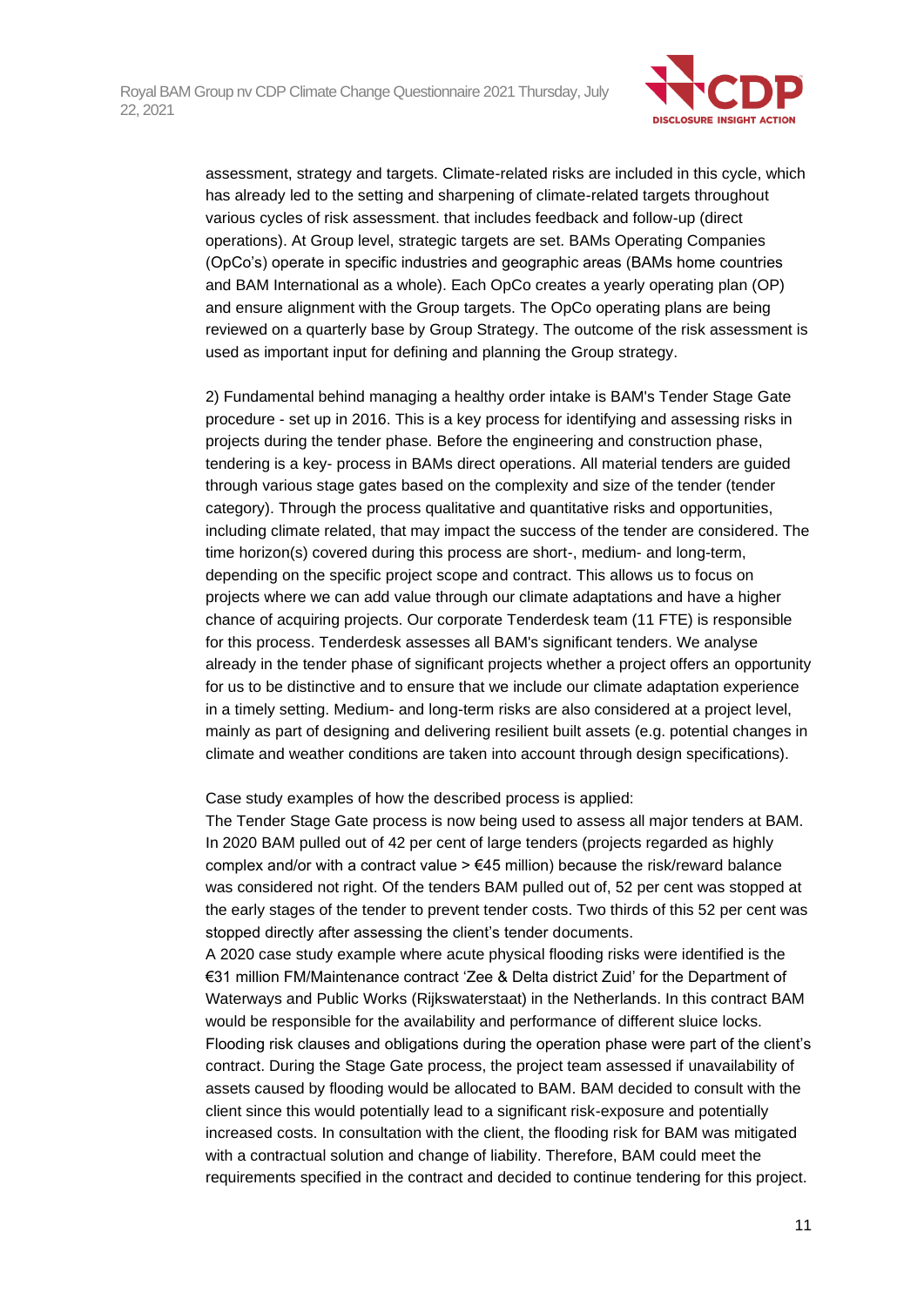

Another case study example of how BAM applied this process is at the transitional opportunity identified for offering our climate adaptation solutions in the €550 million BAM PPP project Afsluitdijk (public infrastructure project). During the tender phase of this project, different scenarios were taken into account. As a result, BAM changed and optimized the client's (Dutch Government) initial design with an innovative and sustainable climate-adaptation solution. In this way, in the future, enough water can be drained in all weather conditions and with all water levels while the project significantly reduces energy consumption by 90%.

# **C2.2a**

### **(C2.2a) Which risk types are considered in your organization's climate-related risk assessments?**

|                        | <b>inclusion</b>                | Relevance & Please explain                                                                                                                                                                                                                                                                                                                                                                                                                                                                                                                                                                                                                                                                                                                                                                                                                                                                                                                                                                                                                                                                                                                                                                                                                                                                                                                                |
|------------------------|---------------------------------|-----------------------------------------------------------------------------------------------------------------------------------------------------------------------------------------------------------------------------------------------------------------------------------------------------------------------------------------------------------------------------------------------------------------------------------------------------------------------------------------------------------------------------------------------------------------------------------------------------------------------------------------------------------------------------------------------------------------------------------------------------------------------------------------------------------------------------------------------------------------------------------------------------------------------------------------------------------------------------------------------------------------------------------------------------------------------------------------------------------------------------------------------------------------------------------------------------------------------------------------------------------------------------------------------------------------------------------------------------------|
| Current<br>regulation  | Relevant,<br>always<br>included | Current regulation is always included in climate-related risk<br>assessments. Regulations, for example the Carbon Reduction<br>Commitment Energy Efficiency Scheme (CRC EES) UK and the<br>energy label requirements for homes (in all home markets), have a<br>direct influence on BAM's products, operations and financial<br>performance. Risk type example: in the Netherlands BAM sees a<br>significant shift away from natural gas connections for built assets. For<br>new buildings and dwellings, a natural gas connection is already<br>forbidden by Dutch law since June 2018 and in 2050 all new and<br>existing dwellings in the Netherlands must be low-energy assets. With<br>up to 200.000 transformations per year towards 2050, this is impacting<br>a significant portion of BAMs business. During climate risk<br>assessments, the impact of current regulation on BAMs business is<br>assessed by (re)evaluating what projects fall under the regulation and<br>what steps need to be made in order to ensure regulation is met. In the<br>UK, 100% of projects for instance are impacted by the Carbon<br>Reduction Commitment Energy Efficiency Scheme (with an approx.<br>0.5% increase to any energy costs) as well as the Energy Savings<br>Opportunity Scheme (ESOS), which requires regular energy auditing<br>to take place. |
| Emerging<br>regulation | Relevant,<br>always<br>included | Emerging regulation is always included in climate-related risk<br>assessments. Emerging regulations, such as a carbon tax and<br>increased energy label requirements for homes (in the Netherlands)<br>and existing buildings (in the UK), will have direct influence on BAM's<br>products, operations and financial performance. During climate risk<br>assessments, the impact of emerging regulation on BAM's business is<br>assessed by (re)evaluating what (future) products and projects might<br>fall under the regulation, what steps need to be made in order to<br>ensure emerging regulation is met and what the consequences are for                                                                                                                                                                                                                                                                                                                                                                                                                                                                                                                                                                                                                                                                                                          |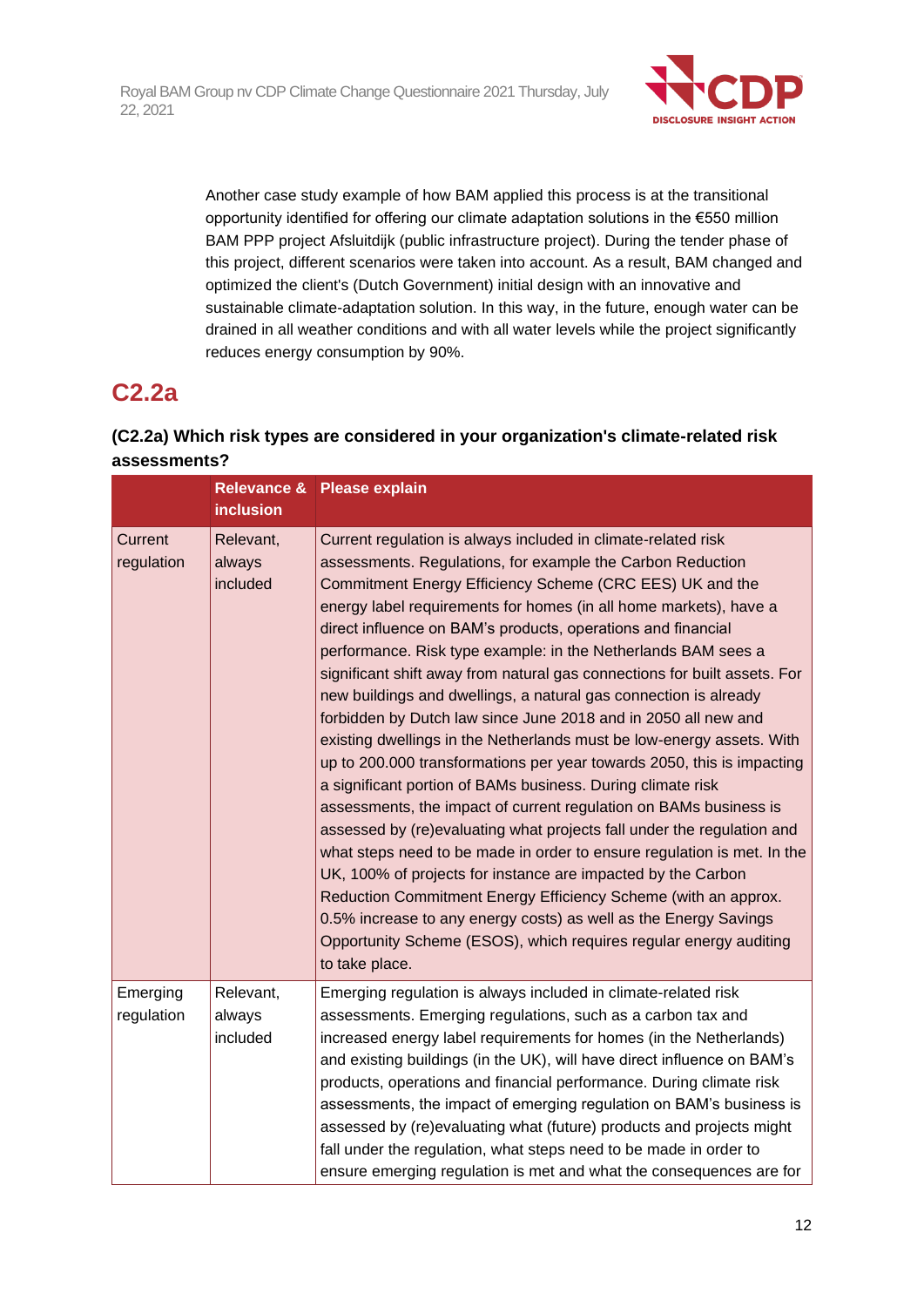

|                   |                                 | the financial performance of these projects. Risk type example: in June<br>2018 the Dutch government agreed on a new National Climate<br>Agreement to reduce CO2 emissions in the Netherlands by 49% in<br>2030 with specific focus on low-carbon vehicles. For BAM 30% of BAM<br>Group's emissions are related to our vehicle fleet. Sustainable<br>procurement and value-chain engagement with our preferred supplier<br>for lease-vehicles is therefore an integrated part of our risk<br>assessment.                                                                                                                                                                                                                                                                                                                                                                                                                                                                                                                                                                                                                                                                                                                                                                                                                                                                                                                                                                                                                                                                                                                               |
|-------------------|---------------------------------|----------------------------------------------------------------------------------------------------------------------------------------------------------------------------------------------------------------------------------------------------------------------------------------------------------------------------------------------------------------------------------------------------------------------------------------------------------------------------------------------------------------------------------------------------------------------------------------------------------------------------------------------------------------------------------------------------------------------------------------------------------------------------------------------------------------------------------------------------------------------------------------------------------------------------------------------------------------------------------------------------------------------------------------------------------------------------------------------------------------------------------------------------------------------------------------------------------------------------------------------------------------------------------------------------------------------------------------------------------------------------------------------------------------------------------------------------------------------------------------------------------------------------------------------------------------------------------------------------------------------------------------|
| <b>Technology</b> | Relevant,<br>always<br>included | Technologically driven risks are always included in climate-related risk<br>assessments. New technologies that allow for more sustainable<br>solutions in the built environment arise and customer demands with<br>regards to these new technologies change. Risk type example: Not<br>adopting such technologies in operations and products poses the risk<br>of losing customers and market share and even full disruption. BAM<br>identifies these risks by analyzing changing customer demands and by<br>doing market assessments, which are part of BAM's strategy definition<br>process and in more detail through validations with customers, which<br>are part of BAM's innovation process. Examples of such climate-<br>related new technologies that - in order to not lose market share - BAM<br>believes needs to integrate into its offerings are: new sustainable<br>energy solutions, new sustainable modular building solutions, or 3D<br>printing (to save carbon-intensive materials in built structures).                                                                                                                                                                                                                                                                                                                                                                                                                                                                                                                                                                                                           |
| Legal             | Relevant,<br>always<br>included | Legal risks are always included. These assessments are primarily<br>executed during BAM's Stage Gate process - a key process for<br>identifying and assessing legal, contractual, financial and technical<br>risks in projects. During the Stage Gate process, the contract is<br>reviewed and the risk of potential (climate-related) litigation claims is<br>taken into account. An example of this risk type is the risk of potential<br>climate change (extreme weather) related litigation claims, which is<br>covered in this process, for projects where climate change might play a<br>role. A 2020 case study example of such a project is a framework<br>performance contract ('Gebiedscontract Nat') for the Department of<br>Waterways and Public Works (Rijkswaterstaat) in the Netherlands<br>where flooding risks specifications were part of the contract. During the<br>Stage Gate process, the project team assessed if future damage<br>caused by flooding would be allocated to BAM. In consultation with the<br>client, the flooding risk for BAM was mitigated with a contractual<br>solution and change of liability Therefore, BAM could meet the<br>requirements specified in the contract and continued tendering for this<br>project. The same Stage Gate process was followed for the extension<br>of a highway (the A15 in the Netherlands). In this case, it turned out<br>that flooding risks would be allocated to BAM, both during construction<br>phase as during operation of the highway. This risk of potential<br>litigation was deemed too high, and consequently the project was<br>cancelled. |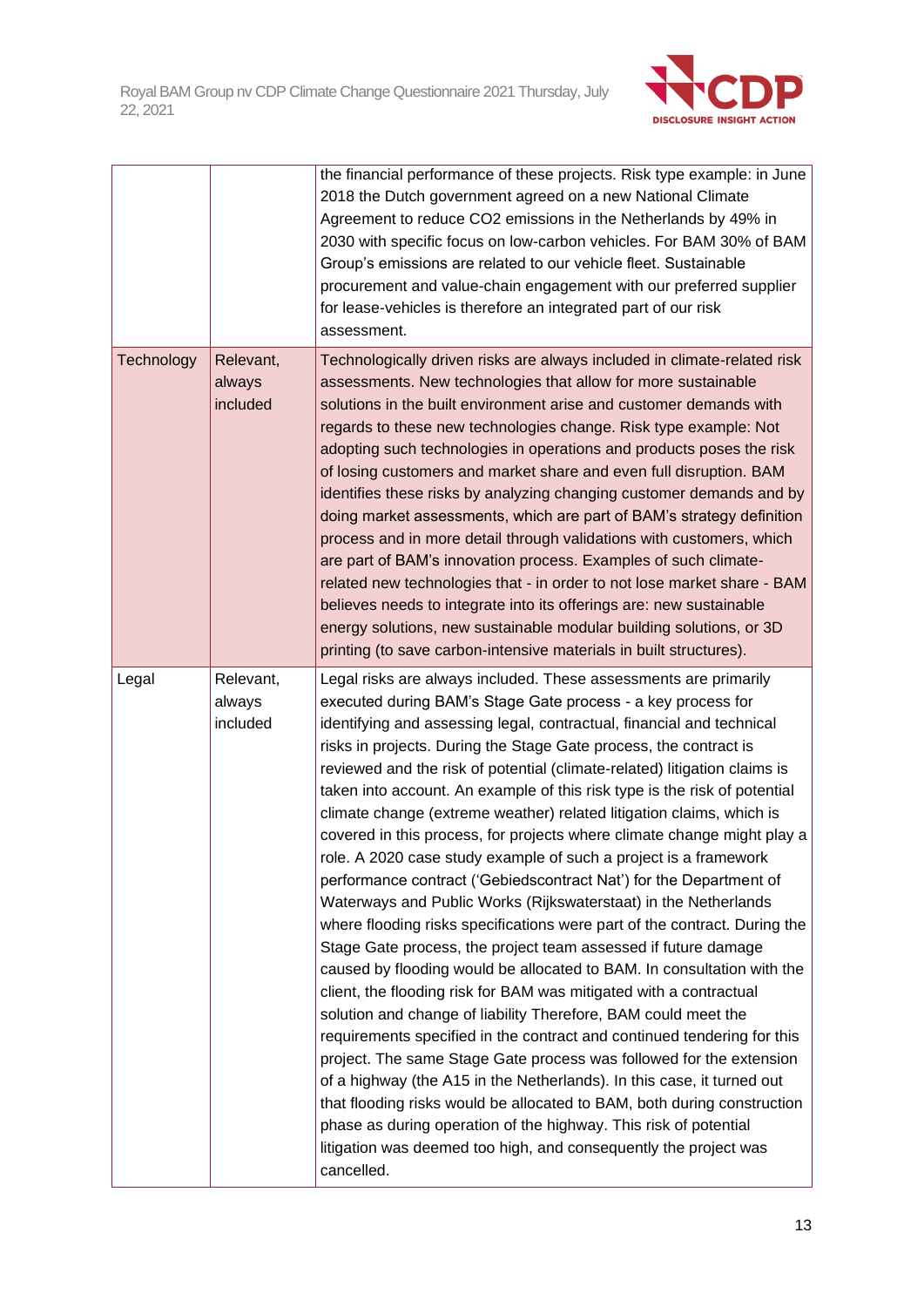

| <b>Market</b>     | Relevant,<br>always<br>included    | Market risks are always included in climate-related risks assessment.<br>For BAM, the risk of changing consumer behaviour is a key risk that<br>needs to be continuously assessed to secure BAMs (future) business.<br>A risk type example of a relevant market risk is the increased demand<br>for low carbon products (e.g. zero energy homes) or solutions. This<br>risk and BAMs management approach is being monitored during<br>climate-related risk assessments and taken into account during the<br>prequalification and tender phase of projects. There is an increasing<br>demand for lower-carbon construction materials in construction - we<br>see this for example specifically with asphalt. This pushes the market<br>to innovate and develop asphalt mixtures with a lower carbon footprint.<br>The risk to BAM is that if we do not innovate, we will lose our<br>frontrunner position in asphalt innovation (in the Netherlands) and lose<br>contracts as a result and therefore have a reduction in revenue from<br>road construction. By developing new products and services (such as<br>our LEAB asphalt mixture) through innovation BAM increases revenue<br>through demand for lower emissions products and services.                                                                                               |
|-------------------|------------------------------------|----------------------------------------------------------------------------------------------------------------------------------------------------------------------------------------------------------------------------------------------------------------------------------------------------------------------------------------------------------------------------------------------------------------------------------------------------------------------------------------------------------------------------------------------------------------------------------------------------------------------------------------------------------------------------------------------------------------------------------------------------------------------------------------------------------------------------------------------------------------------------------------------------------------------------------------------------------------------------------------------------------------------------------------------------------------------------------------------------------------------------------------------------------------------------------------------------------------------------------------------------------------------------------------------------------------------------------------------|
| Reputation        | Relevant,<br>always<br>included    | Reputational risks are considered very important to BAM and are<br>always included in climate-related risks assessments. Climate change<br>has been identified as one of BAM's material themes by its key<br>stakeholders and therefore been made explicit in BAM's strategy,<br>objectives, targets and code of conduct. If BAM's actions are visibly<br>not in line with these commitments, it could cause reputational<br>damage. An example of such risk is not meeting BAM's CO2<br>emissions reductions targets by not taking certain emissions<br>reductions measures that are perceived as obvious and necessary.<br>A risk type example is the potential reputational risk identified related<br>to one of BAMs oldest asphalt plants located in Limburg, the<br>Netherlands. Up to 2019, this plant was still operated with brown-coal.<br>The use of brown coal is not in line with BAMs vision and sustainability<br>strategy and could also reflect on BAMs reputation. In 2019, BAM<br>decided to completely replace the brown-coal with climate friendlier<br>alternative natural gas. This has saved 982 tons of CO2 in 2020. This<br>also has a direct impact on BAMs operation costs up to €100.000<br>annually (based on a yearly production of 200.000 tonnes of asphalt<br>and depending on fossil fuel market prices). |
| Acute<br>physical | Relevant,<br>sometimes<br>included | Acute physical climate risks are taken into account in climate-related<br>risk assessment for projects or operations that can be subject to these<br>risks, such as marine operations in tropical areas (cyclones/storms)<br>and projects in areas with high flooding risks. When not managed<br>properly, acute physical risk types, such as severe weather conditions<br>and/or flooding, can lead to more difficult operating conditions in<br>certain areas of the world (and higher project costs for BAM). For such<br>projects, specific risk and opportunity registers are made and                                                                                                                                                                                                                                                                                                                                                                                                                                                                                                                                                                                                                                                                                                                                                  |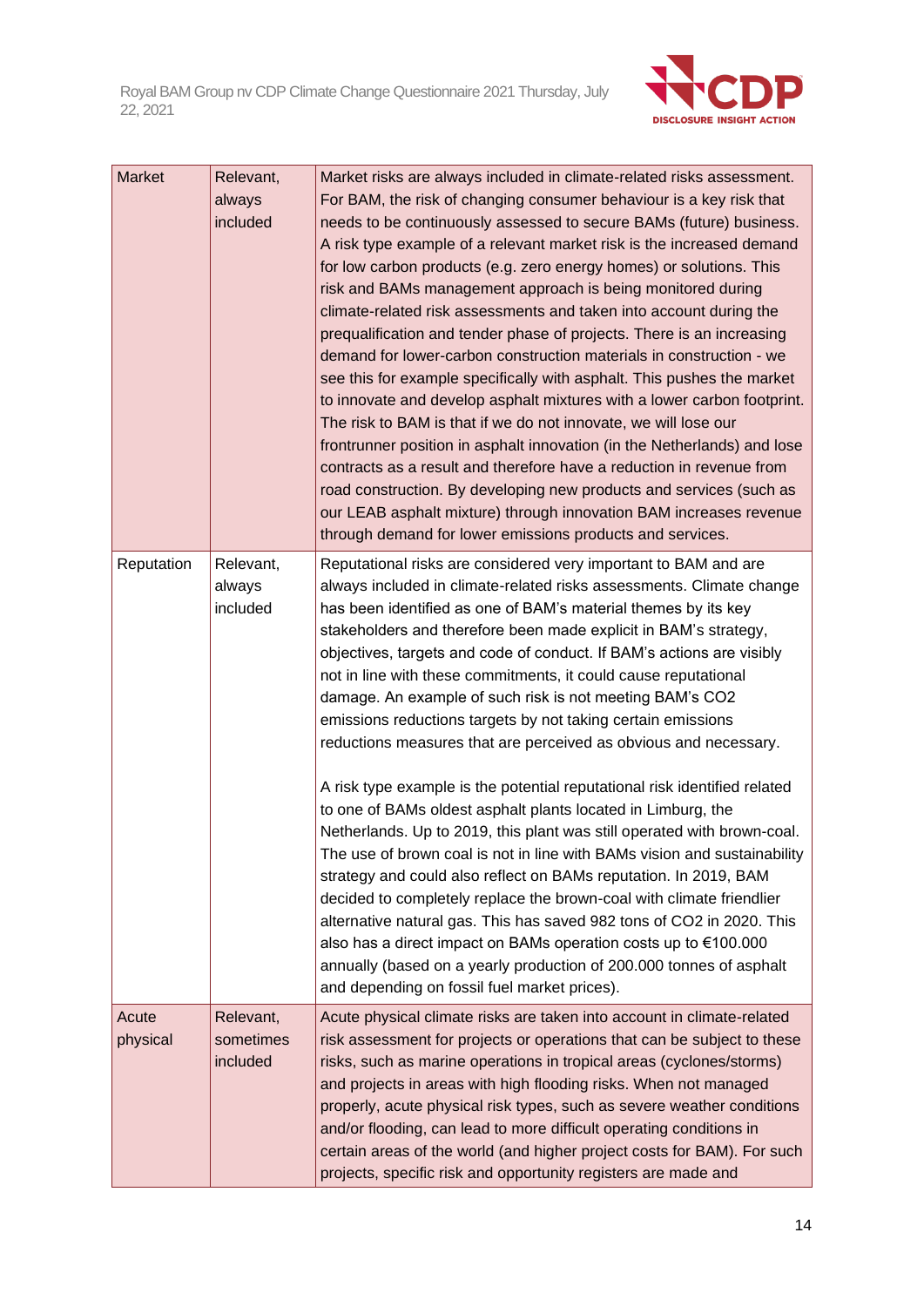

|                     |                                    | additional design specification reviews are executed to determine the<br>impact of these risks.<br>A case study example of such a risk is the renovation of the Afsluitdijk,<br>a key flood defence system in the Netherlands - $a \in 550$ million contract<br>BAM PPP won in 2018.<br>A 2020 case study example of such a project is the $€31$ million<br>FM/Maintenance contract 'Zee & Delta, district Zuid' for the<br>Department of Waterways and Public Works (Rijkswaterstaat) in the<br>Netherlands where flooding risks specifications were part of the<br>contract. During the Stage Gate process, the project team assessed if<br>future damage caused by flooding would be allocated to BAM. BAM<br>decided to consult with the client since this would potentially lead to a<br>significant risk-exposure. In consultation with the client, the flooding<br>risk for BAM was mitigated with a contractual solution and change of<br>liability. Therefore, BAM could meet the requirements specified in the<br>contract and continued tendering for this project.                                                                                                                                                                                                                                                                                                                                                                                                                                                                                                                                                   |
|---------------------|------------------------------------|----------------------------------------------------------------------------------------------------------------------------------------------------------------------------------------------------------------------------------------------------------------------------------------------------------------------------------------------------------------------------------------------------------------------------------------------------------------------------------------------------------------------------------------------------------------------------------------------------------------------------------------------------------------------------------------------------------------------------------------------------------------------------------------------------------------------------------------------------------------------------------------------------------------------------------------------------------------------------------------------------------------------------------------------------------------------------------------------------------------------------------------------------------------------------------------------------------------------------------------------------------------------------------------------------------------------------------------------------------------------------------------------------------------------------------------------------------------------------------------------------------------------------------------------------------------------------------------------------------------------------------|
| Chronic<br>physical | Relevant,<br>sometimes<br>included | Sea level rise is a key risk type example of a chronic physical climate<br>risk that is relevant to BAM. It is included in climate-related risk<br>assessment to explore potential future additional demands on water-<br>land infrastructure, which is a core element of BAMs products and<br>operations. In these risk assessments, different sea level rise<br>scenarios are used to assess whether (future) projects/products of<br>BAM can cope with various sea level increases. A case study example<br>of this physical climate risk identified is the renovation of the Afsluitdijk,<br>a key flood defence system in the Netherlands - $a \in 550$ million contract<br>BAM PPP won in 2018 where during the tender phase different<br>scenarios were taken into account. As a result, BAM changed and<br>optimized the client's initial design with an innovative and sustainable<br>climate-adaptation solution. This way, in the future, enough water can<br>be drained in all weather conditions and with all water levels while the<br>project significantly reduces energy consumption by 90%. Currently<br>the Afsluitdijk is in construction phase. In this phase, the proposed<br>design-solutions were finalized and executed in close collaboration<br>with the client to ensure a realistic risk-appetite for BAM. When not<br>managed properly, chronic physical risks can lead to more difficult<br>operating conditions in certain areas of the world (and higher project<br>costs for BAM). These aspects are therefore taken into account during<br>a risk assessment of new projects in remote areas. |

### **C2.3**

**(C2.3) Have you identified any inherent climate-related risks with the potential to have a substantive financial or strategic impact on your business?**

Yes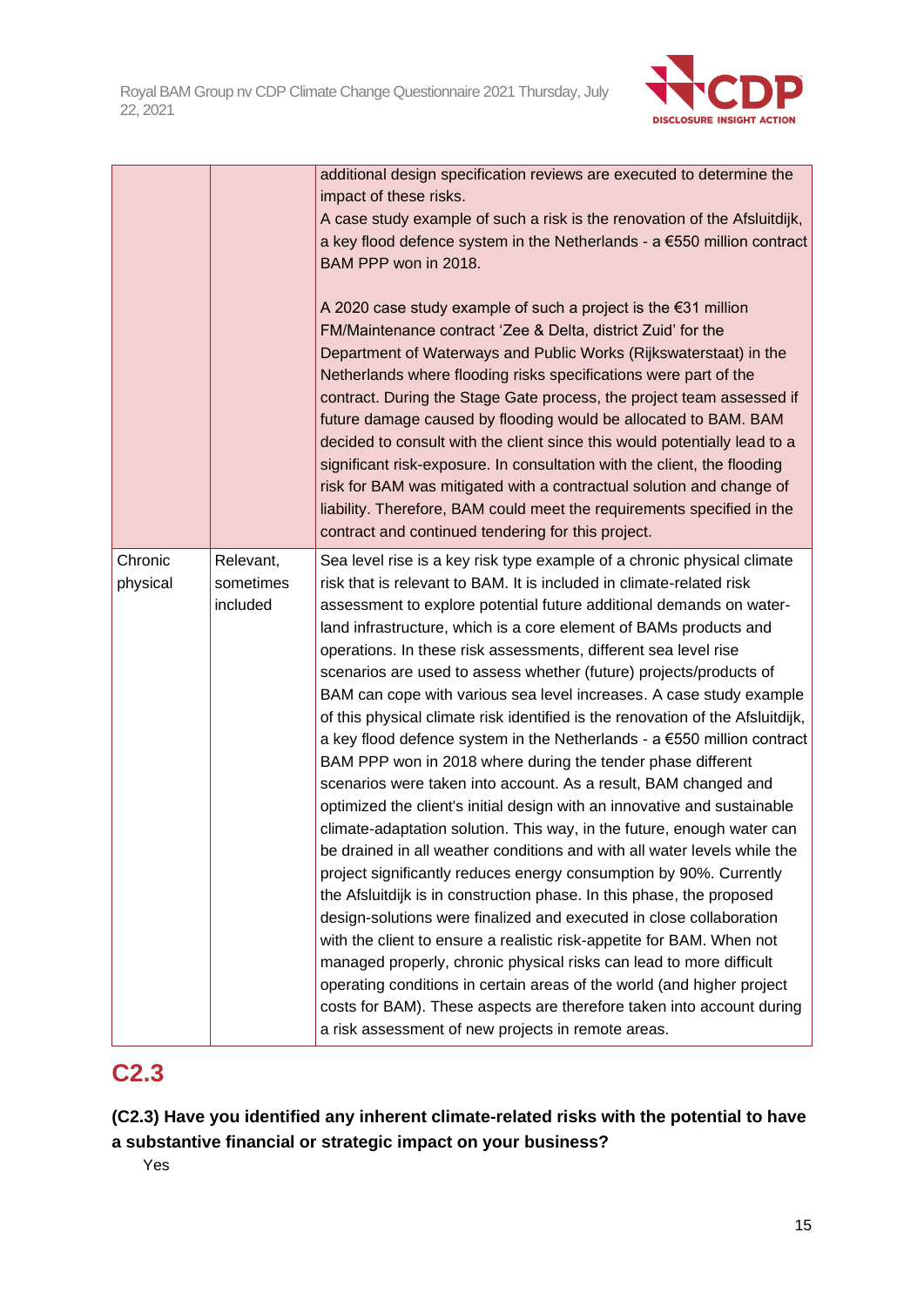

### **C2.3a**

**(C2.3a) Provide details of risks identified with the potential to have a substantive financial or strategic impact on your business.**

#### **Identifier**

Risk 1

**Where in the value chain does the risk driver occur?**

Direct operations

#### **Risk type & Primary climate-related risk driver**

Acute physical Increased severity and frequency of extreme weather events such as cyclones and floods

#### **Primary potential financial impact**

Decreased revenues due to reduced production capacity

#### **Company-specific description**

Climate change can affect weather patterns and increase the severity and number of storms and floods (IPCC). In BAMs home countries in North-West Europe, we see projects where extreme weather events such as storms and floods play a significant role. In total, 10% of BAMs operations in the Netherlands and the UK are marine related or on land around sea level in delta areas – representing a total revenue of  $\epsilon$ 2,299 million in 2020 which accounts for almost 34% of the Groups total revenue. Our business units BAM Infra NL and BAM Nuttall have a significant market share in civil engineering marine-works. For example, BAM is delivering solutions to maintain the resilience of infrastructure systems such as levies and other sea protection structures. The risk to BAM is that part of BAMs operations in these delta areas can be affected significantly by extreme weather events, as storm and floods will lead to a (temporal) stop of construction activities and/or require additional precautions to enable the continuation of the work. Ultimately, this well lead to decreased production capacity, reduced revenues and significant risk-exposure.

In 2020, BAM decided to dismantle BAM International, our Operating Company dealing with operations in tropical areas outside Europe, such as Indonesia, Tanzania and Antarctica. Some of these countries are subject to extreme weather events like cyclones and irregularities in monsoon seasons, causing disruptions in planning and anticipated cost. BAM International – which accounts for almost 4% of the Groups total revenue will be finishing its current project portfolio towards 2021. The Operating Company won't be pursuing new projects - resulting in a significantly reduced risk of extreme weather events impacting BAMs business.

#### **Time horizon**

Short-term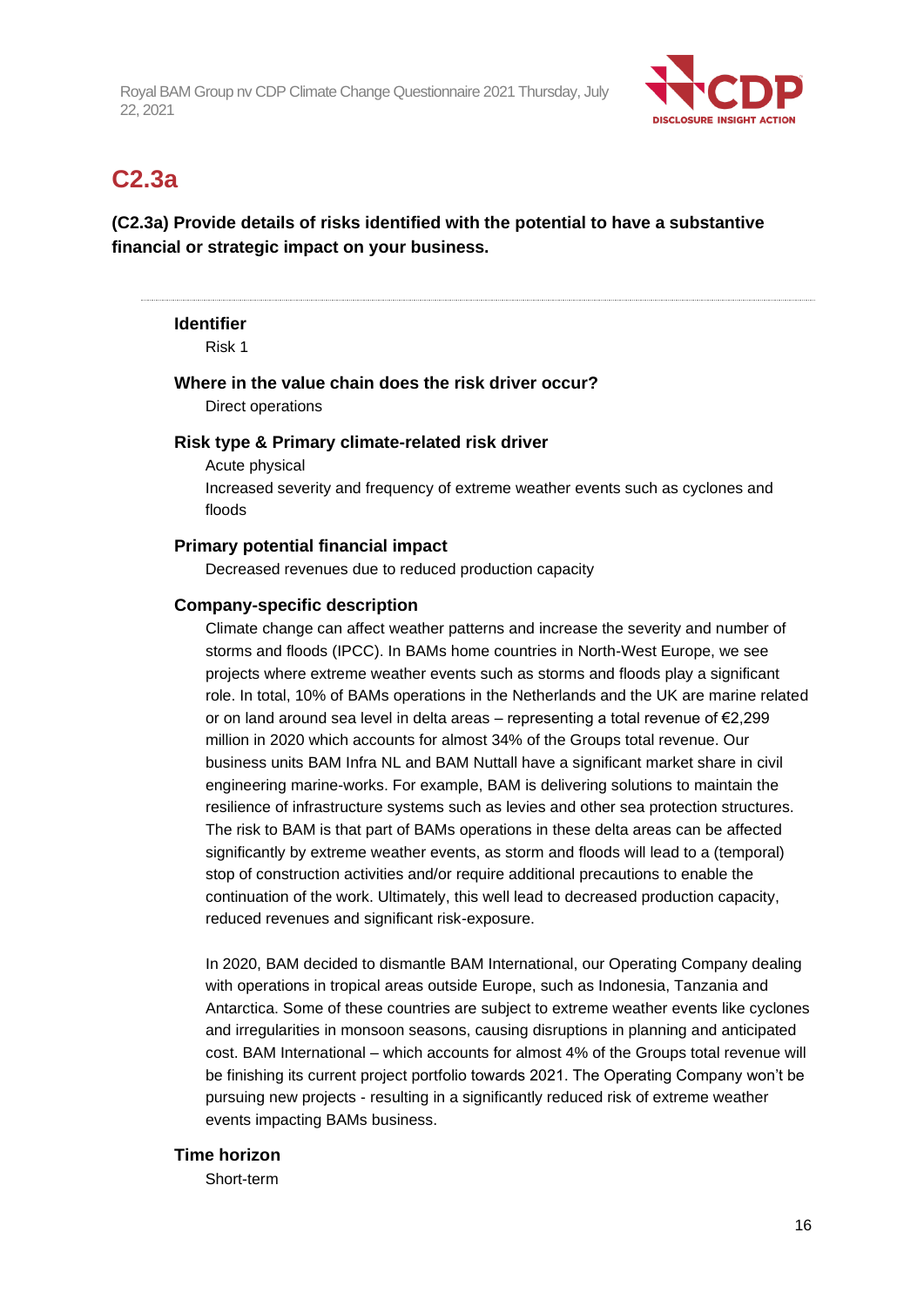

#### **Likelihood**

Very likely

#### **Magnitude of impact**

Medium-high

**Are you able to provide a potential financial impact figure?** Yes, a single figure estimate

#### **Potential financial impact figure (currency)** 520,000,000

#### **Potential financial impact figure – minimum (currency)**

#### **Potential financial impact figure – maximum (currency)**

#### **Explanation of financial impact figure**

Explanation of financial impact figure:

If risks are considered to be too high, BAM needs to withdraw from tenders which leads to missed revenue for BAM. In 2020. On average, BAM Group submitted bids for 52 significant A tenders (regarded as highly complex and/or with a contract value  $> \epsilon$ 100 million per year). Of these tenders, 10% includes potential climate-related risks (total €520 million). If BAM Group decides to withdraw from 100% of these tenders due to risk of increased severity and frequency of extreme weather events, the potential impact and decrease in revenue will be €520 million.

#### **Cost of response to risk**

1,900,000

#### **Description of response and explanation of cost calculation**

The risk of extreme weather events is taken into consideration during tendering stage to minimize the financial impact of physical risks. At project level, BAM currently takes storm (hurricane/ typhoon/ cyclone) and flood seasons into serious consideration when planning our work. A 2020 case study example where an acute physical flooding risk was identified is the 'Zee & Delta, district Zuid' tender for the Department of Waterways and Public Works (Rijkswaterstaat) in the Netherlands – a €33 million FM/maintenance contract BAM Infra NL was involved in. In this project, flooding risk clauses and obligations during the construction phase were part of the clients contract.

During the Stage Gate process, the project team assessed if future damage caused by flooding would be allocated to BAM. BAM decided to consult with the client since this would potentially lead to a decreased production capacity, reduced revenue and significant risk-exposure. In consultation with the client, the flooding risk for BAM was mitigated with a contractual solution and change of liability. Therefore, BAM could meet the requirements specified in the contract and continued tendering for this project. Alternatively, if the risk/reward balance in projects like this is considered not right, BAM eventually withdraws as the climate-related risks of flooding would potentially lead to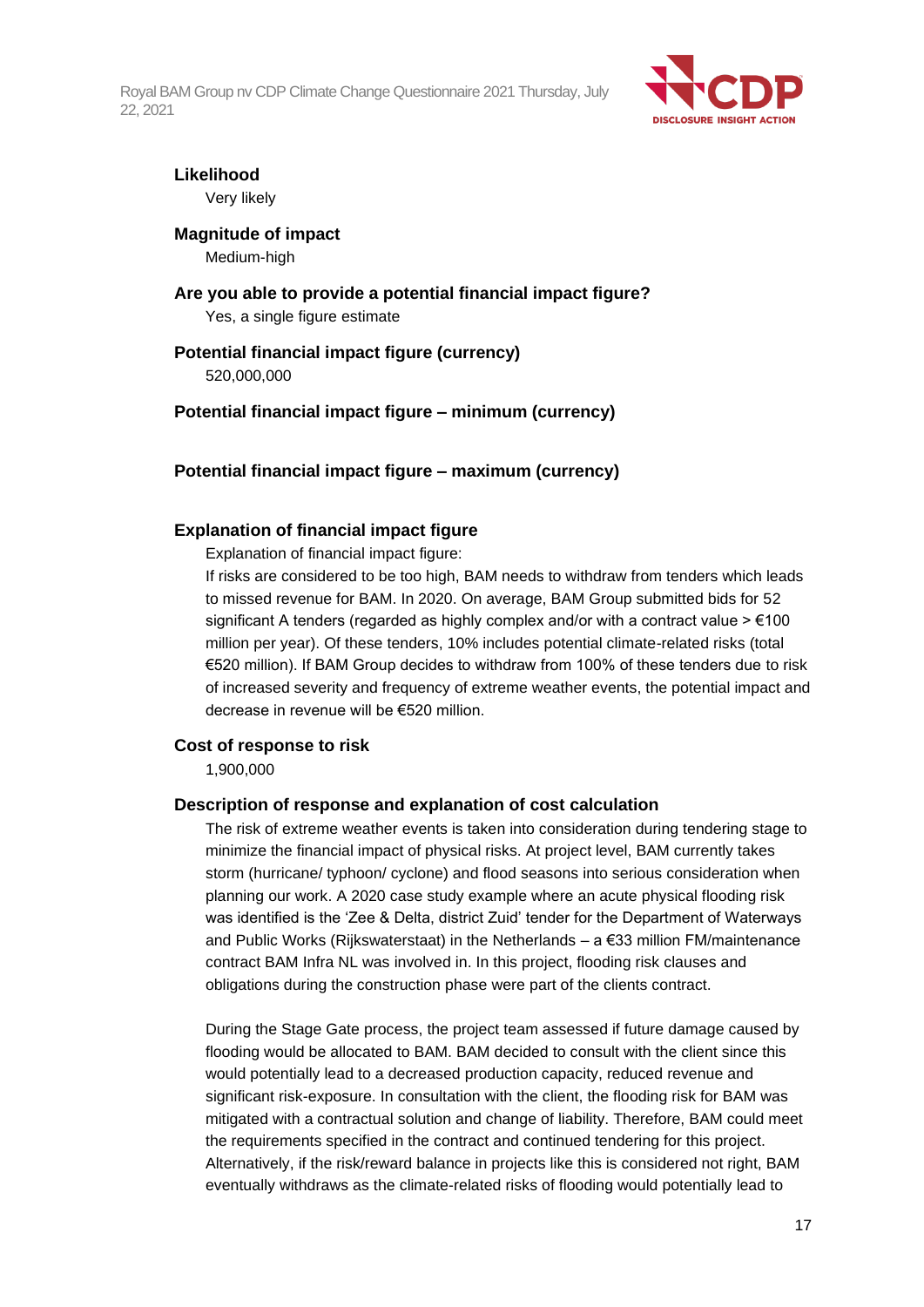

decreased production capacity, reduced revenue and significant risk-exposure for BAM.

Explanation of cost calculation: For the Zee & Delta district Zuid tender we applied the Stage Gate process in the tender phase. In 2020, on average 9 full-time equivalent managers were employed in BAMs Tenderdesk team, using an average of €100,000 per FTE per year, the associated total costs are  $\epsilon$ 0,9 million ( $\epsilon$ 100,000/FTE times 9 FTE = €0,9 million). Including additional costs for employee travel and IT charges/ developments/support the total 2020 budget for the Tenderdesk team was €1,9 million.

#### **Comment**

The Tender Stage Gate process is now being used to assess all major tenders at BAM. In 2020 BAM assessed 80 unique A&B tenders (projects regarded as highly complex and/or with a contract value  $\geq \epsilon$ 45 million) and pulled out of 42 per cent of large tenders because the risk/reward balance was considered not right. Of the tenders BAM pulled out of, 52 per cent was stopped at the early stages of the tender to prevent tender costs. Two thirds of this 52 per cent was stopped directly after assessing the clients tender documents.

#### **Identifier**

Risk 2

#### **Where in the value chain does the risk driver occur?**

Direct operations

#### **Risk type & Primary climate-related risk driver**

Market Changing customer behavior

#### **Primary potential financial impact**

Decreased revenues due to reduced demand for products and services

#### **Company-specific description**

There is an increasing demand for lower-carbon construction materials in construction. Notably in infrastructure, this emphasis is placed on asphalt, particularly in the Netherlands where the density of asphalt roads is particularly high. Our five largest clients in the Netherlands, which cover 80% of our revenue in infrastructure construction in this market, have increased the request for low-impact materials in their projects. The Dutch government is BAM Infra NLs largest customer when it comes to constructing roads and using asphalt. In 2020 BAM Infra NL tendered for 55 asphalt projects in the Netherlands (with a total revenue of €427 million) where environmental costs, including the carbon footprint of materials, was the deciding factor in awarding contracts.

Increasingly, the contractor with the lowest impact of its asphalt mixture is offered the contract. This pushes the market to innovate and develop asphalt mixtures with a lower carbon footprint. We expect the number of tenders with sustainable asphalt requirements in place to increase in coming years. The risk to BAM is that if we do not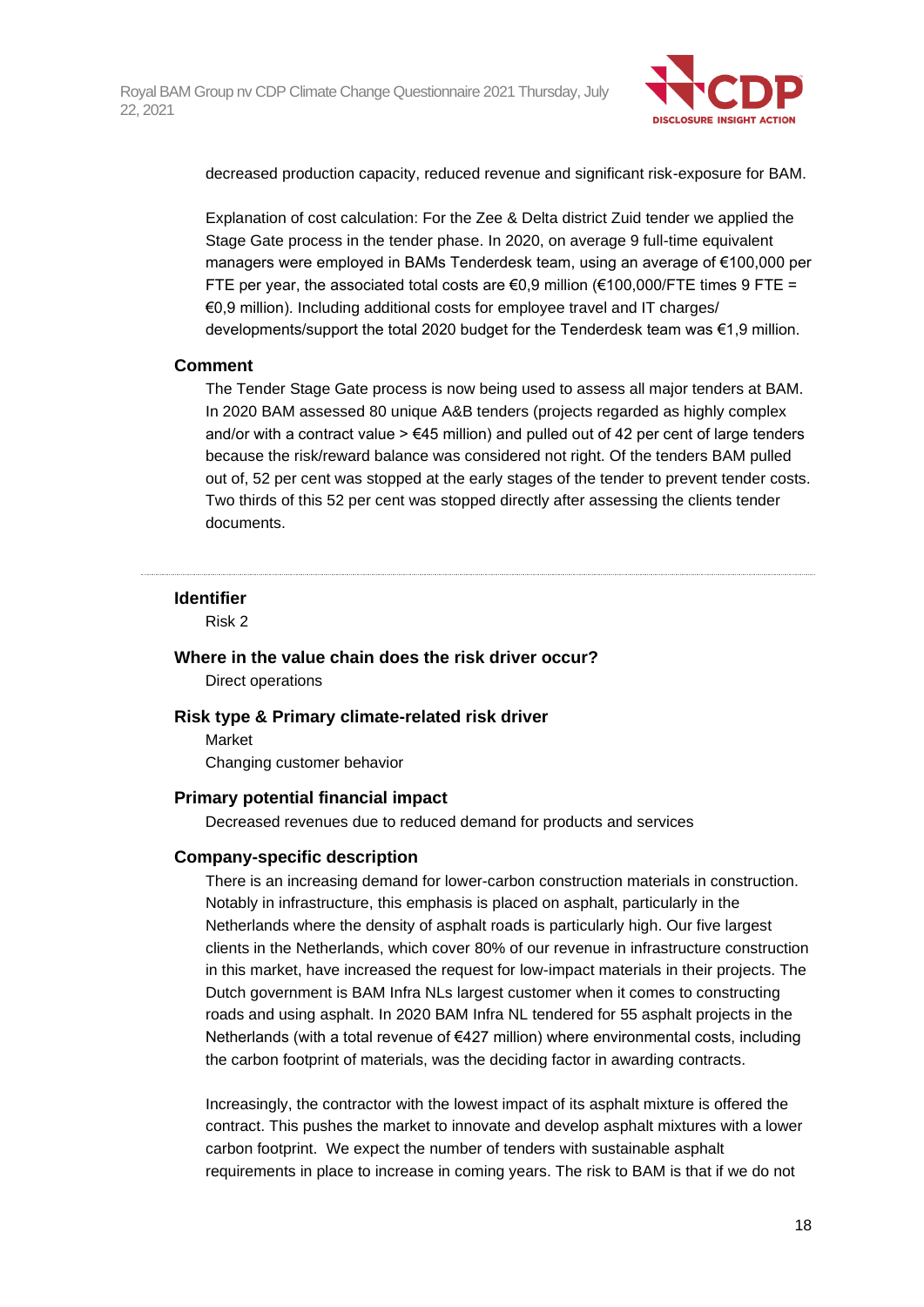

innovate, we will lose our frontrunner position in asphalt innovation (in the Netherlands).This could lead to a worsened position in relation to our competitors and a loss in won asphalt tenders – ultimately resulting in decreased revenues.

#### **Time horizon**

Medium-term

#### **Likelihood**

Virtually certain

#### **Magnitude of impact**

Medium

**Are you able to provide a potential financial impact figure?** Yes, an estimated range

#### **Potential financial impact figure (currency)**

#### **Potential financial impact figure – minimum (currency)**

97,500,000

# **Potential financial impact figure – maximum (currency)**

292,500,000

#### **Explanation of financial impact figure**

Explanation of financial impact figure:

The total revenue of infrastructure projects with a significant asphalt scope in 2020 in the Netherlands was approximately  $\epsilon$ 1,5 billion. The average win-rate of these tenders in 2020 was 26%. This resulted in a total €390 million (€1,5 billion \* 26%) revenue.

If BAM loses 25% - 75% of these significant tenders due to reduced demand for our asphalt products and services, the potential impact will be a decrease in revenue of €390 million \* 25% = €97,5 million to €390 million \* 75% = €292,5 million. The bandwidth of 25-75% is a rough estimation based on BAMs tender hit-rate of the last 3 years.

#### **Cost of response to risk**

1,150,000

#### **Description of response and explanation of cost calculation**

The production of asphalt is a process that requires large amounts of natural resources and energy. BAM is continuously innovating in the asphalt production process with a dedicated team of experts working at BAM Infra Asfalt in the Netherlands. Case study example: BAM developed a low-energy asphalt concrete (LEAB), an innovative type of asphalt that requires less energy and fewer natural resources and results in lower CO2 emissions than conventional asphalt. Case study example: In 2020, BAM applied 56,706 tonnes of LEAB (5% of the total asphalt production). LEAB is cost effective, as energy costs are reduced, and competitive, as it helps us gain a competitive advantage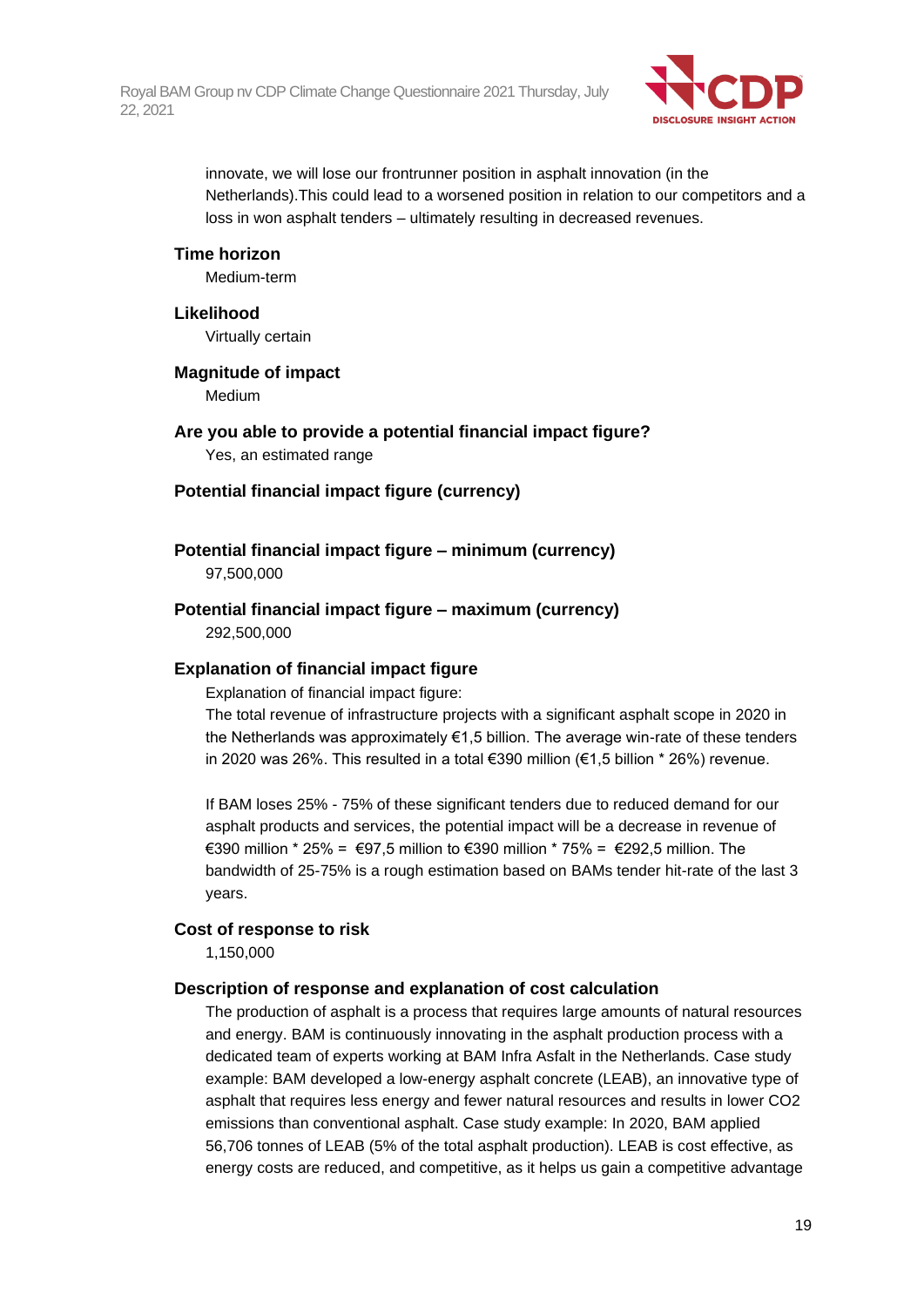

in tenders (low carbon footprint impacts the clients reward). By developing low emission products like LEAB, BAM ensures demand for our products and services. In total, BAM has already applied more than 680,000 tonnes of LEAB-produced asphalt in its projects in the Netherlands, thanks to the close collaboration with clients who are equally convinced of the value of this innovative and sustainable method of asphalt production.

Explanation of cost calculation: Currently BAM Infra Asfalt (BIA) has 15 FTE fulltime working on the development of sustainable asphalt mixtures such as LEAB. The associated R&D costs are €1,5 million per year (at average € 100k p FTE yearly). Using an average cost of  $\epsilon$ 100,000 per fte per year, the associated total costs are  $\epsilon$ 1.5 million per year (15 fte times €100,000/fte). A part of this research is funded through grants from the European Commission of the Netherlands Enterprise Agency at an average of €300k per year. These funds are not included in the cost figure as BAM does not see them as direct cost). Therefore we arrived at a cost response figure of  $\epsilon$ 1,500,000 – €350,000 = €1,150,000 per year.

#### **Comment**

Engagement with partners in the value-chain is key in BAM's risk management method. In 2020, BAM and Dutch competitor Heijmans jointly merged their asphalt plants in a new company called AsfaltNu. Heijmans and BAM are now set to combine their joint know-how, expertise and investments in the field of asphalt production. This will enable both companies to make their asphalt production chain more sustainable and more efficient. AsfaltNu will produce asphalt for both Heijmans and BAM, but also for third parties in the asphalt market. Collaboration offers opportunities to make better use of the available capacity and to improve the utilization rate of the asphalt plants resulting in an increase of revenue. Currently AsfaltNu is operating 8 asphalt plants across the Netherlands.

#### **Identifier**

Risk 3

**Where in the value chain does the risk driver occur?** Upstream

#### **Risk type & Primary climate-related risk driver**

Market

Increased cost of raw materials

#### **Primary potential financial impact**

Increased direct costs

#### **Company-specific description**

For the procurement and bulk transport of raw materials, BAM strongly depends on its supply chain. Royal BAM Group spends around 70% of its yearly revenue on procurement of products and services. As such, an increase in the price of raw materials affects the Group's operating costs significantly. This is relevant for all products and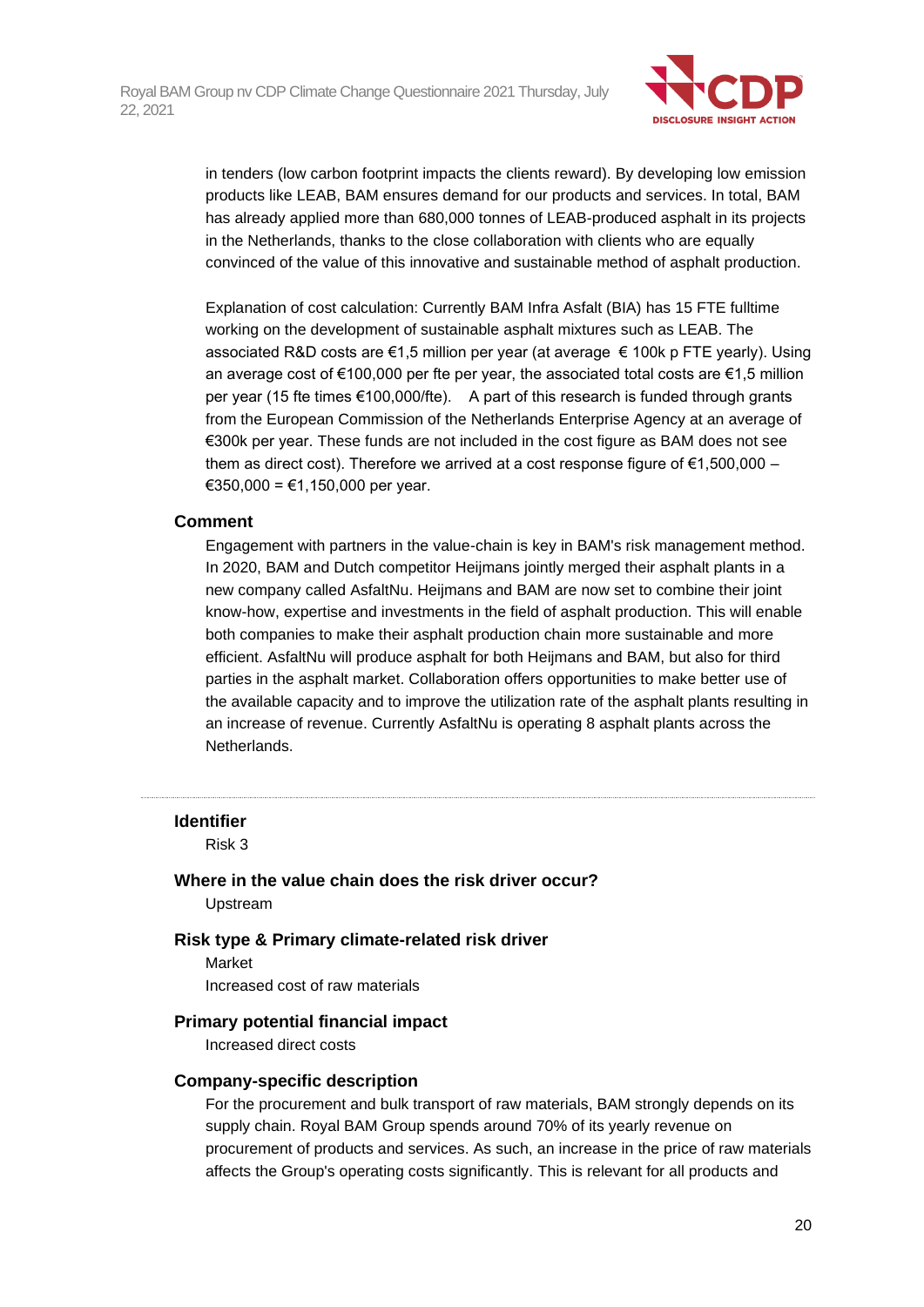

services procured by BAM. More specific, this is strongly relevant for asphalt approximately 90% of all raw materials BAM uses for its asphalt production (for the most part crushed stone) are transported over water. In 2019 for example, low water levels in the river Rhine in the Netherlands led to a decreased loading capacity of 50-66%. The availability of crushed stone was at risk, making transport more critical and expensive. The extra costs suppliers and transporters made due to these upstream risks lead to increased cost of up to 400%. This directly affects BAMs operations and direct costs.

During 2020, severe drought and historical low river water levels in the Dutch Delta area were less of an issue but the risk of increased cost of raw materials remains a significant risk to BAMs operations. In 2020 for example, the availability of certified sustainable timber already started to become an issue in the construction sector in North West Europe – with further significant price increases up to 400% to be expected towards 2021. In addition to limited availability of raw materials, the potential financial impact could become even more significant - increased direct costs are often not (completely) covered by client and/or insurances. Therefore the increased cost of raw materials becomes a significant operating risk for BAM.

#### **Time horizon**

Short-term

**Likelihood** Virtually certain

**Magnitude of impact**

**High** 

**Are you able to provide a potential financial impact figure?** Yes, an estimated range

#### **Potential financial impact figure (currency)**

**Potential financial impact figure – minimum (currency)**  $\Omega$ 

**Potential financial impact figure – maximum (currency)** 288,000,000

#### **Explanation of financial impact figure**

Explanation of financial impact figure:

Cost increase of raw materials differs per type and availability of individual materials – which is the reason BAM can't give a generic financial impact figure for this risk. As an explanation the example of cost increase of asphalt-related materials is used to substantiate the financial impact figures. In 2020, BAM had a total asphalt material consumption of 1,400,000 tons and a total asphalt spend of €120 million. In total, 60% of the spend is related to the raw material crushed stone, representing a total value of €72 million. The cost increase in 2020 due to this risk was 0% (min) – 400% (max) per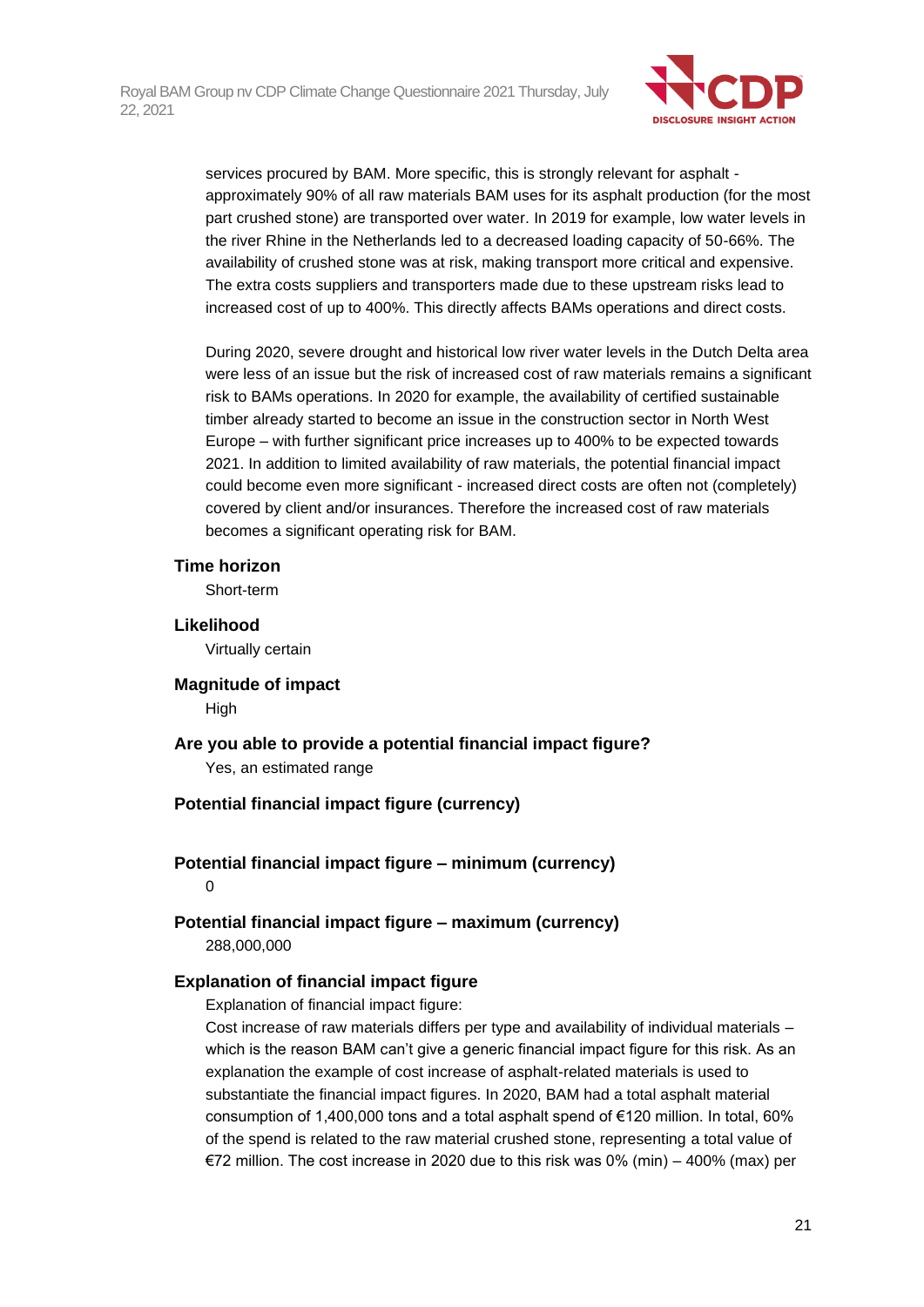

ton. This results in a potential financial impact of increased operational costs from  $\epsilon_0$ million - €288 million (€72 million\*400%).

#### **Cost of response to risk**

1,500,000

#### **Description of response and explanation of cost calculation**

Climate related risks such as low water in BAM's supply chain often lie within BAM's scope. BAM's primary response to this risk is to include price compensation clauses into contracts, and to negotiate (where possible) fixed price contracts with suppliers to reduce the risk of price fluctuations as much as possible. As a result, a low-water clause is applicable to the majority of raw material contracts and procurement agreements. This low-water clause includes agreements about the height of increased direct costs and the obligation for BAM to purchase raw materials. For asphalt production for example, BAM can determine to what extent and for what price the crushed stone will be purchased – depending on the water levels.

BAMs strategy to focus on continuous development of innovative and sustainable materials is a key-response on managing this risk as well. As a result, BAM is less dependent, reducing the dependency on the availability of raw-materials (that are transported over water) and it the potential impact of this risk on our direct operations. A 2020 case-study example of developing sustainable materials required for asphalt production is the A12 pilot project near Nootdorp in the Netherlands. In this project, BAM developed an innovative solution in a 2 kilometre test section where sustainable ZOAB mixtures with 80% and 95% recycled content were applied. The crushed stone of the old ZOAB road is used to create a new, sustainable asphalt mixture. The increased recycling percentage of ZOAB means that less stones need to be extracted from natural resources. Additionally, BAM realized such high reuse percentages of our selfdeveloped ZOAB-mixture of up to 93% in two other case study examples on test sections on the N279 near Veghel and in the N338 around Doesburg, both in the **Netherlands** 

#### Explanation of cost calculation:

Adequate contract management at OpCo and at individual project level is the most important control measure for this risk. BAM Infra Asfalt for example has a central procurement department focusing on (legal) contract management. Within BAM, contract management is an integral part of the direct operations, hence, no additional investments or extra management costs are required. BAM Infra Asfalt (BIA) has 15 FTE fulltime working on the development of sustainable asphalt mixtures such as LEAB. Using an average cost of  $\epsilon$ 100,000 per fte per year, the associated total costs are  $\epsilon$ 1.5 million per year (15 fte times €100,000/fte).

#### **Comment**

Royal BAM Group spends around 70% of its yearly revenue on procurement of products and services. As such, an increase in the price of raw materials affects the Group's operating costs significantly. It is BAMs policy to not insure price-fluctuation risks. However, to form a general risk reserve, BAM introduced a Group wide Management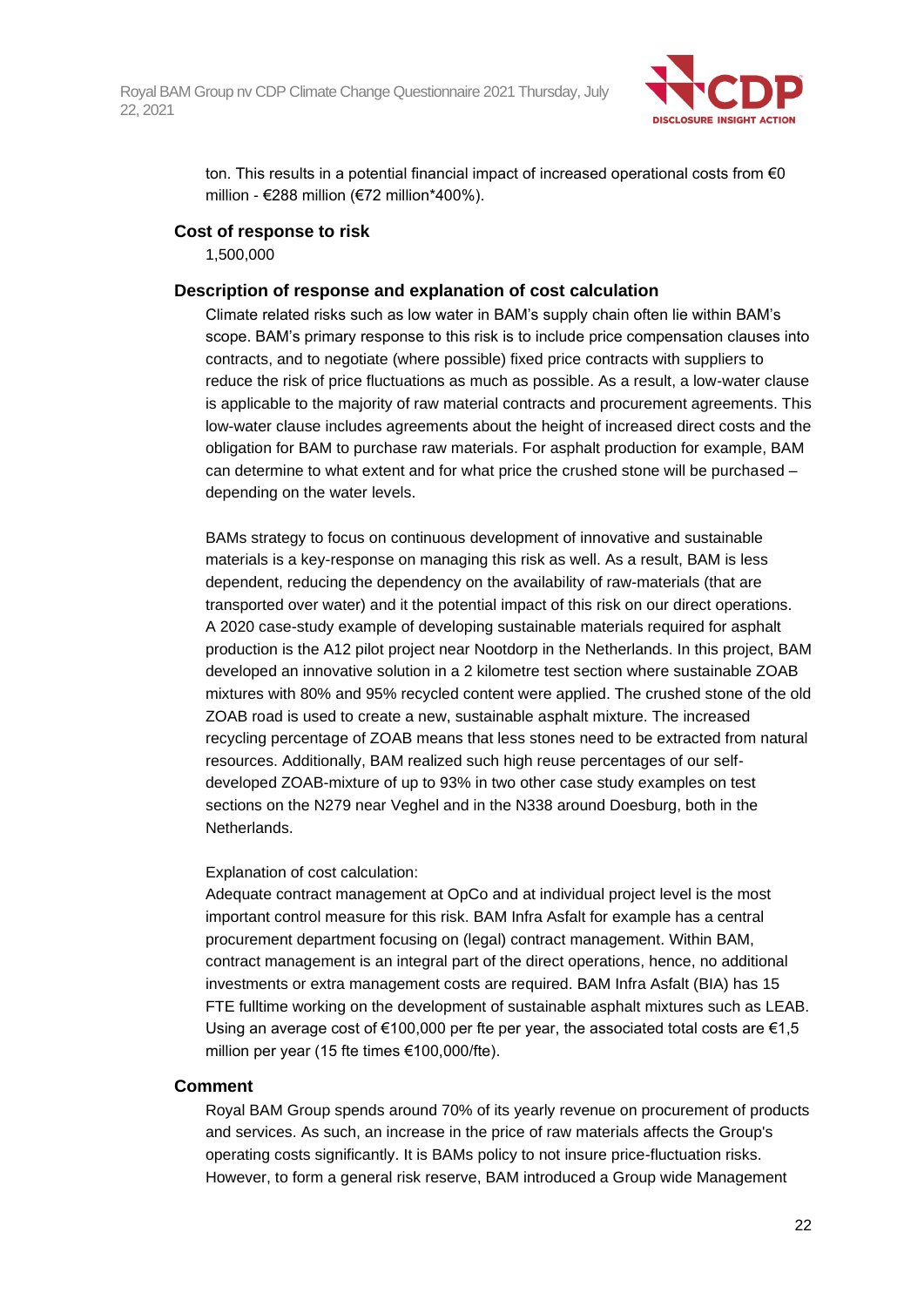

Reserve in the Tender Stage Gate Baseline. Depending on the type of work, 1-2% general risk must be included in the project. During 2020, BAM consistently implemented this across all project ensuring a  $\epsilon$ 70 -  $\epsilon$ 100 million provision to be able to absorb risks of all kinds, including price-fluctuation of raw materials.

# **C2.4**

**(C2.4) Have you identified any climate-related opportunities with the potential to have a substantive financial or strategic impact on your business?**

Yes

### **C2.4a**

**(C2.4a) Provide details of opportunities identified with the potential to have a substantive financial or strategic impact on your business.**

**Identifier**

Opp1

**Where in the value chain does the opportunity occur?** Direct operations

#### **Opportunity type**

Products and services

#### **Primary climate-related opportunity driver**

Development of new products or services through R&D and innovation

#### **Primary potential financial impact**

Increased revenues resulting from increased demand for products and services

#### **Company-specific description**

There is an increasing demand for low-energy buildings, part of the shift away from natural gas in the Netherlands. In 2050 all existing dwellings in the Netherlands must be low-energy assets. Starting with 100.000 dwellings before 2022 and additionally up to 200.000 transformations per year towards 2050. For new buildings and dwellings, a natural gas connection is already forbidden by Dutch law since June 2018. This requires both new solutions for new-builts as well as solutions to renovate existing dwellings. This is a huge opportunity with potential for BAM to increase revenue and offer new products and services within this growing market. BAM Residential, our Dutch business unit responsible for realising dwellings has a yearly revenue of approximately €750 million and has already realised more than 1,000 low-energy dwellings in the past few years. Given this size and market share, BAM is well positioned to take up this opportunity due to gained experience with these kind of projects in the Netherlands.

#### **Time horizon**

Short-term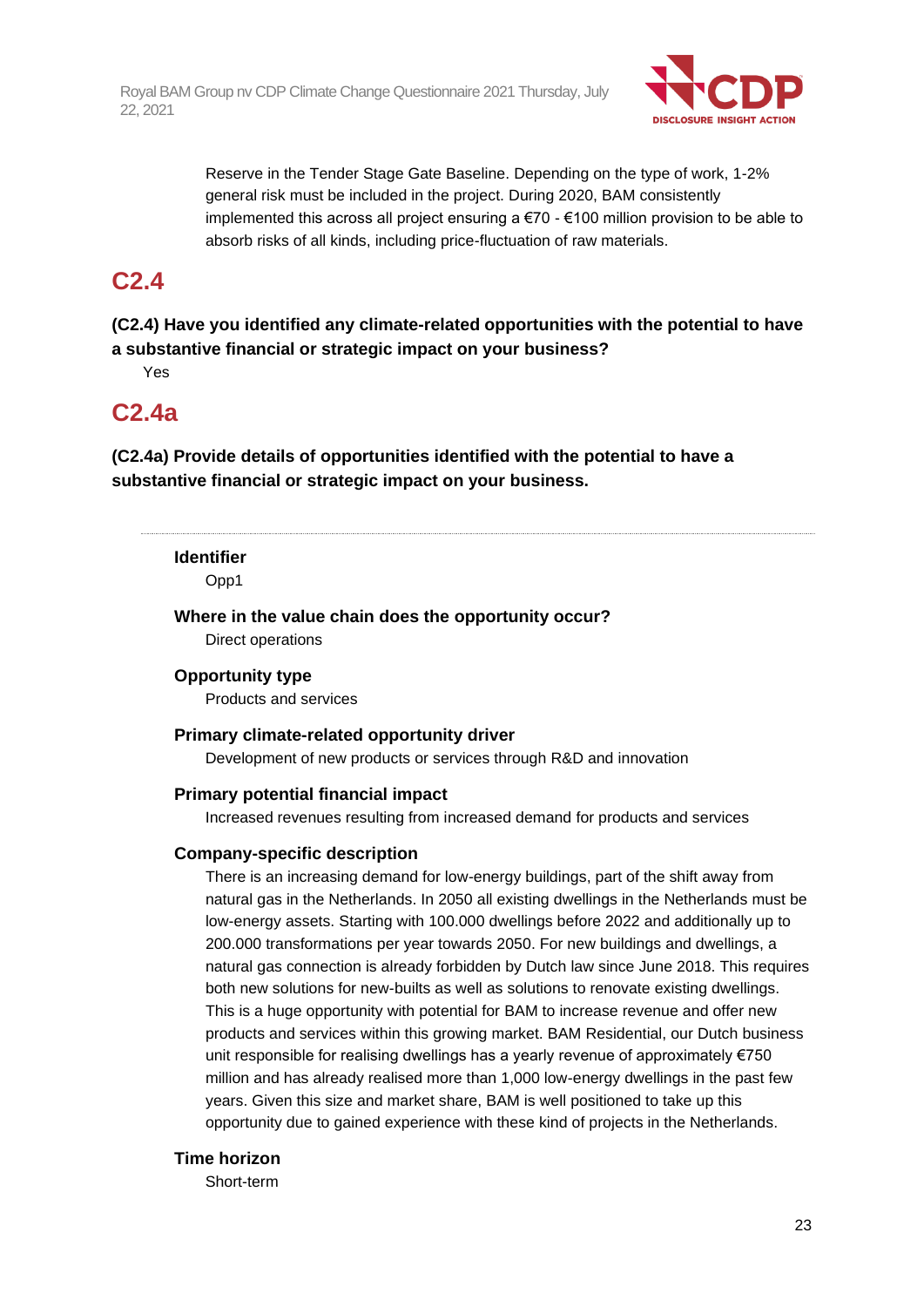

#### **Likelihood**

Virtually certain

#### **Magnitude of impact**

Medium-high

#### **Are you able to provide a potential financial impact figure?** Yes, an estimated range

#### **Potential financial impact figure (currency)**

**Potential financial impact figure – minimum (currency)** 225,000,000

**Potential financial impact figure – maximum (currency)** 250,000,000

#### **Explanation of financial impact figure**

The estimated market potential for the upcoming renovation program in the Netherlands towards 2022 is €900 million - €1000 million (€90.000 - €100.000 per house). BAM estimates that they could achieve a 25% share of this market potential, leading to a financial impact in the form of potential revenue increase of €225 million (€900 million\*25%) - €250 million (€1 billion\*25%) towards 2022.

#### **Cost to realize opportunity**

1,250,000

#### **Strategy to realize opportunity and explanation of cost calculation**

Together with 3 other construction companies and 6 corporations BAM Group is part of the initiative 'De Stroomversnelling' - focussing on the sustainable renovation of 111.000 existing houses. As part of this program, BAM Bouw en Vastgoed developed a sustainable renovation concept for existing assets, the 'NOM' (zero on meter) dwellings. In 2018, BAM Bouw en Vastgoed was the first company to be awarded full 'NOM' (zero on meter) certification for the design of these dwellings. The strategy to realize this opportunity is to ensure our clients a solid financial and sustainable business case - the achieved energy-efficiency improvement will cover the renovation costs. Through this certification, BAM is well-placed to continue building and renovating low-energy houses. In 2020, BAM realized 305 'NOM' dwellings (102 new and 203 renovated houses) with a total representative revenue of €40,2 million. Since BAM started with realizing 'NOM' dwellings in 2014, 1645 of these dwellings have been delivered by BAM.

Case study example: In 2020, BAM Bouw en Vastgoed transformed 72 family dwellings built in Roermond, the Netherlands into 'zero on the meter' homes – including technical measures to completely eliminate natural gas connections. Again, this is great case for BAM proving that there is an increased demand for the 'NOM' concept. This enables BAM to develop more existing assets into low-energy or energy-neutral buildings. Simultaneously BAM is working on expanding this concept to Belgium.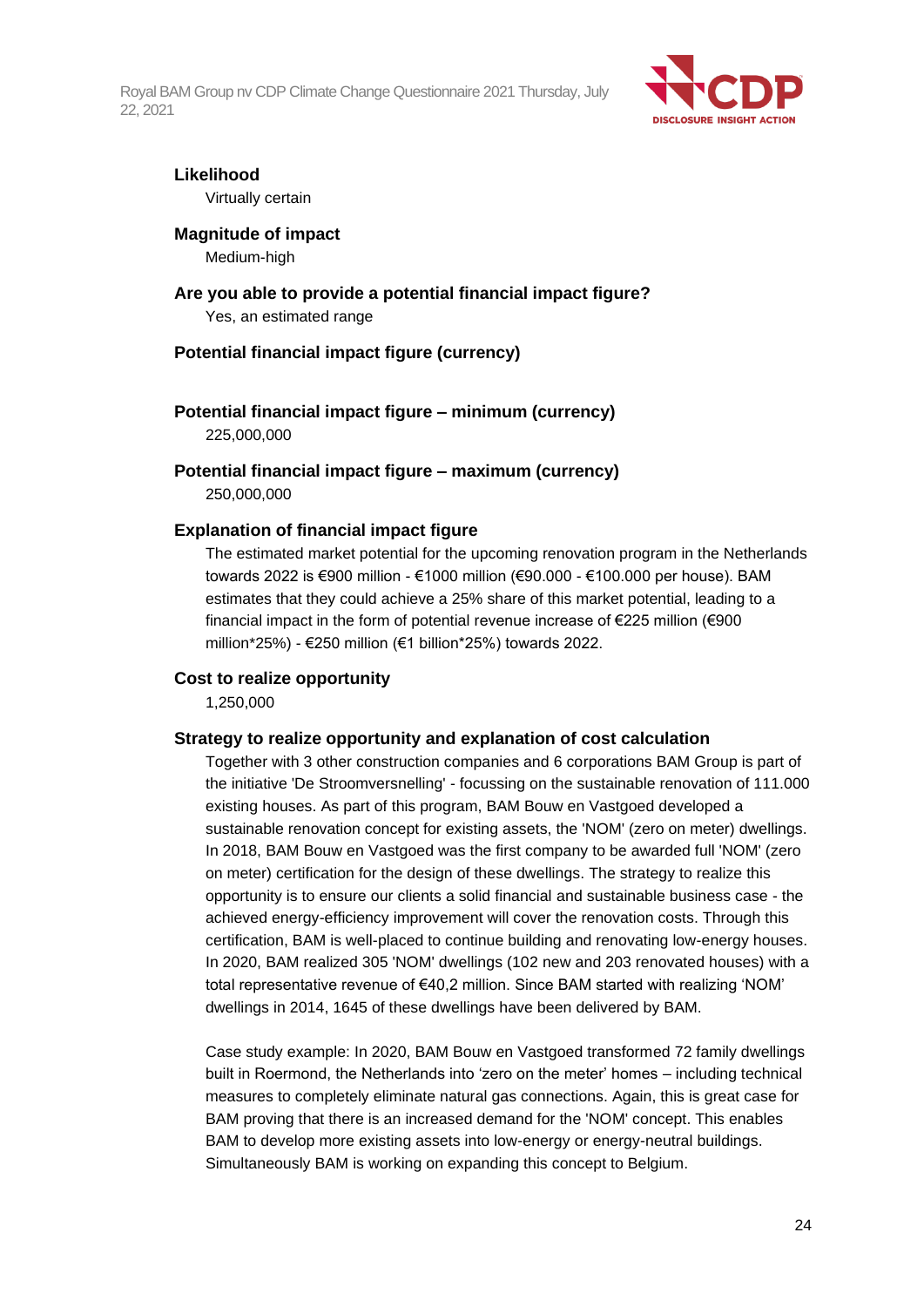

Explanation of cost to realize opportunity: Currently BAM has 8 FTE fulltime working on the sustainable renovation program. The associated costs are €0,8 million per year (at average € 100,000 p FTE yearly). (8 FTE x €100,000/FTE). External investments related to innovation of this concept is approximately  $\epsilon$  150,000, which is matched with European funding for energy efficiency in buildings (these funds are not included in the cost figure as BAM does not see them as direct cost). In kind-investment for expansion of the programme in Belgium is approximately € 300,000 annually, which is also matched with funding (which is again not included in the cost figure). Therefore we arrived at €800,000 + € 150,000 + € 300,000 = €1,250,000.

#### **Comment**

There will be increased demand for modern, sustainable buildings and approaches to energy and carbon management which Royal BAM Group is well placed to deliver (e.g. energy neutral housing concept). There is significant potential for new work in the refurbishment market to upgrade existing buildings as fit for purpose in a low carbon economy in the UK.

#### **Identifier**

Opp2

**Where in the value chain does the opportunity occur?** Downstream

#### **Opportunity type**

Products and services

#### **Primary climate-related opportunity driver**

Development of climate adaptation, resilience and insurance risk solutions

#### **Primary potential financial impact**

Increased revenues resulting from increased demand for products and services

#### **Company-specific description**

Sea levels are expected to rise by up to 1 meter by 2100 as a result of climate change and so will the demand for infrastructure systems such as levies and other sea flooding protection structures. .To maintain the resilience of these systems, it is essential to develop new solutions adapted to a changing climate so that we maintain and expand our competitive position within these markets.

Our business units BAM Infra and Infraconsult + Delta Marine Consultants (DMC) and BAM Nuttall already have a significant market share in BAMs home countries (mainly the United Kingdom and the Netherlands) and a proven track-record in climateadaptation solutions (civil engineering marine-works). An example of a large climate adaptation project that BAM is currently undertaking is the renovation of the Dutch 'Afsluitdijk', the largest dike in the Netherlands that separates the North Sea from the inner lake 'IJsselmeer'.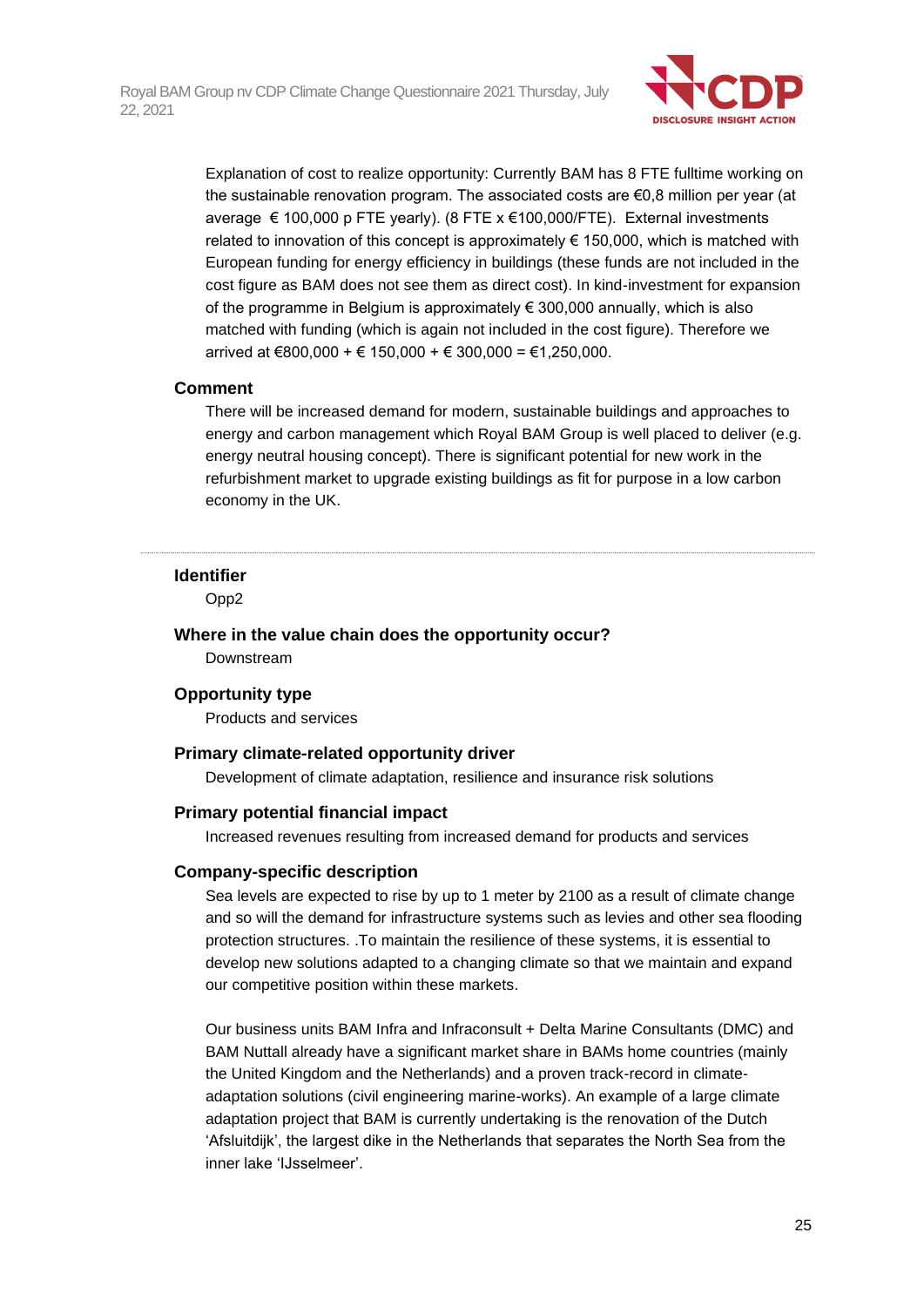

With these business departments and experience, BAM is in an excellent position to benefit from this opportunity and increase revenue in civil engineering projects where climate adaptation plays an important role by offering innovative climate adaptation solutions to our clients.

#### **Time horizon**

Medium-term

#### **Likelihood**

Virtually certain

### **Magnitude of impact**

Medium-high

### **Are you able to provide a potential financial impact figure?**

Yes, a single figure estimate

### **Potential financial impact figure (currency)**

300,000,000

#### **Potential financial impact figure – minimum (currency)**

### **Potential financial impact figure – maximum (currency)**

#### **Explanation of financial impact figure**

From 2020 onward there will be €1 billion annually available at the Dutch Deltafonds fund for climate adaptation solutions to protect the Netherlands from rising sea levels, such as construction and maintenance of dikes and research. This is significant market potential for BAM. We estimate similar market potential in the UK (national flood defence schemes) at an additional €2 billion. BAM estimates, based on the current share in these markets, that they could achieve a 10% share of this market potential, leading to a financial impact in the form of potential increased revenue of €300 million  $(0,1 \times \epsilon)$ 3 billion).

#### **Cost to realize opportunity**

1,900,000

#### **Strategy to realize opportunity and explanation of cost calculation**

Fundamental behind managing a healthy order intake is BAM's Tender Stage Gate procedure - set up in 2016. All significant material tenders are guided through various stage gates based on the complexity and size of the tender (tender category). Through the process qualitative and quantitative risks and opportunities that may impact the success of the tender are considered. This allows us to focus on projects where we can add value through our climate adaptations and have a higher chance of acquiring projects. Our corporate Tenderdesk team (10 FTE) is responsible for this process.

Over the past 10 years, BAM is seeing a significant pickup in Marine works, of which the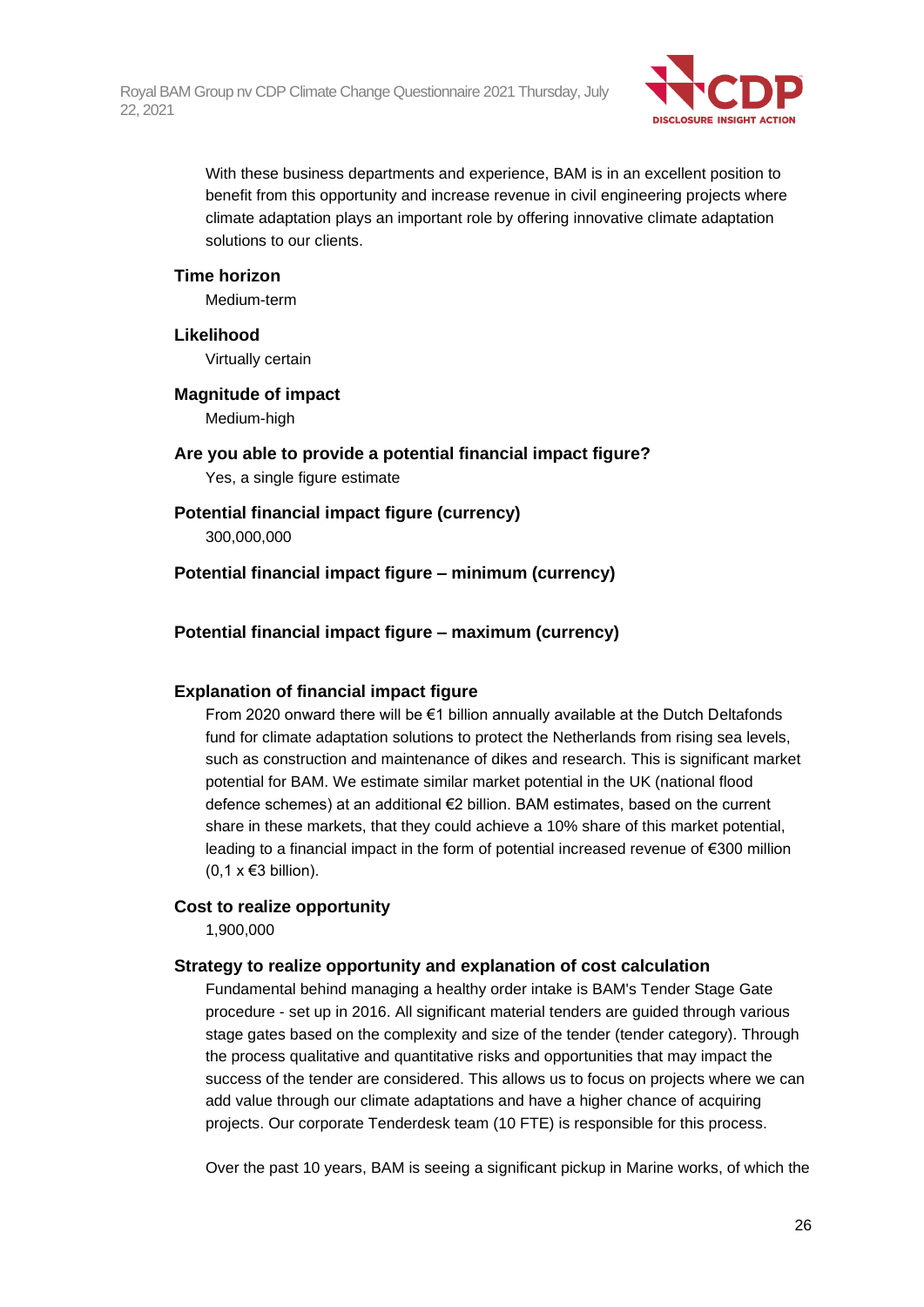

vast majority are flood protection projects. In 2020 for example, BAM Nuttall had 26 active Marine works in their project portfolio of which 20 projects had a value of over £500,000 and 8 were over £5 million. BAM Nuttall expects this portfolio to double by the mid-2020s as more of these climate adaptation schemes become active. Currently, a further 40 schemes are in pre-construction phase.

A case study example of a significant flood protection project where BAM developed new adaptation solutions to a changing climate is the £100 million BAM Nuttall Boston Barrier project in the UK. In 2020, BAM delivered this scheme ensuring a fully operational barrier that will better protect 14,000 homes from tidal flooding. With this barrier in place, Boston town centre will be better protected against a tidal surge similar to what was experienced in December 2013, when almost 800 properties and business flooded across 55 streets.

Explanation of cost to realize opportunity: For the £100 million BAM Nuttall Boston Barrier project we applied the Stage Gate process in the tender phase. Our Tenderdesk team conducted peer reviews and tender assessment to identify our added value. In 2020, on average 9 full-time equivalent managers were employed in BAM's Tenderdesk team, of which the associated total costs are €900,000 (€100,000 per FTE per year). Including additional costs for employee travel and IT charges/developments/support the total 2020 budget for the Tenderdesk team is €1,9 million.

#### **Comment**

BAM's Tenderdesk assesses all BAM's significant tenders (projects regarded as highly complex and/or with a contract value  $\geq \epsilon$ 45 million). For all significant projects in 2020 the same process was applied. BAM analyses in the tender phase whether a project offers an opportunity for the development of climate adaptation, resilience and insurance risk solutions and to ensure that we apply our climate adaptation experience in a timely setting.

### **Identifier**

Opp3

**Where in the value chain does the opportunity occur?** Direct operations

#### **Opportunity type**

**Markets** 

#### **Primary climate-related opportunity driver**

Access to new markets

#### **Primary potential financial impact**

Increased revenues through access to new and emerging markets

#### **Company-specific description**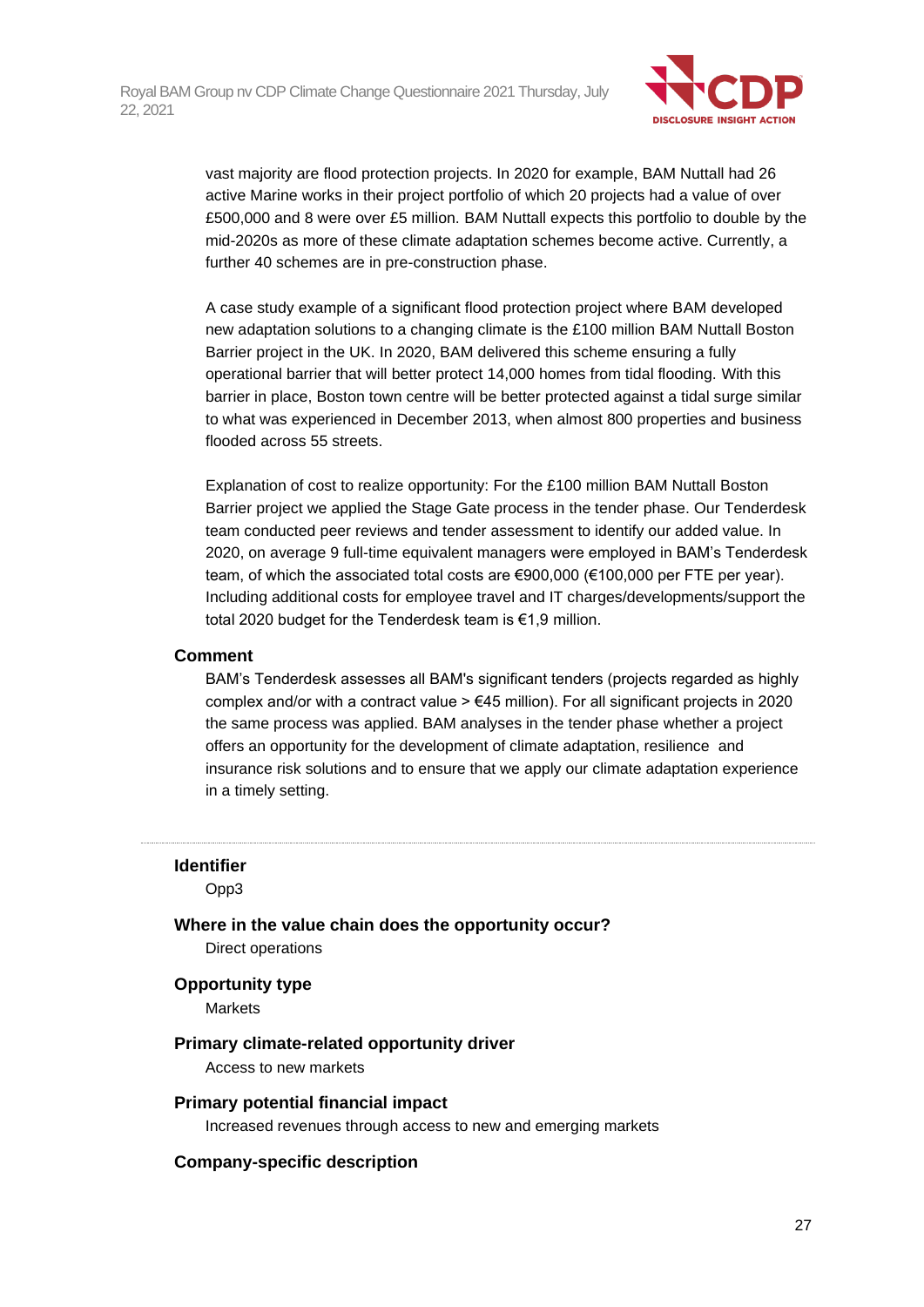

There is an increasing demand for low carbon solutions to ensure future energy needs in all BAMs home markets in North Western Europe (The Netherlands, Germany, United Kingdom, Belgium, Ireland). Specifically in the UK, the government identified new nuclear energy as essential if the UK is to meet its target of reaching net zero emissions by 2050 and tackle climate change.

In 2020, BAM Group performed a sector-wide product-market analyses (PMC analyses) identifying the global energy transition as a potential growth market for the company. As part of our strategic proposition on energy transition in infrastructure markets, BAM specifically identified nuclear power stations in the UK as a new market and large opportunity for BAM to increase revenue in the medium to long term (2-30 years). BAM is well positioned to increase its activity in this market as previous projects and experiences like providing the enabling works for Hinkley Point C new nuclear power station (€238 million contract) help us to bring relevant knowledge to the table in this new market.

#### **Time horizon**

Long-term

### **Likelihood**

Likely

**Magnitude of impact** High

**Are you able to provide a potential financial impact figure?** Yes, a single figure estimate

#### **Potential financial impact figure (currency)**

1,872,000,000

#### **Potential financial impact figure – minimum (currency)**

**Potential financial impact figure – maximum (currency)**

#### **Explanation of financial impact figure**

By 2050, a full UK nuclear power station programme of up to 16 of these power stations could create €60 billion of value to the UK economy and €293 billion of exports. Each power station will be able to provide 470 MW of electricity – leading to a total expected power capacity of 7.5GW. BAM is well positioned to take up these kind of projects due to gained experience with these kind of projects in the UK. The initial costs are €2.6 billion per SMR unit dropping to €2.1 billion by the time five have been completed.

The complete market potential for the UK represents a total potential revenue of approximately €33.6 billion (16x €2.1 billion) – €41.6 billion (16 x €2.6 billion). The estimated building scope for BAM (civil site factory and enabling works) is approximately €117 million per power station. In the medium term, BAM expects to be involved in all 16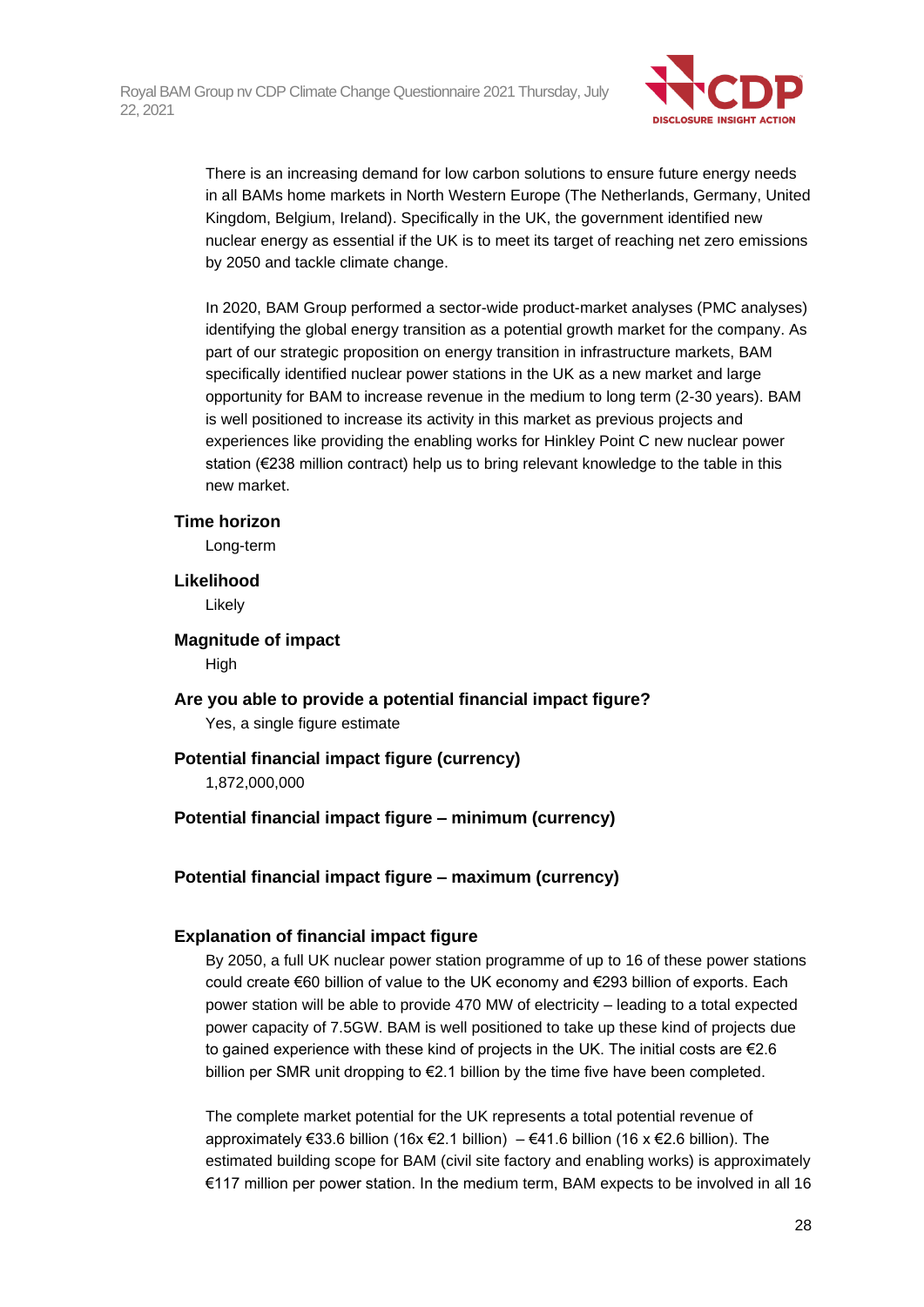

power stations planned towards 2050. The estimated market potential for BAM in the UK represents a potential financial impact in the form of increased revenue of approximately €1,872 million (16x €117 million).

#### **Cost to realize opportunity**

9,600,000

#### **Strategy to realize opportunity and explanation of cost calculation**

BAM Nuttall are one of the key partners in a leading consortium developing, commercialising and implementing an affordable power plant that generates electricity using small modular nuclear reactors (SMR). The consortium members (Rolls-Royce, Assystem, SNC Lavalin, Wood, Arup, Laing O'Rourke, BAM Nuttall, Siemens, National Nuclear Laboratory (NNL), and Nuclear AMRC) represent the best of British nuclear energy capability, infrastructure project experience, and manufacturing technology. The programme objective is to deliver up to 16 SMRs in the UK.

A case study example of a significant nuclear project BAM has already been involved in since 2015 is Hinkley Point C new nuclear power station (€238 million contract). This challenging project is one of the largest scale ventures BAM Nuttall has been involved in, giving BAM opportunities to develop our techniques, our processes, and our people. With a 120-strong team at our peak, BAM developed some award-winning innovations such as specialized beam equipment and a unique containment liner for prefabrication. This resulted in successfully delivering the project to the client in 2020. With the gained experience on the Hinkley Point C project, BAM is in a strong position to bring valuable knowledge into the SMR consortium and utilize this opportunity by scaling the amount of nuclear projects BAM undertakes.

One of the key-innovations BAM developed in the SMR programme is a full-site canopy to ensure solid operations and a resilient construction process, even through periods of rain, snow and other extreme weather conditions. The average downtime and production loss on similar project in the UK due to extreme weather conditions is 30- 40%. With the full-site canopy BAM developed in the SMR programme a significant cost reduction is ensured by giving more certainty during the construction process.

#### Explanation of cost to realize opportunity:

BAM have just completed Phase 1, our total investment in phase 1 was approximately €0,7 million. The UK government has committed a €251 million investment to the second phase of the SMR programme. BAM cost to realize this opportunity in phase 2 will be approximately €5.9 million. In 2020, on average 30 full-time equivalent managers were employed in this project, of which the associated total costs are €3.0 million (€100,000 per FTE per year). The total cost to realize this opportunity in 2020 are €9.6 million (€0,7 million + €5.9 million + €3.0 million).

#### **Comment**

SMRs can address the most significant challenges associated with conventional new nuclear power stations - high cost and long schedules. The programme of delivery is for the project to be taking orders in the next 18 months, with construction to be started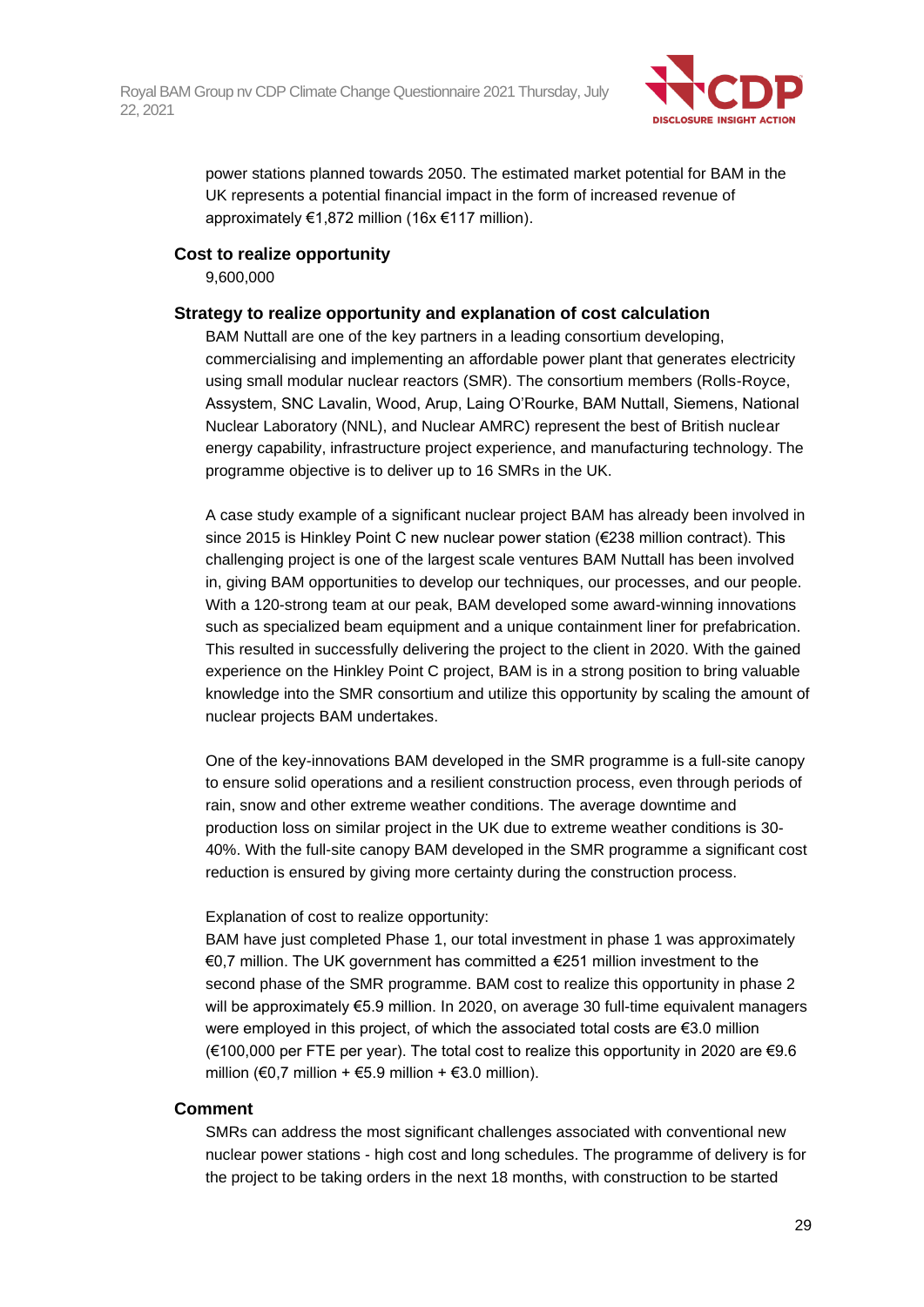

2025, with power on the grid by 2030. Additionally, the consortium partners established a target to construct each SMR within 500 days, which seemed impossible to achieve using traditional construction techniques. The consortium members have collaborated to combine approaches from the manufacturing sector, new technology, innovations, and BAMs specialist nuclear sector construction knowledge, to create a solution. BAMs fullsite canopy solution effectively evolves the energy programme from a constructionbased setting to using manufacturing techniques, achieving the same benefits. This resulted in achieving productivity improvements needed to meet the 500-day target.

# **C3. Business Strategy**

# **C3.1**

### **(C3.1) Have climate-related risks and opportunities influenced your organization's strategy and/or financial planning?**

Yes, and we have developed a low-carbon transition plan

# **C3.1a**

### **(C3.1a) Is your organization's low-carbon transition plan a scheduled resolution item at Annual General Meetings (AGMs)?**

|          | Is your low-carbon<br>transition plan a<br>scheduled resolution<br>item at AGMs?              | <b>Comment</b>                                                                                                                                                                                                                                                                                                                                                                                                                                                                                                                                                                                                                                                                                                                                                                                                                                                                                                                                                                                                                                                                                                                                                        |
|----------|-----------------------------------------------------------------------------------------------|-----------------------------------------------------------------------------------------------------------------------------------------------------------------------------------------------------------------------------------------------------------------------------------------------------------------------------------------------------------------------------------------------------------------------------------------------------------------------------------------------------------------------------------------------------------------------------------------------------------------------------------------------------------------------------------------------------------------------------------------------------------------------------------------------------------------------------------------------------------------------------------------------------------------------------------------------------------------------------------------------------------------------------------------------------------------------------------------------------------------------------------------------------------------------|
| Row<br>1 | No, but we intend it to<br>become a scheduled<br>resolution item within<br>the next two years | Currently, our low-carbon transition plan is not yet a fixed and<br>scheduled resolution item at BAMs shareholders meetings (AGMs).<br>Each year however, our low carbon transition plan is discussed in the<br>AGMs based on third-parties assessments of our Integrated Report.<br>An example of engagement and discussion with these parties is with<br>the Dutch Association of Investors for Sustainable Development<br>(VBDO). Each year, the VBDO visits the shareholders meeting of the<br>largest Dutch, stock-listed companies - ensuring and anchoring<br>sustainability in companies. Typically topics discussed with VBDO<br>during our AGMs are BAMs environmental and social performance.<br>BAM intends to make our low-carbon transition plan a scheduled<br>resolution item at the AGMs within the next two years. This will be<br>done in close consultation with our Group general counsel and<br>company secretary - responsible for the resolution items on the AGM<br>agenda. During 2021 the specific aspects and frequency of<br>scheduling our low-carbon transition plan as a resolution item at the<br>AGMs will be discussed within BAM. |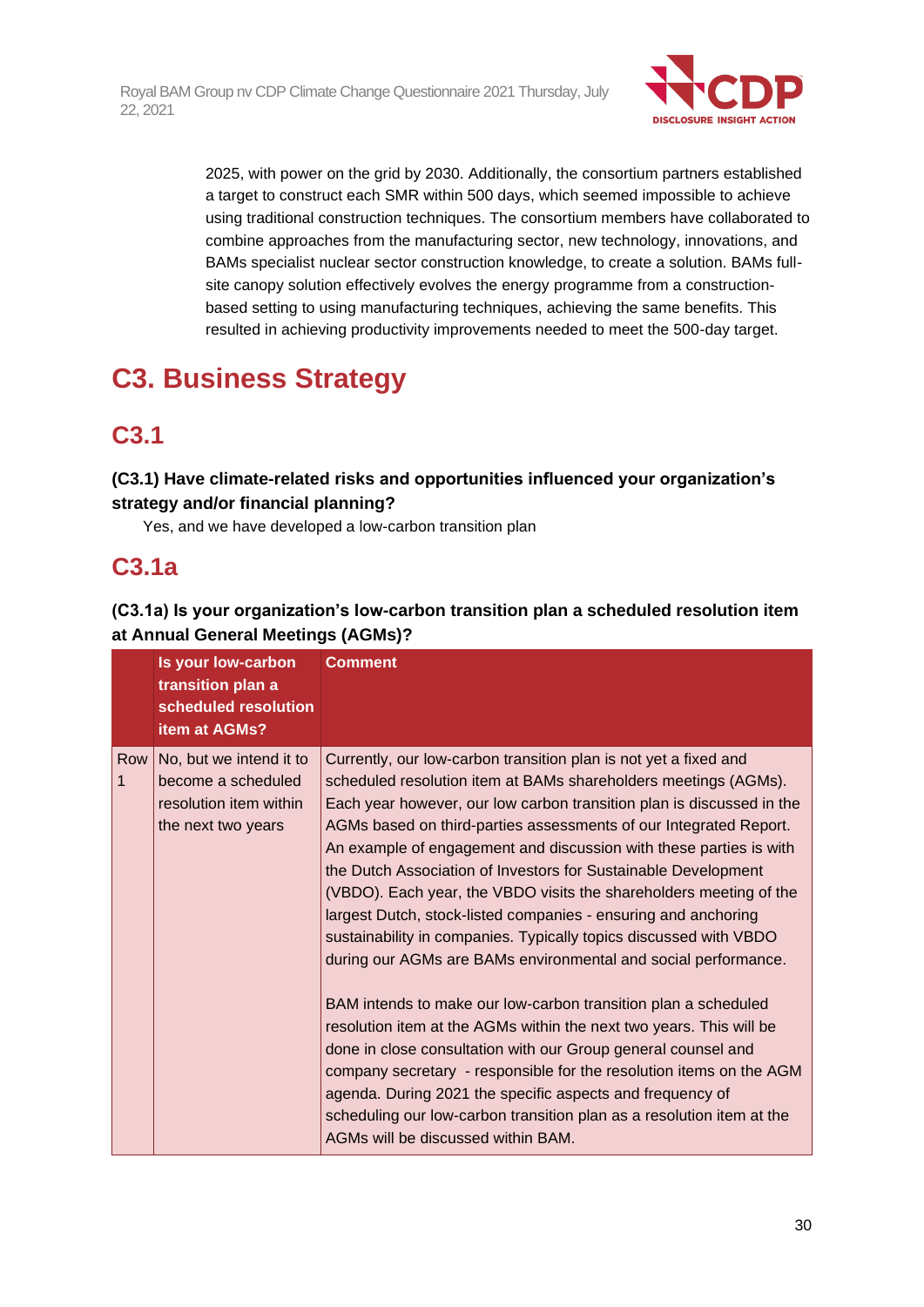

# **C3.2**

### **(C3.2) Does your organization use climate-related scenario analysis to inform its strategy?**

Yes, qualitative and quantitative

### **C3.2a**

### **(C3.2a) Provide details of your organization's use of climate-related scenario analysis.**

| <b>Climate-related</b><br>scenarios and<br>models applied | <b>Details</b>                                                                                                                                                                                                                                                                                                                                                                                                                                                                                                                                                                                                                                                                                                                                                                                                                                                                                                                                                                                                                                                                                                                                                                                                       |
|-----------------------------------------------------------|----------------------------------------------------------------------------------------------------------------------------------------------------------------------------------------------------------------------------------------------------------------------------------------------------------------------------------------------------------------------------------------------------------------------------------------------------------------------------------------------------------------------------------------------------------------------------------------------------------------------------------------------------------------------------------------------------------------------------------------------------------------------------------------------------------------------------------------------------------------------------------------------------------------------------------------------------------------------------------------------------------------------------------------------------------------------------------------------------------------------------------------------------------------------------------------------------------------------|
| 2DS<br>Other, please<br>specify<br>UKCIP02 and<br>UKCP09  | BAM conducts climate-related scenario analysis in two areas: at Group level to<br>create and improve the perspective of its reduction targets, and at project level,<br>to identify and evaluate the climate change adaptation requirements of the<br>projects BAM constructs. Time horizons covered are short- (0-1 years), medium-<br>(1-10 years) and long-term (10-30 years). Short and medium time horizons are<br>relevant for BAM as they can affect the project portfolio. Long-term horizon is<br>relevant in setting our strategy and assess future climate change resilience of<br>the products BAM delivers.                                                                                                                                                                                                                                                                                                                                                                                                                                                                                                                                                                                             |
|                                                           | Description of climate-related scenario analyses and results at Group level: BAM<br>has opted to set a science-based target that exceeds the minimum reduction<br>requirements of the construction sector in the 2DS scenario. BAM used the IEA<br>2DS scenario as this has a proven track record for this type of analysis. The<br>scenario was applied without any alterations to the underlying inputs,<br>assumptions and methods used by the IEA. BAM uses this scenario to explore<br>relevant climate change risks on both medium term (2030) and long term (2050),<br>as these timeframes are both relevant for BAM but ask for a different strategic<br>approach. The results of the analysis show that the effects of climate change of<br>an average global temperature increase of 2 degrees in 2100 are manageable<br>and would not significantly impact our business. BAM continuously monitors<br>these risks and opportunities. The scenario analyses have informed BAMs<br>business objectives and strategy as BAM used the results to set a science-<br>based target for 2030. BAM linked this to its ambition of having a net positive<br>impact on climate change, resources and people by 2050. |
|                                                           | Description of climate-related scenario analyses and results at project level:<br>Within BAM Construct UK, climate scenario modelling is used at project level to<br>inform designs for new buildings and refurbishments to identify potential impacts<br>to building performance, user health, comfort and carbon emissions from future<br>climate change effects. This applies to both risk and opportunities (for BAM and<br>clients. This process of climate scenario modelling is applicable to all BAM<br>Construct UK projects that include a design-scope. This has now influenced<br>BAMs strategy and business objectives for future projects. The results of these                                                                                                                                                                                                                                                                                                                                                                                                                                                                                                                                        |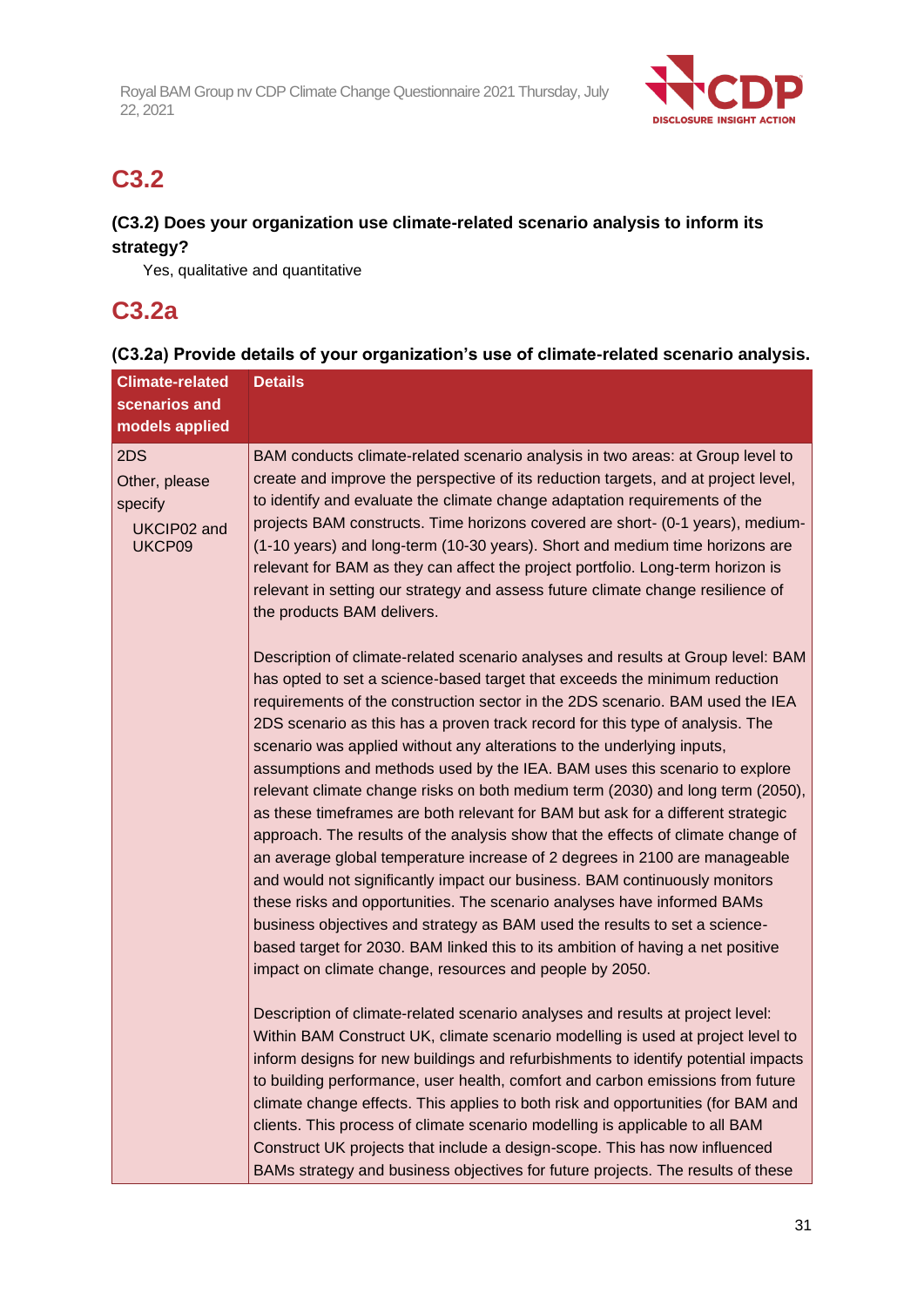

scenario analysis at project level are directly related to the expected (additional) revenue as a result of design adaptation. The results of the scenario analysis have informed BAMs business that passive climate-based design now is a corepart of BAMs design processes. Based on these analyses, recommendations are made to the client for future mitigation strategies or the building design is changed to mitigate the risks. The inputs, assumptions and analytical methods used are based on CIBSE future weather files which draw from UKCIP02 climate projections (UKCP02 2002; CIBSE 2009) for historic data and UKCIP09 projections (UKCP09 2010) for future weather emissions. Both are considered on a long term horizon (2050 and 2080).

A case study example is the Lincoln University Medical School in which BAM Construct UK engaged with the client pre-tender to discuss a net zero carbon approach. BAM was aware of the clients aspiration to become net zero carbon by 2030 and proposed an alternative design based on future energy use and climate change effects. BAM used modelling to analyze the impact of future weather patterns on energy performance. Results showed that the expected increase in average temperature meant that the initial cooling system was insufficient. Based on these results, it was BAMs proposal to change the climate design (ventilation system and spatial optimization of the building) which won us the €18.5 million project in 2019 and enabled the university to pursue net zero carbon. During 2020 the realization phase of the project started in which validation of the proposed design solutions is a key process.

# **C3.3**

### **(C3.3) Describe where and how climate-related risks and opportunities have influenced your strategy.**

|              | <b>Have climate-related</b><br>risks and<br>opportunities<br>influenced your<br>strategy in this area? | <b>Description of influence</b>                              |
|--------------|--------------------------------------------------------------------------------------------------------|--------------------------------------------------------------|
| Products and | Yes                                                                                                    | Both climate change risks and opportunities have already     |
| services     |                                                                                                        | influenced BAMs strategy in the business area of products    |
|              |                                                                                                        | and services. As part of the strategic agenda, BAM is        |
|              |                                                                                                        | focusing on creating future portfolio within the program     |
|              |                                                                                                        | 'doing new things'. The time horizon covered within the      |
|              |                                                                                                        | strategy are short term (2020) and medium term (2030).       |
|              |                                                                                                        | The most significant risks and opportunities identified are  |
|              |                                                                                                        | related to an increasing demand for low-carbon products.     |
|              |                                                                                                        | For BAM, this requires the development of new solutions for  |
|              |                                                                                                        | new-builts as well as solutions to renovate existing assets. |
|              |                                                                                                        | This is a tremendous opportunity for BAM to increase         |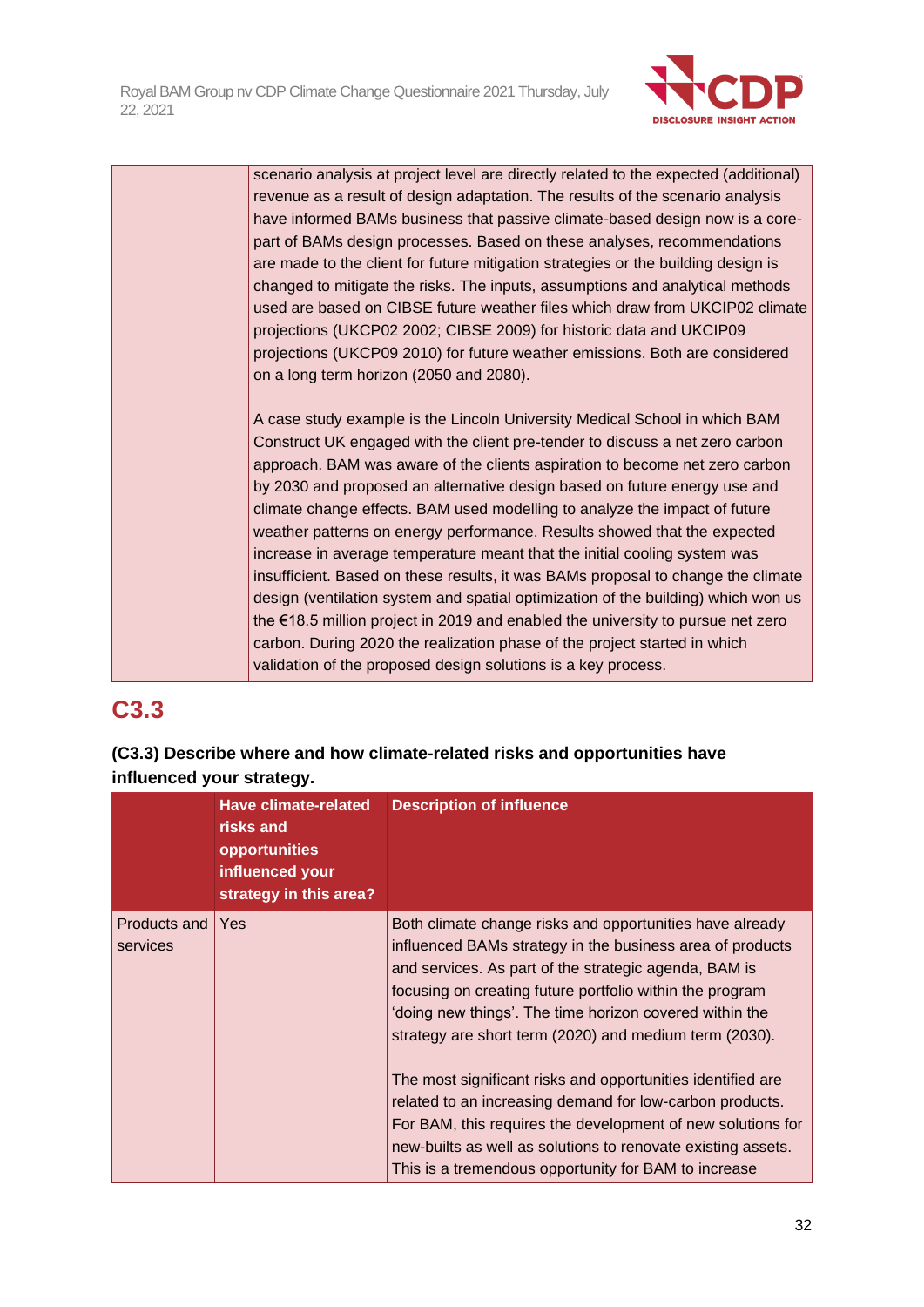

|                                       |     | revenue and offer new products and services within growing<br>markets. The identified risks and opportunities have already<br>led to an increased share of low-carbon products and<br>services in 2020.<br>A case study of the most substantial strategic decision BAM<br>made in 2020 is to increase the focus on development of<br>low-carbon products (zero energy homes) in the Dutch<br>Market. In 2018 already, BAM Bouw en Vastgoed (Dutch<br>Construction and Property business unit) was the first<br>company to be awarded full 'NOM' (zero on meter)<br>certification for the design of these dwellings. In 2020, our<br>strategy was to further ensure our clients a solid financial<br>and sustainable business case, meaning that efficiency<br>improvement will cover the renovation costs. With this<br>strategy, BAM was well-placed to scale-up the building and<br>renovating of low-carbon houses. In 2020, BAM realized 305<br>'NOM' dwellings (102 new and 203 renovated houses) with<br>a total representative revenue of €40,2 million in the<br>Netherlands. Since BAM started with realizing 'NOM'<br>dwellings in 2014, 1645 of these dwellings have been<br>delivered by BAM. |
|---------------------------------------|-----|-----------------------------------------------------------------------------------------------------------------------------------------------------------------------------------------------------------------------------------------------------------------------------------------------------------------------------------------------------------------------------------------------------------------------------------------------------------------------------------------------------------------------------------------------------------------------------------------------------------------------------------------------------------------------------------------------------------------------------------------------------------------------------------------------------------------------------------------------------------------------------------------------------------------------------------------------------------------------------------------------------------------------------------------------------------------------------------------------------------------------------------------------------------------------------------------------------------|
|                                       |     | BAM is also to focus its strategy more to low-carbon<br>products in other markets, such as the UK and Germany,<br>based on the positive impact this strategic decision already<br>had in the Netherlands.                                                                                                                                                                                                                                                                                                                                                                                                                                                                                                                                                                                                                                                                                                                                                                                                                                                                                                                                                                                                 |
| Supply chain<br>and/or value<br>chain | Yes | Climate-related risks and opportunities in parts of the supply<br>chain have already influenced BAMs strategy in this area.<br>Royal BAM Group spends around 70% of its yearly revenue<br>on procurement of products and services. In general, risks<br>and opportunities in the supply chain are identified at project<br>level. Projects BAM undertakes have a typical time horizon<br>coverage of a short (0-1 years) to medium-term (1-10<br>years).                                                                                                                                                                                                                                                                                                                                                                                                                                                                                                                                                                                                                                                                                                                                                  |
|                                       |     | Typical risks identified with material suppliers in the supply<br>chain (such as aggregate and concrete, steel and glass) are<br>changing regulations and increasing costs and availability of<br>raw materials and energy. This has already influenced<br>BAM's strategy because this led to development of new<br>products, increasing focus on recycled content and life cycle<br>analysis. As part of reducing the dependency on raw<br>materials, BAM is for example continuously innovating in the<br>asphalt production process with a dedicated team of experts                                                                                                                                                                                                                                                                                                                                                                                                                                                                                                                                                                                                                                   |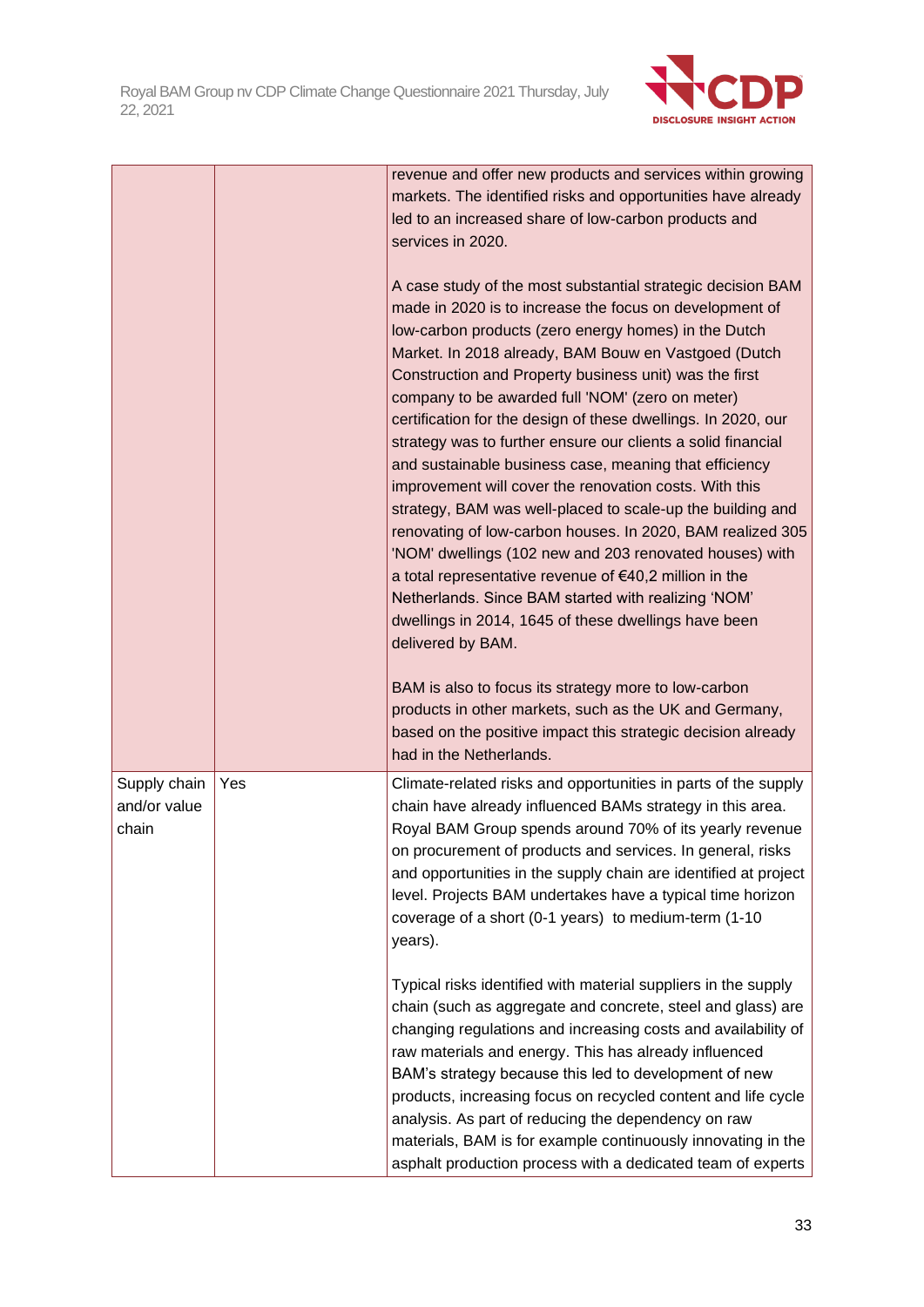

|                      |     | working at BAM Infra Asfalt (BIA) in the Netherlands. BAM<br>developed a low-energy asphalt concrete (LEAB), an<br>innovative type of asphalt that requires less energy and<br>fewer natural resources and results in lower CO2 emissions<br>than conventional asphalt.<br>A case study of the most substantial strategic decision BAM<br>made in 2020 is to continue the general risk reserve to cover<br>foreseen and unforeseen (climate) risks. BAM introduced<br>this Group wide Management Reserve in the Tender Stage<br>Gate Baseline in 2019. Depending on the type of work, 1-<br>2% general risk must be included in the project. If BAM<br>consistently implements this across all projects, there is a<br>provision of €70 - €100 million to be able to absorb risks of<br>all kinds, including climate-related risks such as increased<br>costs of raw materials.                                                                                          |
|----------------------|-----|--------------------------------------------------------------------------------------------------------------------------------------------------------------------------------------------------------------------------------------------------------------------------------------------------------------------------------------------------------------------------------------------------------------------------------------------------------------------------------------------------------------------------------------------------------------------------------------------------------------------------------------------------------------------------------------------------------------------------------------------------------------------------------------------------------------------------------------------------------------------------------------------------------------------------------------------------------------------------|
| Investment in<br>R&D | Yes | BAM invests in innovation and R&D to: 1) Create<br>competitive advantage based on innovation, and recurring<br>superior financial returns for shareholders. 2) Improving<br>product and project quality for our clients, and 3) Building a<br>sustainable environment for society in general. Innovation<br>on 'climate change and energy solutions' has been identified<br>as a significant business opportunity for BAM and been<br>made specific as a 'value space' in the 'Building Future<br>Portfolio' aspect of BAM's 2020 strategy. In 2020 R&D and<br>innovation influenced BAMs business and strategy since<br>BAM continued investing in several innovation initiatives at<br>Operating Company level.                                                                                                                                                                                                                                                        |
|                      |     | A case study of one of the most substantial strategic<br>decisions BAM made in 2020 related to investment in R&D<br>is the preparation of the strategic acquisition of Dutch<br>façade producer Houtindustrie Stam & Landman bv (HSL)<br>and Gevelelementen Noord-Holland bv (GNH). HSL/GNH<br>(annual turnover €20 million) are leading producers of<br>complete, prefabricated wooden facade elements, and have<br>been trusted suppliers to BAM for 25 years. Royal BAM<br>Group (through its subsidiary BAM Bouw en Vastgoed<br>Specials) will acquire all shares of from the current owners.<br>The acquisition of these trusted partners is part of the<br>strategy that BAM has set out for the coming years. This<br>step allows BAM to leverage expertise and further innovate<br>in sustainability, digitalization, modular and industrial<br>construction. In the Dutch residential building market,<br>activities are shifting from the construction site to |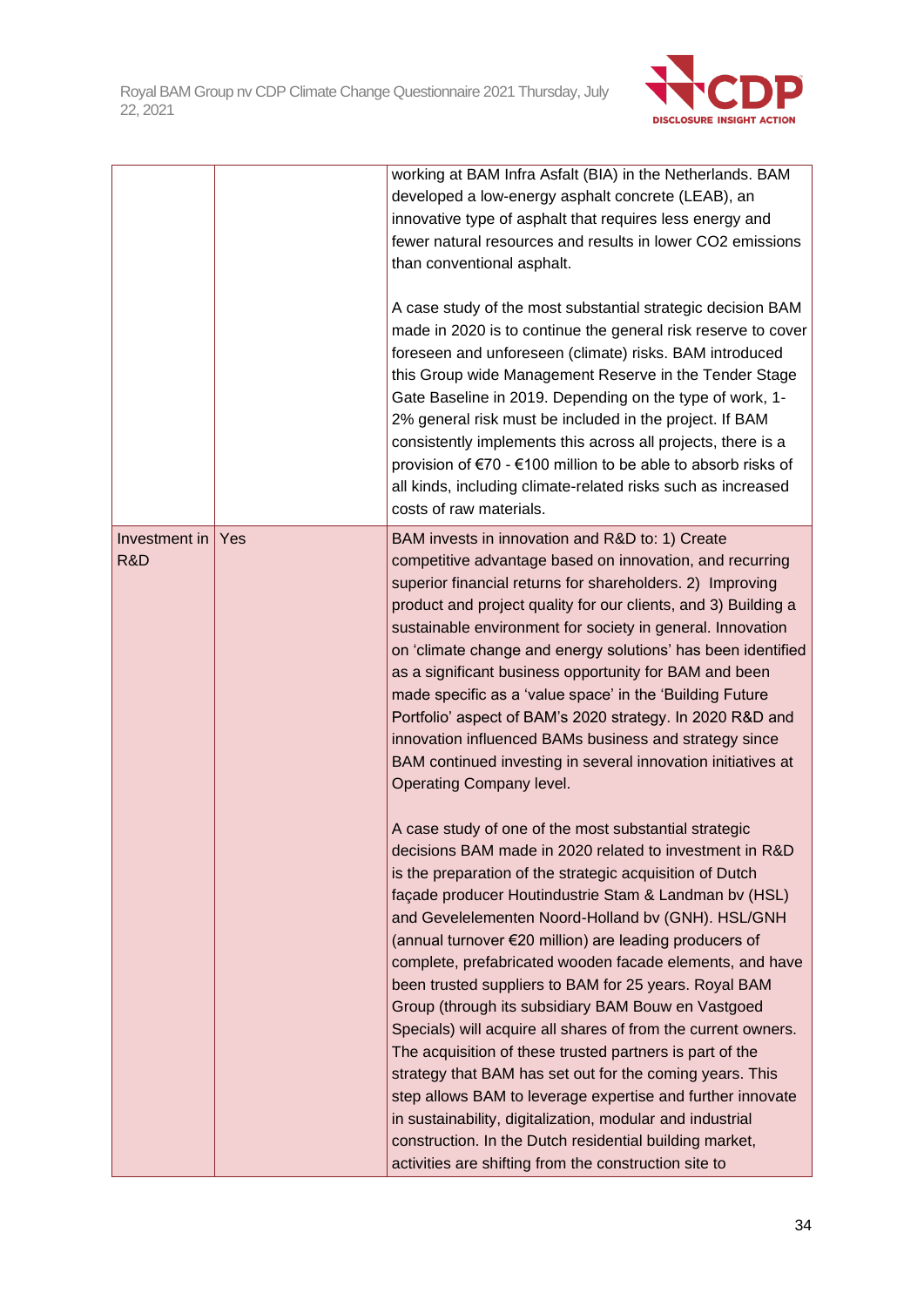

|            |     | manufacturing locations under controlled conditions. Further<br>integrating the prefabricated modules in our innovative<br>design and construction processes ('conceptional building')<br>enables u to scale up our sustainable solutions more quickly<br>to meet the wishes of clients and residents. In this way,<br>BAM is responding to the increasing market demand for<br>affordable homes.                                                                                                                                                                                                                                                                                                                                                                                                                                                                                               |
|------------|-----|-------------------------------------------------------------------------------------------------------------------------------------------------------------------------------------------------------------------------------------------------------------------------------------------------------------------------------------------------------------------------------------------------------------------------------------------------------------------------------------------------------------------------------------------------------------------------------------------------------------------------------------------------------------------------------------------------------------------------------------------------------------------------------------------------------------------------------------------------------------------------------------------------|
| Operations | Yes | Both climate change risks and opportunities have already<br>influenced BAMs strategy and direct operations in 2020. As<br>part of BAM's climate change strategy, BAM has set an<br>Science Based CO2 reduction target in 2019 (medium term,<br>2030) on top of the short term (2020) CO2 reduction targets<br>that already were in place. Driving down CO2 emissions in<br>our operations is a key factor in BAM's CO2 reduction<br>targets. The short term reduction targets and BAM's Science<br>Based Target drives CO2 reduction in the short term and<br>medium term time horizon.                                                                                                                                                                                                                                                                                                         |
|            |     | Every operating company (business unit) produces specific<br>CO2 emissions management and reduction plans to ensure<br>BAM plays its role in mitigating climate change risks, driving<br>down CO2 emissions during operations and to contribute to<br>the realization of (market and reputation) opportunities by<br>improving BAM's sustainability performance. These plans<br>are fully aligned with BAMs Science-Based targets at Group<br>level.                                                                                                                                                                                                                                                                                                                                                                                                                                            |
|            |     | The most substantial strategic decisions related to direct<br>operations that were taken in 2020 are:<br>- Investment of €500,000 in replacing the use of diesel<br>generators by grid connection on construction sites. This<br>resulted in an estimated CO2e saving of 831 tonnes in<br>2020.<br>- Purchasing/hiring solar/hybrid equipment on projects. This<br>resulted in an estimated CO2e savings of 1369 tonnes and<br>a total of €200,000 was spend on this initiative.<br>- Proactively increase the share of electric vehicles in the<br>company car fleet by organising road shows for employees<br>and support charging infrastructure at office and home<br>locations, to reduce vehicle fleet emissions. This resulted in<br>an CO2e saving of 680 tonnes in 2020.<br>- Switching from coal to natural gas in an asphalt plant in the<br>Netherlands, saving 982 tonnes of CO2e. |
|            |     | - Ca. €4,000,000 was invested in the roll out of electric<br>energy efficient site cabins in 2020, saving 397 tonnes of                                                                                                                                                                                                                                                                                                                                                                                                                                                                                                                                                                                                                                                                                                                                                                         |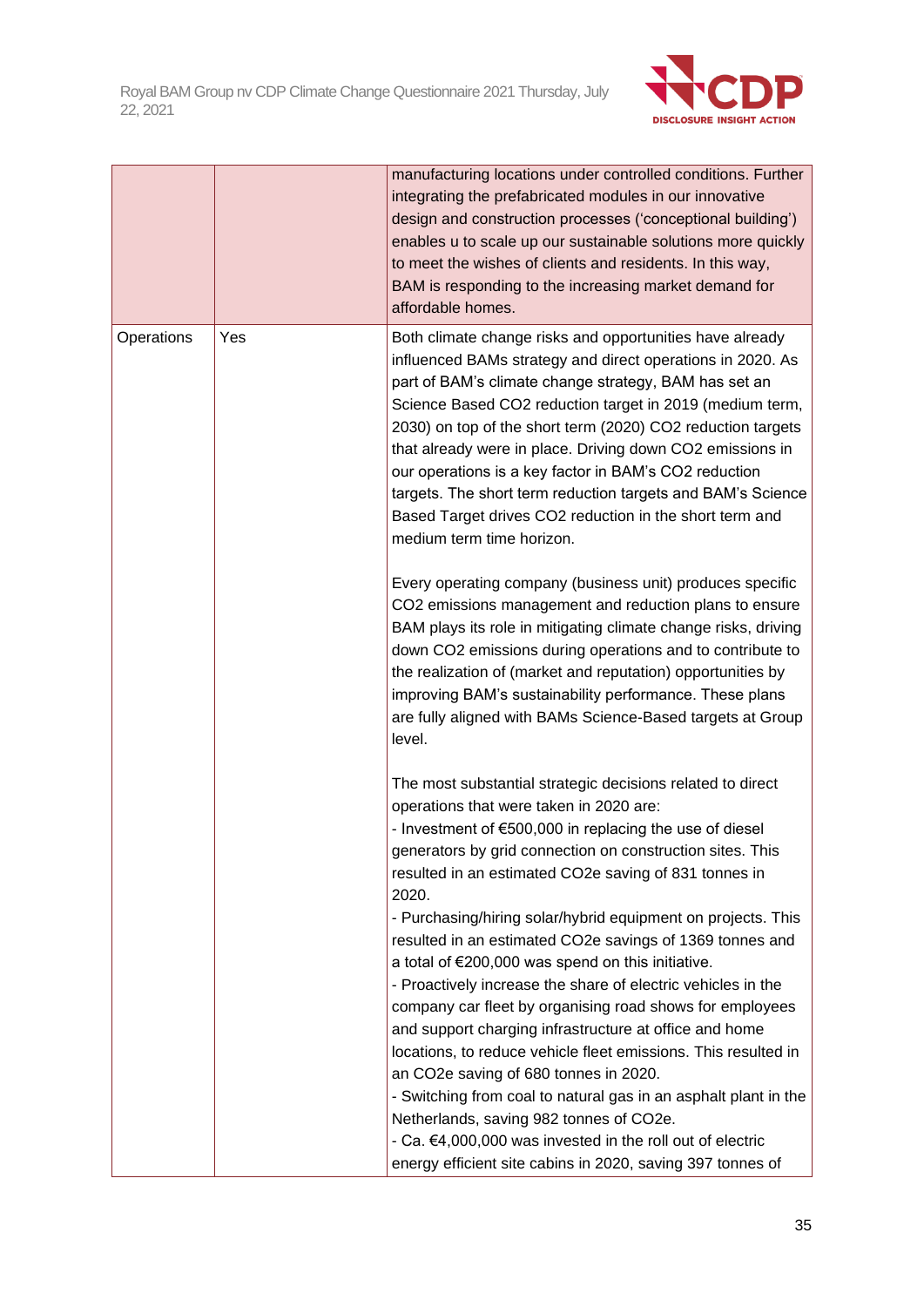

| CO <sub>2e</sub>                                               |
|----------------------------------------------------------------|
| In total, almost €5 million euro was invested in these         |
| initiatives and the initiatives saved over 4000 metric tons of |
| CO2 emissions in 2020.                                         |

# **C3.4**

### **(C3.4) Describe where and how climate-related risks and opportunities have influenced your financial planning.**

|          | <b>Financial</b><br>planning<br>elements that<br>have been<br>influenced | <b>Description of influence</b>                                                                                                                                                                                                                                                                                                                                                                                                                                                                                                                                                                                                                                                                                                                                                                                                                                                                                                                                                                                                                                                                                                                                                                                                                                                                                                                                                                                                                                                                                                                                                                                                                                                                                                                                                                                                                                                                                                                                                                                                                                                 |
|----------|--------------------------------------------------------------------------|---------------------------------------------------------------------------------------------------------------------------------------------------------------------------------------------------------------------------------------------------------------------------------------------------------------------------------------------------------------------------------------------------------------------------------------------------------------------------------------------------------------------------------------------------------------------------------------------------------------------------------------------------------------------------------------------------------------------------------------------------------------------------------------------------------------------------------------------------------------------------------------------------------------------------------------------------------------------------------------------------------------------------------------------------------------------------------------------------------------------------------------------------------------------------------------------------------------------------------------------------------------------------------------------------------------------------------------------------------------------------------------------------------------------------------------------------------------------------------------------------------------------------------------------------------------------------------------------------------------------------------------------------------------------------------------------------------------------------------------------------------------------------------------------------------------------------------------------------------------------------------------------------------------------------------------------------------------------------------------------------------------------------------------------------------------------------------|
| Row<br>1 | <b>Direct costs</b>                                                      | <b>Direct Costs</b><br>Description of influence related to electrifying company vehicle fleet:<br>The climate-related risk of increasing fossil fuel costs combined with<br>BAM's strategy to reduce CO2 emissions, stimulates BAM to look for<br>opportunities to further reduce its fuel consumption. Two of the key-focus<br>areas for BAM to reduce fossil fuel use of the company vehicle fleet and<br>BAM's asphalt plants. This has a direct impact our financial planning<br>processes on the short (0-1 years) and medium (1-10 years) time<br>horizon.<br>Case study example 1: In 2020, the impact of ongoing engagement with<br>our lease-car supplier to jointly further electrify BAMs fleet resulted in a<br>significant increase in electric vehicles within BAM. In 2020, BAMs total<br>company vehicle fleet consists of 5020 vehicles. Currently, 9.4% of BAMs<br>total vehicle fleet consists of electric vehicles (269 EV and 200<br>PHEV). The increase in EV vehicles has influenced our financial planning<br>in 2020 and has already led to an estimated €300,000 reduction in<br>operating costs (reduction of fossil fuel use). With an increasing fuel price<br>and operating costs savings from further electrification this is expected to<br>increase to several 100.000 of euros in the coming years. The potential of<br>further electrifying BAMs complete vehicle fleet is considered to have a<br>high impact on the financial planning process. Increasing the share of EV<br>vehicles ultimately to 100%, the potential reduction in operating costs is<br>an estimated €2.4 M annually (total direct operational cost savings due to<br>complete reduction of fossil fuel use).<br>Case study example 2: Climate related risks have also led to BAM<br>deciding to switch the fuel of the last brown coal-fired asphalt plant to<br>natural gas as of 1st January 2020. The additional operating costs are ca.<br>€100,000 per year due to a higher fuel price of natural gas compared to<br>brown coal. CO2 savings were 982 tons CO2e. |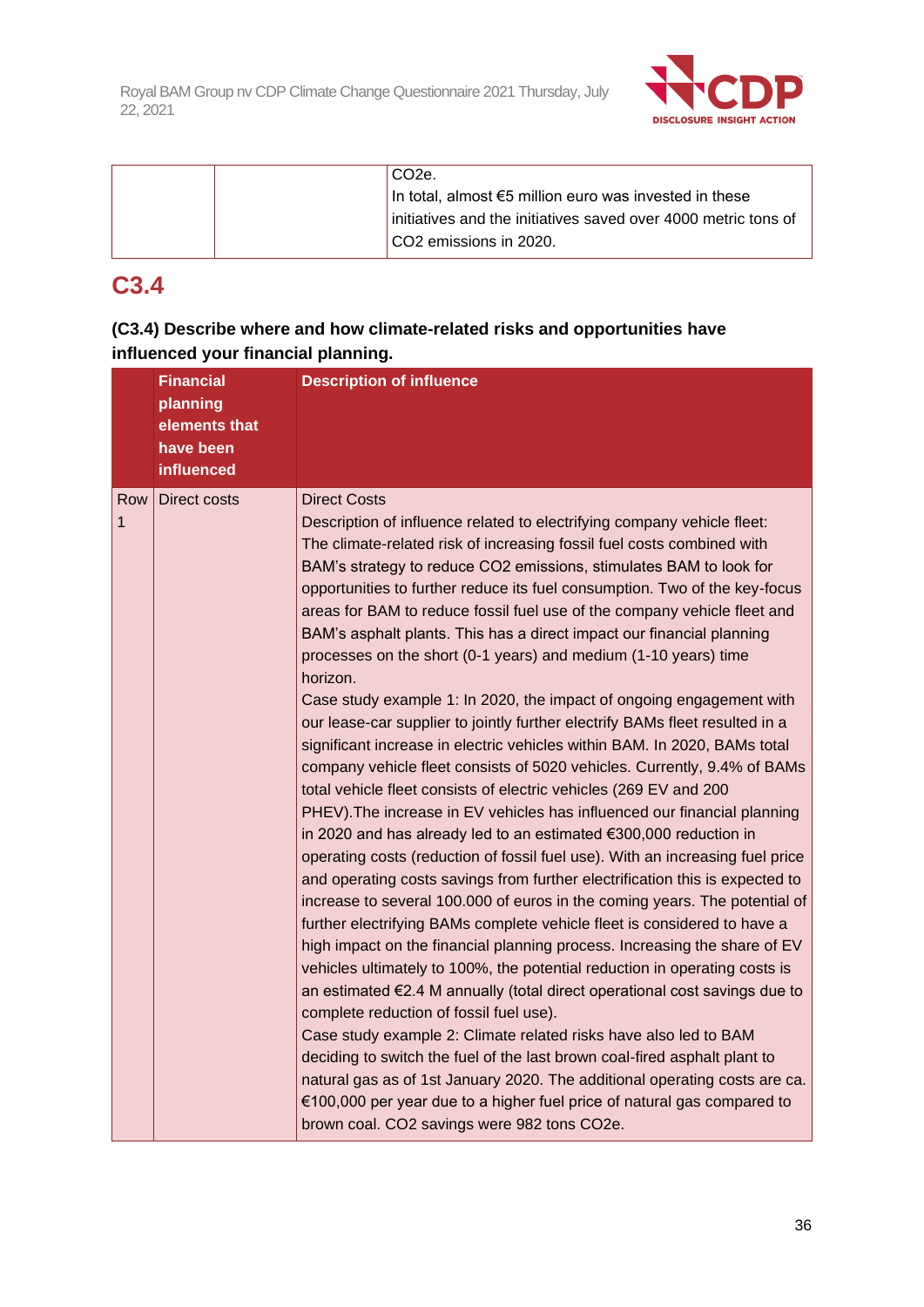

## **C3.4a**

## **(C3.4a) Provide any additional information on how climate-related risks and opportunities have influenced your strategy and financial planning (optional).**

As part of our Sustainability Strategy it is a goal of BAM to continue to be a frontrunner on sustainability in the construction sector. The challenge of mitigating climate change and the consequences of climate change require us to integrate climate-related risks and opportunities into our business strategy and processes, focusing on both climate change adaptation, reducing the use of virgin materials and implementing mitigation measures. BAM aims to be included in CDP's Climate Change A List, which is one of the sustainability benchmarks BAM uses to assess and report BAM's performance on climate-related issues. The business strategy includes that all operating companies (business units) of BAM make their own analysis with respect to climate related data and report quarterly to the executive board. Targets are set for CO2 emissions intensity (e.g. 25% reduction in 2020 compared to 2015, a verified Science Based Target of 50% reduction in 2030 compared to 2015), waste production and separation of waste on both business unit level and company level. The company strategy is therefore influenced by the business units so that it is integrated with BAM's overall sustainability strategy.

To support Royal BAM Group's Strategic Agenda, BAM developed and implemented Key Performance Indicators (KPIs) for measuring and reporting CO2 emissions and waste. Setting targets for 2020 and 2050 has given our strategy direction and helps us to measure performance. The most substantial business decision made that has been influenced by the climate change driven aspects of the strategy was the revising of BAM's remuneration policy regarding sustainability indicators. Previously, only the CDP climate change score was part of the remuneration policy, but now, also KPIs and targets on CO2 emission reduction and waste reduction are included, as BAM believes this will increase the incentive to invest in reduction measurements.

# **C4. Targets and performance**

## **C4.1**

**(C4.1) Did you have an emissions target that was active in the reporting year?** Intensity target

## **C4.1b**

**(C4.1b) Provide details of your emissions intensity target(s) and progress made against those target(s).**

**Target reference number** Int 1

**Year target was set**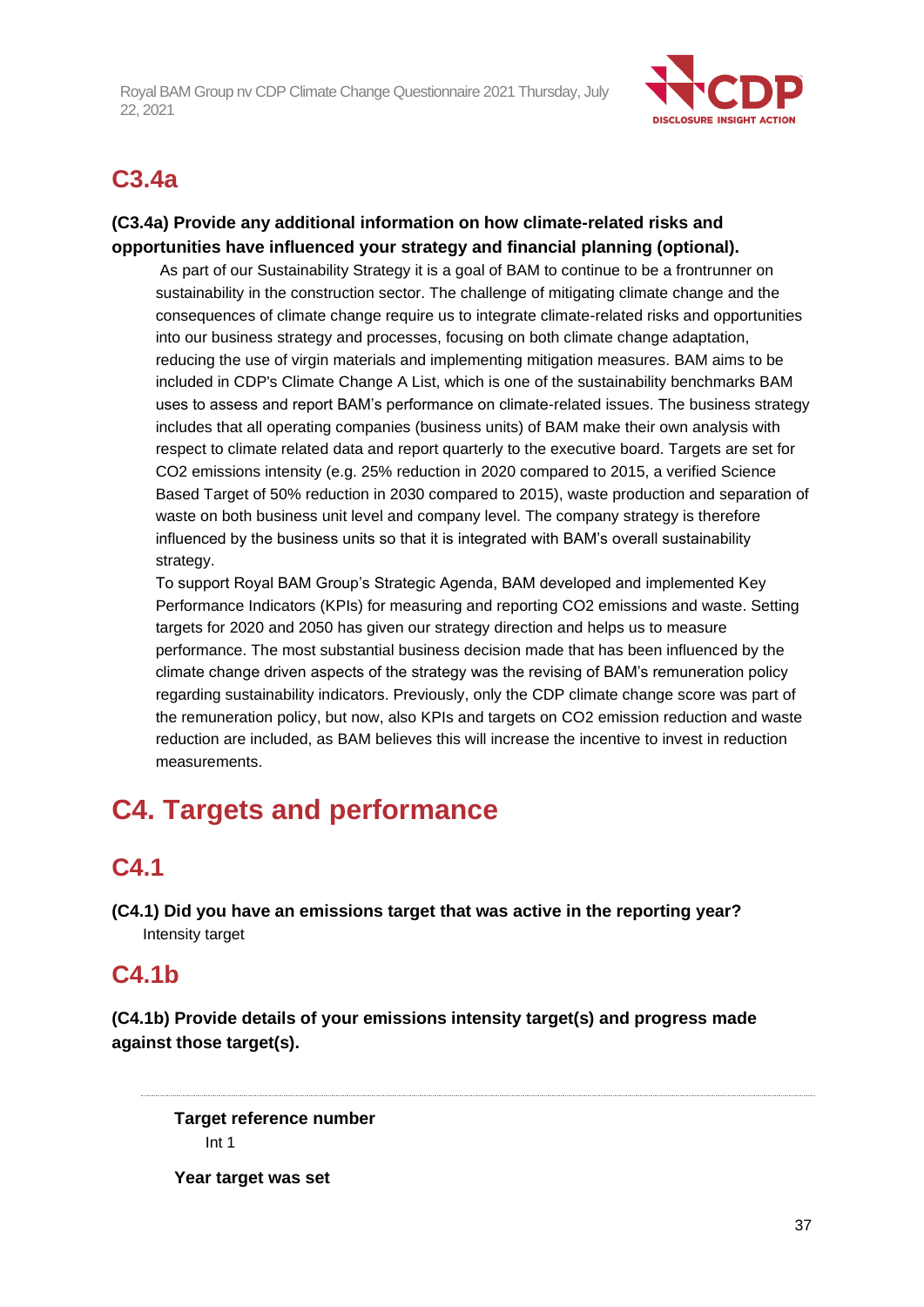

#### 2015

**Target coverage** Company-wide

## **Scope(s) (or Scope 3 category)** Scope 1+2 (market-based) +3 (upstream)

#### **Intensity metric**

Metric tons CO2e per unit revenue

#### **Base year**

2015

## **Intensity figure in base year (metric tons CO2e per unit of activity)** 30.9

## **% of total base year emissions in selected Scope(s) (or Scope 3 category) covered by this intensity figure**

100

**Target year** 2020

**Targeted reduction from base year (%)**

25

**Intensity figure in target year (metric tons CO2e per unit of activity) [autocalculated]**

23.175

**% change anticipated in absolute Scope 1+2 emissions** 25

- **% change anticipated in absolute Scope 3 emissions** 0.06
- **Intensity figure in reporting year (metric tons CO2e per unit of activity)**  $20$
- **% of target achieved [auto-calculated]** 141.1003236246
- **Target status in reporting year** Achieved
- **Is this a science-based target?** No, but we are reporting another target that is science-based

## **Target ambition**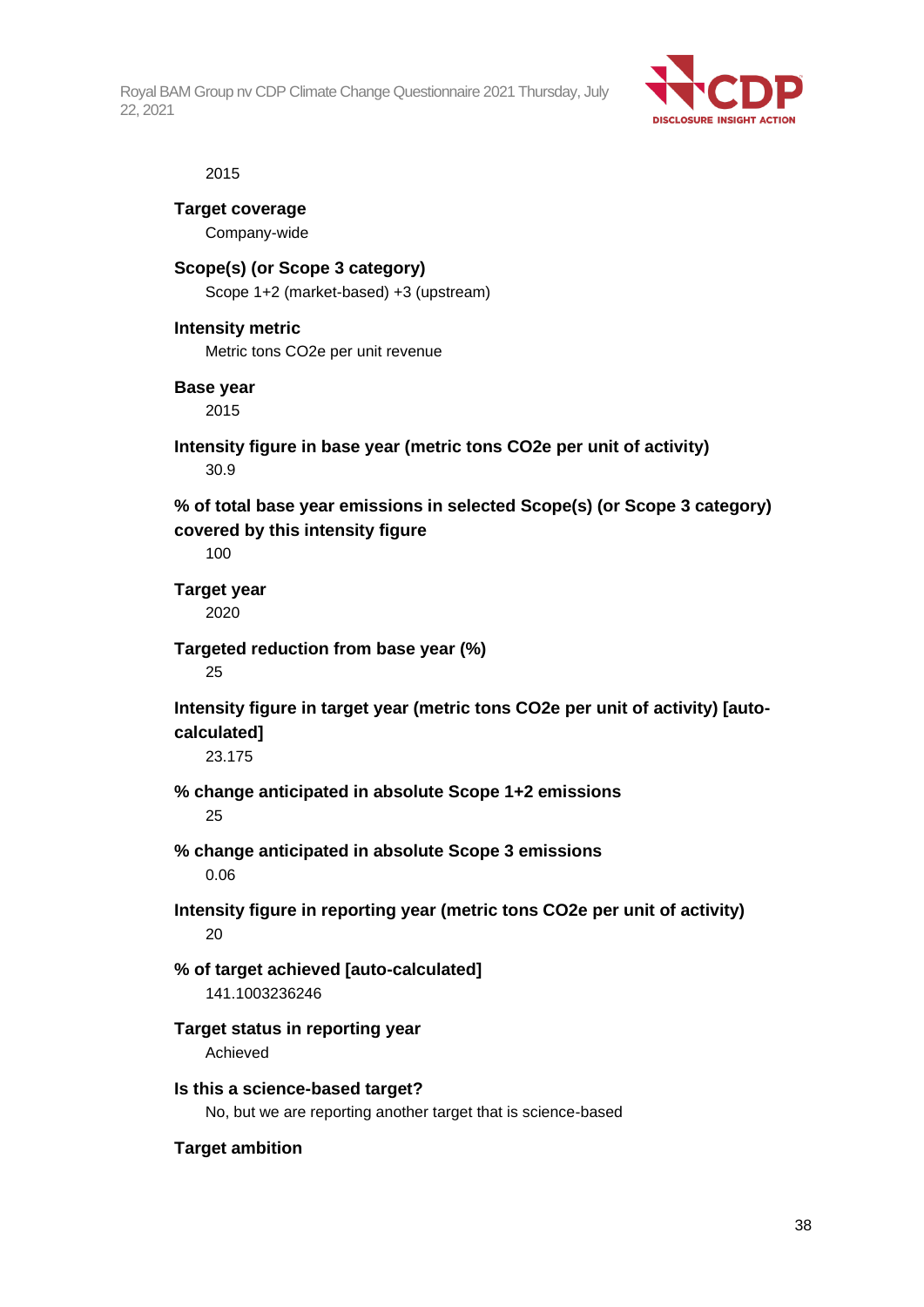

#### **Please explain (including target coverage)**

Intensity short-term emission reduction target. This includes entire scope 1+2 emissions and travel related scope 3 emissions (employee commuting + business travel).

## **Target reference number**

Int 2

## **Year target was set**

2018

## **Target coverage**

Company-wide

## **Scope(s) (or Scope 3 category)**

Scope 1+2 (market-based)

#### **Intensity metric**

Metric tons CO2e per unit revenue

#### **Base year**

2015

## **Intensity figure in base year (metric tons CO2e per unit of activity)** 28.5

**% of total base year emissions in selected Scope(s) (or Scope 3 category) covered by this intensity figure**

100

# **Target year**

2030

## **Targeted reduction from base year (%)**

50

## **Intensity figure in target year (metric tons CO2e per unit of activity) [autocalculated]**

14.25

# **% change anticipated in absolute Scope 1+2 emissions**

35

## **% change anticipated in absolute Scope 3 emissions**

0

## **Intensity figure in reporting year (metric tons CO2e per unit of activity)** 18.8

**% of target achieved [auto-calculated]**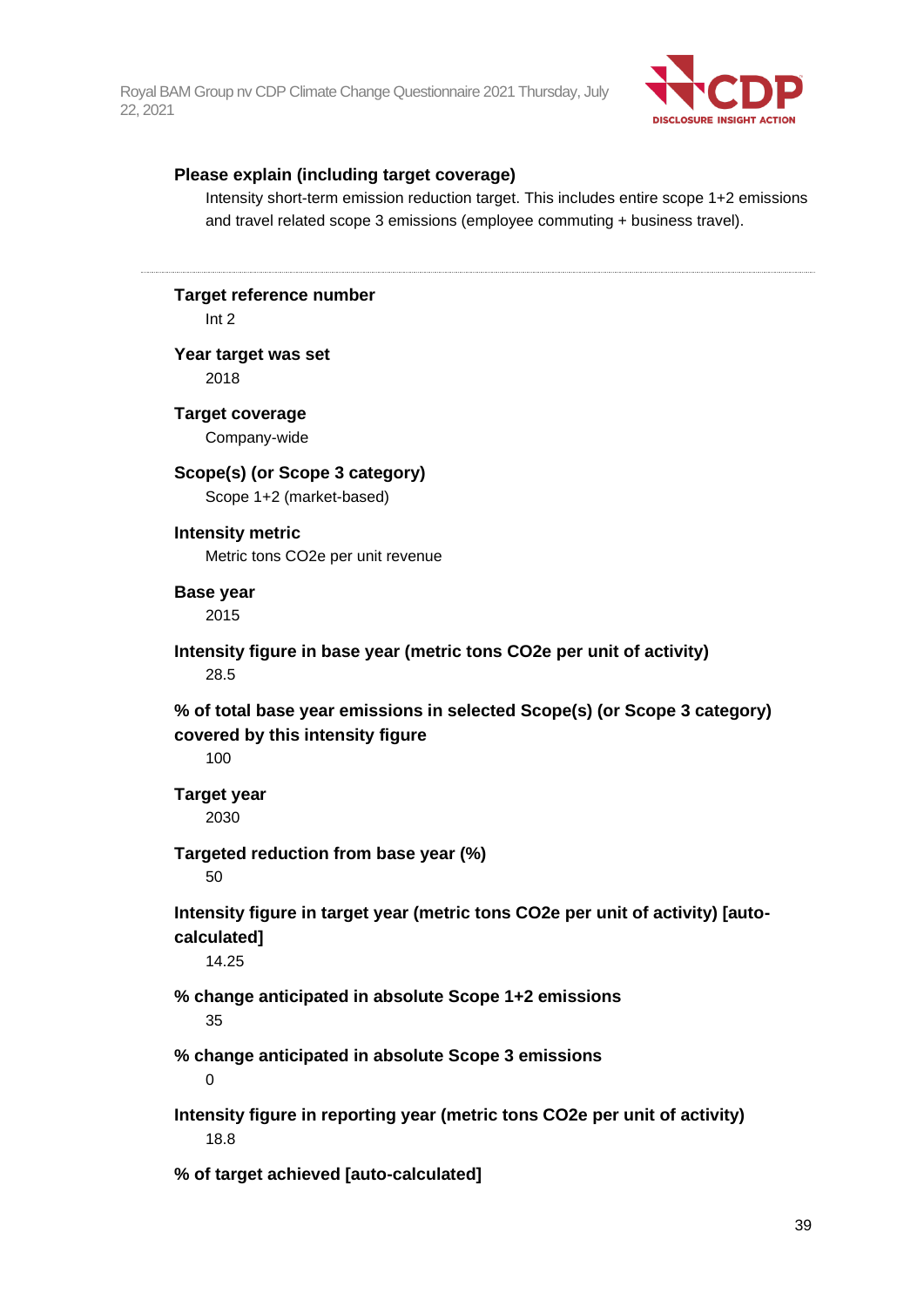

#### 68.0701754386

## **Target status in reporting year**

**Underway** 

### **Is this a science-based target?**

Yes, and this target has been approved by the Science Based Targets initiative

### **Target ambition**

1.5°C aligned

## **Please explain (including target coverage)**

Science based target for medium term scope 1 and scope 2 emission reduction. Initial target was verified and approved by SBTi in April 2019, and the updated target was verified and classified as 1.5°C aligned by SBTi in July 2021.

## **C4.2**

## **(C4.2) Did you have any other climate-related targets that were active in the reporting year?**

Target(s) to increase low-carbon energy consumption or production Net-zero target(s) Other climate-related target(s)

## **C4.2a**

**(C4.2a) Provide details of your target(s) to increase low-carbon energy consumption or production.**

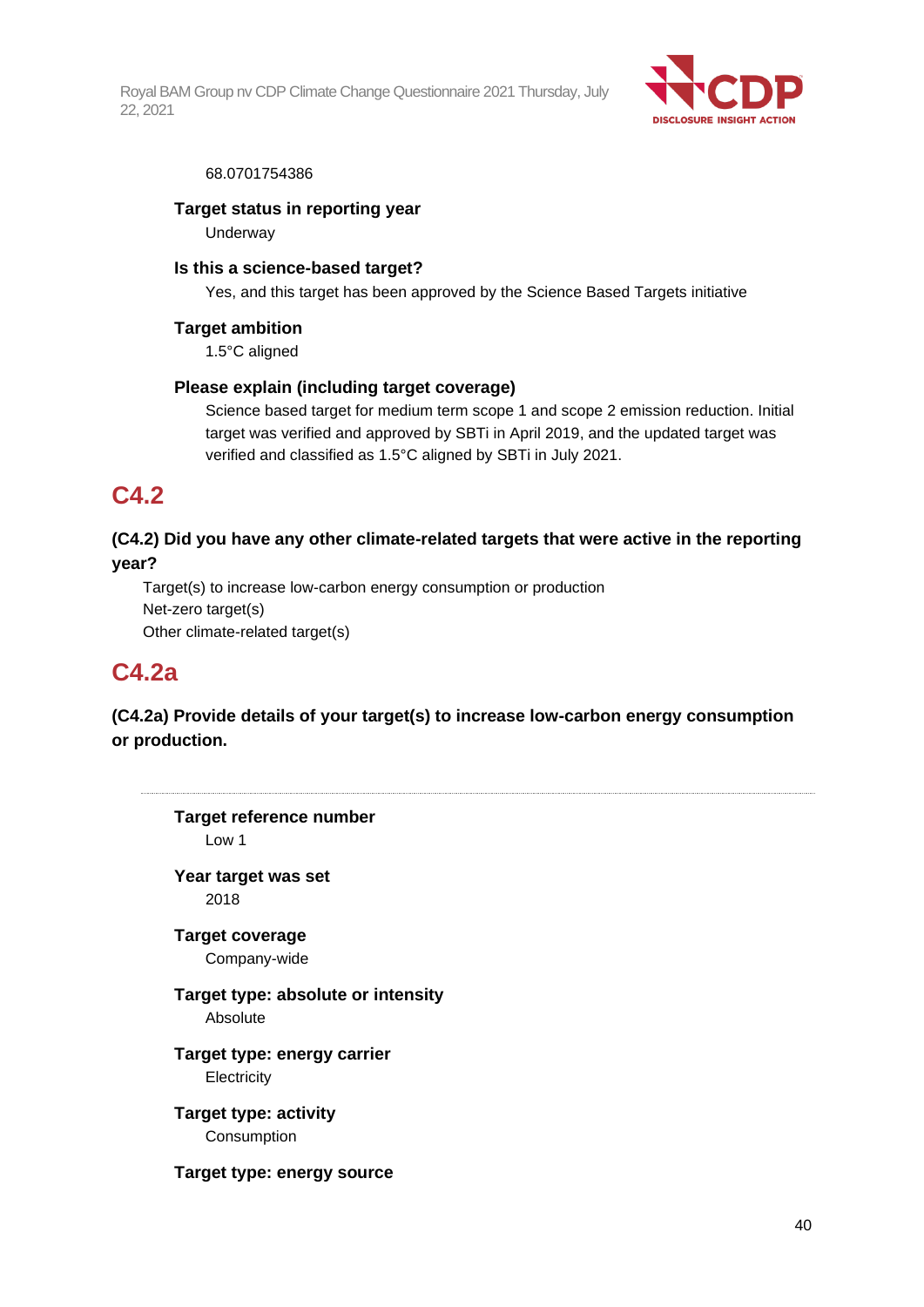

Renewable energy source(s) only

## **Metric (target numerator if reporting an intensity target)** Percentage

#### **Target denominator (intensity targets only)**

**Base year** 2015

**Figure or percentage in base year**

5.9

**Target year** 2030

**Figure or percentage in target year** 100

**Figure or percentage in reporting year** 63.3

**% of target achieved [auto-calculated]** 60.9989373007

**Target status in reporting year Underway** 

**Is this target part of an emissions target?** Yes, part of Int2

## **Is this target part of an overarching initiative?**

Science-based targets initiative

## **Please explain (including target coverage)**

As part of our science based target for medium term scope 1 and scope 2 emission reduction, the sourcing of 100% renewable electricity was included. Initial target was verified and approved by SBTi in April 2019, and the updated target was verified and classified as 1.5°C aligned by SBTi in July 2021.

## **C4.2b**

**(C4.2b) Provide details of any other climate-related targets, including methane reduction targets.**

**Target reference number** Oth 1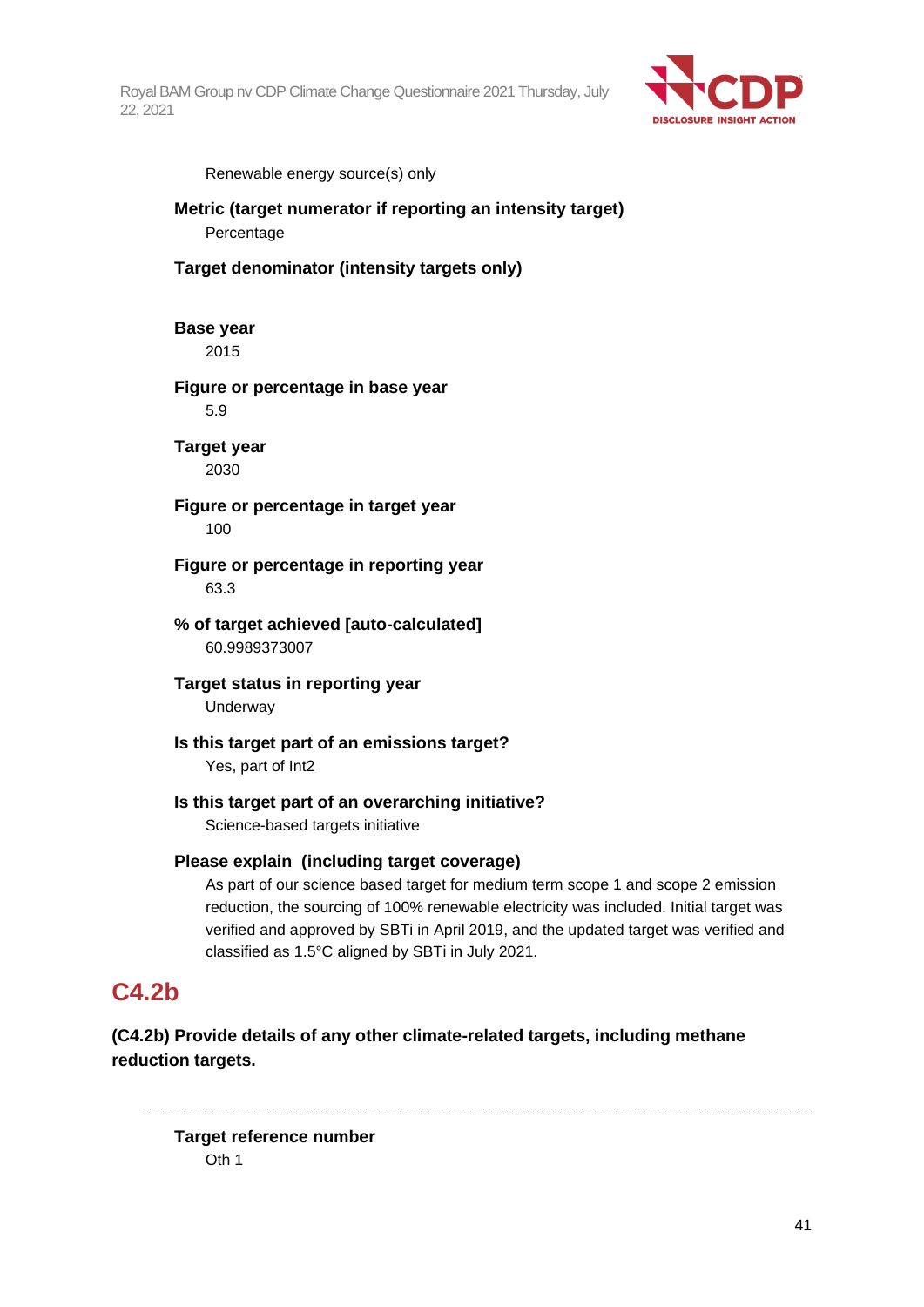

#### **Year target was set** 2015

## **Target coverage**

Company-wide

## **Target type: absolute or intensity**

Intensity

## **Target type: category & Metric (target numerator if reporting an intensity target)**

Waste management metric tons of waste generated

#### **Target denominator (intensity targets only)**

unit revenue

**Base year**

2015

#### **Figure or percentage in base year**

21.6

#### **Target year** 2020

## **Figure or percentage in target year** 16.2

## **Figure or percentage in reporting year** 14.6

## **% of target achieved [auto-calculated]** 129.6296296296

## **Target status in reporting year** Achieved

## **Is this target part of an emissions target?** No

## **Is this target part of an overarching initiative?**

No, it's not part of an overarching initiative

## **Please explain (including target coverage)**

As part of BAM's strategy to mitigate climate change it is key to operate more circular. Therefore, BAM has put an ambitious waste reduction target in place. The target covers all the construction and office waste of the entire company.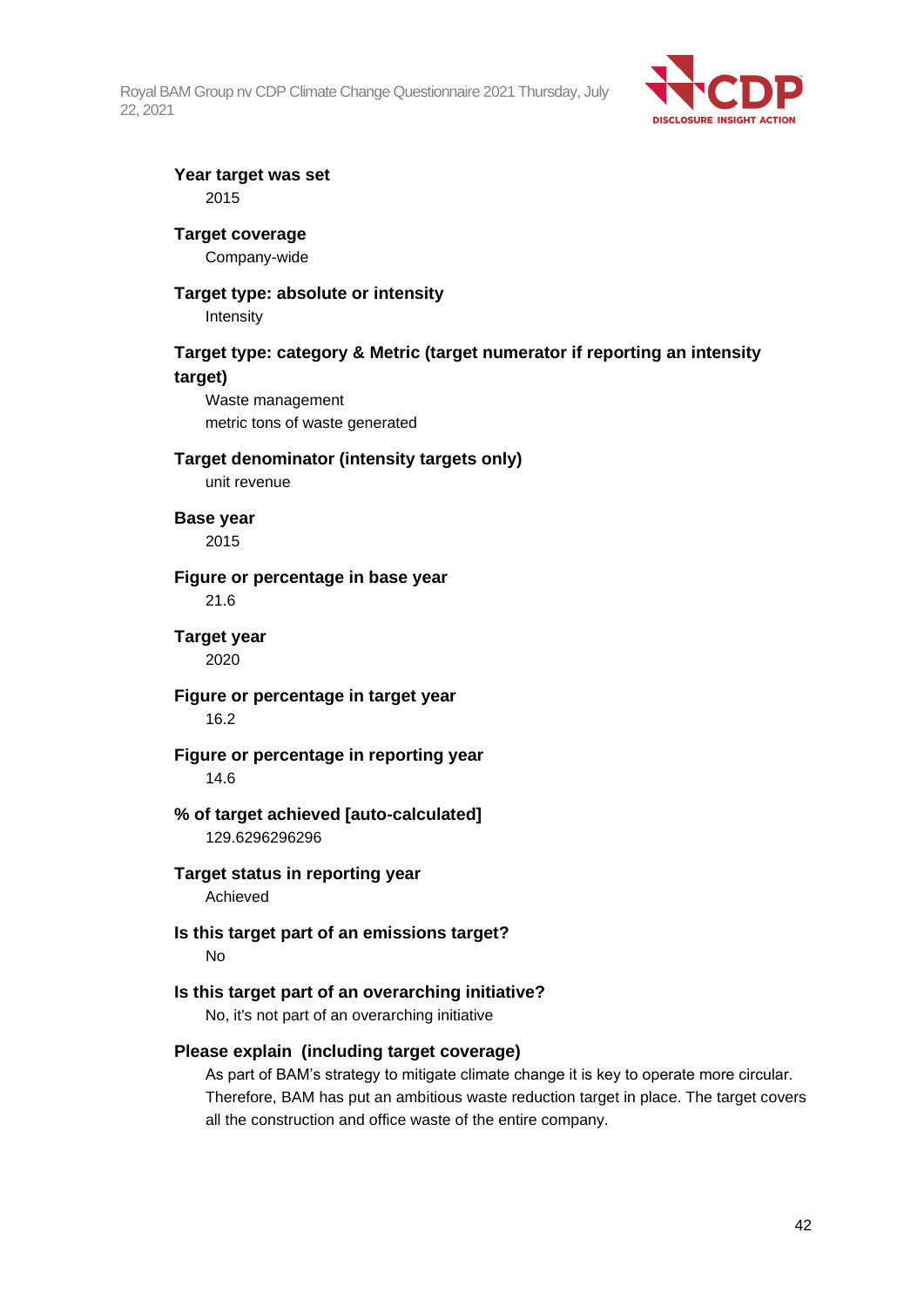

# **C4.2c**

**(C4.2c) Provide details of your net-zero target(s).**

**Target reference number** NZ1

**Target coverage**

Company-wide

**Absolute/intensity emission target(s) linked to this net-zero target** Int1

**Target year for achieving net zero** 2050

**Is this a science-based target?** No, but we are reporting another target that is science-based

## **Please explain (including target coverage)**

As part of BAM's strategy 2015-2020, BAM has communicated the ambition to become climate positive (at least net-zero) by 2050. This covers the whole company.

## **C4.3**

**(C4.3) Did you have emissions reduction initiatives that were active within the reporting year? Note that this can include those in the planning and/or implementation phases.**

Yes

## **C4.3a**

**(C4.3a) Identify the total number of initiatives at each stage of development, and for those in the implementation stages, the estimated CO2e savings.**

|                              | Number of<br><b>initiatives</b> | <b>Total estimated annual CO2e savings in metric</b><br>tonnes CO2e (only for rows marked *) |
|------------------------------|---------------------------------|----------------------------------------------------------------------------------------------|
| Under investigation          | 14                              |                                                                                              |
| To be implemented*           | 3                               | 4,000                                                                                        |
| Implementation<br>commenced* |                                 | 5,000                                                                                        |
| Implemented*                 | 6                               | 30,400                                                                                       |
| Not to be implemented        | 2                               |                                                                                              |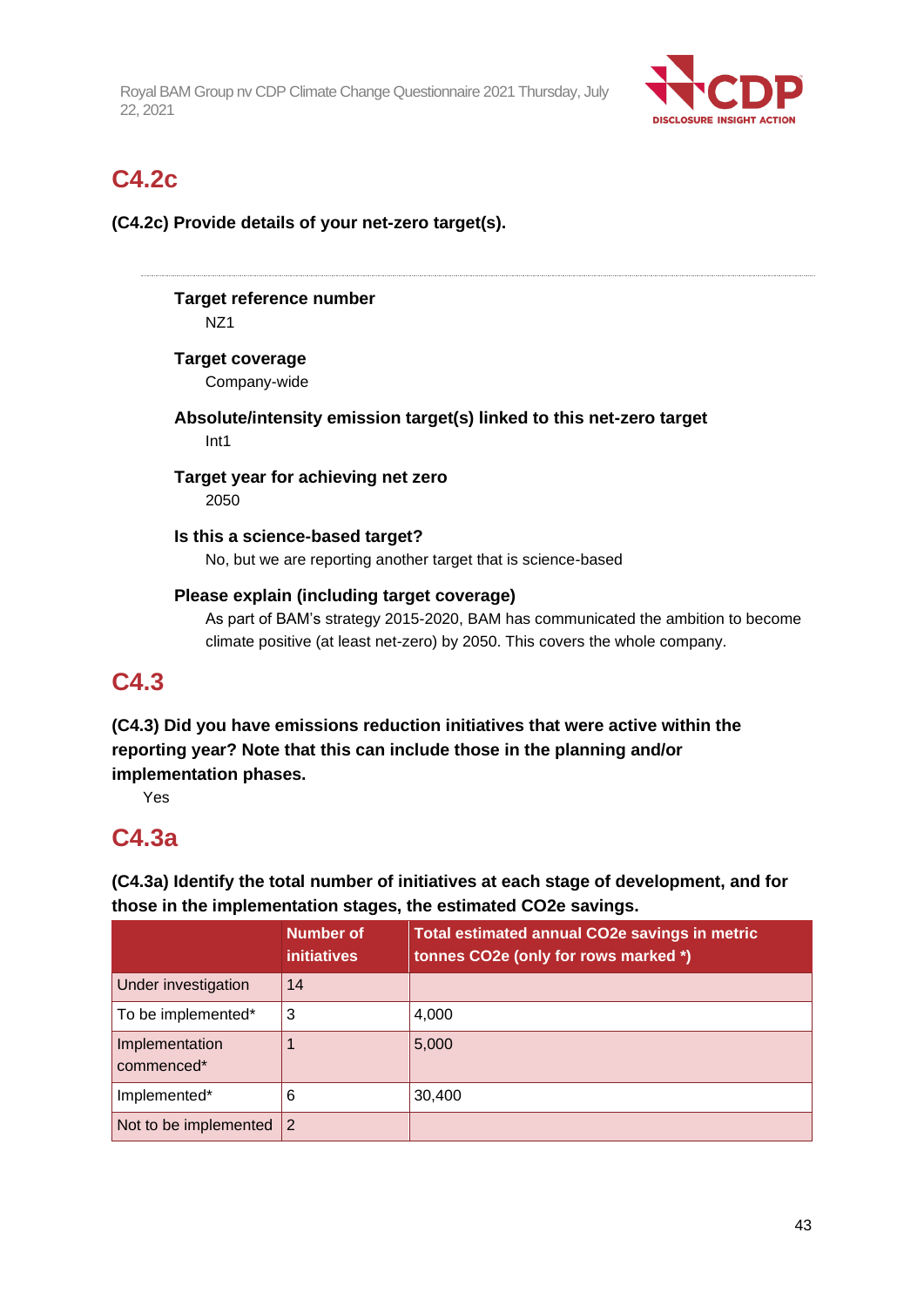

## **C4.3b**

**(C4.3b) Provide details on the initiatives implemented in the reporting year in the table below.**

| Initiative category & Initiative type                            |  |
|------------------------------------------------------------------|--|
| Transportation                                                   |  |
| Company fleet vehicle replacement                                |  |
| <b>Estimated annual CO2e savings (metric tonnes CO2e)</b><br>680 |  |
|                                                                  |  |
| Scope(s)                                                         |  |
| Scope 1                                                          |  |
| <b>Voluntary/Mandatory</b>                                       |  |
| Voluntary                                                        |  |
| Annual monetary savings (unit currency - as specified in C0.4)   |  |
| $\Omega$                                                         |  |
|                                                                  |  |
| Investment required (unit currency - as specified in C0.4)       |  |
| 113,400                                                          |  |
| Payback period                                                   |  |
| No payback                                                       |  |
| <b>Estimated lifetime of the initiative</b>                      |  |
|                                                                  |  |
| Ongoing                                                          |  |
| <b>Comment</b>                                                   |  |
| Shift to Electric vehicles in the Netherlands                    |  |
|                                                                  |  |
| Initiative category & Initiative type                            |  |
| Energy efficiency in production processes                        |  |
| Fuel switch                                                      |  |
| Estimated annual CO2e savings (metric tonnes CO2e)               |  |
| 982                                                              |  |
|                                                                  |  |
| Scope(s)                                                         |  |
| Scope 1                                                          |  |
| <b>Voluntary/Mandatory</b>                                       |  |
| Voluntary                                                        |  |

**Annual monetary savings (unit currency – as specified in C0.4)**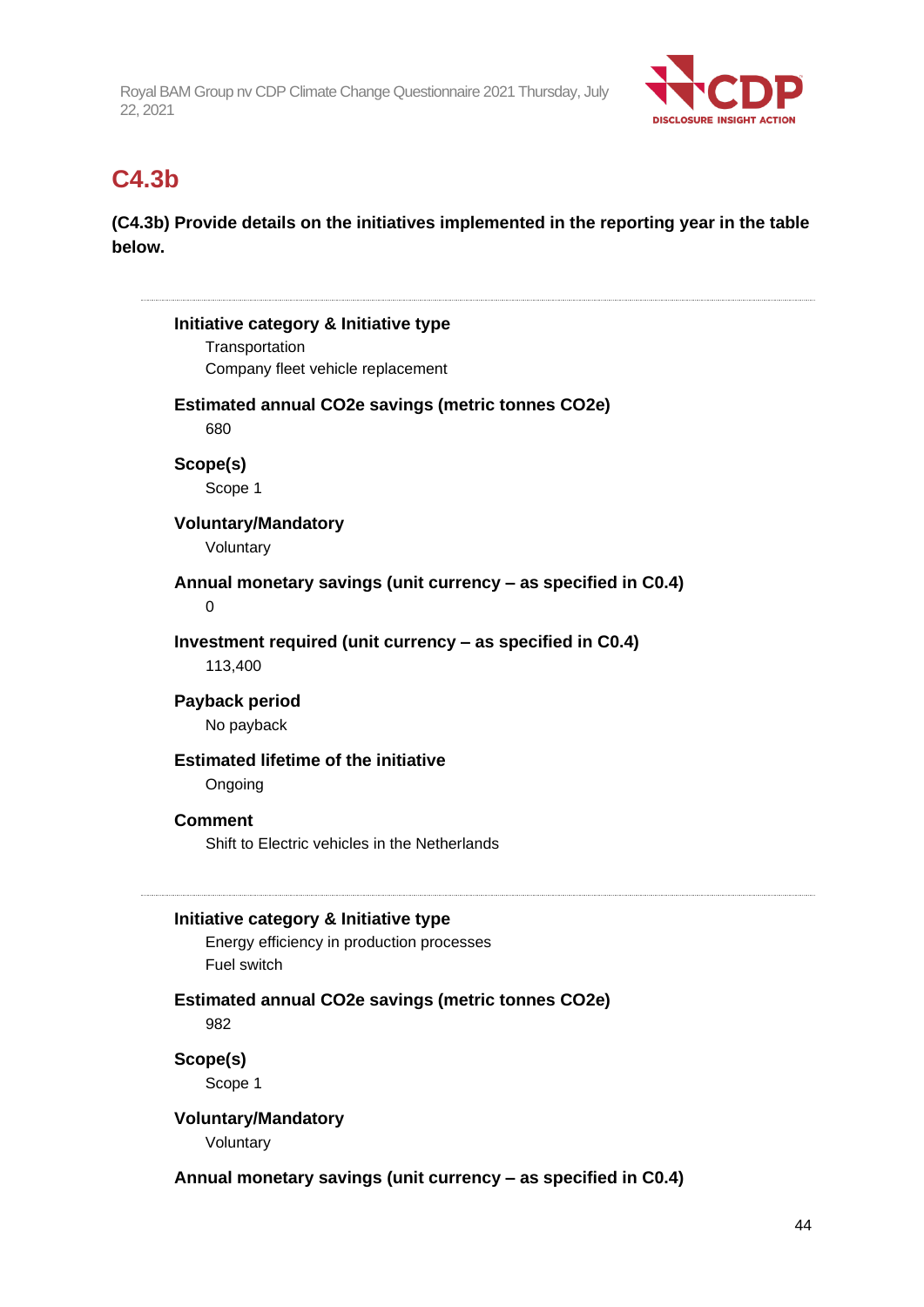

#### 0

### **Investment required (unit currency – as specified in C0.4)** 100,000

## **Payback period**

No payback

## **Estimated lifetime of the initiative**

>30 years

## **Comment**

Replacement of brown coal with natural gas in asphalt plant in the Netherlands

## **Initiative category & Initiative type**

Energy efficiency in production processes Fuel switch

## **Estimated annual CO2e savings (metric tonnes CO2e)**

831

## **Scope(s)**

Scope 1

## **Voluntary/Mandatory**

Voluntary

# **Annual monetary savings (unit currency – as specified in C0.4)**

200,000

## **Investment required (unit currency – as specified in C0.4)**

500,000

## **Payback period**

1-3 years

## **Estimated lifetime of the initiative**

Ongoing

## **Comment**

Putting grid connections in place to avoid the use of diesel fuelled generators

## **Initiative category & Initiative type**

Energy efficiency in production processes Electrification

## **Estimated annual CO2e savings (metric tonnes CO2e)**

397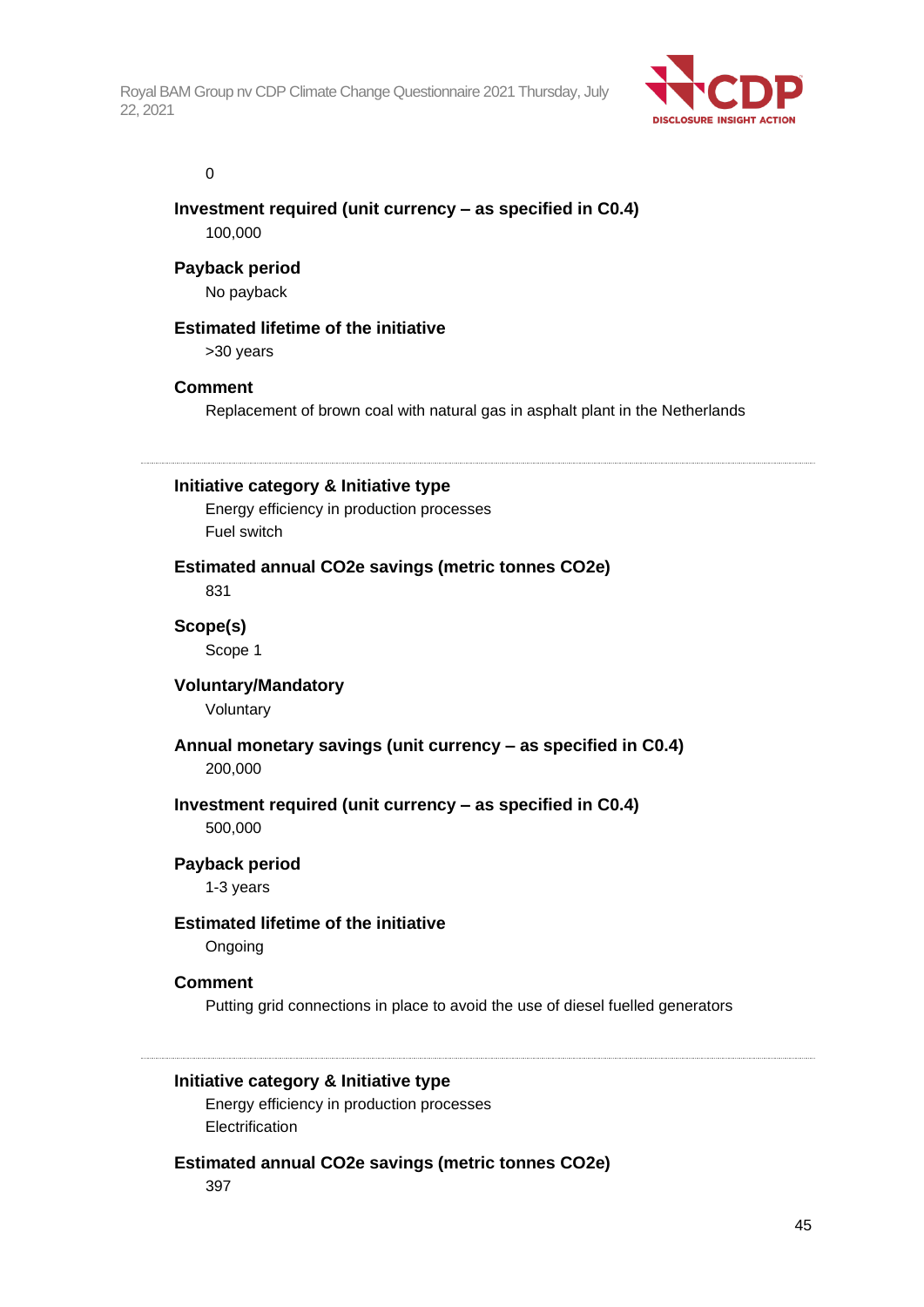

## **Scope(s)**

Scope 1

## **Voluntary/Mandatory**

Voluntary

#### **Annual monetary savings (unit currency – as specified in C0.4)** 80,000

### **Investment required (unit currency – as specified in C0.4)**

4,000,000

#### **Payback period**

>25 years

## **Estimated lifetime of the initiative**

>30 years

#### **Comment**

Roll-out of energy efficient full electric site cabins.

## **Initiative category & Initiative type**

Low-carbon energy consumption Solar PV

## **Estimated annual CO2e savings (metric tonnes CO2e)**

1,369

## **Scope(s)**

Scope 1

#### **Voluntary/Mandatory**

Voluntary

#### **Annual monetary savings (unit currency – as specified in C0.4)** 269,965

## **Investment required (unit currency – as specified in C0.4)**

200,000

#### **Payback period**

<1 year

#### **Estimated lifetime of the initiative**

Ongoing

#### **Comment**

Savings against fuel use mitigation by deploying solar/hybrid technologies.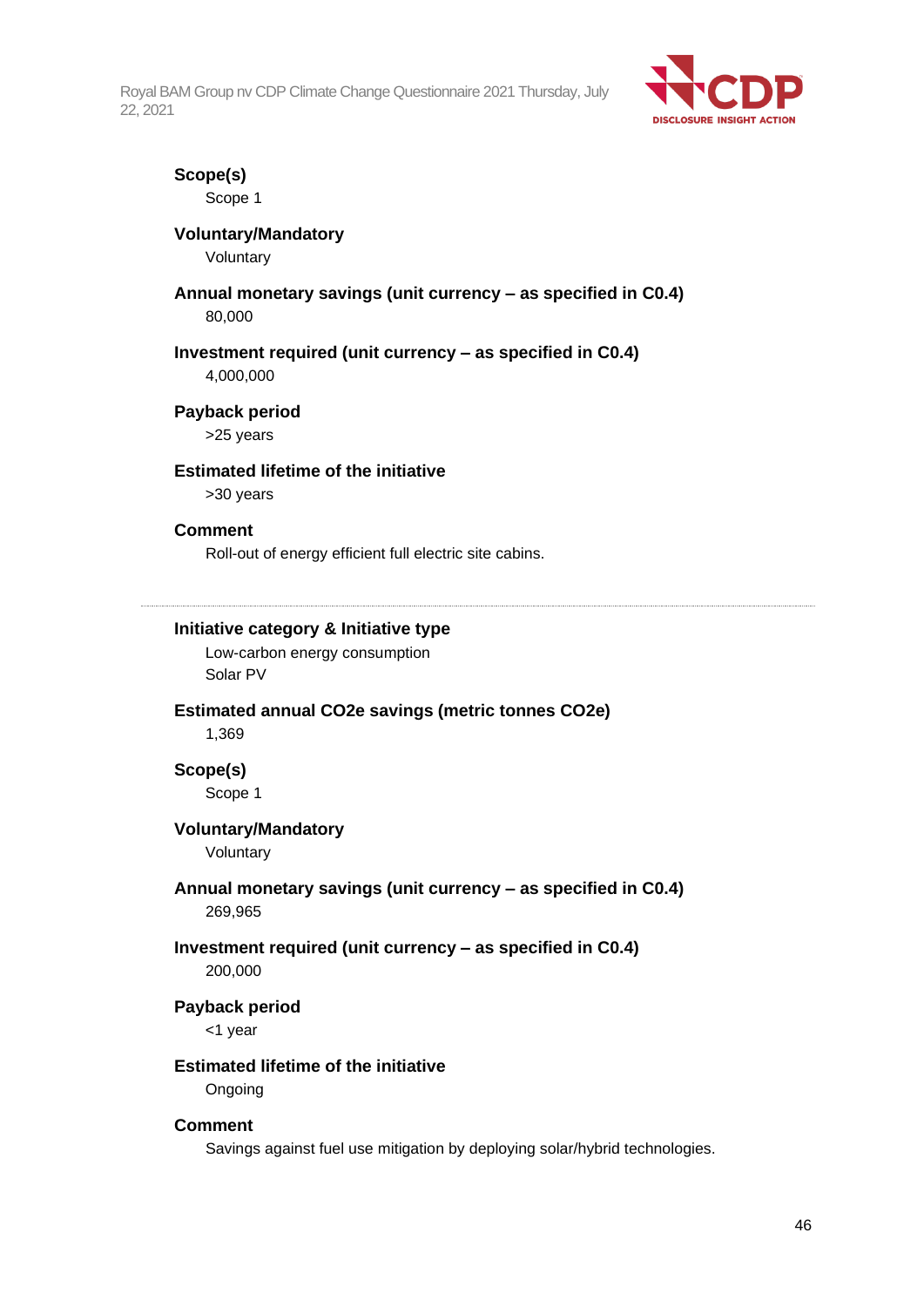

#### **Initiative category & Initiative type**

Waste reduction and material circularity Product or service design

#### **Estimated annual CO2e savings (metric tonnes CO2e)**

26,142

**Scope(s)**

Scope 3

#### **Voluntary/Mandatory**

Voluntary

### **Annual monetary savings (unit currency – as specified in C0.4)** 582,000

## **Investment required (unit currency – as specified in C0.4)**

 $\Omega$ 

## **Payback period**

No payback

## **Estimated lifetime of the initiative**

**Ongoing** 

## **Comment**

Cumulative improvements to projects relating to purchased goods and services efficiencies. These often occur from design changes BAM has affected and in most cases reduce the volume of materials needed to complete the works.

## **C4.3c**

## **(C4.3c) What methods do you use to drive investment in emissions reduction activities?**

| <b>Method</b>                                        | <b>Comment</b>                                                                                                                                                                                                                                                                                                                                                                                                                                                                                                                  |
|------------------------------------------------------|---------------------------------------------------------------------------------------------------------------------------------------------------------------------------------------------------------------------------------------------------------------------------------------------------------------------------------------------------------------------------------------------------------------------------------------------------------------------------------------------------------------------------------|
| Compliance with regulatory<br>requirements/standards | It is part of BAM's strategy to drive down CO2 emissions as much as<br>possible, which is also reflected in our ambitious Science Based CO2<br>reduction Target for 2030. In order to be successful, BAM needs to<br>lower energy consumption and CO2 emissions in all parts of its<br>business.<br>Compliance with regulatory requirements/standards is always<br>considered at project and business unit level. Occasionally,<br>environmental requirements lead BAM to look for additional emission<br>reduction activities. |
| Dedicated budget for low-<br>carbon product R&D      | It is part of BAM's strategy to drive down CO2 emissions as much as<br>possible, which is also reflected in our ambitious Science Based CO2                                                                                                                                                                                                                                                                                                                                                                                     |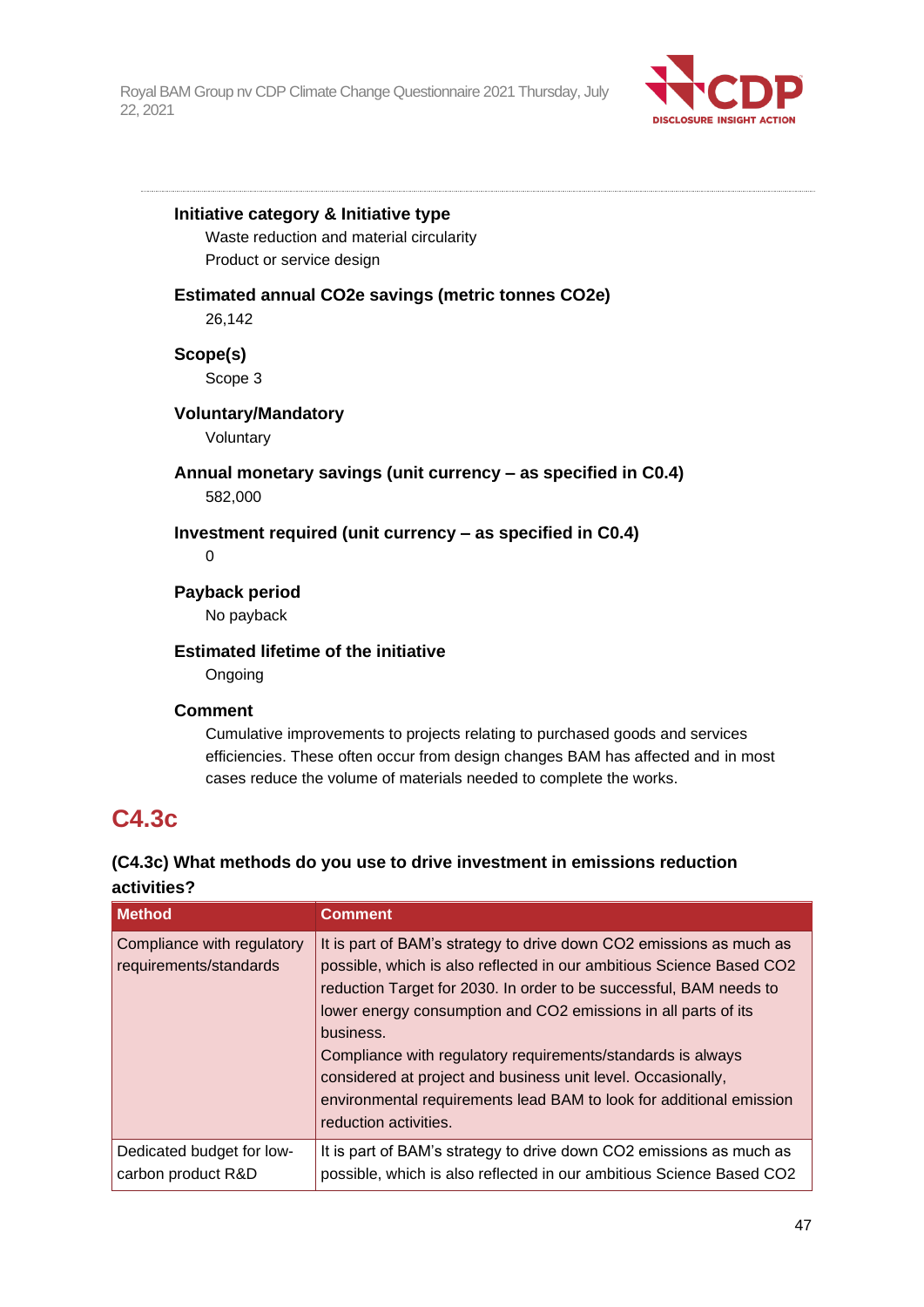

|                                                             | reduction Target for 2030. In order to be successful, BAM needs to<br>lower energy consumption and CO2 emissions in all parts of its<br>business.<br>BAM's innovation department focussing on R&D is closely linked with<br>BAM's sustainability department, and many of our innovations lead not<br>only to cost savings but also CO2 emission reductions, such as the<br>Xbloc (a concrete armour system, of units that work together to ensure<br>long term, reliable protection and the defence of breakwaters and<br>shorelines), which requires less concrete, and therefore less energy<br>and CO2 emissions, to manufacture.                                                                                       |
|-------------------------------------------------------------|----------------------------------------------------------------------------------------------------------------------------------------------------------------------------------------------------------------------------------------------------------------------------------------------------------------------------------------------------------------------------------------------------------------------------------------------------------------------------------------------------------------------------------------------------------------------------------------------------------------------------------------------------------------------------------------------------------------------------|
| Employee engagement                                         | It is part of BAM's strategy to drive down CO2 emissions as much as<br>possible, which is also reflected in our ambitious Science Based CO2<br>reduction Target for 2030. In order to be successful, BAM needs to<br>lower energy consumption and CO2 emissions in all parts of its<br>business.<br>BAM's best ideas often come from its employees working on our<br>projects. By engaging with our employees, BAM aims to collect best<br>ideas for CO2 emission reduction activities and apply those in multiple<br>projects to scale up the reduction.                                                                                                                                                                  |
| Financial optimization<br>calculations                      | It is part of BAM's strategy to drive down CO2 emissions as much as<br>possible, which is also reflected in our ambitious Science Based CO2<br>reduction Target for 2030. In order to be successful, BAM needs to<br>lower energy consumption and CO2 emissions in all parts of its<br>business.<br>Financial optimization calculations are always used during the tender<br>phase of projects, and often CO2 reduction activities have a financial<br>incentive as well. The best example is connecting construction sites to<br>the grid in an early phase to avoid the use of generators.                                                                                                                               |
| Partnering with<br>governments on technology<br>development | It is part of BAM's strategy to drive down CO2 emissions as much as<br>possible, which is also reflected in our ambitious Science Based CO2<br>reduction Target for 2030. In order to be successful, BAM needs to<br>lower energy consumption and CO2 emissions in all parts of its<br>business.<br>BAM also partners with governments on technology development in<br>many of the projects BAM runs for (semi-)government organisations.<br>An example of this is the project the 'Rotterdamse Baan', which is<br>planned to become the most sustainable tunnel in the Netherlands and<br>for which BAM and the government have teamed up to come up with<br>innovative solutions and CO2 emissions reduction activities. |

# **C4.5**

**(C4.5) Do you classify any of your existing goods and/or services as low-carbon products or do they enable a third party to avoid GHG emissions?**

Yes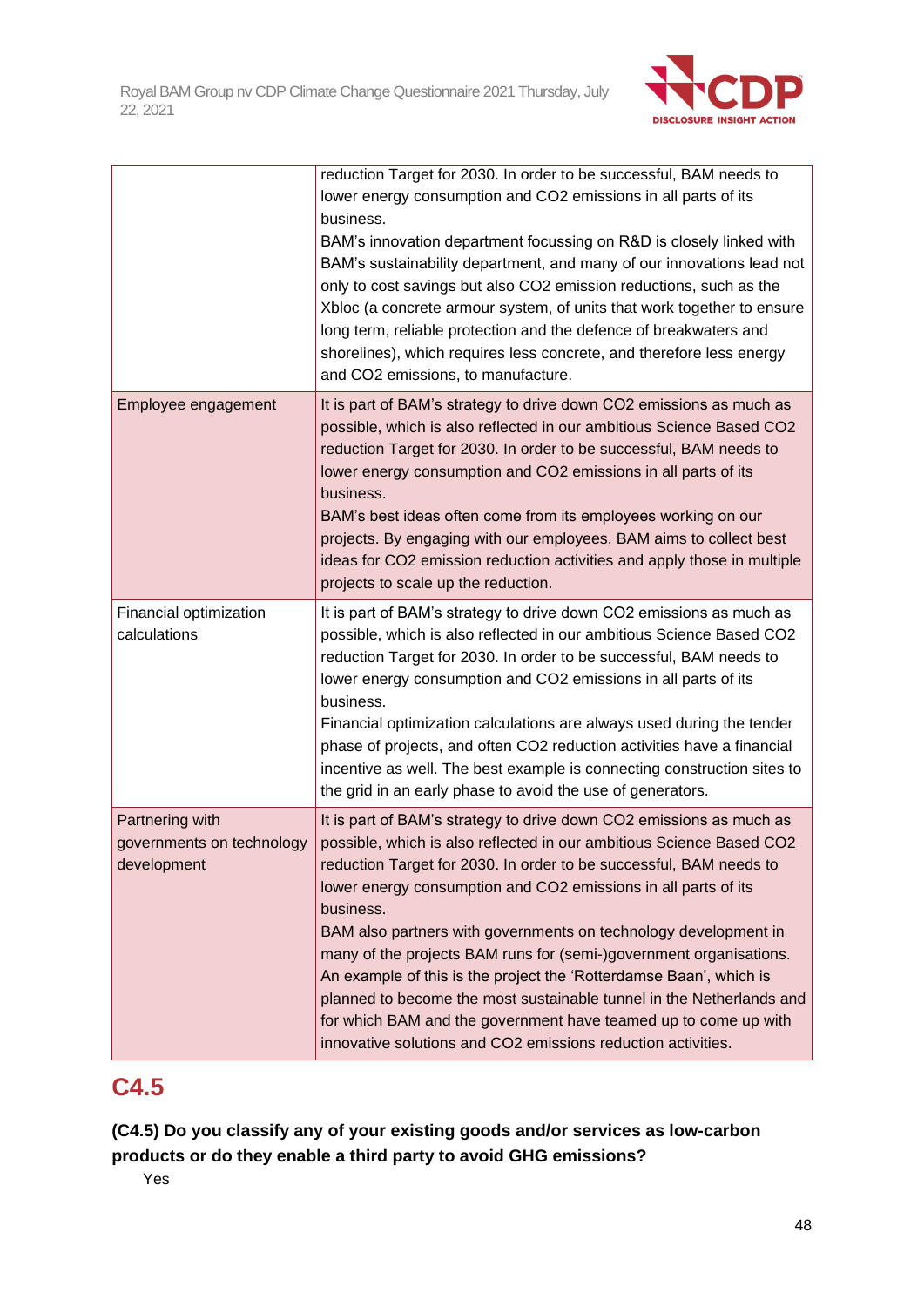

## **C4.5a**

**(C4.5a) Provide details of your products and/or services that you classify as lowcarbon products or that enable a third party to avoid GHG emissions.**

### **Level of aggregation**

Group of products

#### **Description of product/Group of products**

BAM Bouw en Vastgoed is involved in a programme to build new and refurbish existing homes to net-zero-energy homes. In 2020, BAM delivered 303 energy neutral homes for a total revenue of ca. €40 million.

**Are these low-carbon product(s) or do they enable avoided emissions?** Avoided emissions

## **Taxonomy, project or methodology used to classify product(s) as low-carbon or to calculate avoided emissions**

Other, please specify Zero emissions in use phase guaranteed by BAM

#### **% revenue from low carbon product(s) in the reporting year**

0.6

#### **Comment**

Potential future revenue estimated up to 10%.

#### **Level of aggregation**

Group of products

#### **Description of product/Group of products**

BAM Properties develops speculative commercial property for the UK Market. It has targets to deliver designs which are 25% better than UK building regulations (min EPC A rating) in relation to Energy and to achieve a BREEAM rating of Excellent as a minimum.

**Are these low-carbon product(s) or do they enable avoided emissions?** Avoided emissions

## **Taxonomy, project or methodology used to classify product(s) as low-carbon or to calculate avoided emissions**

Other, please specify BREEAM

#### **% revenue from low carbon product(s) in the reporting year**

0.5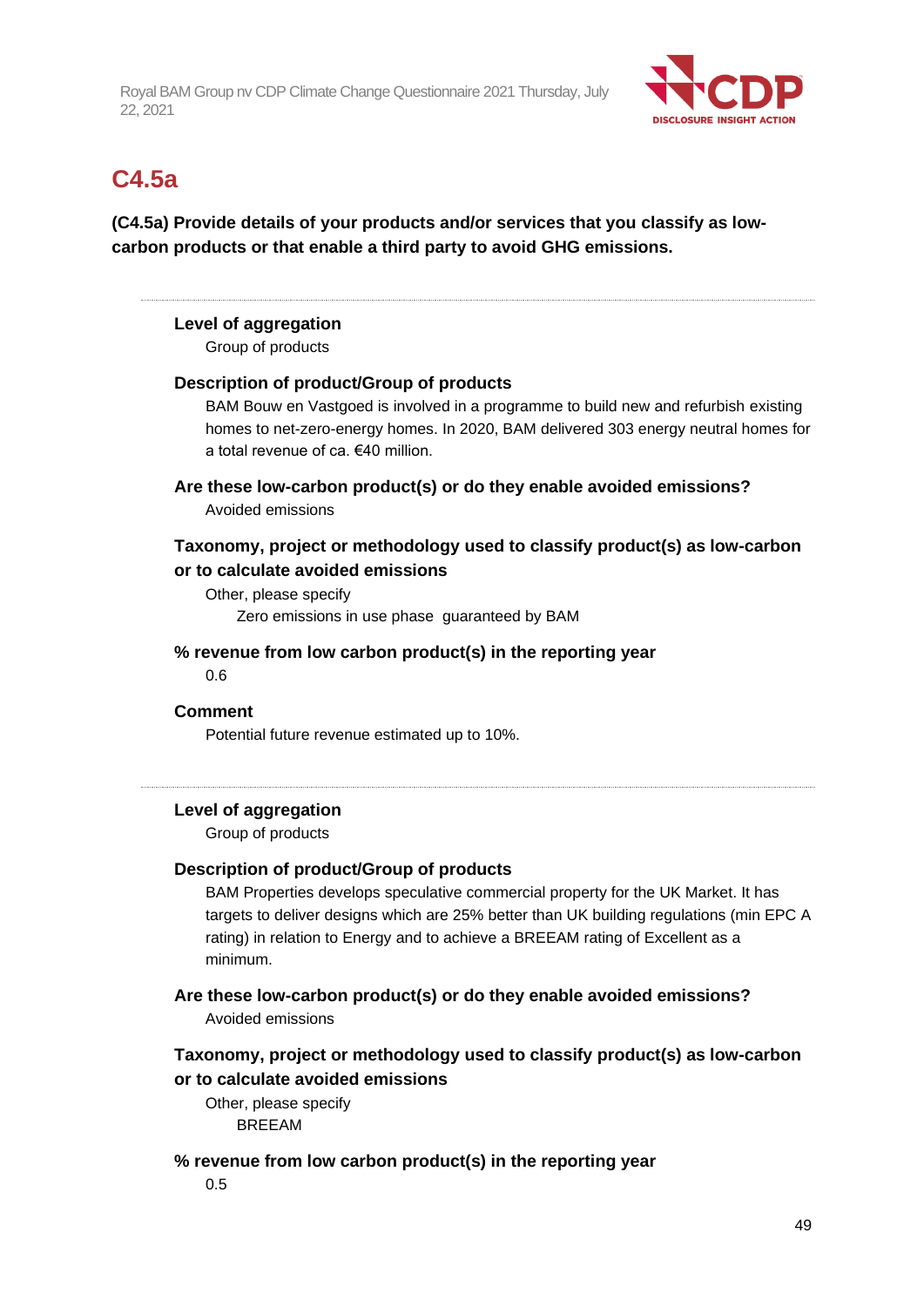

### **Comment**

Potential future revenue up to 5%.

#### **Level of aggregation**

Product

#### **Description of product/Group of products**

BAM developed a new design of concrete armour units used for breakwaters and shore protection, the Xbloc+. The design of this blocs allow more efficient placement pattern and consequently lower amounts of concrete are needed for breakwater and shore protection compared to conventional alternatives. The requirement of less concrete in combination with a more practical and economic placement lead to CO2 savings both in the production and the transport/placement of Xblocs.

#### **Are these low-carbon product(s) or do they enable avoided emissions?**

Low-carbon product

## **Taxonomy, project or methodology used to classify product(s) as low-carbon or to calculate avoided emissions**

Other, please specify Low-carbon performance guaranteed by BAM

#### **% revenue from low carbon product(s) in the reporting year**

0.2

#### **Comment**

Potential future revenue estimated up to 1%.

#### **Level of aggregation**

Group of products

#### **Description of product/Group of products**

Low carbon asphalt (LEAB and LE2AP) that BAM produces in their factories. The lower production temperature compared to conventional asphalt allow CO2 savings during the production, transport and placement of the asphalt. Besides, BAM continuously improves the resource efficiency of its asphalt production by optimizing process conditions and increasing use of recycled feedstocks.

#### **Are these low-carbon product(s) or do they enable avoided emissions?**

Low-carbon product and avoided emissions

## **Taxonomy, project or methodology used to classify product(s) as low-carbon or to calculate avoided emissions**

Other, please specify Low-carbon performance guaranteed by BAM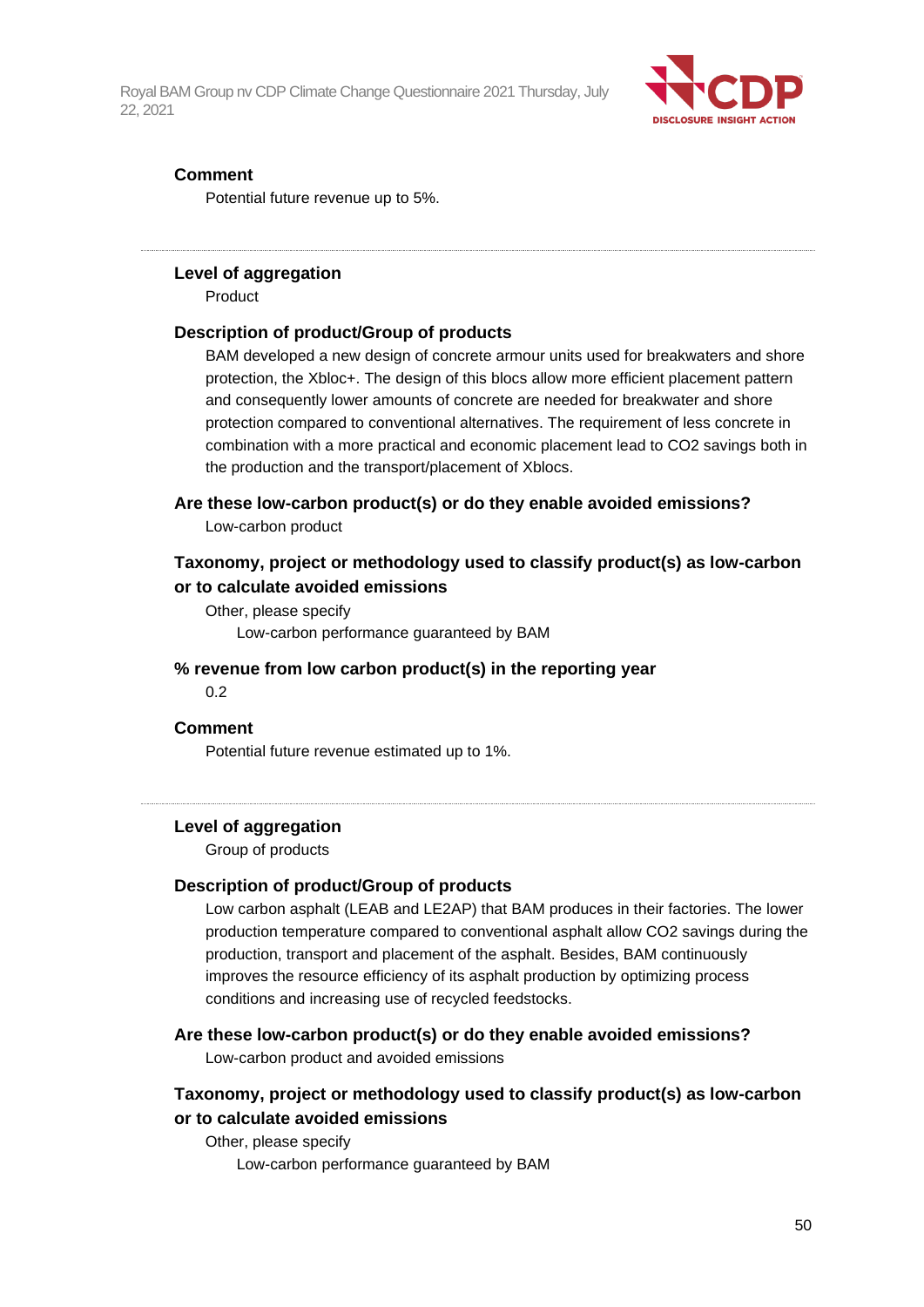

**% revenue from low carbon product(s) in the reporting year** 0.5

#### **Comment**

Potential future revenue estimated up to 5%.

# **C5. Emissions methodology**

## **C5.1**

#### **(C5.1) Provide your base year and base year emissions (Scopes 1 and 2).**

#### **Scope 1**

**Base year start** January 1, 2015

**Base year end** December 31, 2015

**Base year emissions (metric tons CO2e)** 196,337

**Comment**

## **Scope 2 (location-based)**

**Base year start** January 1, 2015

#### **Base year end**

December 31, 2015

## **Base year emissions (metric tons CO2e)**

36,421

**Comment**

## **Scope 2 (market-based)**

**Base year start** January 1, 2015

## **Base year end** December 31, 2015

#### **Base year emissions (metric tons CO2e)** 15,183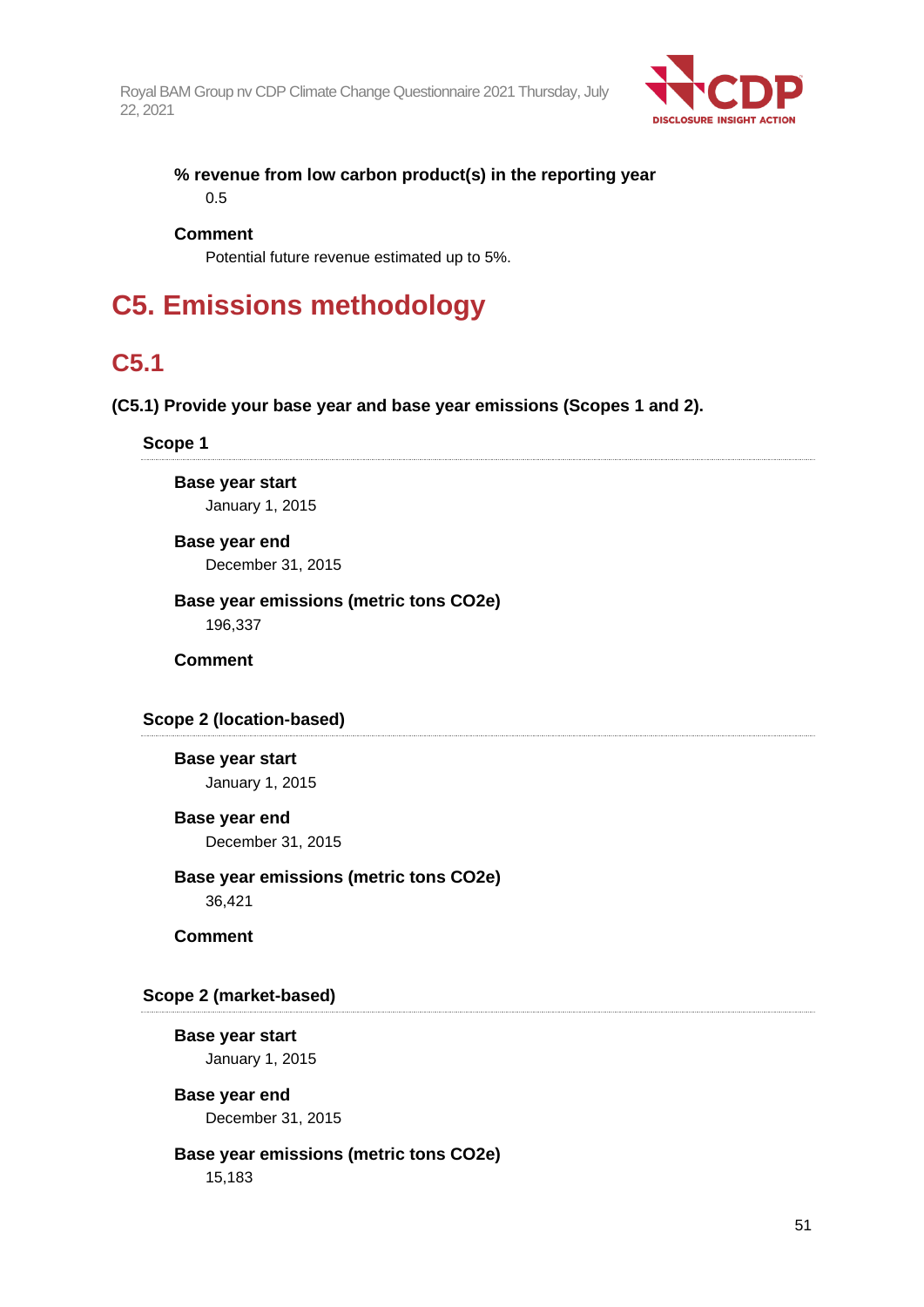

## **Comment**

## **C5.2**

## **(C5.2) Select the name of the standard, protocol, or methodology you have used to collect activity data and calculate emissions.**

The Greenhouse Gas Protocol: A Corporate Accounting and Reporting Standard (Revised Edition)

# **C6. Emissions data**

# **C6.1**

**(C6.1) What were your organization's gross global Scope 1 emissions in metric tons CO2e?**

## **Reporting year**

**Gross global Scope 1 emissions (metric tons CO2e)** 117,867

**Comment**

## **C6.2**

## **(C6.2) Describe your organization's approach to reporting Scope 2 emissions.**

**Row 1**

## **Scope 2, location-based**

We are reporting a Scope 2, location-based figure

## **Scope 2, market-based**

We are reporting a Scope 2, market-based figure

## **Comment**

Our reporting is both location based and market based. However, BAM's 2030 verified Science Based target, which include scope 2 emissions, is market-based.

## **C6.3**

**(C6.3) What were your organization's gross global Scope 2 emissions in metric tons CO2e?**

**Reporting year**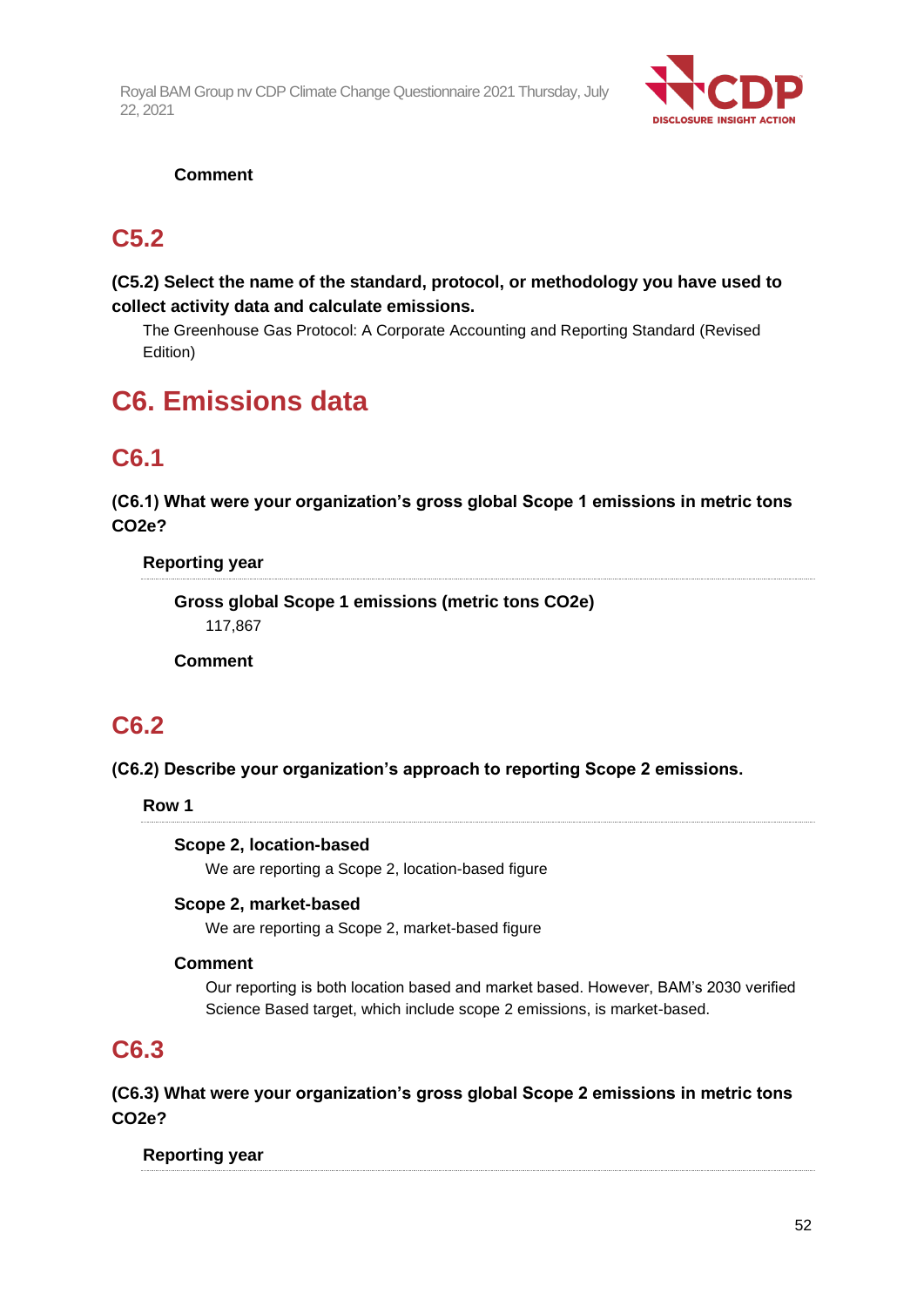

**Scope 2, location-based** 25,946 **Scope 2, market-based (if applicable)** 10,167 **Comment**

**C6.4**

**(C6.4) Are there any sources (e.g. facilities, specific GHGs, activities, geographies, etc.) of Scope 1 and Scope 2 emissions that are within your selected reporting boundary which are not included in your disclosure?**

Yes

## **C6.4a**

**(C6.4a) Provide details of the sources of Scope 1 and Scope 2 emissions that are within your selected reporting boundary which are not included in your disclosure.**

## **Source**

CO2 emissions from the production of purchased heat, such as city heating

## **Relevance of Scope 1 emissions from this source**

No emissions from this source

**Relevance of location-based Scope 2 emissions from this source**

Emissions are not relevant

**Relevance of market-based Scope 2 emissions from this source (if applicable)** Emissions are not relevant

## **Explain why this source is excluded**

The CO2 emissions associated with the purchase of heat are considered insignificant. The energy use of our offices only contributes for 2.5% to our total CO2 emissions. Of this energy use in offices, less than 2% is estimated to be covered by district heating. Therefore, the potential CO2 emissions are not relevant and are excluded from BAM's overall energy consumption and related carbon emissions disclosure.

## **C6.5**

**(C6.5) Account for your organization's gross global Scope 3 emissions, disclosing and explaining any exclusions.**

**Purchased goods and services**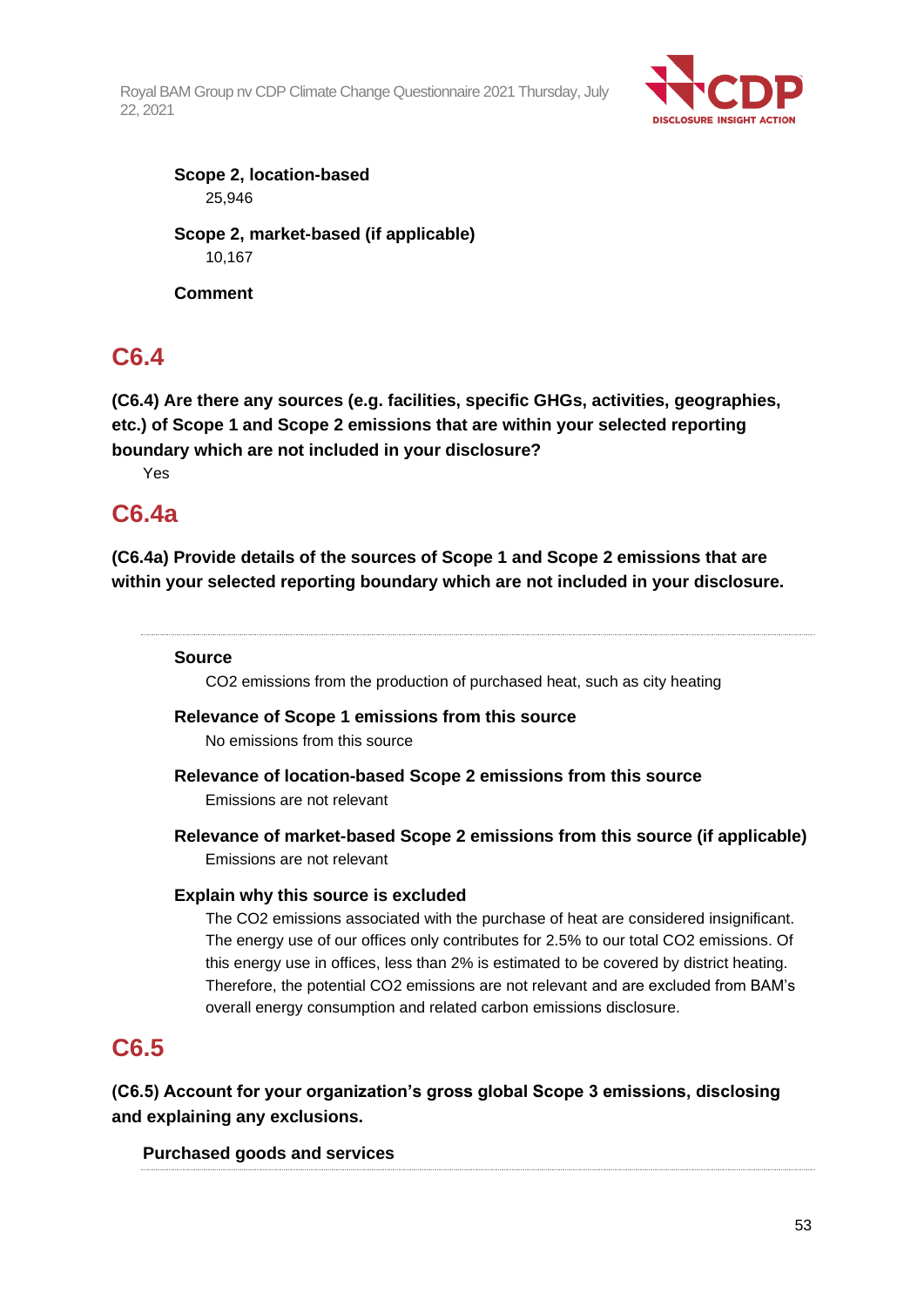

## **Evaluation status**

Relevant, calculated

#### **Metric tonnes CO2e**

3,813,800

#### **Emissions calculation methodology**

Greenhouse Gas Protocol Value Chain (Scope 3) Accounting and Reporting Standard.

## **Percentage of emissions calculated using data obtained from suppliers or value chain partners**

0

#### **Please explain**

Procurement data for BAM is obtained from procurement database (BRAVO) in € spend per category. This data is combined with EEIO input output database to estimate associated CO2 emissions.

#### **Capital goods**

#### **Evaluation status**

Relevant, calculated

## **Metric tonnes CO2e**

70,809

## **Emissions calculation methodology**

GHGP Value Chain (Scope 3) Accounting and Reporting Standard.

## **Percentage of emissions calculated using data obtained from suppliers or value chain partners**

0

#### **Please explain**

Contains the upstream emissions of the categories of the procurement database that involves capital goods defined as tangible assets that BAM uses to produce goods and services like buildings, machinery, equipment, vehicles and tools.

#### **Fuel-and-energy-related activities (not included in Scope 1 or 2)**

#### **Evaluation status**

Relevant, calculated

### **Metric tonnes CO2e**

36,146

#### **Emissions calculation methodology**

GHGP Value Chain (Scope 3) Accounting and Reporting Standard.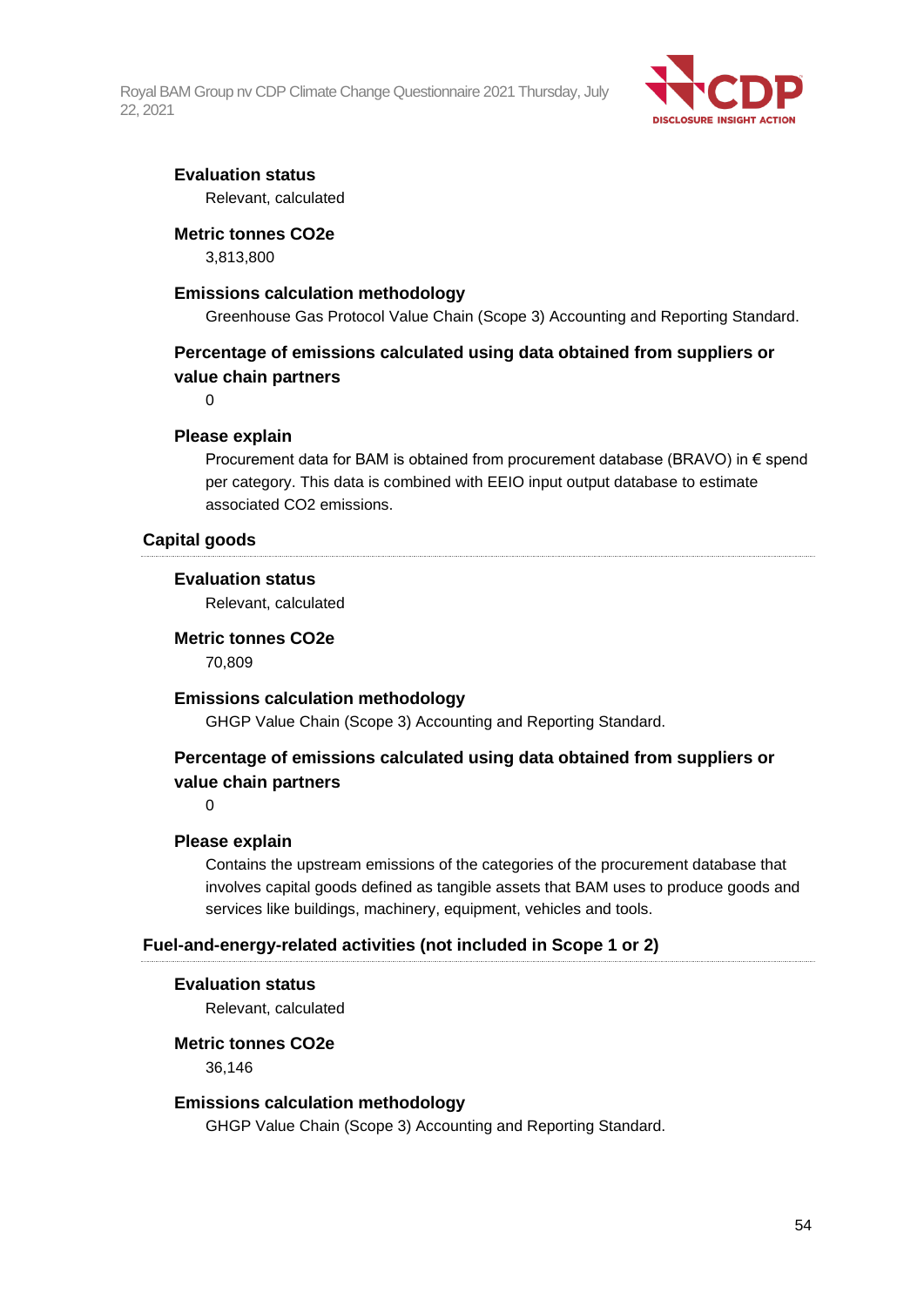

## **Percentage of emissions calculated using data obtained from suppliers or value chain partners**

100

#### **Please explain**

Calculated using energy consumption data for the entire group without any extrapolation. Energy consumption is multiplied by UK Defra emission factors.

#### **Upstream transportation and distribution**

#### **Evaluation status**

Relevant, calculated

#### **Metric tonnes CO2e**

192,063

#### **Emissions calculation methodology**

GHGP Value Chain (Scope 3) Accounting and Reporting Standard.

## **Percentage of emissions calculated using data obtained from suppliers or value chain partners**

 $\Omega$ 

#### **Please explain**

Procurement data for BAM is obtained from procurement database (BRAVO) and is multiplied by specific EEIO factors for transportation and distribution.

#### **Waste generated in operations**

#### **Evaluation status**

Relevant, calculated

#### **Metric tonnes CO2e**

61,010

#### **Emissions calculation methodology**

GHGP Value Chain (Scope 3) Accounting and Reporting Standard.

## **Percentage of emissions calculated using data obtained from suppliers or value chain partners**

100

## **Please explain**

Calculated based on recorded waste data for the entire group. CO2 emissions are calculated using WRAP tool emission factors.

#### **Business travel**

#### **Evaluation status**

Relevant, calculated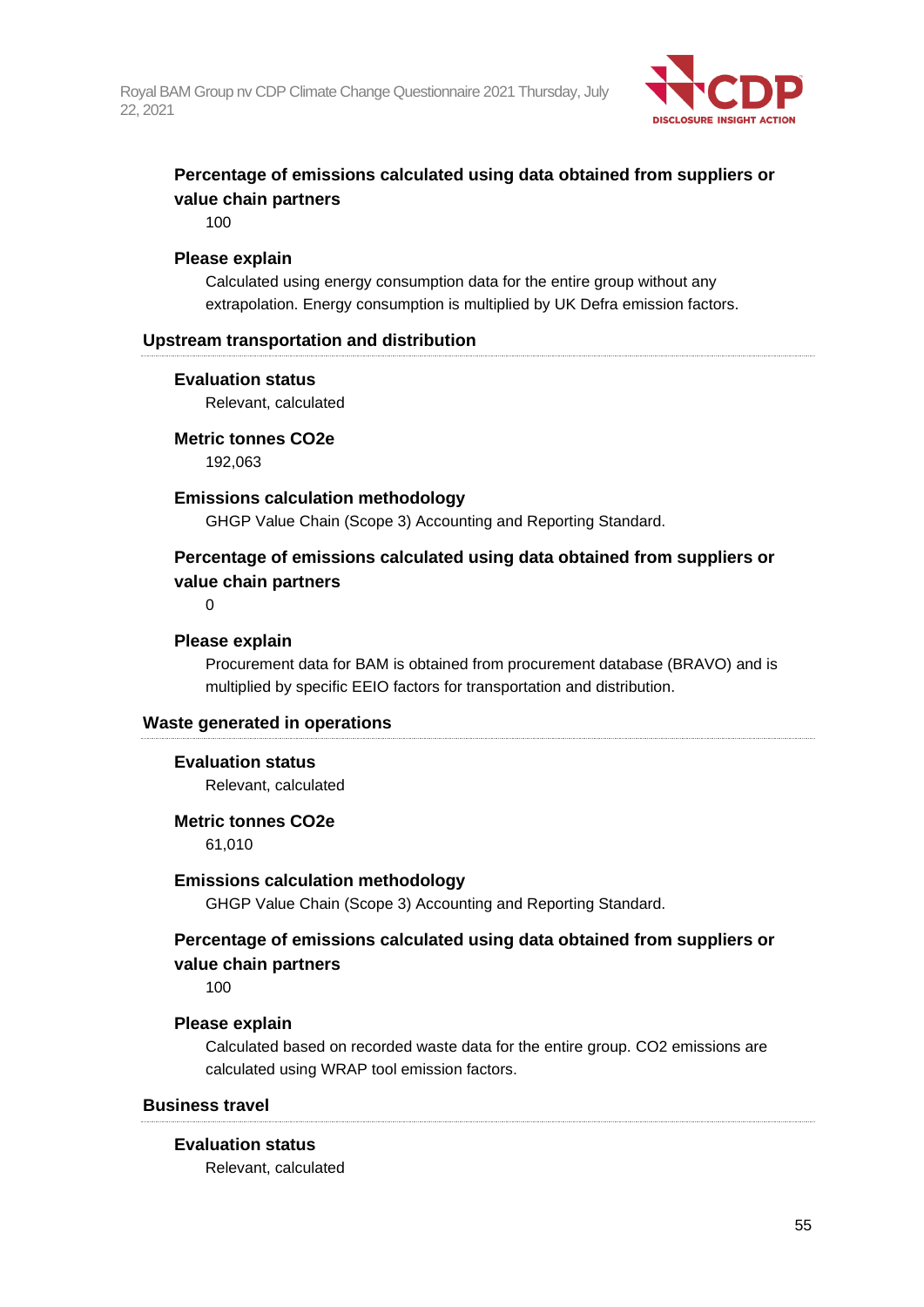

## **Metric tonnes CO2e**

5,812

### **Emissions calculation methodology**

GHGP Value Chain (Scope 3) Accounting and Reporting Standard.

## **Percentage of emissions calculated using data obtained from suppliers or value chain partners**

100

#### **Please explain**

Business travel data for the entire group, covering privately owned cars and air travel. Business travel does not include emissions associated with commuting.

#### **Employee commuting**

#### **Evaluation status**

Relevant, calculated

#### **Metric tonnes CO2e**

3,425

#### **Emissions calculation methodology**

GHGP Value Chain (Scope 3) Accounting and Reporting

## **Percentage of emissions calculated using data obtained from suppliers or value chain partners**

0

#### **Please explain**

Emissions associated with commuting are calculated by car using expense claims. This has been complemented with an estimate of emissions associated with commuting by modes other than cars.

#### **Upstream leased assets**

#### **Evaluation status**

Relevant, calculated

#### **Metric tonnes CO2e**

85,560

#### **Emissions calculation methodology**

GHGP Value Chain (Scope 3) Accounting and Reporting Standard.

## **Percentage of emissions calculated using data obtained from suppliers or value chain partners**

100

#### **Please explain**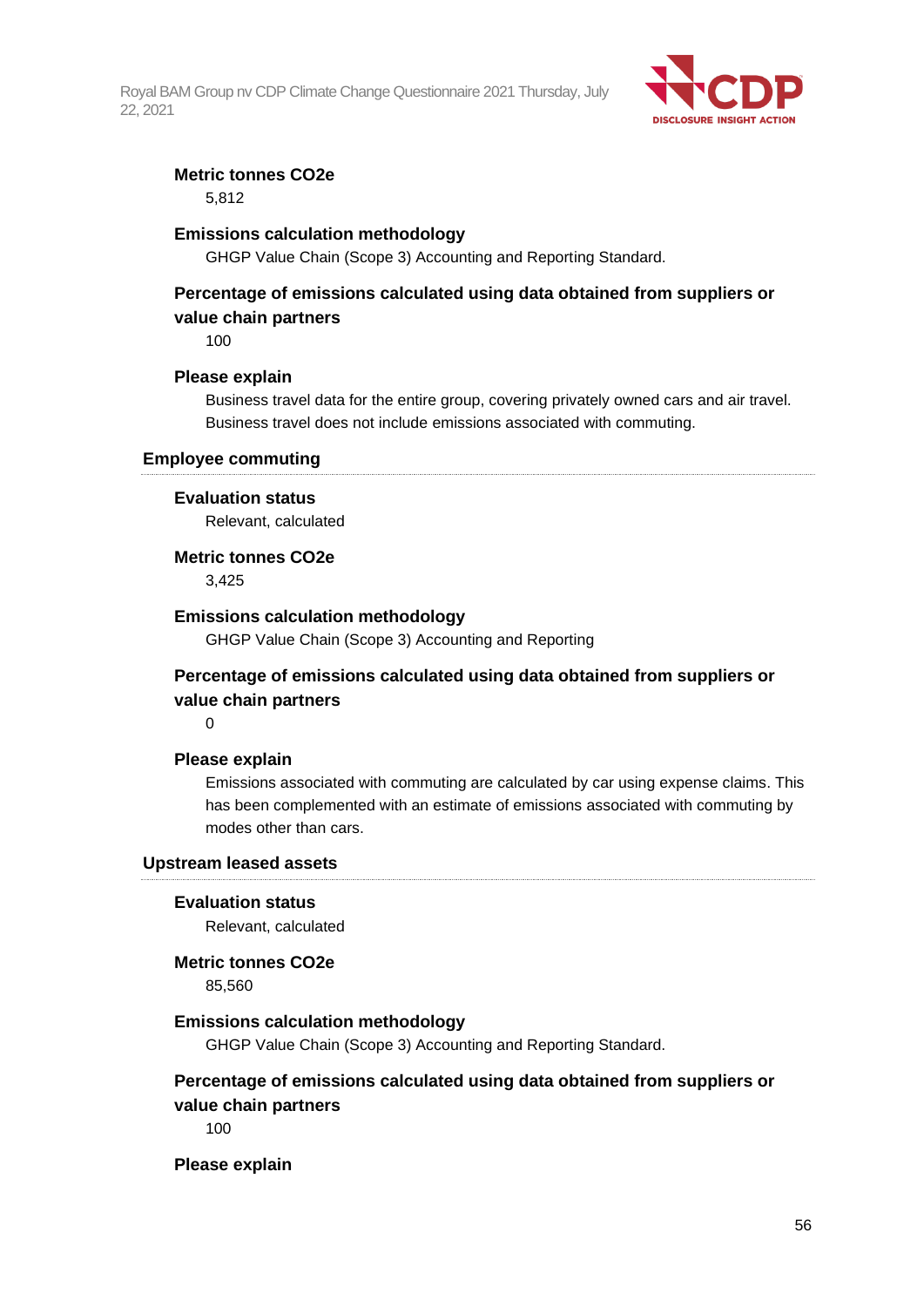

Contains the upstream emissions of the categories of the procurement database that involves leased or rented assets.

#### **Downstream transportation and distribution**

#### **Evaluation status**

Not relevant, explanation provided

#### **Please explain**

As a construction-services business, BAM's final products do not undergo downstream transportation and distribution and are delivered directly to the customer on-site.

#### **Processing of sold products**

#### **Evaluation status**

Not relevant, explanation provided

#### **Please explain**

All products (e.g. buildings, infrastructure) are sold in final form, with no further processing required.

#### **Use of sold products**

#### **Evaluation status**

Relevant, calculated

**Metric tonnes CO2e** 3,423,808

#### **Emissions calculation methodology**

GHGP Value Chain (Scope 3) Accounting and Reporting Standard.

## **Percentage of emissions calculated using data obtained from suppliers or value chain partners**

#### $\Omega$

#### **Please explain**

This covers all buildings built by Royal BAM's Construction and Property business line. Data is available on number of buildings developed in the UK and dwellings in NL, which is combined with building-type-specific benchmark data on energy consumption. A building lifespan is 75 years is assumed. Emissions are then calculated and extrapolated by revenue to cover the entire Construct and Property business line. We have chosen to exclude emissions associated with the Civil engineering business line of Royal BAM. This sector builds roads, tunnels, locks, dykes, ports, large rail infrastructure, etc. It is not clear how emissions could be estimated for the use of such construction projects, or how such emissions could be reduced.

#### **End of life treatment of sold products**

#### **Evaluation status**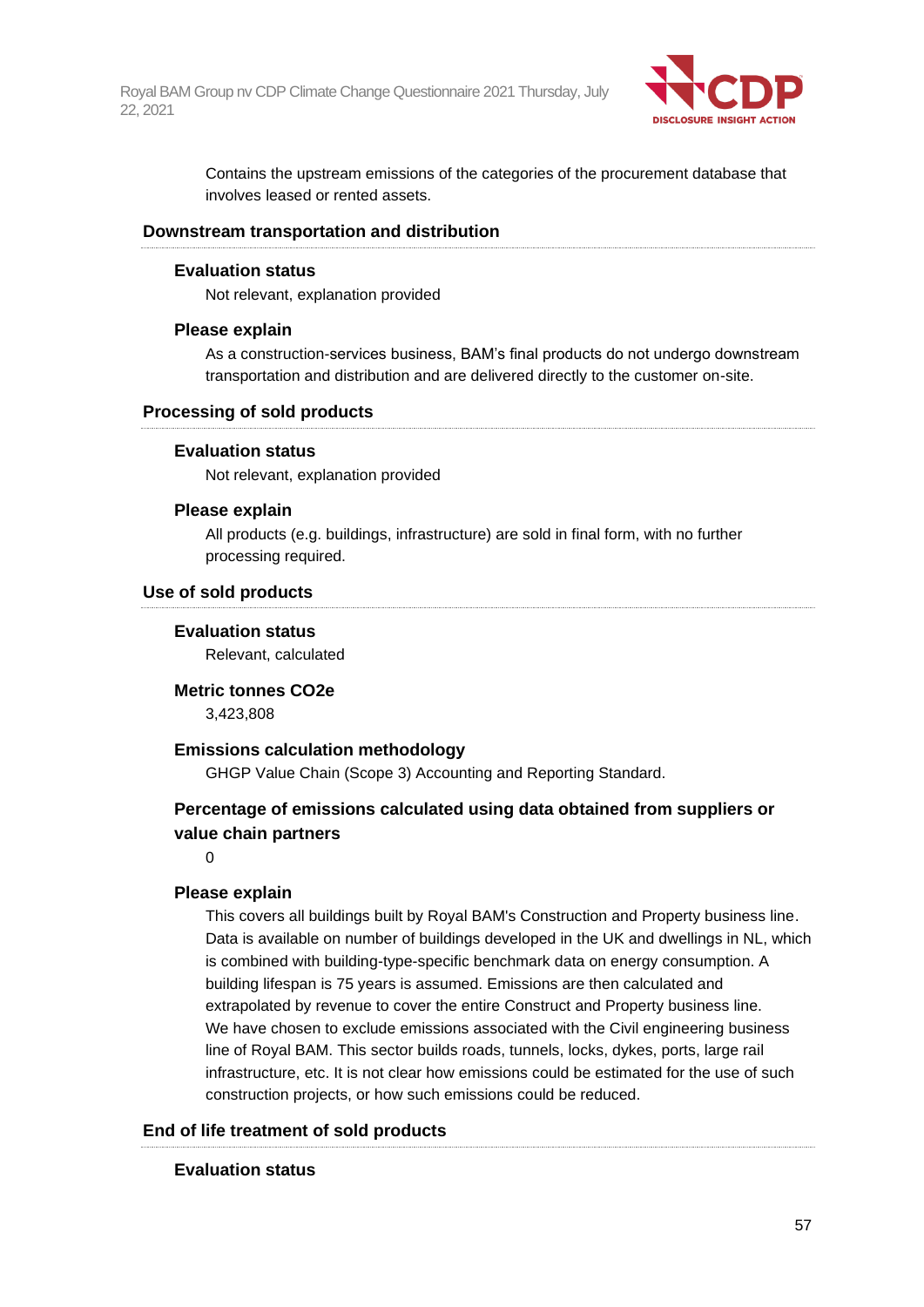

#### Relevant, calculated

#### **Metric tonnes CO2e**

20,721

#### **Emissions calculation methodology**

GHGP Value Chain (Scope 3) Accounting and Reporting Standard.

## **Percentage of emissions calculated using data obtained from suppliers or value chain partners**

 $\Omega$ 

#### **Please explain**

Emissions are estimated for all buildings constructed by the Construction and Property business line of Royal BAM. The total area of such buildings is calculated by extrapolating floor area of buildings completed by Construct UK and BAM Wonen to the Construction property business line, using revenue. Total floor area is then multiplied by a benchmark for mass of demolition waste per m2. Mass of demolition waste is then allocated to different waste treatment streams. This is based on the breakdown for Royal BAM's treatment of demolition waste in the current year. Mass of waste in a given treatment stream is multiplied by WRAP emission factors for demolition. These do not include embodied emissions.

#### **Downstream leased assets**

#### **Evaluation status**

Relevant, calculated

**Metric tonnes CO2e**

6,048

#### **Emissions calculation methodology**

GHGP Value Chain (Scope 3) Accounting and Reporting Standard.

## **Percentage of emissions calculated using data obtained from suppliers or value chain partners**

 $\Omega$ 

#### **Please explain**

Royal BAM has joint ventures which invest capital, lease the building to the user, and return the building at the end of the lease. Associated emissions are not currently reported under scope 1 and 2. BAM gathers energy use information of these assets. CO2 conversion factors are used to calculate corresponding CO2 emissions. These emissions are then multiplied by the percentage of the venture owned by Royal BAM. Only data for assets in UK and NL are currently included.

#### **Franchises**

#### **Evaluation status**

Not relevant, explanation provided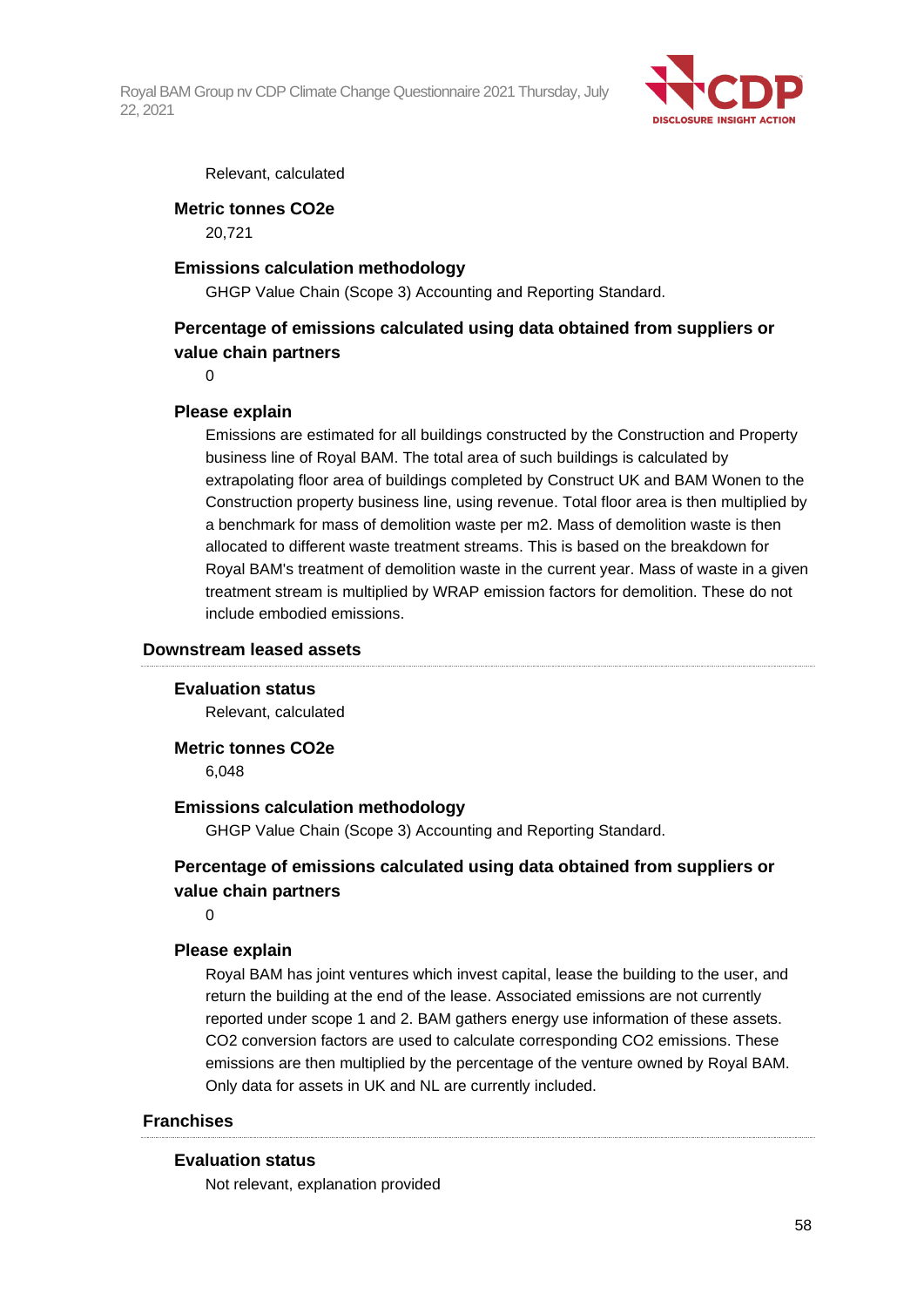

## **Please explain**

Royal BAM does not operate a franchising business model and has no franchises.

#### **Investments**

#### **Evaluation status**

Not relevant, explanation provided

#### **Please explain**

The only investments made by Royal BAM are in their joint ventures. Associated emissions are included in BAM's scope 1 and 2 emissions or in scope 3 category 'downstream leased assets'. As there are no other investments that need to be taken into account, this category is not relevant.

#### **Other (upstream)**

#### **Evaluation status**

Not relevant, explanation provided

#### **Please explain**

BAM's complete value chain is represented by the identified categories and no other relevant categories exist.

#### **Other (downstream)**

#### **Evaluation status**

Not relevant, explanation provided

#### **Please explain**

BAM's complete value chain is represented by the identified categories and no other relevant categories exist.

## **C-CN6.6/C-RE6.6**

## **(C-CN6.6/C-RE6.6) Does your organization assess the life cycle emissions of new construction or major renovation projects?**

|                  | <b>Assessment of life cycle emissions</b>         | <b>Comment</b> |
|------------------|---------------------------------------------------|----------------|
| Row <sup>1</sup> | Yes, both qualitative and quantitative assessment |                |

## **C-CN6.6a/C-RE6.6a**

**(C-CN6.6a/C-RE6.6a) Provide details of how your organization assesses the life cycle emissions of new construction or major renovation projects.**

| <b>Projects</b><br>assessed | <b>Earliest</b><br>project phase<br>that most<br>commonly | Life cycle<br>stage(s)<br>most<br>commonly<br>covered | Methodologies/standards/tools Comment<br>applied |  |
|-----------------------------|-----------------------------------------------------------|-------------------------------------------------------|--------------------------------------------------|--|
|                             |                                                           |                                                       |                                                  |  |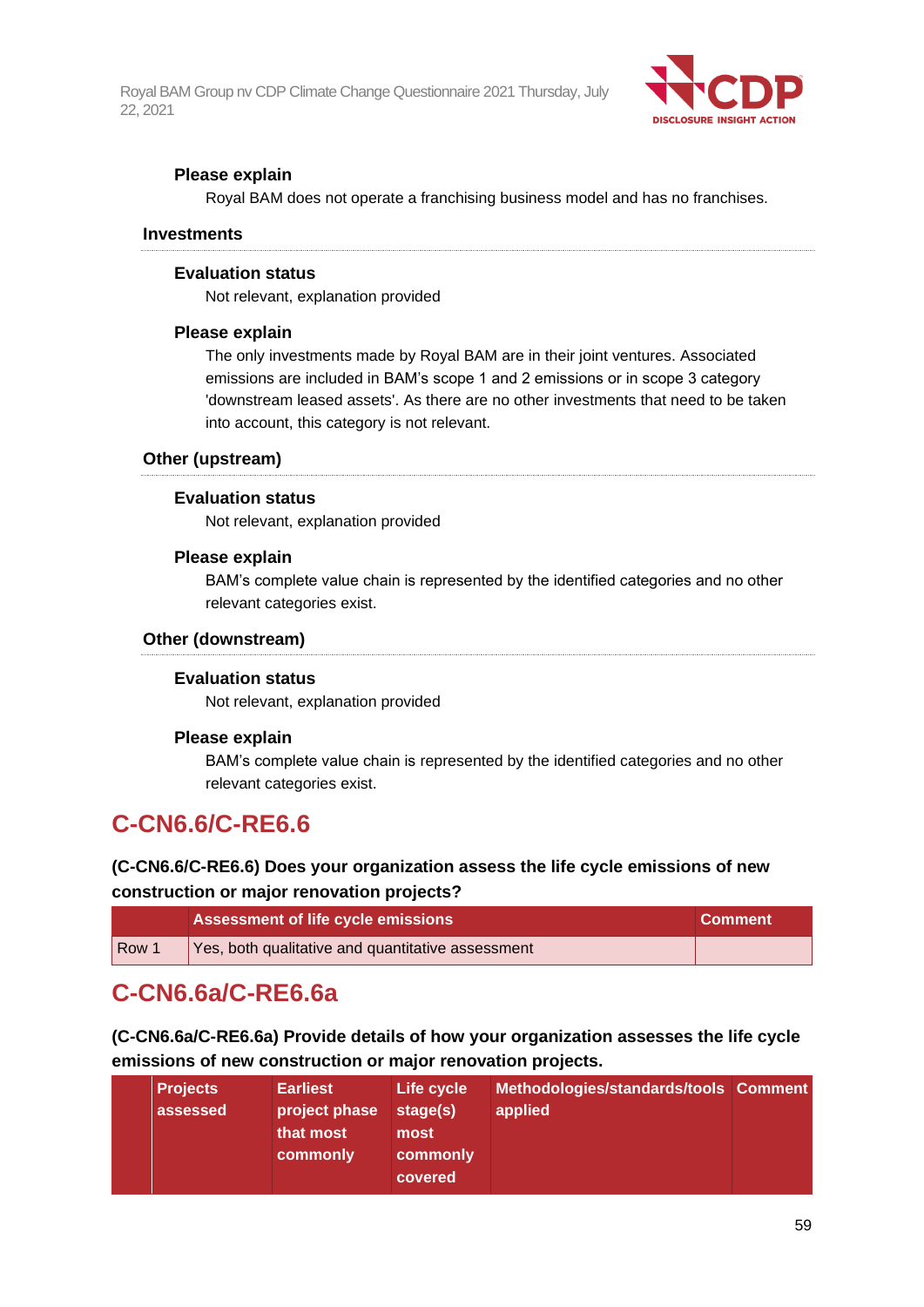

|   |                                                                                                                                                                  | includes an<br>assessment |            |                                       |  |
|---|------------------------------------------------------------------------------------------------------------------------------------------------------------------|---------------------------|------------|---------------------------------------|--|
| 1 | Row New<br>construction<br>and major<br>renovation<br>projects<br>meeting certain<br>criteria (please<br>specify)<br>Projects<br>where BAM<br>does the<br>design | Design phase              | Whole life | EN 15978<br>EN 15804<br>One Click LCA |  |

## **C-CN6.6b/C-RE6.6b**

**(C-CN6.6b/C-RE6.6b) Can you provide embodied carbon emissions data for any of your organization's new construction or major renovation projects completed in the last three years?**

|                  | Ability to disclose embodied carbon emissions | <b>Comment</b> |
|------------------|-----------------------------------------------|----------------|
| Row <sup>1</sup> | Yes                                           |                |

# **C-CN6.6c/C-RE6.6c**

**(C-CN6.6c/C-RE6.6c) Provide details of the embodied carbon emissions of new construction or major renovation projects completed in the last three years.**

**Year of completion** 2020 **Property sector** Other, please specify Commercial and Education **Type of project** New construction **Project name/ID (optional)** ICEPS, Atlantic Square, 3&4 Pancras square, The Deanery, Q2 Sports Centre, T Zone, Somerton Primary School **Life cycle stage(s) covered** Whole life **Normalization factor (denominator)**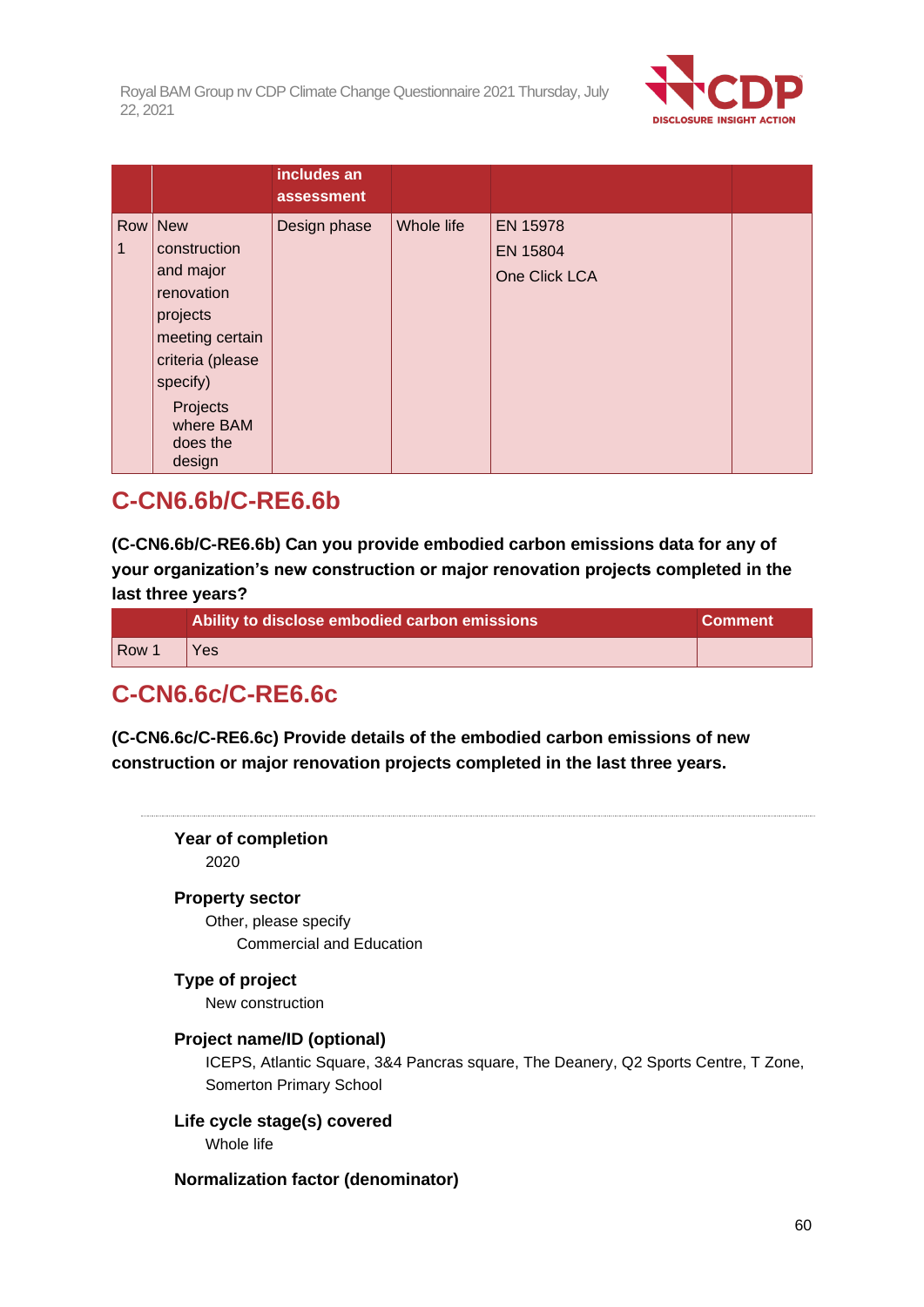

Internal building volume

## **Denominator unit**

square meter

**Embodied carbon (kg/CO2e per the denominator unit)**

944.5

**% of new construction/major renovation projects in the last three years covered by this metric (by floor area)**

12.7

## **Methodologies/standards/tools applied**

EN 15978 One Click LCA

## **Comment**

Bundle consisting of 8 projects completed in the UK, at different points in the last 3 years.

# **C6.7**

**(C6.7) Are carbon dioxide emissions from biogenic carbon relevant to your organization?**

No

## **C6.10**

**(C6.10) Describe your gross global combined Scope 1 and 2 emissions for the reporting year in metric tons CO2e per unit currency total revenue and provide any additional intensity metrics that are appropriate to your business operations.**

**Intensity figure** 0.00001878

**Metric numerator (Gross global combined Scope 1 and 2 emissions, metric tons CO2e)**

128,033

**Metric denominator** unit total revenue

**Metric denominator: Unit total** 6,817,168,059

**Scope 2 figure used** Market-based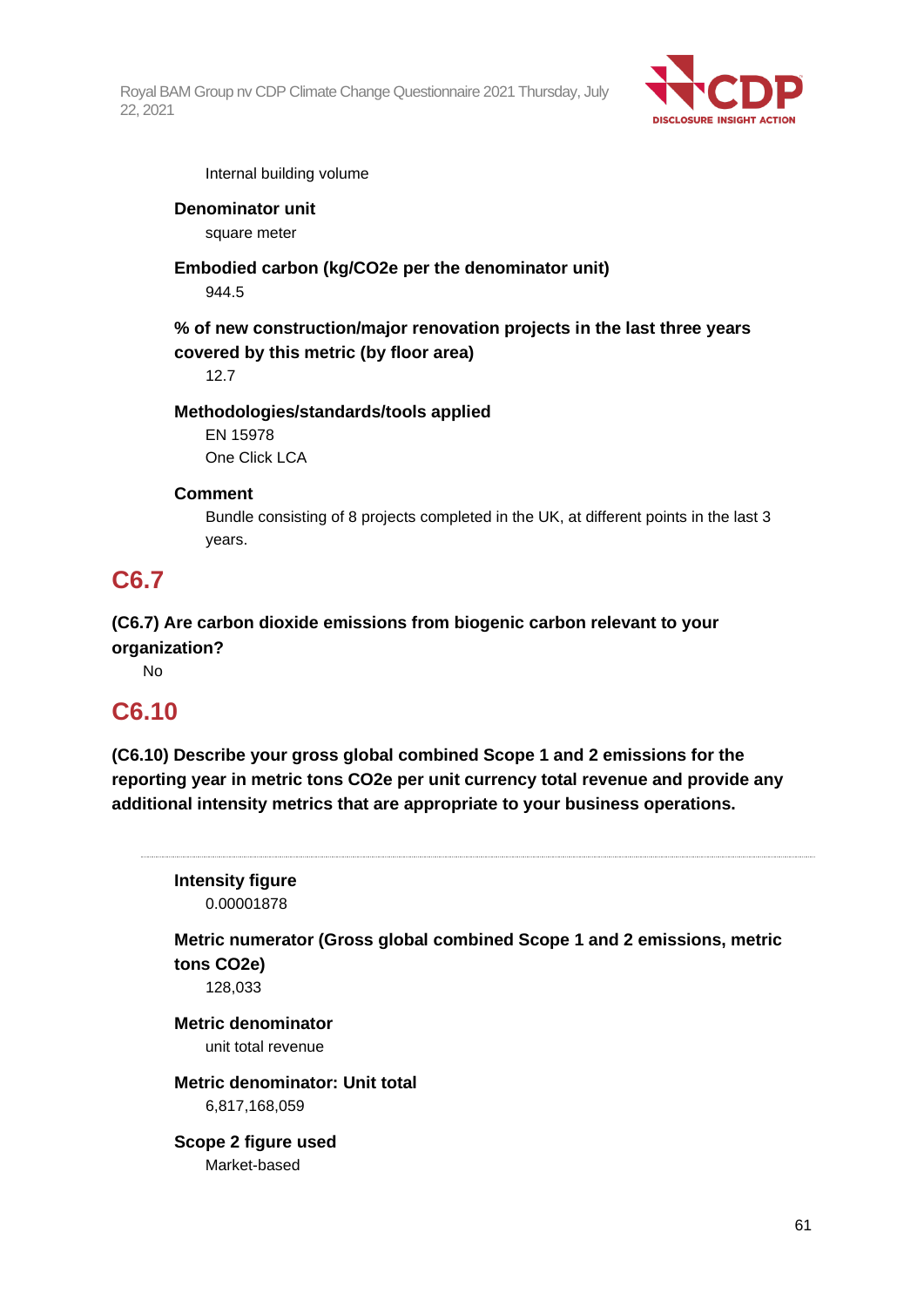

## **% change from previous year**

13.1

## **Direction of change**

Decreased

## **Reason for change**

BAM achieved a large scope 1 and 2 CO2 reduction in 2020 compared to 2019, partly caused by the scope 1 CO2 emission reduction activities as reported in C4.3b (electrification of lease fleet, replacement of brown coal by natural gas in asphalt plant, putting grid connections in place on construction sites, roll-out of energy efficient site cabins and deploying solar/hybrid technologies on construction sites). Other drivers for CO2 reduction were an increased share of renewable electricity consumption, reduced travel movements due to Covid-19 pandemic and the wind down of BAM International.

# **C7. Emissions breakdowns**

# **C7.1**

**(C7.1) Does your organization break down its Scope 1 emissions by greenhouse gas type?**

No

# **C7.2**

## **(C7.2) Break down your total gross global Scope 1 emissions by country/region.**

| <b>Country/Region</b>                                                                                                                                   | <b>Scope 1 emissions</b><br>(metric tons CO2e) |
|---------------------------------------------------------------------------------------------------------------------------------------------------------|------------------------------------------------|
| <b>Netherlands</b>                                                                                                                                      | 54,173                                         |
| United Kingdom of Great Britain and Northern Ireland                                                                                                    | 23,541                                         |
| Belgium                                                                                                                                                 | 9,942                                          |
| Ireland                                                                                                                                                 | 9,037                                          |
| Germany                                                                                                                                                 | 9,695                                          |
| Other, please specify                                                                                                                                   | 11,479                                         |
| Rest of the world. BAM International was active in 2020 in Sierra Leone,<br>Tanzania, Indonesia, Australia, Antarctica, United Arab Emirates,<br>Canada |                                                |

# **C7.3**

## **(C7.3) Indicate which gross global Scope 1 emissions breakdowns you are able to provide.**

By business division By activity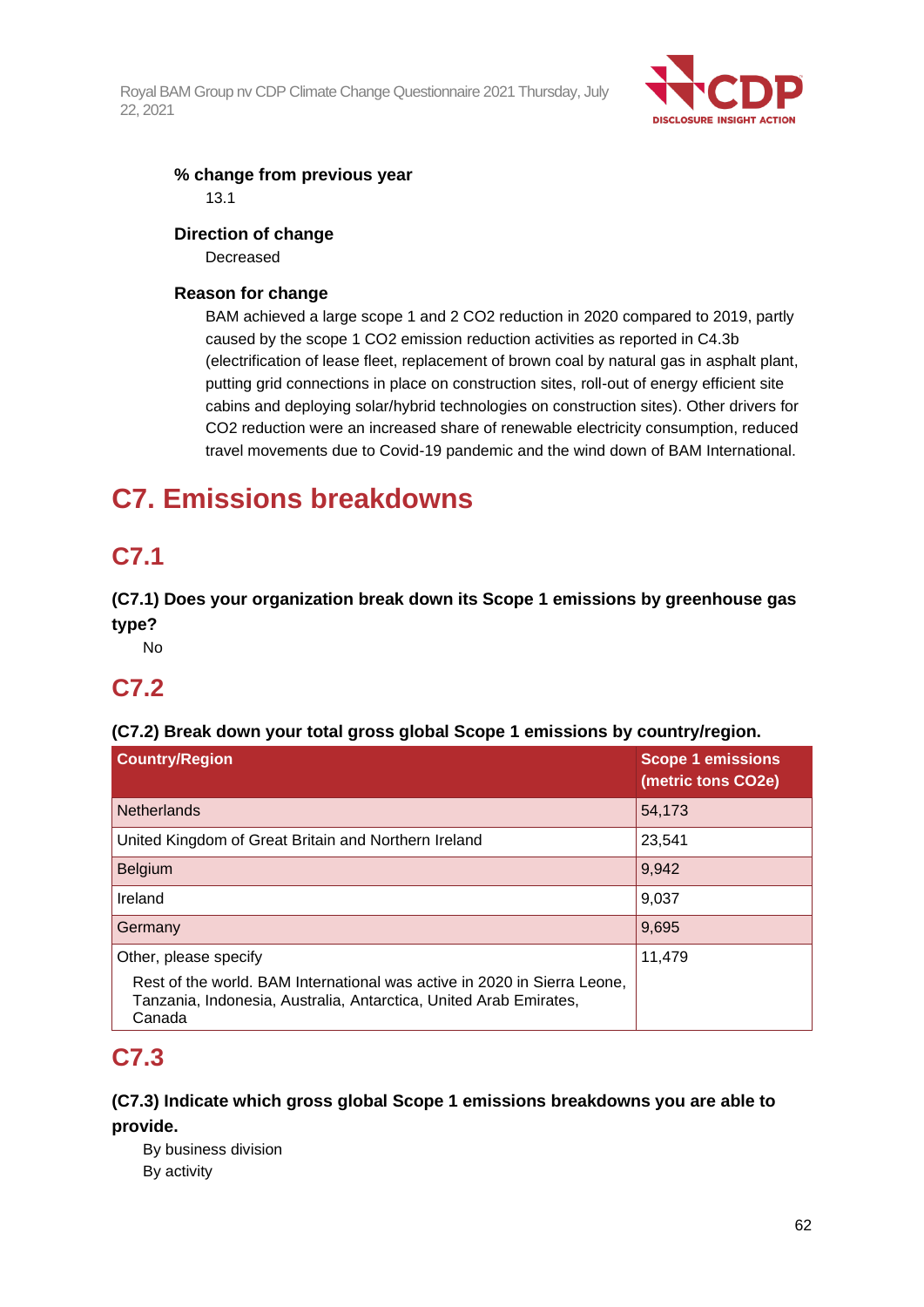

# **C7.3a**

## **(C7.3a) Break down your total gross global Scope 1 emissions by business division.**

| <b>Business division</b>                | <b>Scope 1 emissions (metric ton CO2e)</b> |  |  |
|-----------------------------------------|--------------------------------------------|--|--|
| Construction and property               | 14,851                                     |  |  |
| Civil Engineering                       | 102.507                                    |  |  |
| Public Private Partnerships and Holding | 509                                        |  |  |

# **C7.3c**

## **(C7.3c) Break down your total gross global Scope 1 emissions by business activity.**

| <b>Activity</b>    | Scope 1 emissions (metric tons CO2e) |  |
|--------------------|--------------------------------------|--|
| Use of offices     | 3,321                                |  |
| Construction       | 56,575                               |  |
| Asphalt production | 22,743                               |  |
| Use of vehicles    | 35,227                               |  |

# **C7.5**

## **(C7.5) Break down your total gross global Scope 2 emissions by country/region.**

| <b>Country/Region</b>                                                                                                                                                                                                          | Scope 2,<br>location-<br>based<br>(metric<br>tons CO2e) | Scope 2,<br>market-<br>based<br>(metric<br>tons<br>CO <sub>2</sub> e) | <b>Purchased and</b><br>consumed<br>electricity,<br>heat, steam or<br>cooling (MWh) | <b>Purchased and</b><br>consumed low-<br>carbon electricity,<br>heat, steam or<br>cooling accounted<br>for in Scope 2<br>market-based<br>approach (MWh) |
|--------------------------------------------------------------------------------------------------------------------------------------------------------------------------------------------------------------------------------|---------------------------------------------------------|-----------------------------------------------------------------------|-------------------------------------------------------------------------------------|---------------------------------------------------------------------------------------------------------------------------------------------------------|
| <b>Netherlands</b>                                                                                                                                                                                                             | 11,958                                                  | 885                                                                   | 25,497                                                                              | 24,364                                                                                                                                                  |
| United Kingdom of Great<br><b>Britain and Northern Ireland</b>                                                                                                                                                                 | 3,849                                                   | 1,534                                                                 | 14,978                                                                              | 9,242                                                                                                                                                   |
| <b>Belgium</b>                                                                                                                                                                                                                 | 1,212                                                   | 519                                                                   | 6,898                                                                               | 4,635                                                                                                                                                   |
| Ireland                                                                                                                                                                                                                        | 1,522                                                   | 51                                                                    | 3,613                                                                               | 3,613                                                                                                                                                   |
| Germany                                                                                                                                                                                                                        | 6,407                                                   | 6,173                                                                 | 15,269                                                                              | 1,313                                                                                                                                                   |
| Other, please specify<br>Rest of the world. BAM<br>International was active in<br>2019 in Kenia, Sierra Leone,<br>Tanzania, Indonesia,<br>Australia, Antarctica, Costa<br>Rica, Curacao, United Arab<br>Emirates, Oman, Canada | 998                                                     | 1,005                                                                 | 1,972                                                                               | 0                                                                                                                                                       |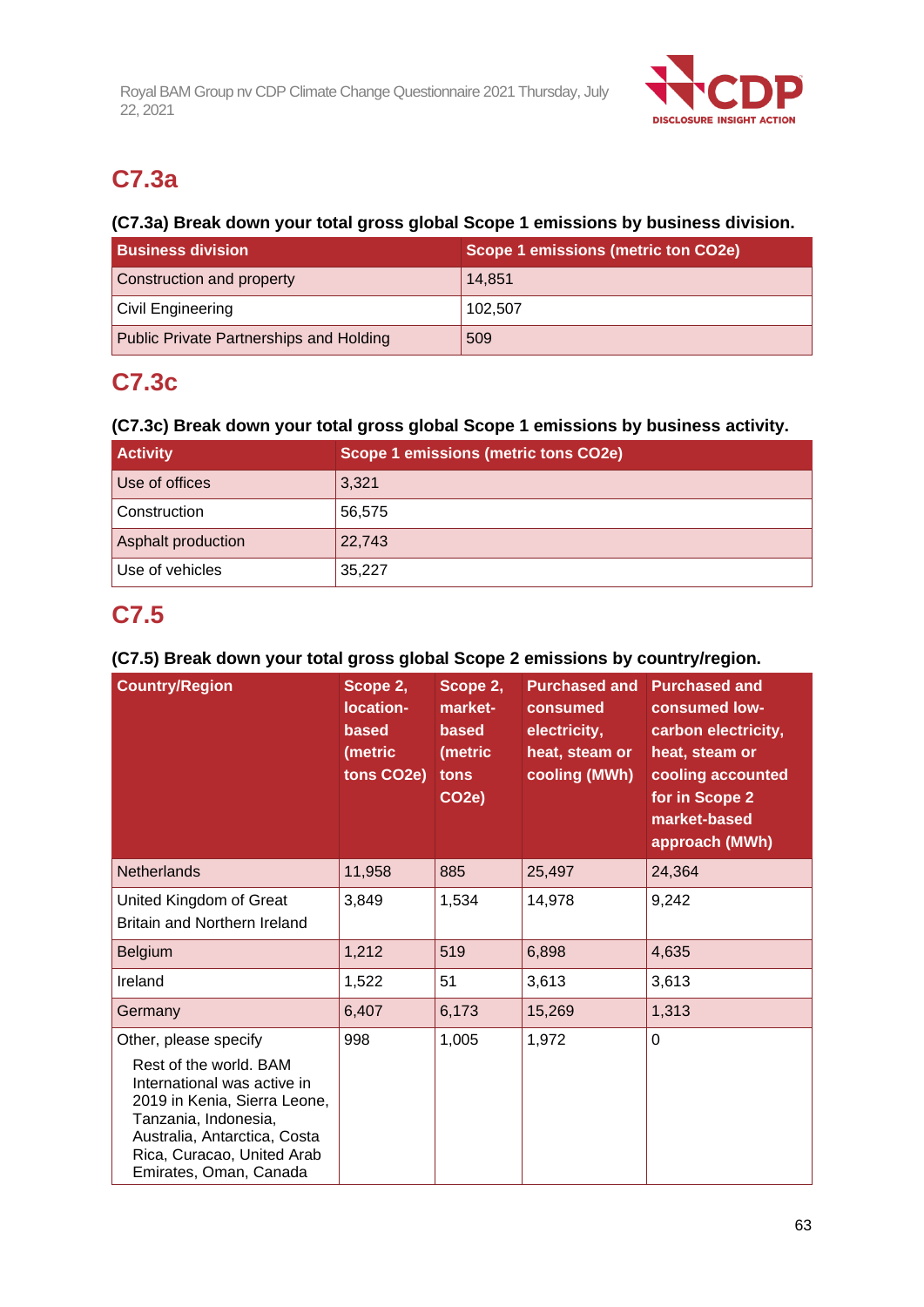

# **C7.6**

## **(C7.6) Indicate which gross global Scope 2 emissions breakdowns you are able to provide.**

By business division By activity

# **C7.6a**

## **(C7.6a) Break down your total gross global Scope 2 emissions by business division.**

| <b>Business division</b>                          | Scope 2, location-based (metric Scope 2, market-based (metric<br>tons CO2e) | tons CO2e) |
|---------------------------------------------------|-----------------------------------------------------------------------------|------------|
| Construction and property                         | 10,556                                                                      | 4,335      |
| <b>Civil Engineering</b>                          | 15,181                                                                      | 5,718      |
| <b>Public Private Partnerships</b><br>and Holding | 209                                                                         | 114        |

## **C7.6c**

## **(C7.6c) Break down your total gross global Scope 2 emissions by business activity.**

| <b>Activity</b>       | Scope 2, location-based (metric tons<br>CO <sub>2</sub> e) | Scope 2, market-based (metric tons<br>CO <sub>2</sub> e) |
|-----------------------|------------------------------------------------------------|----------------------------------------------------------|
| Use of offices        | 4.041                                                      | 1,116                                                    |
| Construction          | 20.767                                                     | 8,383                                                    |
| Asphalt<br>production | 563                                                        | 122                                                      |
| Use of vehicles       | 575                                                        | 546                                                      |

## **C7.9**

**(C7.9) How do your gross global emissions (Scope 1 and 2 combined) for the reporting year compare to those of the previous reporting year?**

Decreased

## **C7.9a**

**(C7.9a) Identify the reasons for any change in your gross global emissions (Scope 1 and 2 combined), and for each of them specify how your emissions compare to the previous year.**

|                           | <b>Change in Direction Emissions</b> | <b>Please explain calculation</b> |
|---------------------------|--------------------------------------|-----------------------------------|
| emissions of change value |                                      |                                   |
| (metric                   | (percentage)                         |                                   |
| tons CO2e)                |                                      |                                   |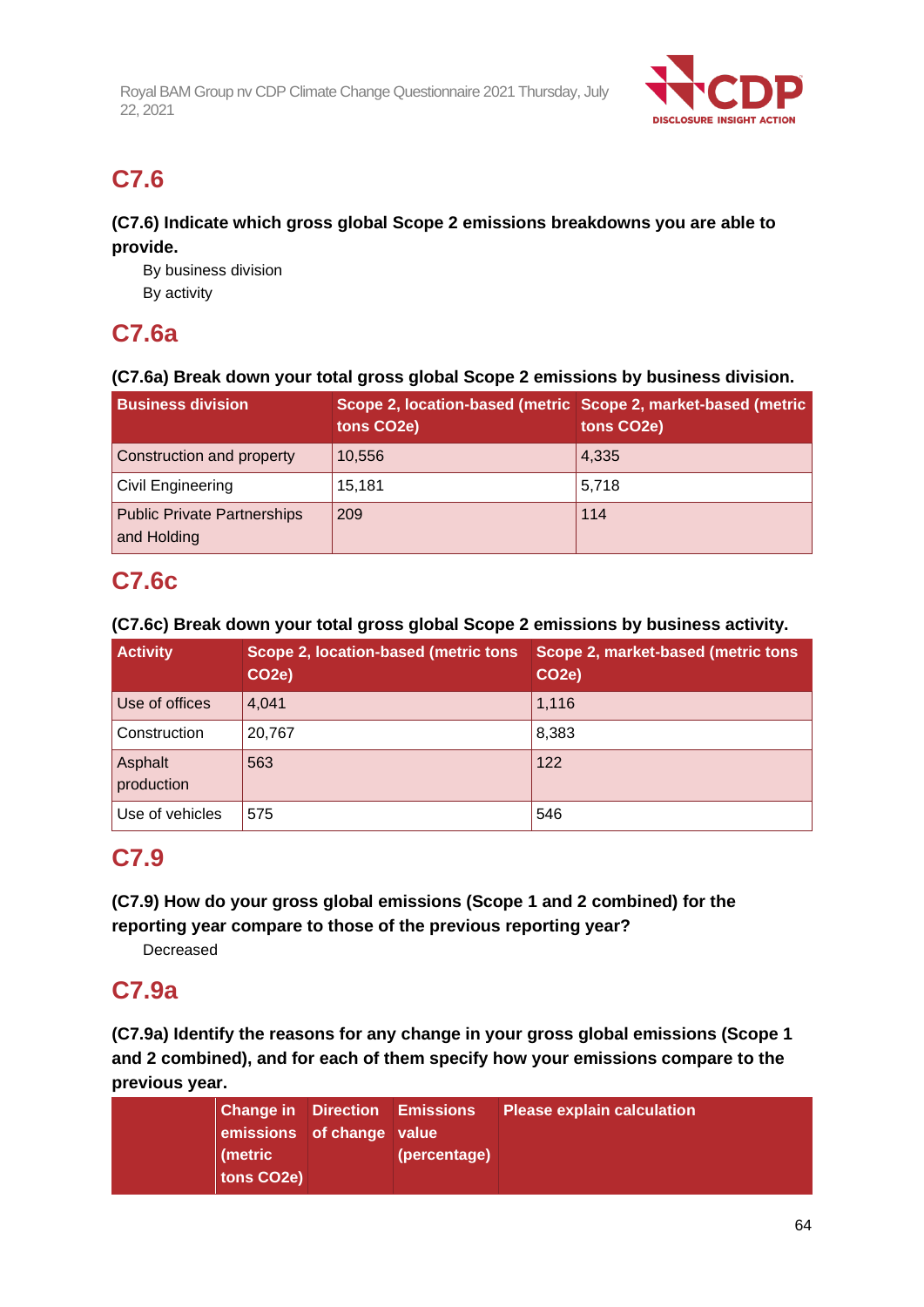

| Change in<br>renewable<br>energy<br>consumption | 2,391 | Decreased | 1.54 | The share of renewable electricity<br>consumption increased from 54.1% in 2019<br>to 63.3% in 2020. The corresponding<br>reduction in CO2 emissions is calculated as<br>follows:<br>The CO2 from grey electricity in 2020 is<br>divided by the grey electricity share in 2020<br>and then multiplied by the grey electricity<br>share of 2019 (9562<br>tons/36.7%*45.9%=11953 tons). This would<br>have been the CO2 from grey electricity in<br>2020 if the renewable electricity share<br>would have been equal to 2019. The<br>difference between the 'would have been<br>CO2 from grey electricity in 2020' and the<br>actual CO2 from grey electricity in 2020<br>(11953 tons-9562 tons=2391 tons) is the<br>change (decrease) in emissions allocated to<br>the increased share in green electricity in<br>2019.<br>The relative reduction is calculated by<br>dividing the reduction by the total scope 1+2<br>emissions of 2019 (-2391 ton/155698 ton *<br>100% = - 1.54%, i.e. a 1.54% decrease in<br>emissions). |
|-------------------------------------------------|-------|-----------|------|---------------------------------------------------------------------------------------------------------------------------------------------------------------------------------------------------------------------------------------------------------------------------------------------------------------------------------------------------------------------------------------------------------------------------------------------------------------------------------------------------------------------------------------------------------------------------------------------------------------------------------------------------------------------------------------------------------------------------------------------------------------------------------------------------------------------------------------------------------------------------------------------------------------------------------------------------------------------------------------------------------------------------|
| Other<br>emissions<br>reduction<br>activities   | 4,259 | Decreased | 2.74 | In 2020, 4259 tons of CO2e were reduced<br>by our scope 1 and 2 emissions reduction<br>initiatives as disclosed in C4.3b<br>(680+982+831+397+1369=4259). Our total<br>Scope 1 and Scope 2 emissions in the<br>previous year (2019) were 155698 tCO2e,<br>therefore we arrived at an emissions value<br>percentage of -2.74% through (-<br>4259/155698) * 100% = - 2.74% (i.e. a 2.74%<br>decrease in emissions).                                                                                                                                                                                                                                                                                                                                                                                                                                                                                                                                                                                                          |
| <b>Divestment</b>                               |       |           |      |                                                                                                                                                                                                                                                                                                                                                                                                                                                                                                                                                                                                                                                                                                                                                                                                                                                                                                                                                                                                                           |
| Acquisitions                                    |       |           |      |                                                                                                                                                                                                                                                                                                                                                                                                                                                                                                                                                                                                                                                                                                                                                                                                                                                                                                                                                                                                                           |
| <b>Mergers</b>                                  |       |           |      |                                                                                                                                                                                                                                                                                                                                                                                                                                                                                                                                                                                                                                                                                                                                                                                                                                                                                                                                                                                                                           |
| Change in<br>output                             | 8,465 | Decreased | 5.44 | Revenue and output decreased significantly<br>in 2020 compared to 2019. The relative<br>change in CO2 emissions (emission value)<br>is calculated by dividing the change<br>between the 2020 revenue and the 2019<br>revenue with the 2019 revenue                                                                                                                                                                                                                                                                                                                                                                                                                                                                                                                                                                                                                                                                                                                                                                        |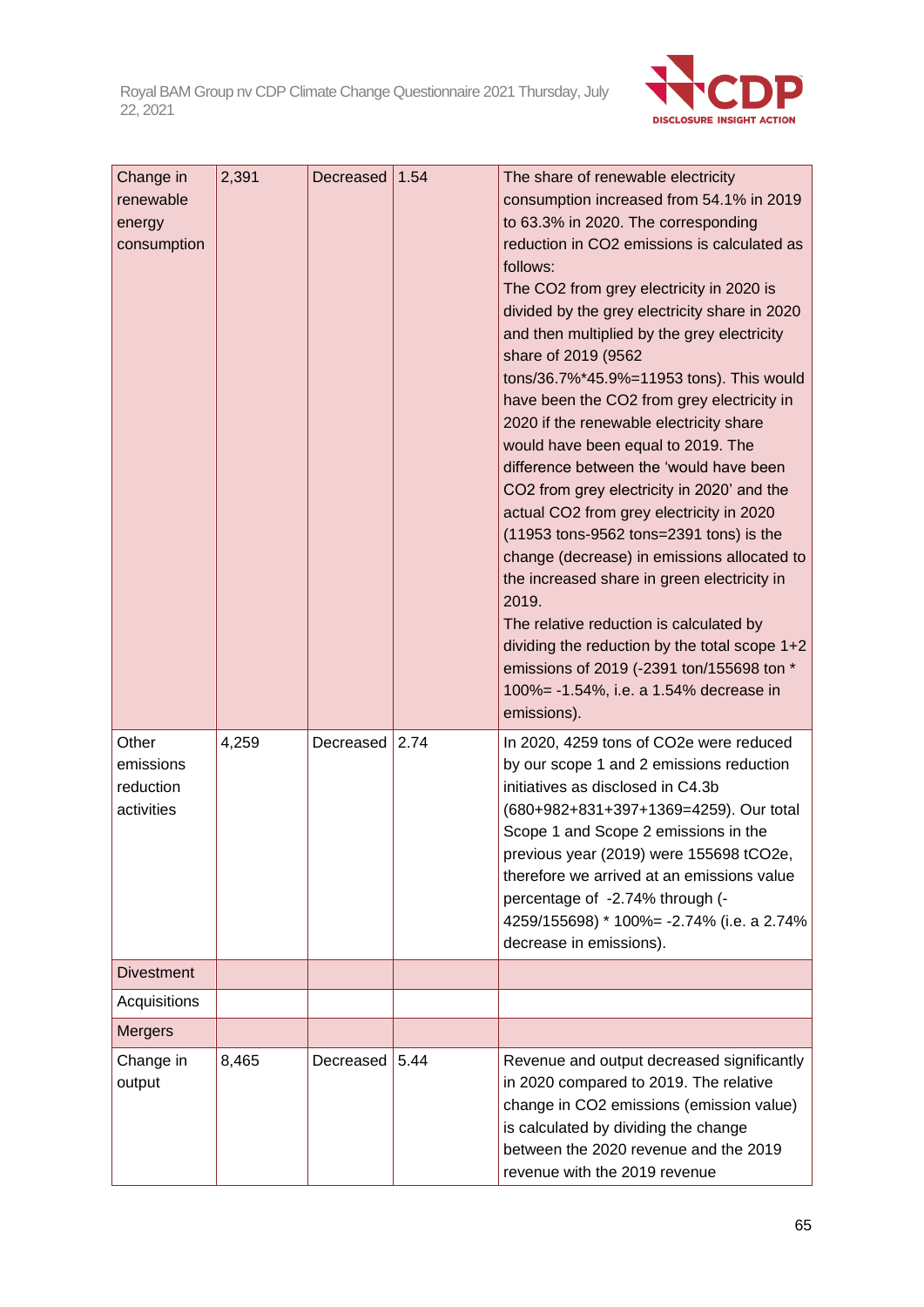

|                                                  |        |           |      | ((6817Meuro-7209Meuro)/7209Meuro = -<br>5.44%, i.e. a 5.44% decrease in emissions).<br>The absolute change in scope 1 and scope<br>2 emissions is calculated by multiplying the<br>relative decrease with the total scope 1 and<br>scope 2 emissions of 2019 (-<br>5.44%*155698=-8465).                                                                                                                                                                                                                                                                                                                                                                                                                                                   |
|--------------------------------------------------|--------|-----------|------|-------------------------------------------------------------------------------------------------------------------------------------------------------------------------------------------------------------------------------------------------------------------------------------------------------------------------------------------------------------------------------------------------------------------------------------------------------------------------------------------------------------------------------------------------------------------------------------------------------------------------------------------------------------------------------------------------------------------------------------------|
| Change in<br>methodology                         |        |           |      |                                                                                                                                                                                                                                                                                                                                                                                                                                                                                                                                                                                                                                                                                                                                           |
| Change in<br>boundary                            |        |           |      |                                                                                                                                                                                                                                                                                                                                                                                                                                                                                                                                                                                                                                                                                                                                           |
| Change in<br>physical<br>operating<br>conditions |        |           |      |                                                                                                                                                                                                                                                                                                                                                                                                                                                                                                                                                                                                                                                                                                                                           |
| Unidentified                                     | 179    | Decreased | 0.12 | Unidentified emissions are the sum of<br>smaller emission reduction activities not<br>disclosed in C4.3b and changes in type and<br>phases of projects. The total is the<br>difference of the total scope $1 + 2$ emissions<br>reduction disclosed and the sum of the<br>other changes in this table (27665-<br>(2391+4259+8465+12371)=179. The<br>relative change is calculated by dividing the<br>total by the total 2019 scope $1 + 2$<br>emissions (=-179/155698ton *100%= -<br>0.12%, i.e. a 0.12% decrease in emissions).                                                                                                                                                                                                           |
| Other                                            | 12,371 | Decreased | 7.95 | The category other comprises reduced<br>travel activities due to the Covid-19<br>pandemic and the wind down of BAM<br>International. The reduced travel activities<br>due to Covid-19 saved ca. 6200 tons of<br>CO2 in 2020. The emission reduction of the<br>wind down of BAM International is<br>calculated by subtracting the 2019 scope<br>1+2 emissions of BAM International with the<br>2020 scope 1+2 emissions of BAM<br>International (18656-12484=6171). The total<br>emission reduction attributed to the<br>category other is the sum of the emission<br>reduction due to Covid-19 and the wind<br>down of BAM International: 6200 tons +<br>$6171$ tons = 12371 tons (reduction).<br>The relative reduction is calculated by |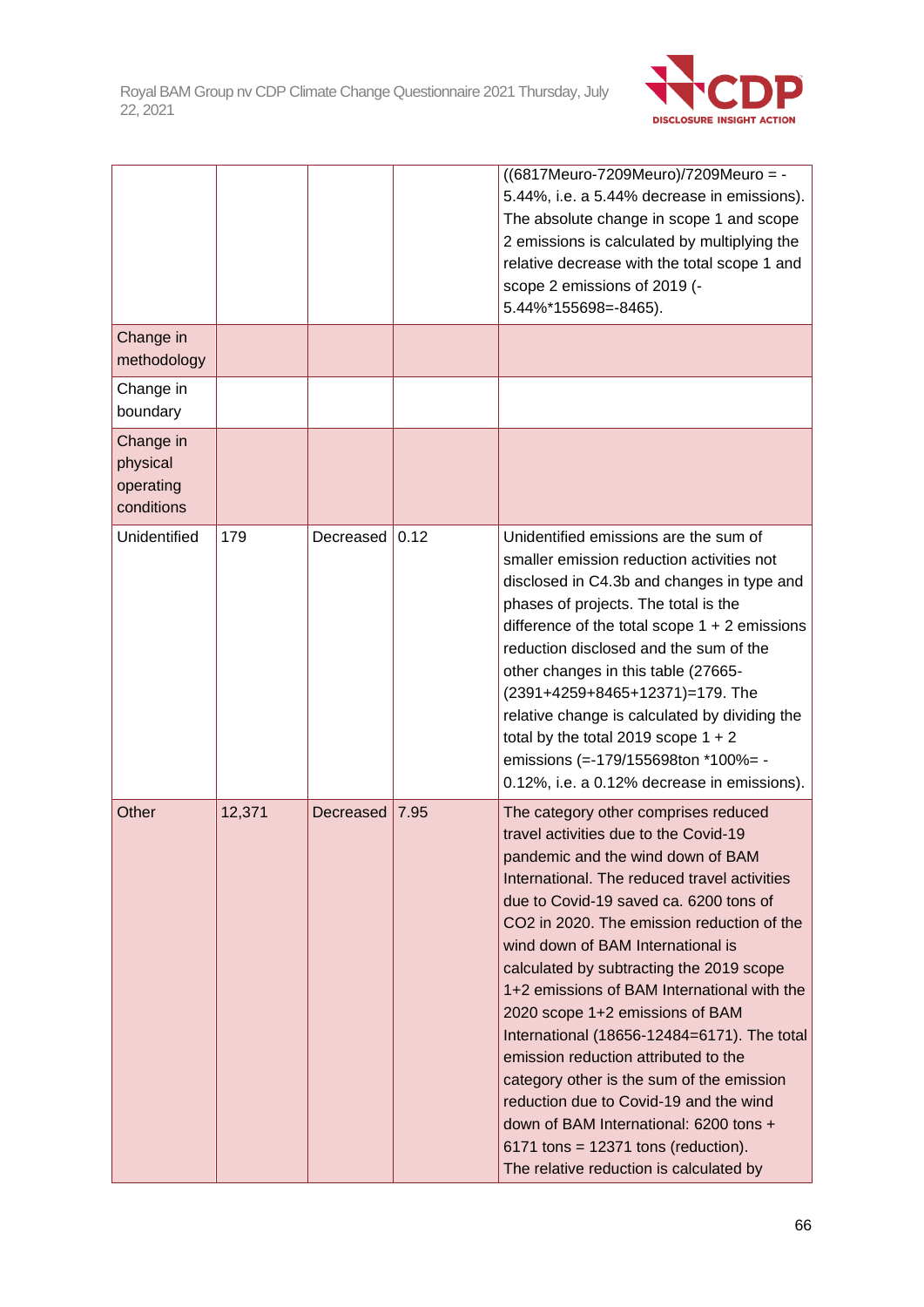

dividing the reduction by the total scope 1+2 emissions of 2019 (-12371 ton/155698 ton \* 100%= -7.95%, i.e. a 7.95% decrease in emissions).

# **C7.9b**

**(C7.9b) Are your emissions performance calculations in C7.9 and C7.9a based on a location-based Scope 2 emissions figure or a market-based Scope 2 emissions figure?**

Market-based

# **C8. Energy**

## **C8.1**

## **(C8.1) What percentage of your total operational spend in the reporting year was on energy?**

More than 0% but less than or equal to 5%

# **C8.2**

## **(C8.2) Select which energy-related activities your organization has undertaken.**

|                                                       | Indicate whether your organization undertook this energy-<br>related activity in the reporting year |
|-------------------------------------------------------|-----------------------------------------------------------------------------------------------------|
| Consumption of fuel (excluding<br>feedstocks)         | Yes                                                                                                 |
| Consumption of purchased or<br>acquired electricity   | Yes                                                                                                 |
| Consumption of purchased or<br>acquired heat          | <b>No</b>                                                                                           |
| Consumption of purchased or<br>acquired steam         | <b>No</b>                                                                                           |
| Consumption of purchased or<br>acquired cooling       | <b>No</b>                                                                                           |
| Generation of electricity, heat,<br>steam, or cooling | Yes                                                                                                 |

## **C8.2a**

**(C8.2a) Report your organization's energy consumption totals (excluding feedstocks) in MWh.**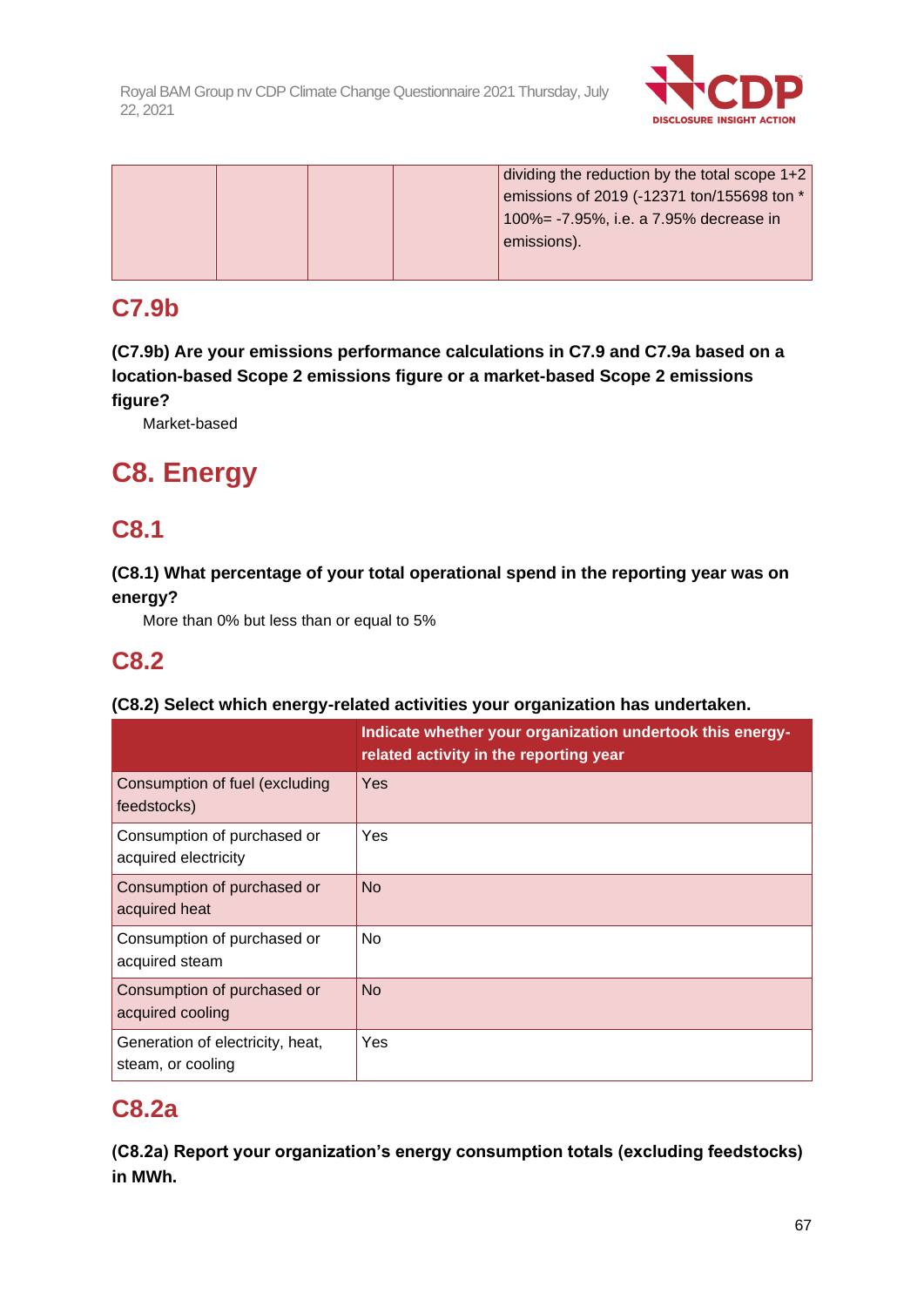

|                                                                | <b>Heating</b><br>value         | <b>MWh from</b><br>renewable<br><b>sources</b> | <b>MWh from non-</b><br>renewable<br><b>sources</b> | <b>Total (renewable</b><br>and non-renewable)<br><b>MWh</b> |
|----------------------------------------------------------------|---------------------------------|------------------------------------------------|-----------------------------------------------------|-------------------------------------------------------------|
| Consumption of fuel<br>(excluding feedstock)                   | LHV (lower<br>heating<br>value) | $\overline{0}$                                 | 466,568                                             | 466,568                                                     |
| Consumption of<br>purchased or acquired<br>electricity         |                                 | 43,168                                         | 25,059                                              | 68,227                                                      |
| Consumption of self-<br>generated non-fuel<br>renewable energy |                                 | 899                                            |                                                     | 899                                                         |
| Total energy<br>consumption                                    |                                 | 44,067                                         | 491,627                                             | 535,695                                                     |

# **C8.2b**

## **(C8.2b) Select the applications of your organization's consumption of fuel.**

|                                                            | Indicate whether your organization undertakes this<br>fuel application |
|------------------------------------------------------------|------------------------------------------------------------------------|
| Consumption of fuel for the generation of<br>electricity   | <b>No</b>                                                              |
| Consumption of fuel for the generation of<br>heat          | Yes                                                                    |
| Consumption of fuel for the generation of<br>steam         | <b>No</b>                                                              |
| Consumption of fuel for the generation of<br>cooling       | No                                                                     |
| Consumption of fuel for co-generation or<br>tri-generation | <b>No</b>                                                              |

## **C8.2c**

**(C8.2c) State how much fuel in MWh your organization has consumed (excluding feedstocks) by fuel type.**

**Fuels (excluding feedstocks)** Natural Gas

**Heating value** LHV (lower heating value)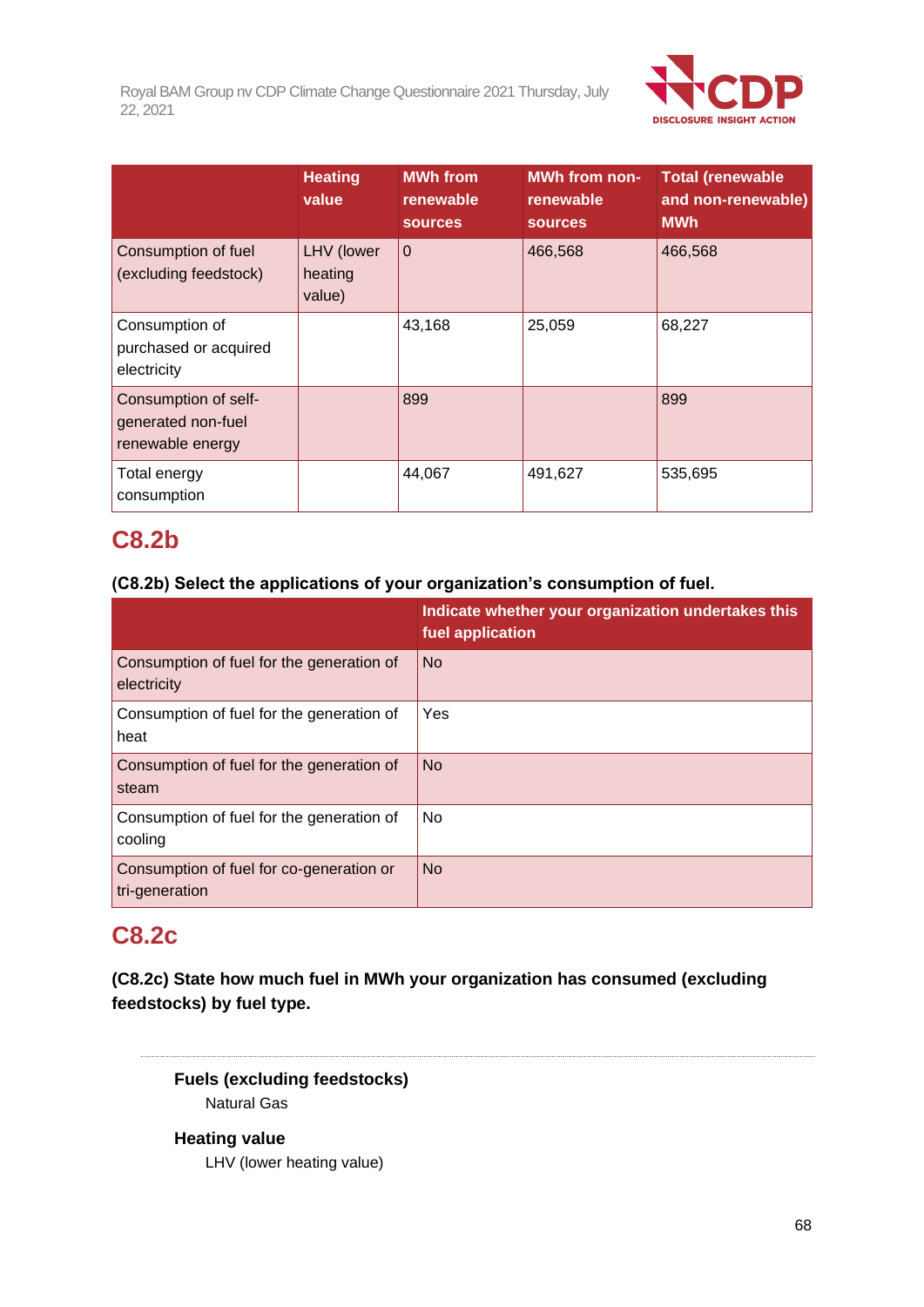

## **Total fuel MWh consumed by the organization** 116,752

#### **Emission factor**

1.9

## **Unit**

kg CO2e per m3

### **Emissions factor source**

Different factors applied per country: Netherlands, Belgium and Germany: 1.785 kg CO2 per m3. Source: https://www.co2emissiefactoren.nl/ UK and Ireland : 2.023 kg CO2 per m3. Source: GOV UK, 2019 Rest of World : 2.003 kg CO2 per m3. Source: IPCC

#### **Comment**

**Fuels (excluding feedstocks)**

Diesel

### **Heating value**

LHV (lower heating value)

#### **Total fuel MWh consumed by the organization** 306,047

**Emission factor**

2.67

#### **Unit**

kg CO2e per liter

#### **Emissions factor source**

CO2 conversion factors provided by the Dutch Government (https://www.co2emissiefactoren.nl/)

## **Comment**

**Fuels (excluding feedstocks)** Petrol

**Heating value**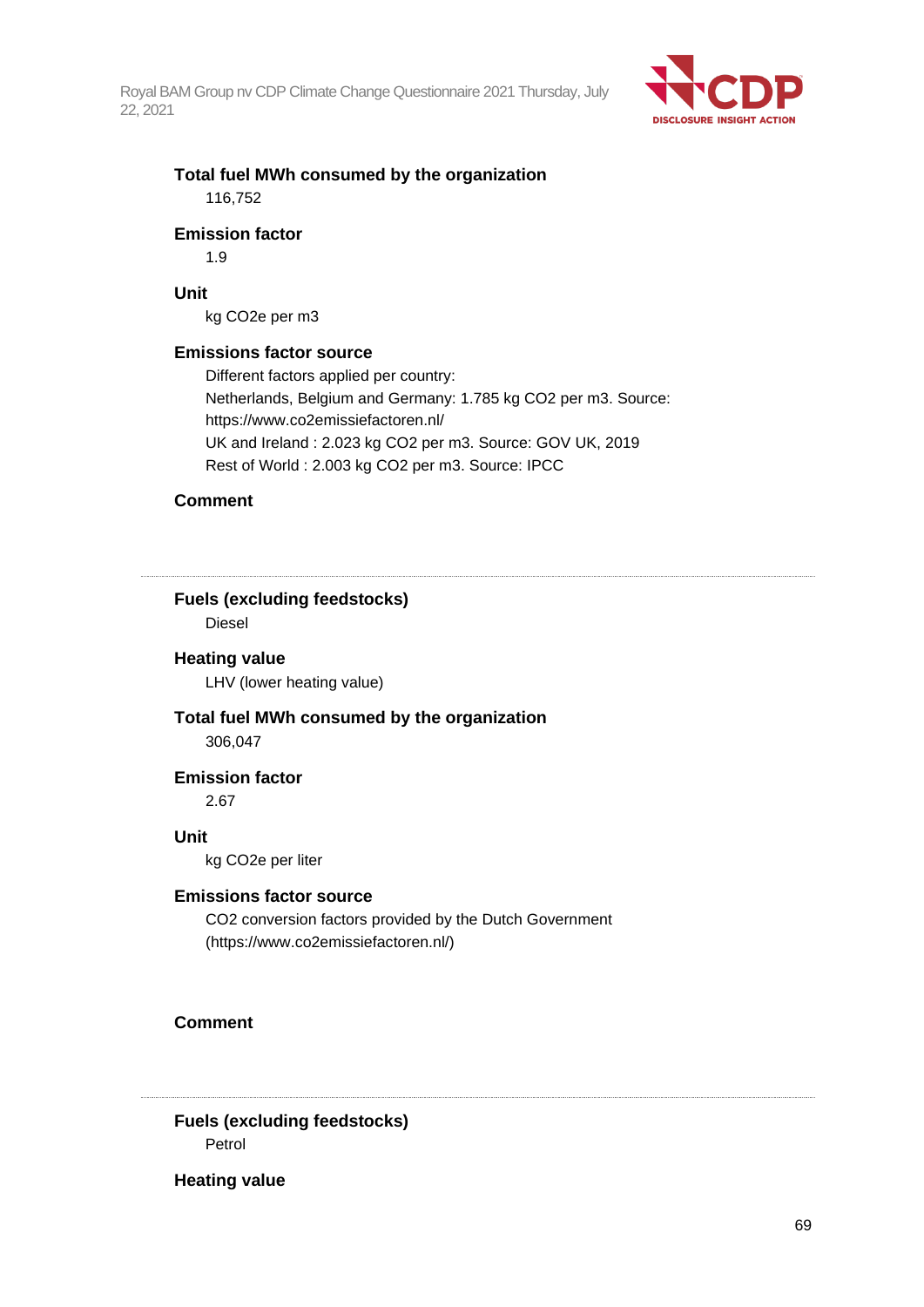

LHV (lower heating value)

## **Total fuel MWh consumed by the organization** 28,343

#### **Emission factor**

2.3

#### **Unit**

kg CO2e per liter

#### **Emissions factor source**

CO2 conversion factors provided by the Dutch Government (https://www.co2emissiefactoren.nl/)

### **Comment**

**Fuels (excluding feedstocks)**

Liquefied Petroleum Gas (LPG)

#### **Heating value**

LHV (lower heating value)

## **Total fuel MWh consumed by the organization**

101

#### **Emission factor**

1.7

#### **Unit**

kg CO2e per liter

#### **Emissions factor source**

CO2 conversion factors provided by the Dutch Government (https://www.co2emissiefactoren.nl/)

## **Comment**

#### **Fuels (excluding feedstocks)**

Lignite Coal

#### **Heating value**

LHV (lower heating value)

#### **Total fuel MWh consumed by the organization**

4,223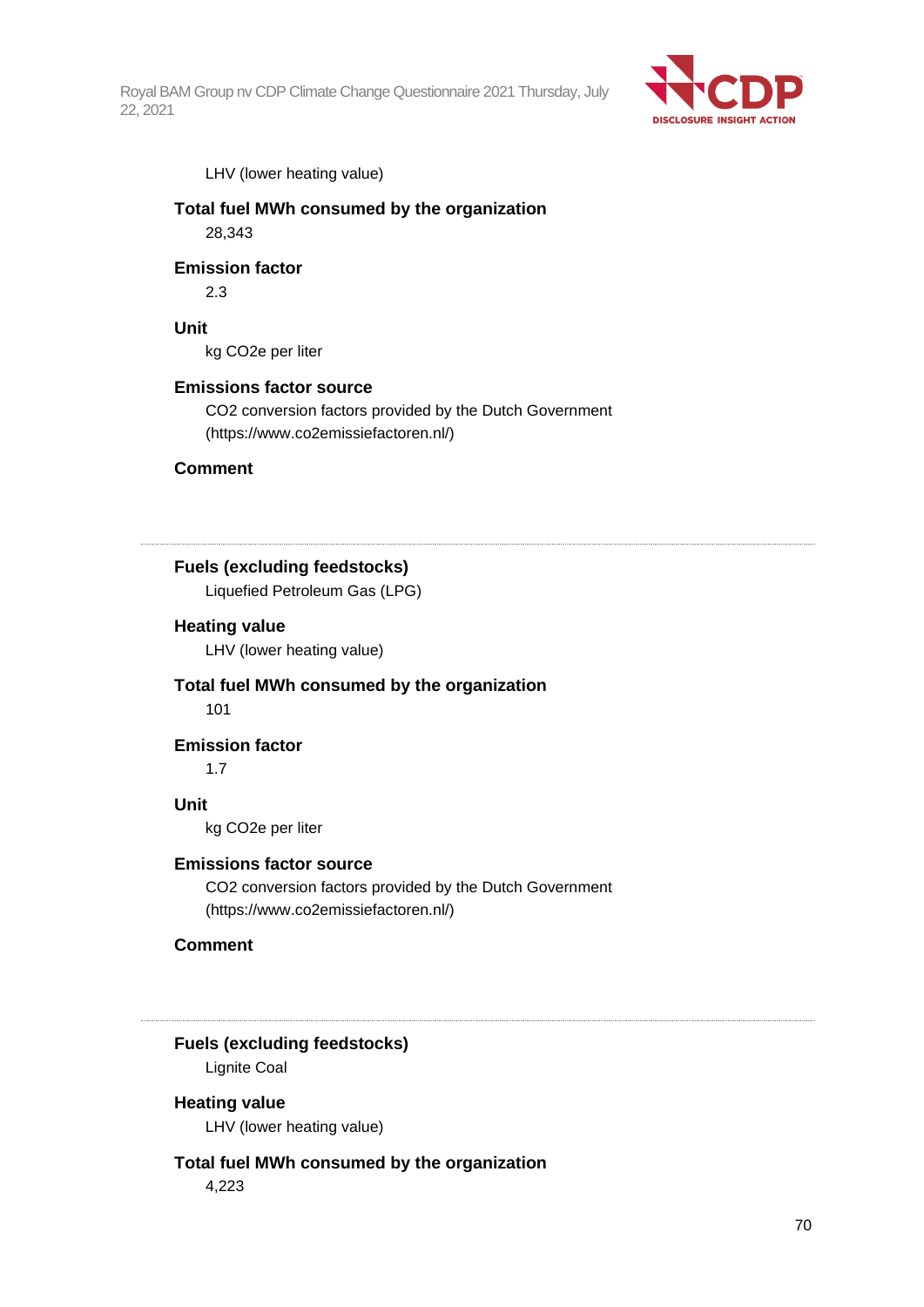

#### **Emission factor**

2.02

## **Unit**

metric tons CO2e per metric ton

#### **Emissions factor source**

CO2 conversion factors provided by the Dutch Government (https://www.co2emissiefactoren.nl/)

## **Comment**

**Fuels (excluding feedstocks)**

Propane Gas

#### **Heating value**

LHV (lower heating value)

# **Total fuel MWh consumed by the organization**

5,436

**Emission factor** 1.53

#### **Unit**

kg CO2e per liter

#### **Emissions factor source**

CO2 conversion factors provided by the Dutch Government (https://www.co2emissiefactoren.nl/)

## **Comment**

#### **Fuels (excluding feedstocks)**

Other, please specify Heating oil

## **Heating value**

LHV (lower heating value)

## **Total fuel MWh consumed by the organization**

5,667

## **Emission factor**

2.67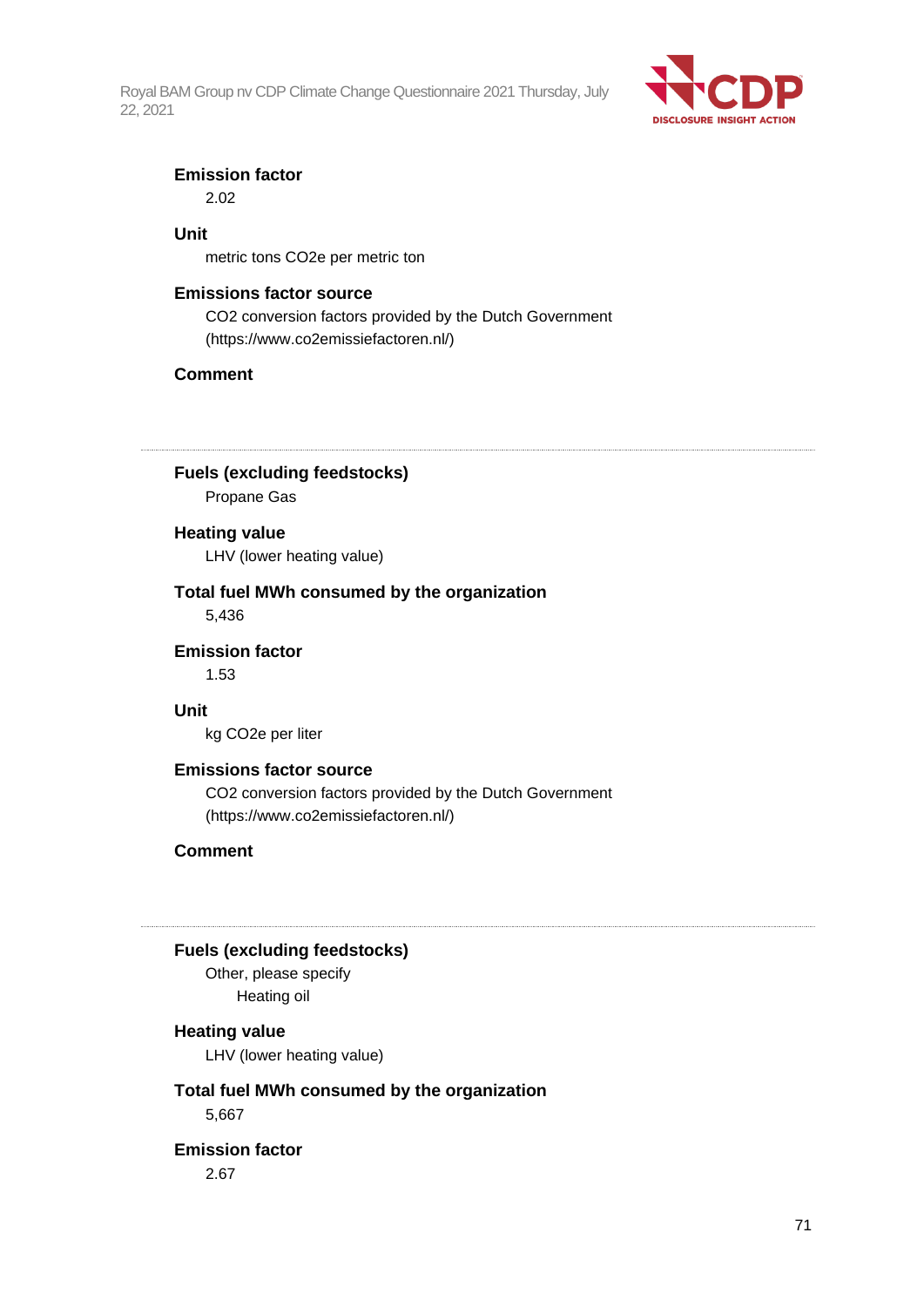

### **Unit**

kg CO2e per liter

## **Emissions factor source**

CO2 conversion factors provided by the Dutch Government (https://www.co2emissiefactoren.nl/)

## **Comment**

The emission factor for heating oil is set equal to emission factor of diesel

## **C8.2d**

## **(C8.2d) Provide details on the electricity, heat, steam, and cooling your organization has generated and consumed in the reporting year.**

|                 | <b>Total Gross</b><br>generation<br>(MWh) | <b>Generation that is</b><br>consumed by the<br>organization (MWh) | <b>Gross generation</b><br>from renewable<br>sources (MWh) | <b>Generation from</b><br>renewable sources that is<br>consumed by the<br>organization (MWh) |
|-----------------|-------------------------------------------|--------------------------------------------------------------------|------------------------------------------------------------|----------------------------------------------------------------------------------------------|
| Electricity 899 |                                           | 899                                                                | 899                                                        | 899                                                                                          |
| Heat            | 0                                         |                                                                    | υ                                                          |                                                                                              |
| <b>Steam</b>    | 0                                         |                                                                    | O                                                          |                                                                                              |
| Cooling         |                                           |                                                                    |                                                            |                                                                                              |

## **C8.2e**

**(C8.2e) Provide details on the electricity, heat, steam, and/or cooling amounts that were accounted for at a zero emission factor in the market-based Scope 2 figure reported in C6.3.**

## **Sourcing method**

Green electricity products (e.g. green tariffs) from an energy supplier, supported by energy attribute certificates

## **Low-carbon technology type**

Wind

- **Country/area of consumption of low-carbon electricity, heat, steam or cooling Netherlands**
- **MWh consumed accounted for at a zero emission factor**

24,364

## **Comment**

All electricity in the Netherlands is purchased from the supplier 'Eneco', with energy attribute certificate for 100% Dutch wind power.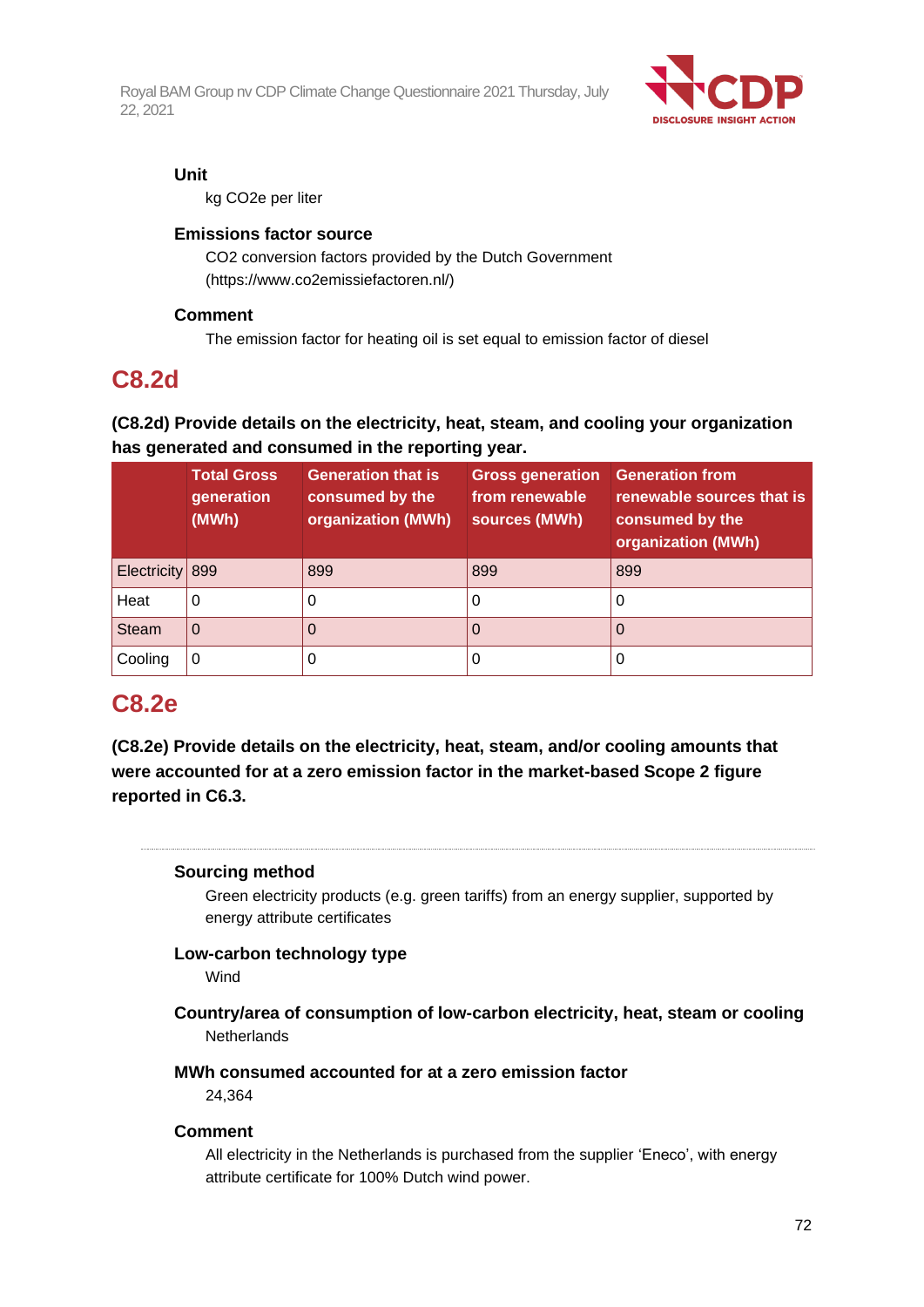

#### **Sourcing method**

Green electricity products (e.g. green tariffs) from an energy supplier, supported by energy attribute certificates

### **Low-carbon technology type**

Low-carbon energy mix

**Country/area of consumption of low-carbon electricity, heat, steam or cooling** United Kingdom of Great Britain and Northern Ireland

#### **MWh consumed accounted for at a zero emission factor**

9,242

#### **Comment**

In the United Kingdom, the green electricity purchased varies from region to region and sometimes even from project to project. Therefore, the green electricity purchased from multiple suppliers are combined in this row. Different types of green (low-carbon) electricity are provided, all supported by energy attribute certificates.

#### **Sourcing method**

Green electricity products (e.g. green tariffs) from an energy supplier, supported by energy attribute certificates

#### **Low-carbon technology type**

Low-carbon energy mix

# **Country/area of consumption of low-carbon electricity, heat, steam or cooling** Belgium

#### **MWh consumed accounted for at a zero emission factor**

4,635

#### **Comment**

In Belgium, the green electricity purchased varies from region to region and sometimes even from project to project. Therefore, the green electricity purchased from multiple suppliers are combined in this row. Different types of green (low-carbon) electricity are provided, all supported by energy attribute certificates.

#### **Sourcing method**

Green electricity products (e.g. green tariffs) from an energy supplier, supported by energy attribute certificates

#### **Low-carbon technology type**

Low-carbon energy mix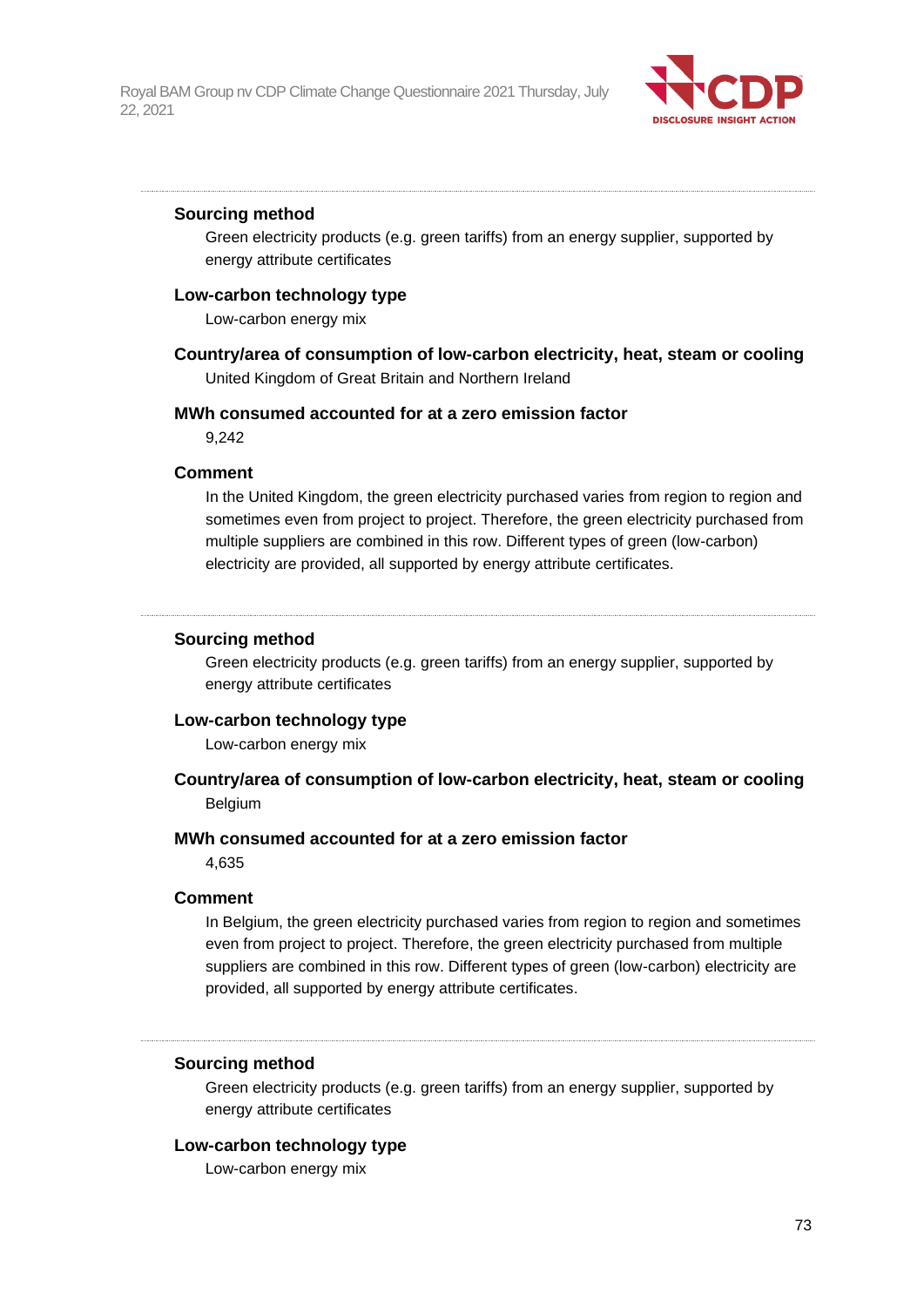

# **Country/area of consumption of low-carbon electricity, heat, steam or cooling** Ireland

### **MWh consumed accounted for at a zero emission factor**

3,613

### **Comment**

In Ireland, the green electricity purchased varies from region to region and sometimes even from project to project. Therefore, the green electricity purchased from multiple suppliers are combined in this row. Different types of green (low-carbon) electricity are provided, all supported by energy attribute certificates.

### **Sourcing method**

Green electricity products (e.g. green tariffs) from an energy supplier, supported by energy attribute certificates

### **Low-carbon technology type**

Low-carbon energy mix

**Country/area of consumption of low-carbon electricity, heat, steam or cooling** Germany

### **MWh consumed accounted for at a zero emission factor**

1,313

# **Comment**

In Germany, the green electricity purchased varies from region to region and sometimes even from project to project. Therefore, the green electricity purchased from multiple suppliers are combined in this row. Different types of green (low-carbon) electricity are provided, all supported by energy attribute certificates.

# **C9. Additional metrics**

# **C9.1**

**(C9.1) Provide any additional climate-related metrics relevant to your business.**

**Description** Waste **Metric value** 14.6 **Metric numerator** tonnes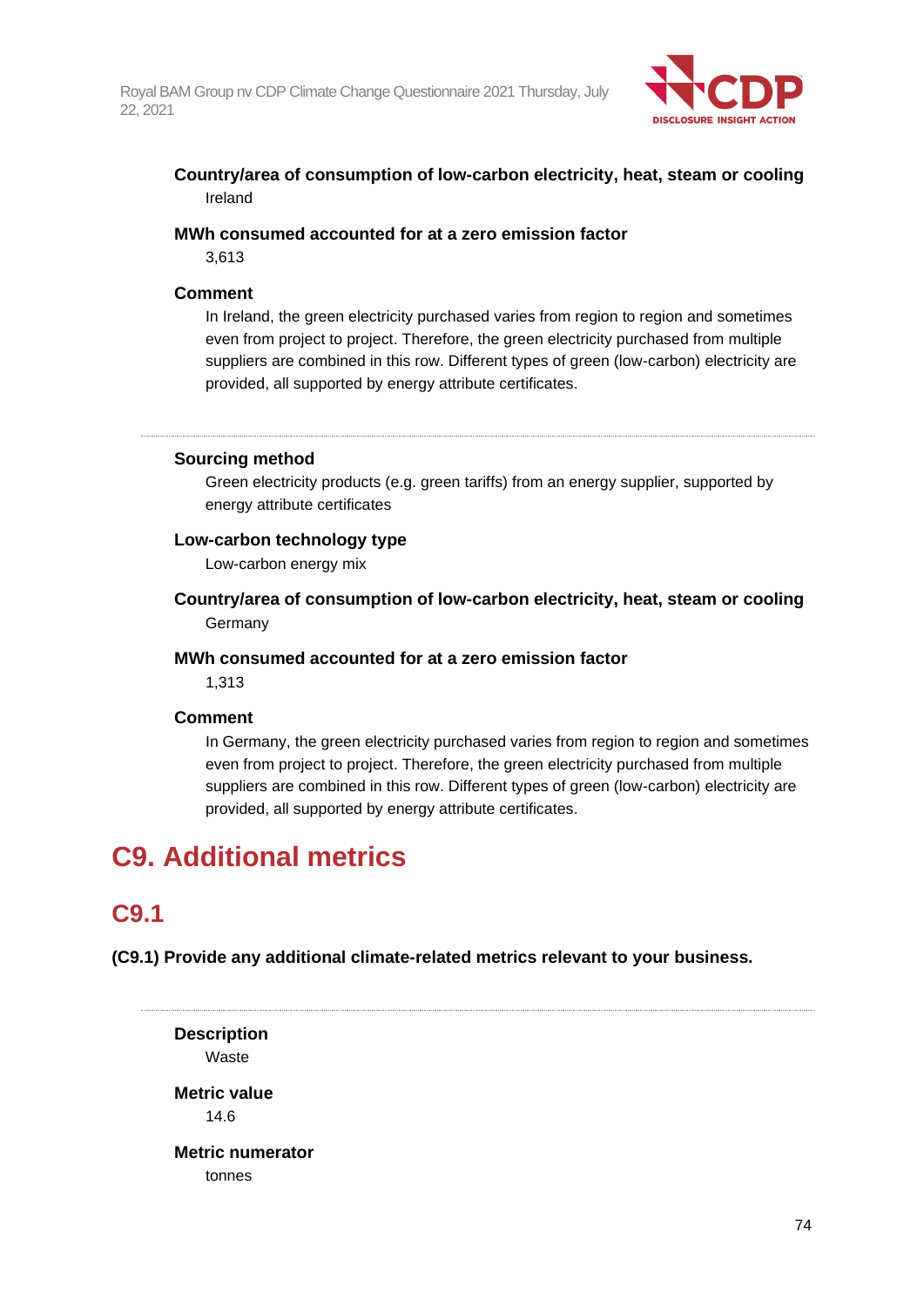

# **Metric denominator (intensity metric only)** unit of revenue (Meuro)

**% change from previous year**

17

# **Direction of change**

Decreased

# **Please explain**

Construction and office waste intensity. The target for 2020 was 16.2 tonnes/Meuro.

# **C-CE9.6/C-CG9.6/C-CH9.6/C-CN9.6/C-CO9.6/C-EU9.6/C-MM9.6/C-OG9.6/C-RE9.6/C-ST9.6/C-TO9.6/C-TS9.6**

**(C-CE9.6/C-CG9.6/C-CH9.6/C-CN9.6/C-CO9.6/C-EU9.6/C-MM9.6/C-OG9.6/C-RE9.6/C-ST9.6/C-TO9.6/C-TS9.6) Does your organization invest in research and development (R&D) of low-carbon products or services related to your sector activities?**

|     | Investment in<br>low-carbon<br>R&D | <b>Comment</b>                                                                                                                                                                                                                                                                                                                                                                                                                                                                         |
|-----|------------------------------------|----------------------------------------------------------------------------------------------------------------------------------------------------------------------------------------------------------------------------------------------------------------------------------------------------------------------------------------------------------------------------------------------------------------------------------------------------------------------------------------|
| Row | Yes                                | Throughout the company, BAM invests in research and development of new<br>technologies and products, of which low-carbon products and services are a<br>key focus point. In 2020, investment in low-carbon R&D took place at<br>Operating Company level through several innovation initiatives that were<br>being developed. Development took place in different technology areas -<br>with the majority of initiatives currently being developed in the pilot<br>demonstration stage. |

# **C-CN9.6a/C-RE9.6a**

**(C-CN9.6a/C-RE9.6a) Provide details of your organization's investments in lowcarbon R&D for real estate and construction activities over the last three years.**

# **Technology area**

New building materials

# **Stage of development in the reporting year**

Pilot demonstration

- **Average % of total R&D investment over the last 3 years** ≤20%
- **R&D investment figure in the reporting year (optional)**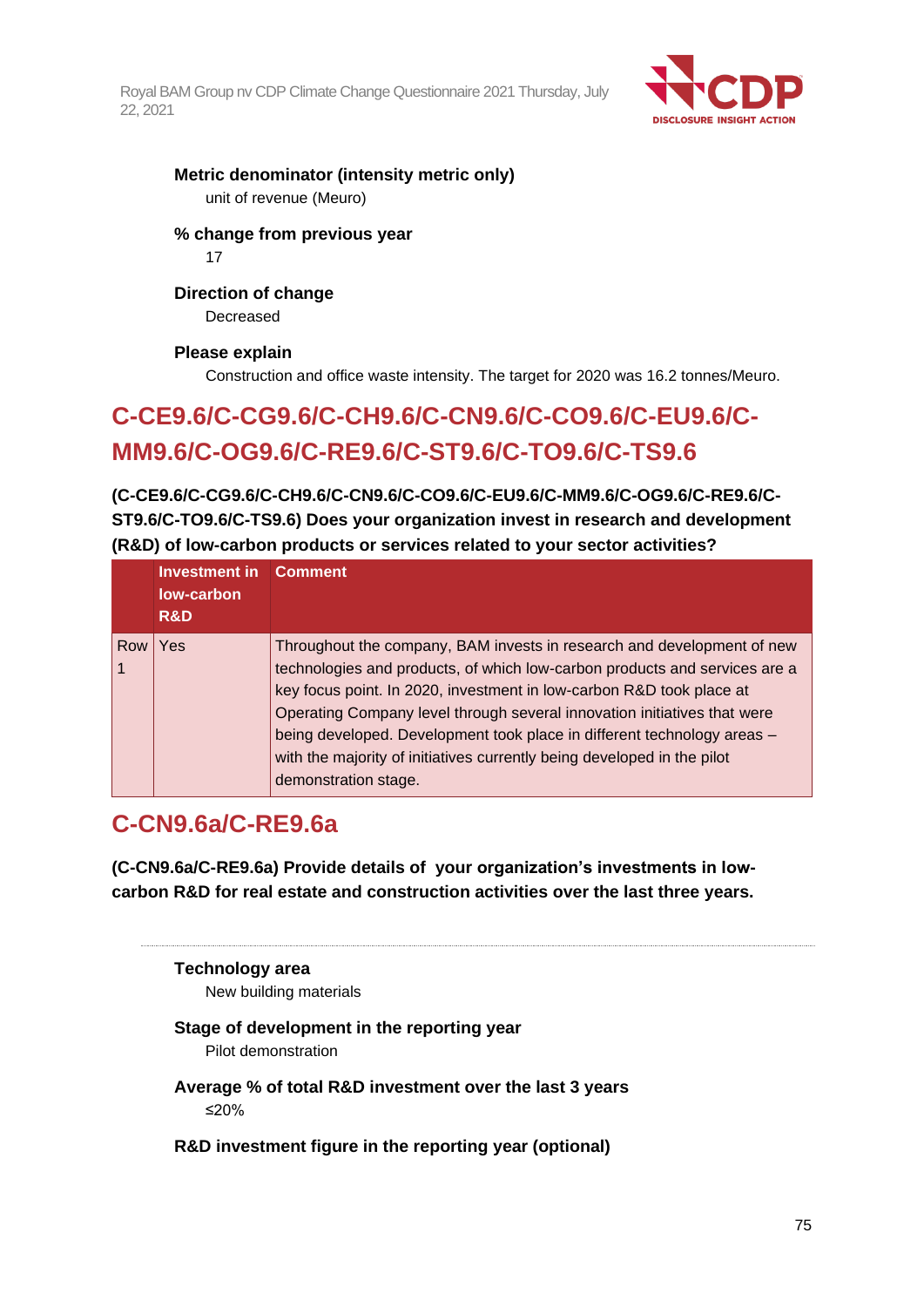

### **Comment**

Research into Microbially-Induced Calcite Precipitation (MICP) – using bacteria to produce calcite (CaCO3) in the pores of soils/fractures in rock and concrete, as well as research into low carbon asphalt production and reusability.

### **Technology area**

Building energy management systems

#### **Stage of development in the reporting year**

Pilot demonstration

**Average % of total R&D investment over the last 3 years** ≤20%

#### **R&D investment figure in the reporting year (optional)**

#### **Comment**

Development of an integrated performance service allowing clients to share energy with others and buy energy from partners on a professional, international energy- and data sharing platform.

#### **Technology area**

Construction methods

#### **Stage of development in the reporting year**

Large scale commercial deployment

#### **Average % of total R&D investment over the last 3 years**

≤20%

### **R&D investment figure in the reporting year (optional)**

#### **Comment**

Off-site modular construction and 3D printing (enabling reuse of elements and better resource efficiency)

#### **Technology area**

Other, please specify Propositions for low-carbon transportation

### **Stage of development in the reporting year**

Pilot demonstration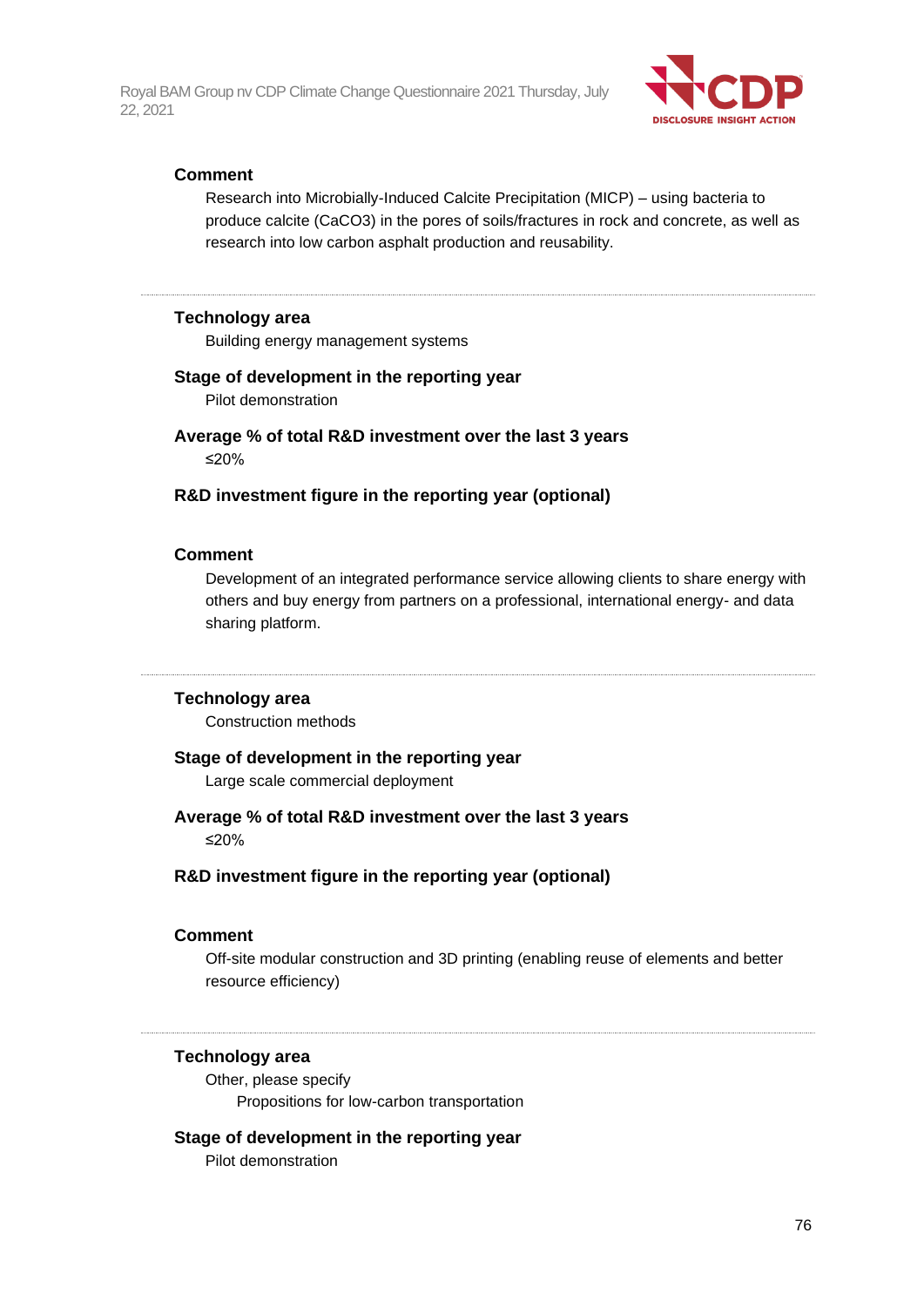

# **Average % of total R&D investment over the last 3 years** ≤20%

**R&D investment figure in the reporting year (optional)**

# **Comment**

Development of new propositions for new low-carbon transportation solutions such as a smart mobility platform to improve bike-ability of cities as well as development of the Hyperloop technology.

# **C-CN9.10/C-RE9.10**

**(C-CN9.10/C-RE9.10) Did your organization complete new construction or major renovations projects designed as net zero carbon in the last three years?** Yes

# **C-CN9.10a/C-RE9.10a**

**(C-CN9.10a/C-RE9.10a) Provide details of new construction or major renovations projects completed in the last 3 years that were designed as net zero carbon.**

**Property sector** Residential **Definition(s) of net zero carbon applied** National/local green building council standard, please specify National/local green building council standard: NOM keur (https://nomkeur.nl/eisennomkeur/), a Dutch standard for zero energy dwellings. **% of net zero carbon buildings in the total number of buildings completed in the last 3 years** 0.5 **Have any of the buildings been certified as net zero carbon?** Yes **% of buildings certified as net zero carbon in the total number of buildings completed in the last 3 years** 0.5 **Certification scheme(s)** Other, please specify NOM keur (https://nomkeur.nl/eisennomkeur/), a Dutch standard for zero energy dwellings. **Comment**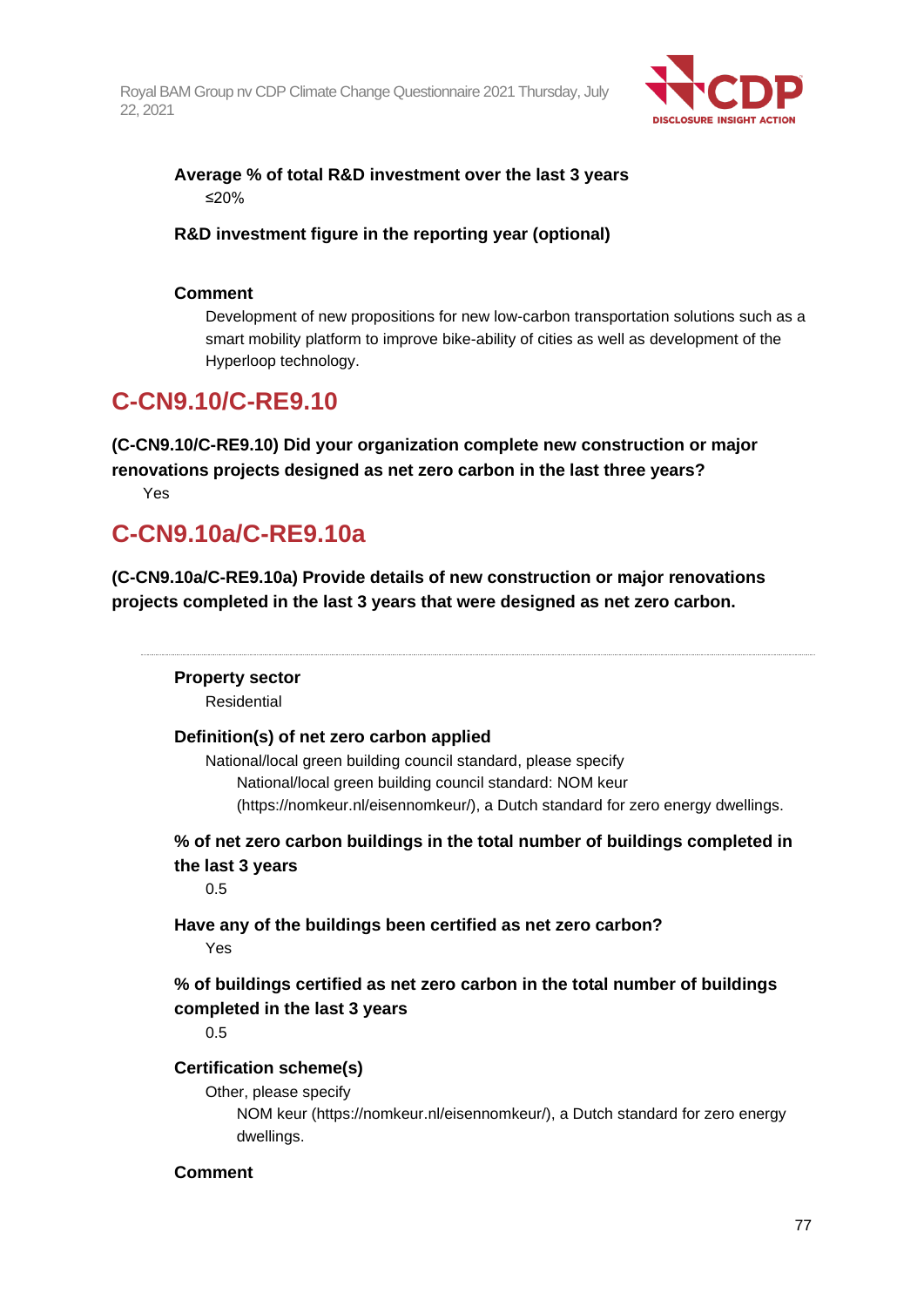

Over the past 3 years, BAM's Dutch Construction and Property business line constructed 1190 certified zero energy dwellings.

# **C10. Verification**

# **C10.1**

**(C10.1) Indicate the verification/assurance status that applies to your reported emissions.**

|                                          | <b>Verification/assurance status</b>                   |
|------------------------------------------|--------------------------------------------------------|
| Scope 1                                  | Third-party verification or assurance process in place |
| Scope 2 (location-based or market-based) | Third-party verification or assurance process in place |
| Scope 3                                  | Third-party verification or assurance process in place |

# **C10.1a**

**(C10.1a) Provide further details of the verification/assurance undertaken for your Scope 1 emissions, and attach the relevant statements.**

**Verification or assurance cycle in place** Annual process

**Status in the current reporting year** Complete

**Type of verification or assurance**

Limited assurance

**Attach the statement**

U bam-2020.pdf

# **Page/ section reference**

Third party assurance statement: pages 185-195 Carbon emissions: pages 36-39

# **Relevant standard**

Standard 3810N Assurance engagements relating to sustainability reports of the Royal Netherlands Institute of Registered Accountants

# **Proportion of reported emissions verified (%)**

100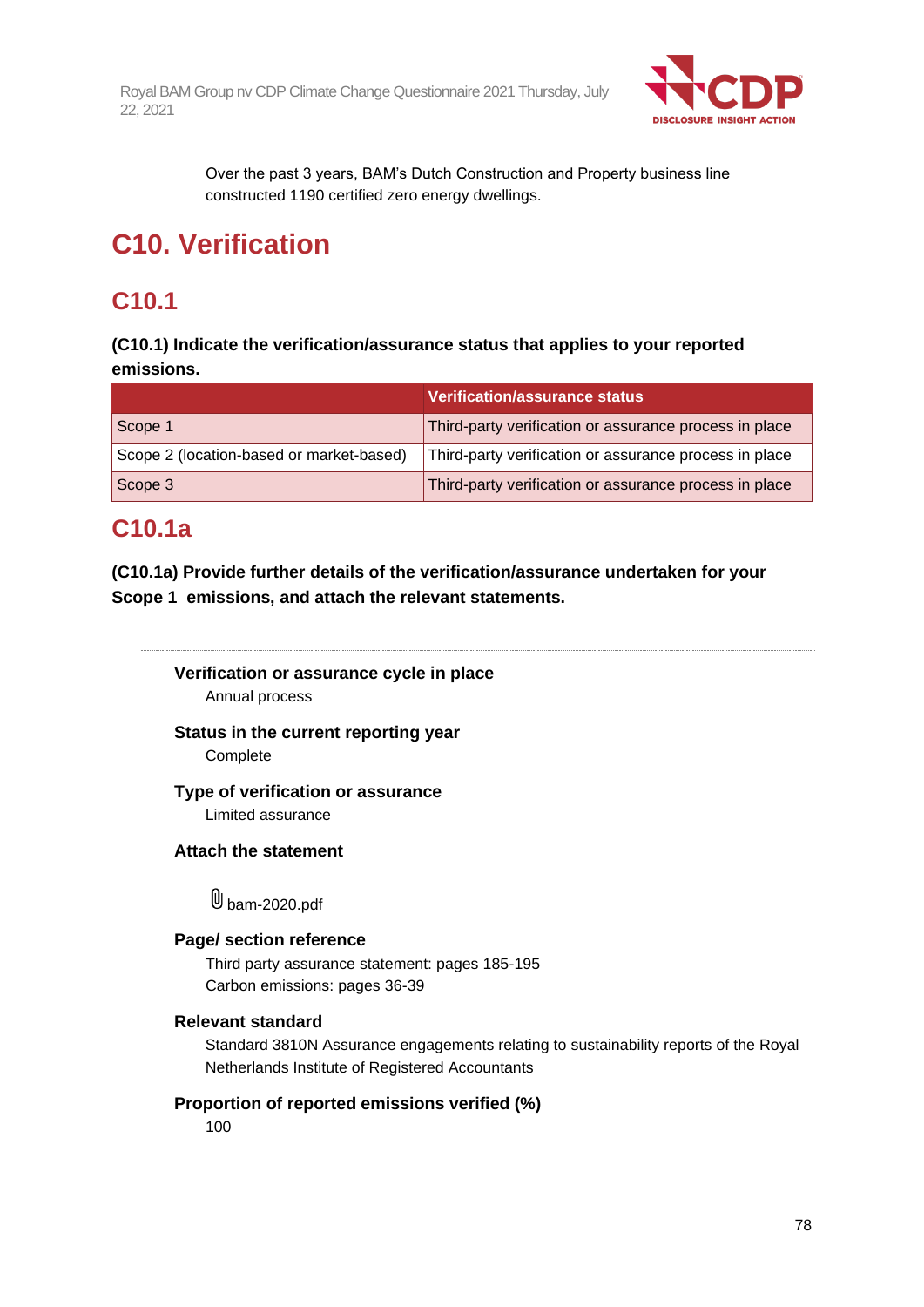

# **C10.1b**

**(C10.1b) Provide further details of the verification/assurance undertaken for your Scope 2 emissions and attach the relevant statements.**

**Scope 2 approach**

Scope 2 market-based

# **Verification or assurance cycle in place**

Annual process

**Status in the current reporting year Complete** 

**Type of verification or assurance** Limited assurance

**Attach the statement**

**U** bam-2020.pdf

# **Page/ section reference**

Third party assurance statement: pages 185-195 Carbon emissions: pages 36-39

# **Relevant standard**

Standard 3810N Assurance engagements relating to sustainability reports of the Royal Netherlands Institute of Registered Accountants

# **Proportion of reported emissions verified (%)**

100

# **C10.1c**

**(C10.1c) Provide further details of the verification/assurance undertaken for your Scope 3 emissions and attach the relevant statements.**

**Scope 3 category**

Scope 3: Business travel

# **Verification or assurance cycle in place**

Annual process

# **Status in the current reporting year**

**Complete**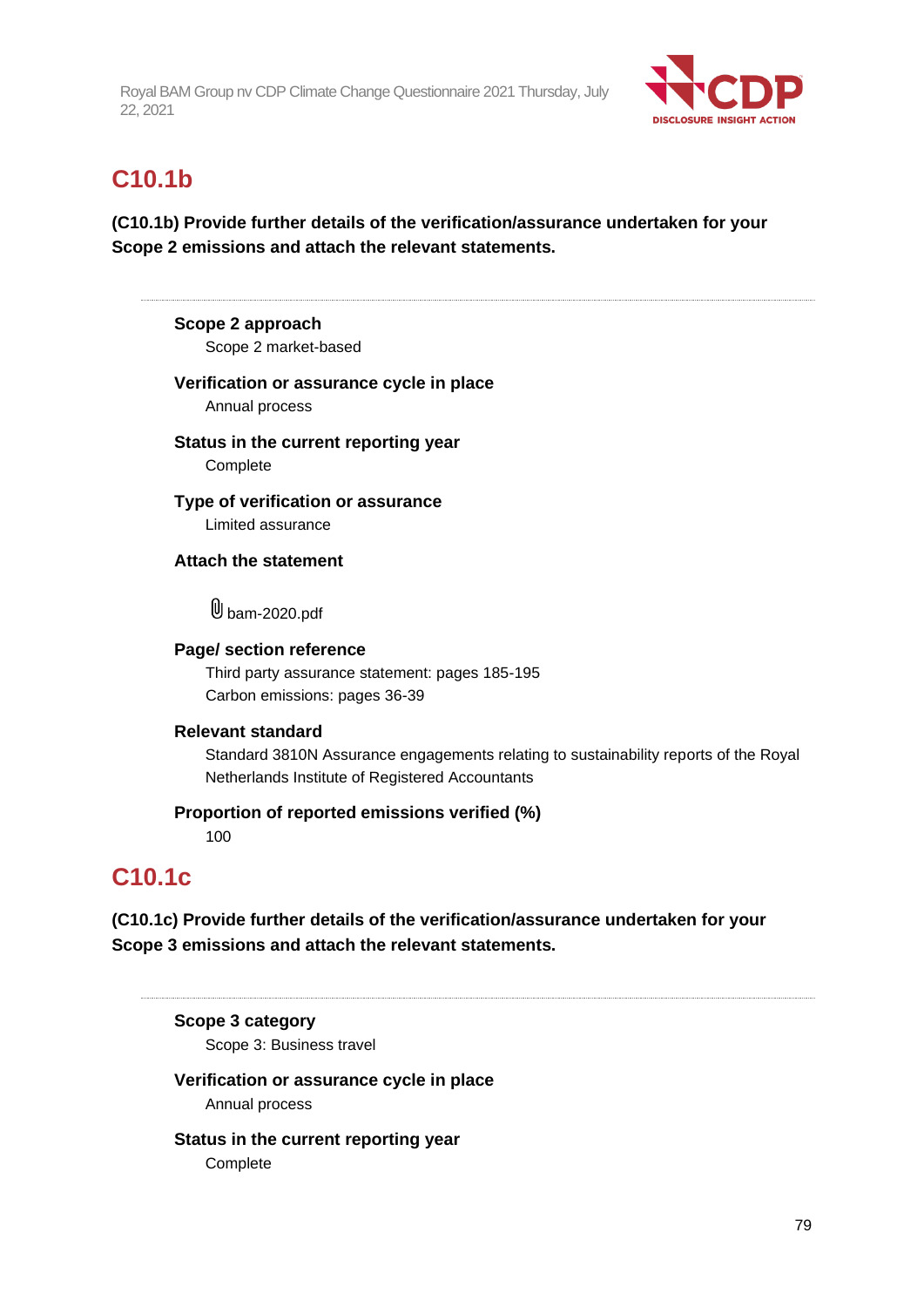

### **Type of verification or assurance** Limited assurance

### **Attach the statement**

bam-2020.pdf

### **Page/section reference**

Third party assurance statement: pages 185-195 Carbon emissions: pages 36-39

#### **Relevant standard**

Standard 3810N Assurance engagements relating to sustainability reports of the Royal Netherlands Institute of Registered Accountants

#### **Proportion of reported emissions verified (%)**

100

# **Scope 3 category**

Scope 3: Employee commuting

#### **Verification or assurance cycle in place**

Annual process

### **Status in the current reporting year Complete**

#### **Type of verification or assurance**

Limited assurance

### **Attach the statement**

bam-2020.pdf

#### **Page/section reference**

Third party assurance statement: pages 185-195 Carbon emissions: pages 36-39

### **Relevant standard**

Standard 3810N Assurance engagements relating to sustainability reports of the Royal Netherlands Institute of Registered Accountants

### **Proportion of reported emissions verified (%)**

100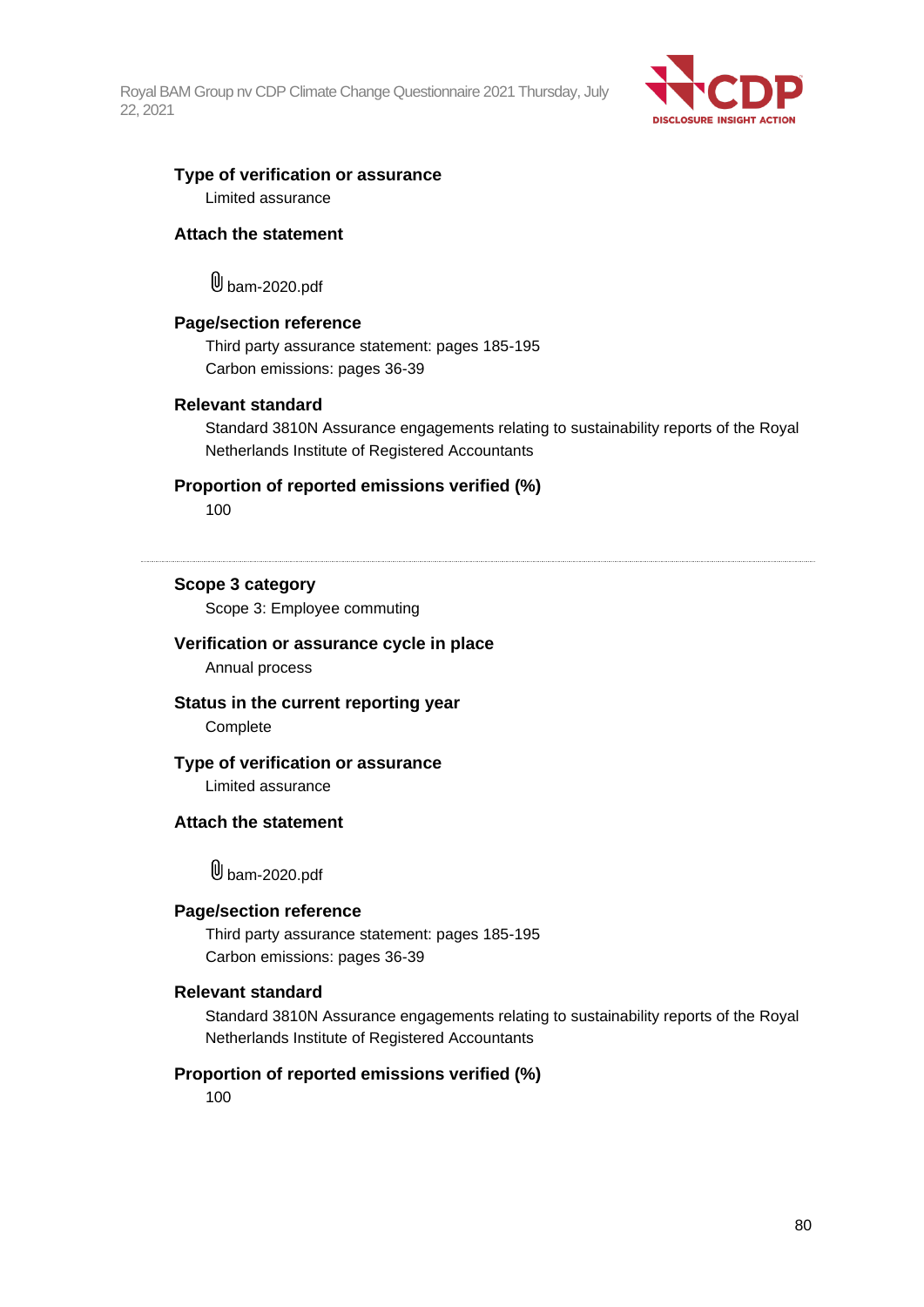

# **C10.2**

**(C10.2) Do you verify any climate-related information reported in your CDP disclosure other than the emissions figures reported in C6.1, C6.3, and C6.5?**

Yes

# **C10.2a**

**(C10.2a) Which data points within your CDP disclosure have been verified, and which verification standards were used?**

| <b>Disclosure</b><br>module<br>verification<br>relates to | <b>Data verified</b>                                      | <b>Verification standard</b>                                                                                                                               | <b>Please explain</b>                                                                                                                                                                                                                                                    |
|-----------------------------------------------------------|-----------------------------------------------------------|------------------------------------------------------------------------------------------------------------------------------------------------------------|--------------------------------------------------------------------------------------------------------------------------------------------------------------------------------------------------------------------------------------------------------------------------|
| C4. Targets<br>and<br>performance                         | Progress<br>against<br>emissions<br>reduction target      | Standard 3810N<br>Assurance engagements<br>relating to sustainability<br>reports of the Royal<br>Netherlands Institute of<br><b>Registered Accountants</b> | All sustainability information<br>disclosed in our integrated report,<br>including de modules selected, are<br>verified by our accountant, as stated<br>in assurance statement of BAM's<br>auditor in chapter 8.1 (pages 185-<br>195) in BAM's Integrated Report.<br>U 1 |
| C6. Emissions<br>data                                     | Year on year<br>change in<br>emissions<br>(Scope 1 and 2) | Standard 3810N<br>Assurance engagements<br>relating to sustainability<br>reports of the Royal<br>Netherlands Institute of<br><b>Registered Accountants</b> | All sustainability information<br>disclosed in our integrated report,<br>including de modules selected, are<br>verified by our accountant, as stated<br>in assurance statement of BAM's<br>auditor in chapter 8.1 (pages 185-<br>195) in BAM's Integrated Report.<br>0 1 |
| C7. Emissions<br>breakdown                                | Year on year<br>change in<br>emissions<br>(Scope 1 and 2) | Standard 3810N<br>Assurance engagements<br>relating to sustainability<br>reports of the Royal<br>Netherlands Institute of<br><b>Registered Accountants</b> | All sustainability information<br>disclosed in our integrated report,<br>including de modules selected, are<br>verified by our accountant, as stated<br>in assurance statement of BAM's<br>auditor in chapter 8.1 (pages 185-<br>195) in BAM's Integrated Report.<br>0 1 |
| C8. Energy                                                | Renewable<br>energy products                              | Standard 3810N<br>Assurance engagements<br>relating to sustainability<br>reports of the Royal                                                              | All sustainability information<br>disclosed in our integrated report,<br>including de modules selected, are<br>verified by our accountant, as stated<br>in assurance statement of BAM's                                                                                  |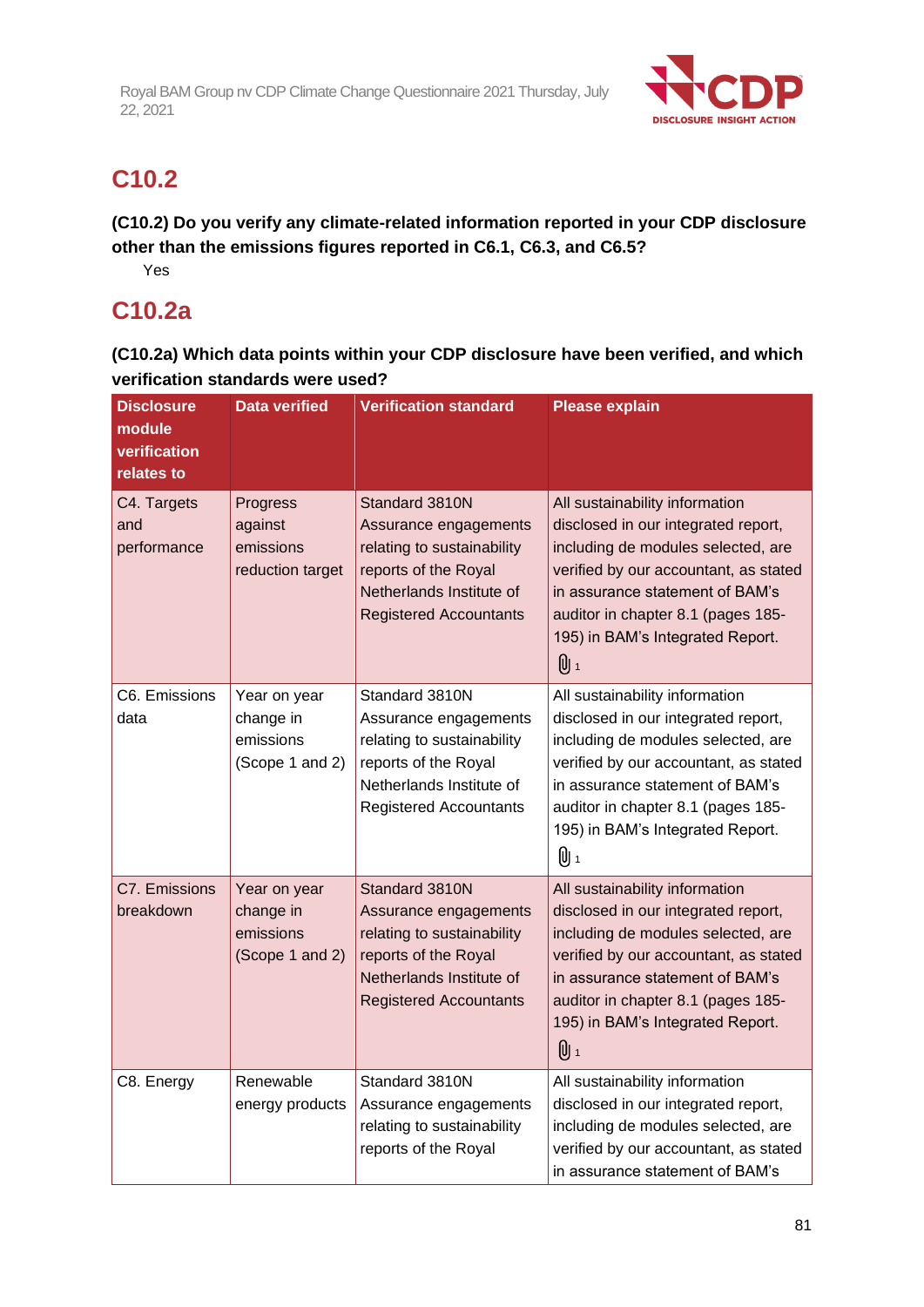

|            |                       | Netherlands Institute of<br><b>Registered Accountants</b>                                                                                                  | auditor in chapter 8.1 (pages 185-<br>195) in BAM's Integrated Report.<br>0 1                                                                                                                                                                                     |
|------------|-----------------------|------------------------------------------------------------------------------------------------------------------------------------------------------------|-------------------------------------------------------------------------------------------------------------------------------------------------------------------------------------------------------------------------------------------------------------------|
| C8. Energy | Energy<br>consumption | Standard 3810N<br>Assurance engagements<br>relating to sustainability<br>reports of the Royal<br>Netherlands Institute of<br><b>Registered Accountants</b> | All sustainability information<br>disclosed in our integrated report,<br>including de modules selected, are<br>verified by our accountant, as stated<br>in assurance statement of BAM's<br>auditor in chapter 8.1 (pages 185-<br>195) in BAM's Integrated Report. |

 $\overline{\mathbb{U}}$ <sup>1</sup>bam-2020.pdf

# **C11. Carbon pricing**

# **C11.1**

**(C11.1) Are any of your operations or activities regulated by a carbon pricing system (i.e. ETS, Cap & Trade or Carbon Tax)?**

Yes

# **C11.1a**

**(C11.1a) Select the carbon pricing regulation(s) which impacts your operations.** EU ETS

# **C11.1b**

**(C11.1b) Complete the following table for each of the emissions trading schemes you are regulated by.**

**EU ETS**

**% of Scope 1 emissions covered by the ETS** 19.3 **% of Scope 2 emissions covered by the ETS** 1.2 **Period start date** January 1, 2020 **Period end date** December 31, 2020 **Allowances allocated** 6,336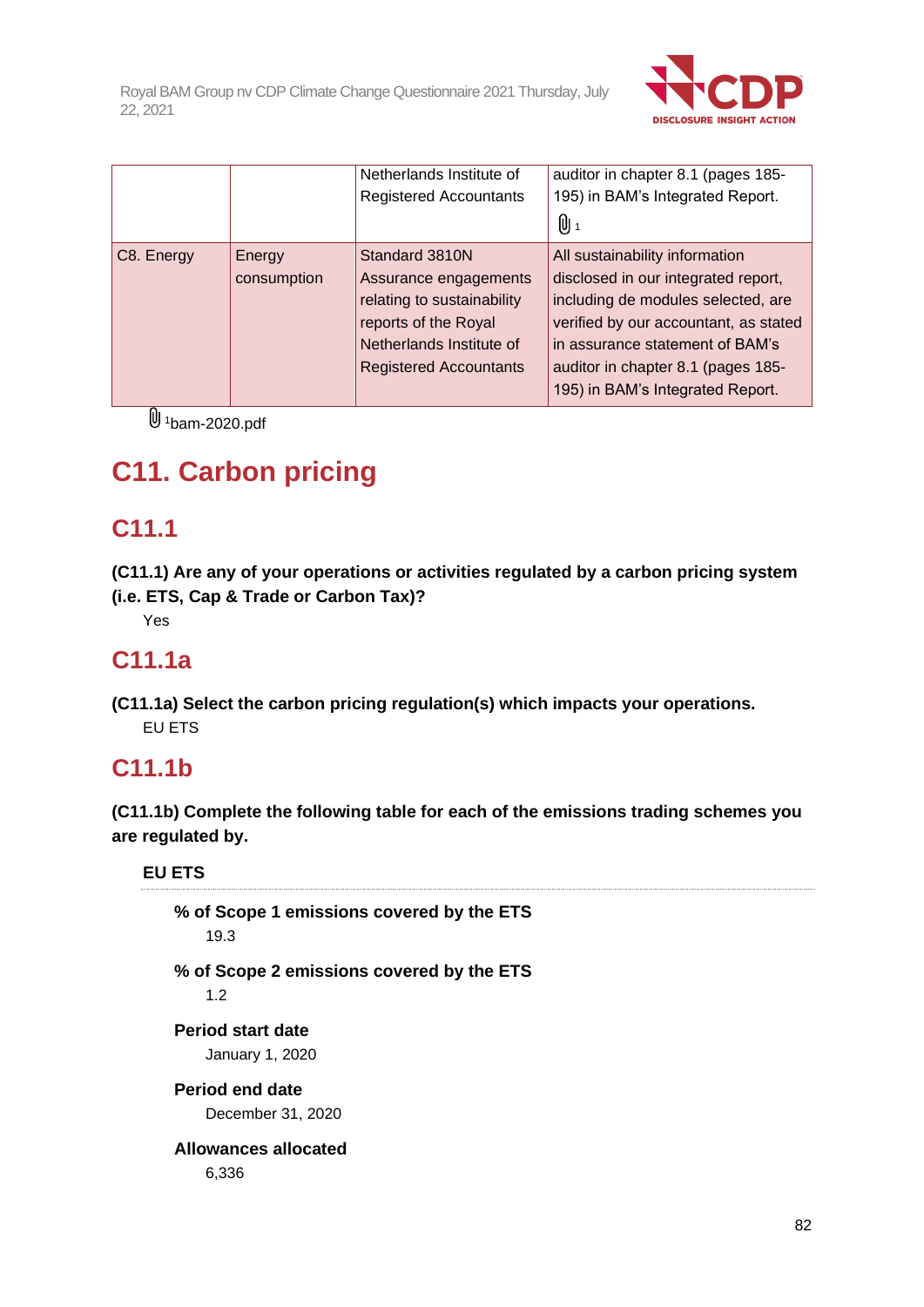

### **Allowances purchased**

13,930

**Verified Scope 1 emissions in metric tons CO2e** 22,743

### **Verified Scope 2 emissions in metric tons CO2e** 122

**Details of ownership**

Facilities we own and operate

# **Comment**

In 2020, BAM used allowances from previous year to cover the remainder of the CO2 emissions of BAM's asphalt plants.

# **C11.1d**

# **(C11.1d) What is your strategy for complying with the systems you are regulated by or anticipate being regulated by?**

The CO2 emissions of BAM's asphalt plants which are covered by the European Union Emissions Trading System. BAM closely monitors CO2 emissions related to asphalt production and identifies expected trends in an early stage, so that BAM can anticipate its (future) compliance to the ETS system and can act accordingly (e.g. by purchasing additional allowances) in time. BAM outsources the purchasing and allocation of its allowances to the company "Emissioncare.nl". In 2020, BAM used allowances from previous years and purchased 13,930 allowances to cover the CO2 emissions. In order to comply to the ETS system BAM is actively looking to reduce CO2 emissions from its asphalt plants to avoid the need of purchasing too many additional allowances in the future.

A case study of how BAM applies this strategy is the switch from brown coal to natural gas in the last coal-fired asphalt plant in the Netherlands, reducing the CO2 emission of this asphalt plant per tonne of asphalt produced by ca. 30%. This has saved 982 tonnes of CO2e in 2020. BAM also continues to invest in research and design to find methodologies to decrease emissions from its asphalt plants. An example is the development of LEAB, an asphaltic mix which is used for bedding and centre-layers of asphalt constructions. The properties of this mixture are identical to those of gravel surfacing. The main difference with conventional gravel surfacing is that because of the application of a so called 'foamed bitumen technology' the typical production temperature is situated around 100 Celsius Degrees, which results in a reduction of energy use up to 40% and a reduction of CO2 emissions of 25%-40% during the asphalt production process. Another example is that BAM won support for the LIFE+ project LE2AP. This project has developed a new and more environmentally-friendly asphalt mix made from over 80 % reclaimed asphalt materials. It will also demonstrate a more efficient paving method. As well as reducing the energy consumption of these two processes by 35 %, the project also expects to cut the following emissions: Hydrocarbons by 80 %; particulate matter by 10%; NOx by 50 %; CO and CO2 by 35 %; and odours by 80%.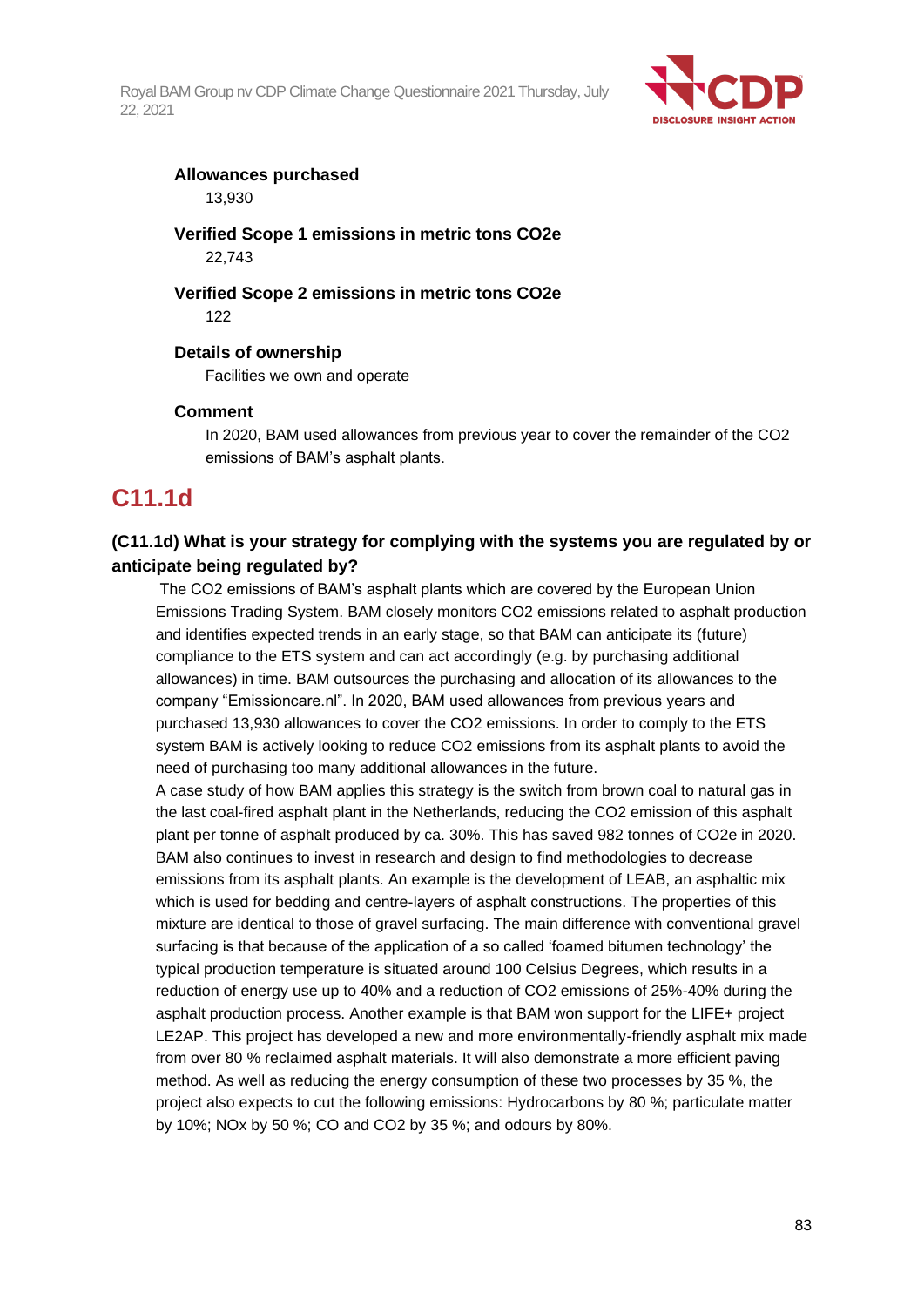

# **C11.2**

**(C11.2) Has your organization originated or purchased any project-based carbon credits within the reporting period?**

Yes

# **C11.2a**

**(C11.2a) Provide details of the project-based carbon credits originated or purchased by your organization in the reporting period.**

**Credit origination or credit purchase** Credit purchase **Project type**

Fugitive

**Project identification**

Project 3195 : Shaqu Coal mine CMM to power generation Phase 2 Project (https://cdm.unfccc.int/Projects/DB/TUEV-SUED1260197300.61/view)

# **Verified to which standard**

CDM (Clean Development Mechanism)

# **Number of credits (metric tonnes CO2e)**

970

# **Number of credits (metric tonnes CO2e): Risk adjusted volume**

970

# **Credits cancelled**

No

**Purpose, e.g. compliance Compliance** 

# **C11.3**

**(C11.3) Does your organization use an internal price on carbon?** Yes

# **C11.3a**

**(C11.3a) Provide details of how your organization uses an internal price on carbon.**

**Objective for implementing an internal carbon price**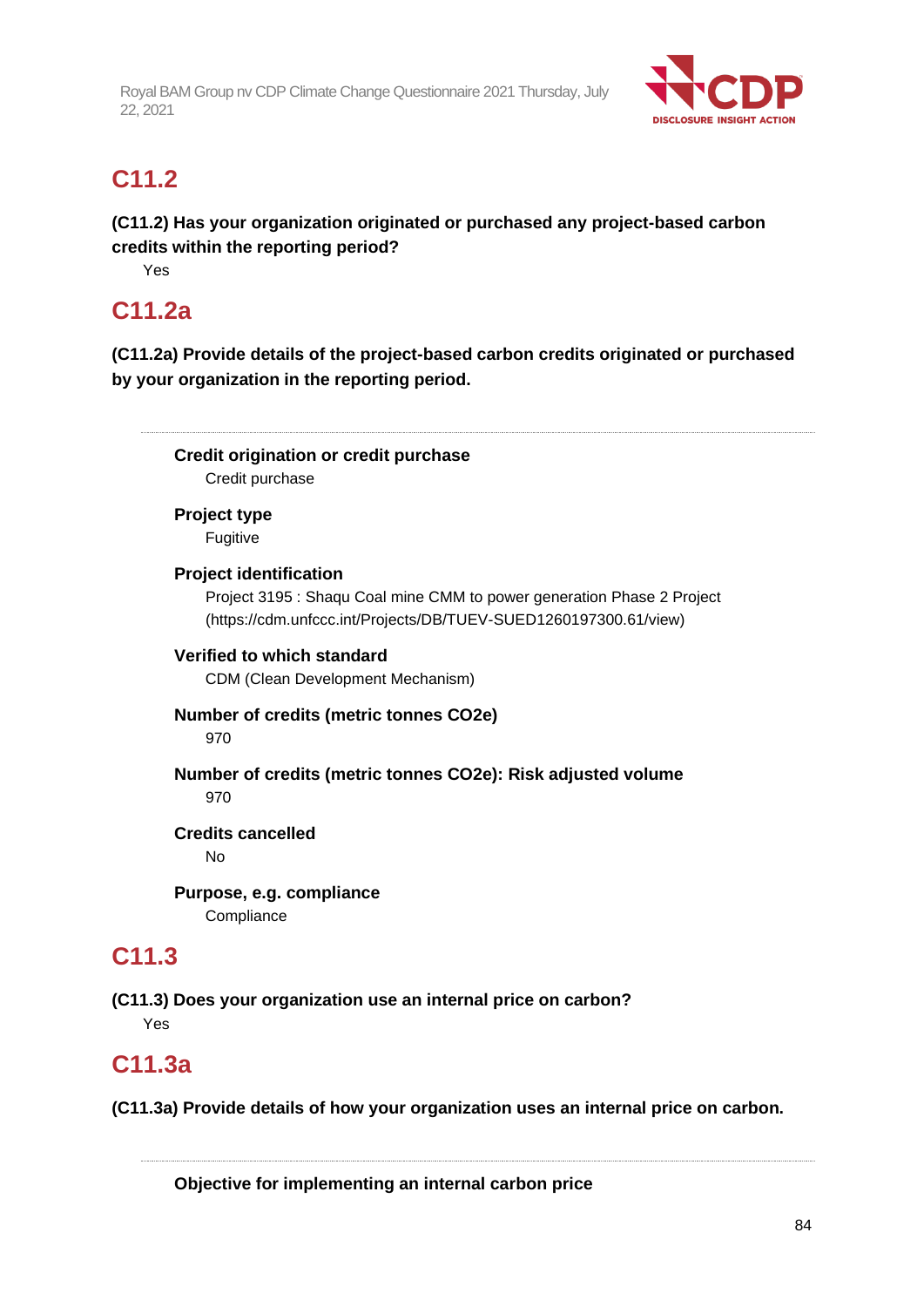

Drive low-carbon investment

### **GHG Scope**

Scope 1 Scope 2

### **Application**

BAM commissioned a Socio economic impact assessment of production of low energy and emission asphalt pavement (LE2AP). The study was performed by "True Price", and an actual social/environmental price was set on the emission of CO2.

### **Actual price(s) used (Currency /metric ton)**

110

### **Variance of price(s) used**

No variance was used.

### **Type of internal carbon price**

Shadow price

#### **Impact & implication**

The True Price study provided BAM insight into the size of environmental impacts occurring in the asphalt production chain, and made those impacts comparable. Energy use, material use and ecotoxicity turned out to be the largest remaining environmental externalities for BAMs innovative asphalt mixture LE2AP.

The use of a carbon price supports better decision-making and the results show that sustainable innovations, such as LE2AP, can create additional value to society. Over its life cycle, LE2AP reduces environmental costs by €3.56/ton (34% reduction) compared to conventional asphalt. BAM uses the results of this study to promote its LE2AP product and to incentivise future innovations in our asphalt production process and asphalt plants. BAM's long term goal is to increase the market share of its sustainable asphalt.

# **C12. Engagement**

# **C12.1**

#### **(C12.1) Do you engage with your value chain on climate-related issues?**

- Yes, our suppliers
- Yes, our customers
- Yes, other partners in the value chain

# **C12.1a**

**(C12.1a) Provide details of your climate-related supplier engagement strategy.**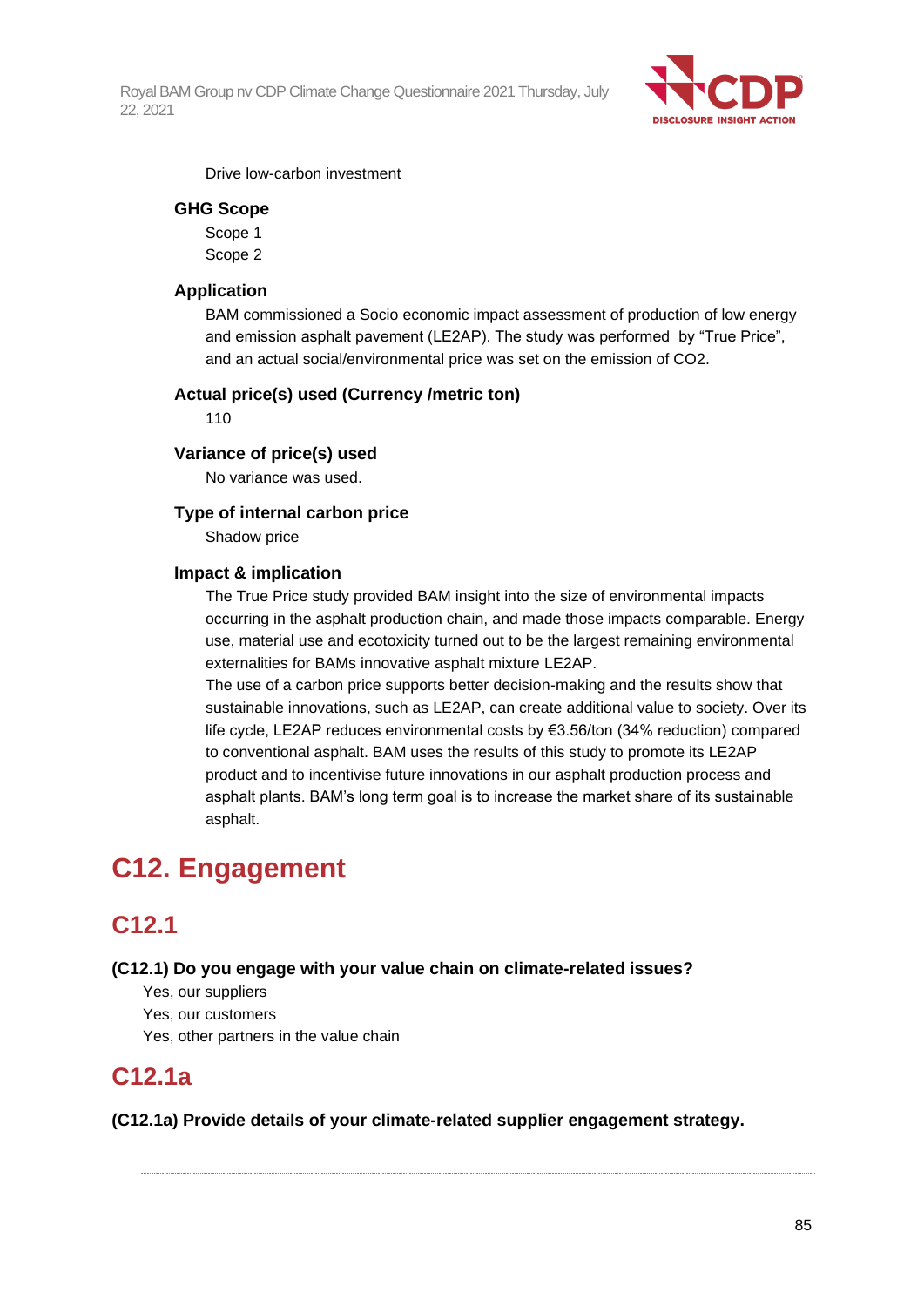

# **Type of engagement**

Engagement & incentivization (changing supplier behavior)

### **Details of engagement**

Offer financial incentives for suppliers who reduce your operational emissions (Scopes 1 &2)

### **% of suppliers by number**

2

# **% total procurement spend (direct and indirect)**

30

# **% of supplier-related Scope 3 emissions as reported in C6.5**

5

# **Rationale for the coverage of your engagement**

As a constructor, suppliers are essential to BAM, and we therefore engage with almost all of our suppliers. Their knowledge, people and other resources provide 75% of BAM's turnover (approx. €5 billion) which BAM brings as value (sustainable projects) to its customers. BAM engages with suppliers that directly affect BAM's operational emissions, as reducing our operational emissions is a key target for BAM. These suppliers include: energy suppliers, lease car companies, waste processors and construction equipment suppliers. These suppliers are identified through our BRAVO procurement database where every supplier is labelled. Although these suppliers only cover ca. 5% of our scope 3 emissions, they do cover a significant amount of our total procurement spend. Based on our procurement database 'BRAVO', these suppliers account for ca 30% total procurement spend. BAM has ambitious scope 1 and 2 CO2 emission reduction targets and engagement with these specific suppliers is crucial in meeting these reduction targets. BAM engages with these suppliers during contract negotiations, where measures that lead to CO2 reductions in BAM's operational emissions are part of the selection criteria and/or are incentivized.

An example of this engagement is our Dutch lease car provider, in which in the contract is included that this supplier supports the electrification of our lease fleet and proactively provides ideas to speed up this transition. As a result, this Dutch lease car provider started organizing roadshows at BAM office locations in 2020 where employees could test drive electric vehicles, accelerating the amount of our employees opting for an electric vehicle as their new lease car.

#### **Impact of engagement, including measures of success**

The measure of success of climate related supplier engagement is scope 1 and 2 CO2 reductions achieved as a result of the supplier engagement. Several ongoing engagement and incentivization activities with suppliers have already achieved positive outcomes in the form of reduced scope 1 and 2 CO2 emissions. BAM's vehicle fleet and energy consumption on construction sites represent the largest portion of its CO2 emissions.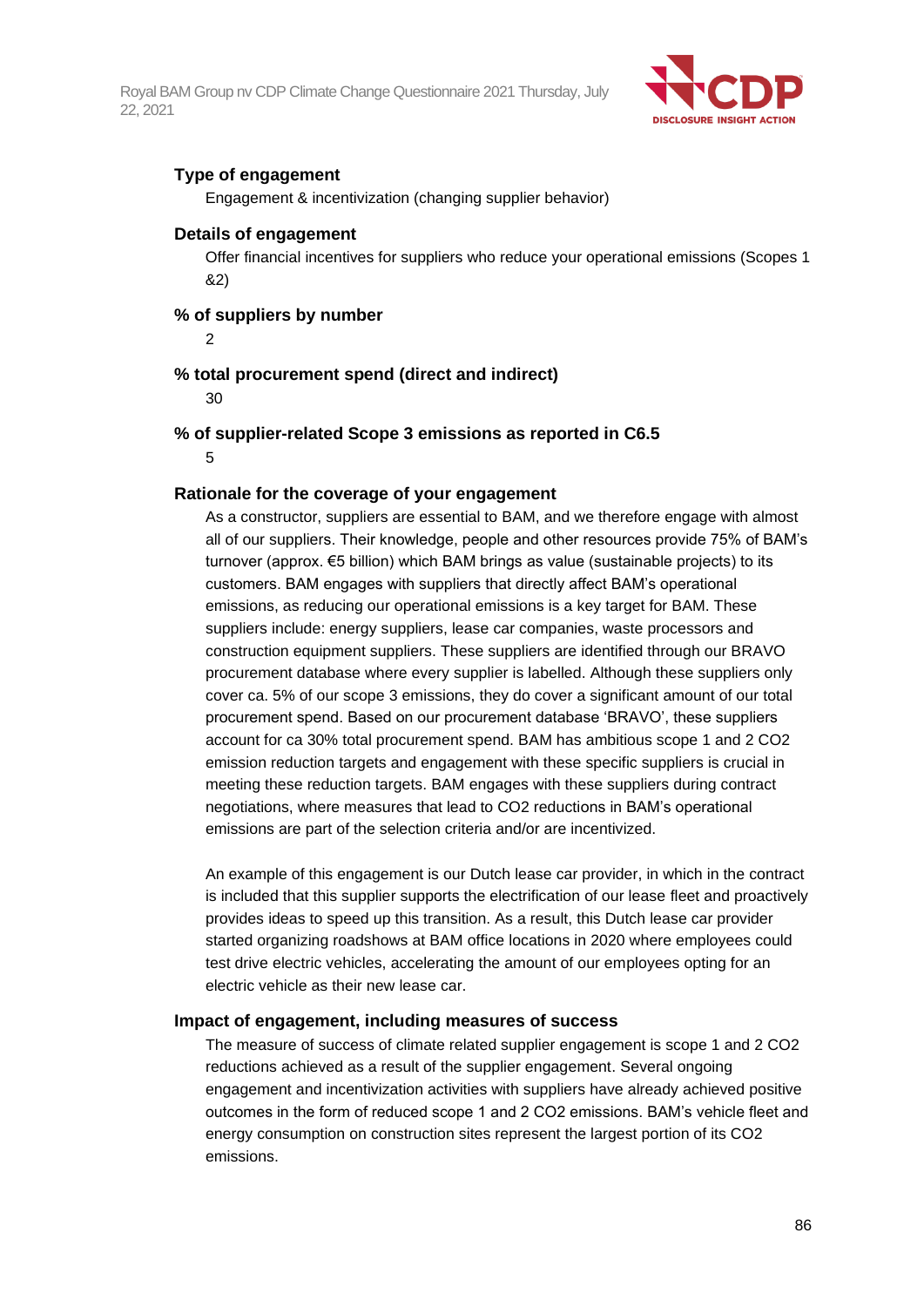

An example of a positive outcome in 2020 was the engagement with our lease car supplier in the Netherlands has led to an increased share of electric vehicle use in 2020, saving 680 tonnes of CO2. This engagement is a key part of our strategy. In our CO2 emission reduction strategy, BAM has set the ambition to increase the share of electric vehicles in the vehicle fleet to 50% in 2030 as part of our Science-Based Target. Another example of a positive outcome is the engagement with electricity suppliers and grid operators to enable early grid connection on our projects. By putting early grid connections in place, less generators are needed and less fuel is combusted. As a result of engagement with electricity suppliers and grid operators, BAM saved 831 tons of CO2 in 2020. Specifically in the UK, engagement with suppliers providing PV and hybrid equipment solutions on project sites has been a key-topic – saving an additional total 1,369 tons of CO2 in 2020.

### **Comment**

BAM also engages with suppliers of key construction materials such as steel, concrete and resources for the production of asphalt. Engagement with these suppliers to explore the use of alternative and more efficient materials enables potential scope 3 CO2 emission reductions in the category purchased goods and services.

# **C12.1b**

# **(C12.1b) Give details of your climate-related engagement strategy with your customers.**

#### **Type of engagement**

Collaboration & innovation

#### **Details of engagement**

Run a campaign to encourage innovation to reduce climate change impacts

#### **% of customers by number**

 $40$ 

### **% of customer - related Scope 3 emissions as reported in C6.5** 44

# **Please explain the rationale for selecting this group of customers and scope of engagement**

BAM recognizes that real business benefits can only be achieved by involving all of its stakeholders. BAM continuously engages with (semi-) public customers in all home countries, especially throughout the business line Civil Engineering. This group was chosen because public organisations represent the core group (80%) of BAMs customers in the Civil Engineering business line. The reason for engagement with these group of customers is that public customers almost for all tenders have sustainability requirements in place, as part of their plans to meet European/national climate targets. As the number of customers is roughly equal between our 2 business lines, this core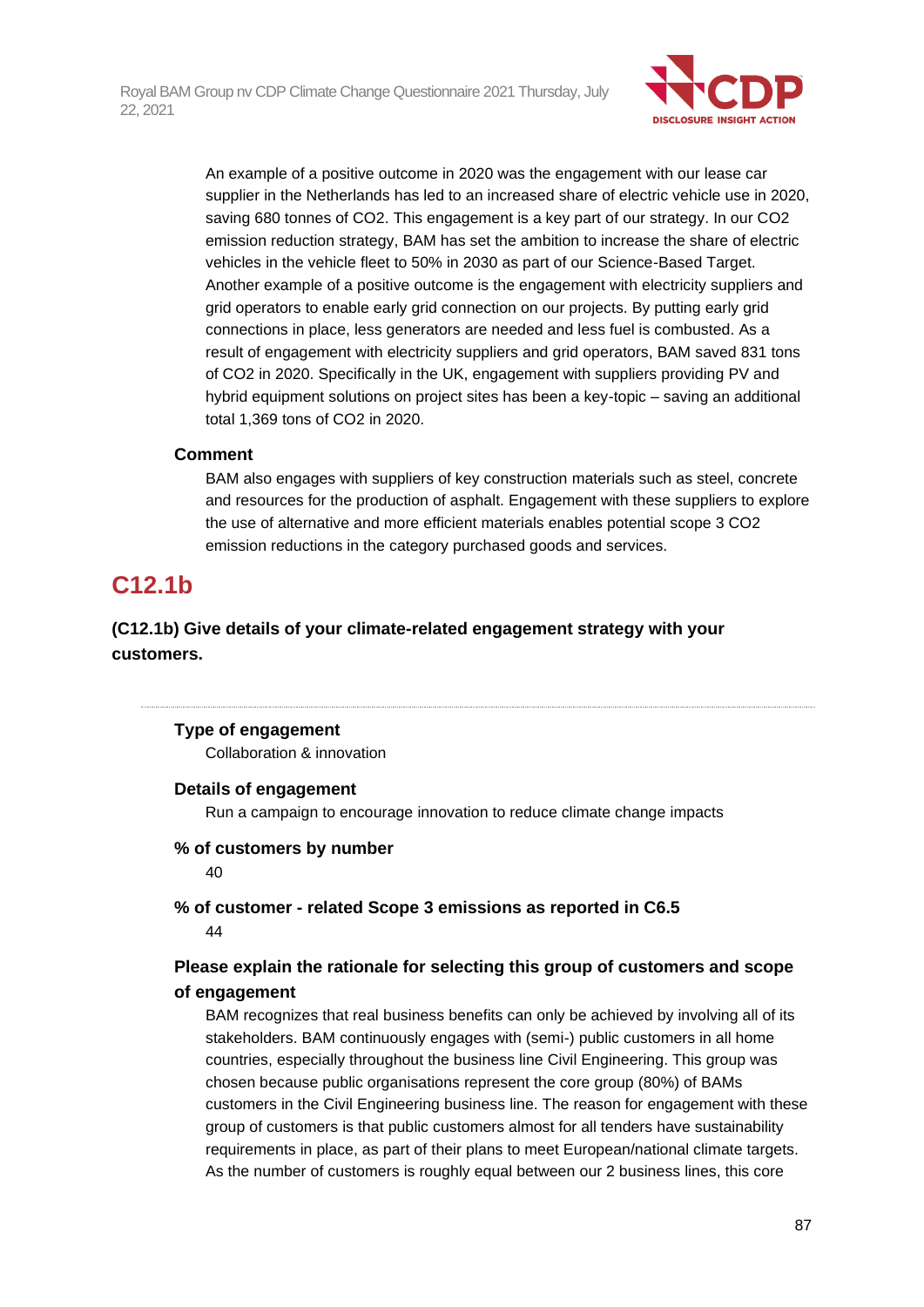

group covers 40% (50%\*80%) of our total customers. In 2020, these customers represented a total generated revenue of €3,594 million. Engaging with these customers on these sustainability topics is key in winning tenders and maintain our level of revenue.

The scope of our engagement during the tender phase typically includes discussions with the client to make projects more sustainable (both construction phase and the final product). BAM is doing this by pro-actively hosting dialogue-sessions and joining sectorwide market consultations. Across all projects, BAM runs campaigns and focussed dialogue sessions with customers to encourage innovation with the aim to reduce climate change impact in our direct operations. Typical topics discussed during this engagement are CO2 reduction measures and the carbon footprint of supplied goods. Additionally, BAM also performs Life Cycle Assessment in consultation with these customers to calculate environmental footprint and optimise CO2 reductions in construction and operation phase.

#### **Impact of engagement, including measures of success**

The measure of success for BAM is the reduction in CO2 emissions during construction and operation phase of projects. An example of positive outcome achieved is the significant reduction of CO2 emissions in both construction phase and operation phase during the tender phase of the BAM Infra project 'Vechtdalverbinding'. The client was the Dutch province of Overijssel. During the tender various environmental life-cycle assessments (LCAs) with specific focus on material savings were conducted. Positive outcomes achieved are innovative design optimizations related to the three key materials in the project (asphalt, concrete and reinforcement steel). According to the measure of success chosen, this resulted in a total CO2 reduction in the operation phase of 29% compared to the client's initial design. Additionally to these material savings, BAM's distinctive bid also included four specific transport and building logistics measures to further reduce the CO2 emissions of this project during the construction phase. According to the measure of success chosen, the use of local resources for bulk materials (sand/ground), the use of biodiesel and efficient equipment resulted in a total additional CO2 reduction in the operational phase of 47%. In 2020, realisation of the Vechtdalverbinding project started. Monitoring the effect of the measures BAM offered in the tender is a key-aspect of the engagement with the client during the construction phase – ensuring a solid validation of the offered CO2 reduction savings.

Additionally, this engagement with customers is key in winning tenders. The effect of this engagement for BAM is the many tenders BAM won. For example, in 2020 Dutch civil working company BAM Infra NL was involved in 55 asphalt tenders (with a total revenue €427 million). At these tenders, more than 60 % of the described value was expressed in sustainability terms. BAM won 25% of this subset by engaging with customers during the tender phase.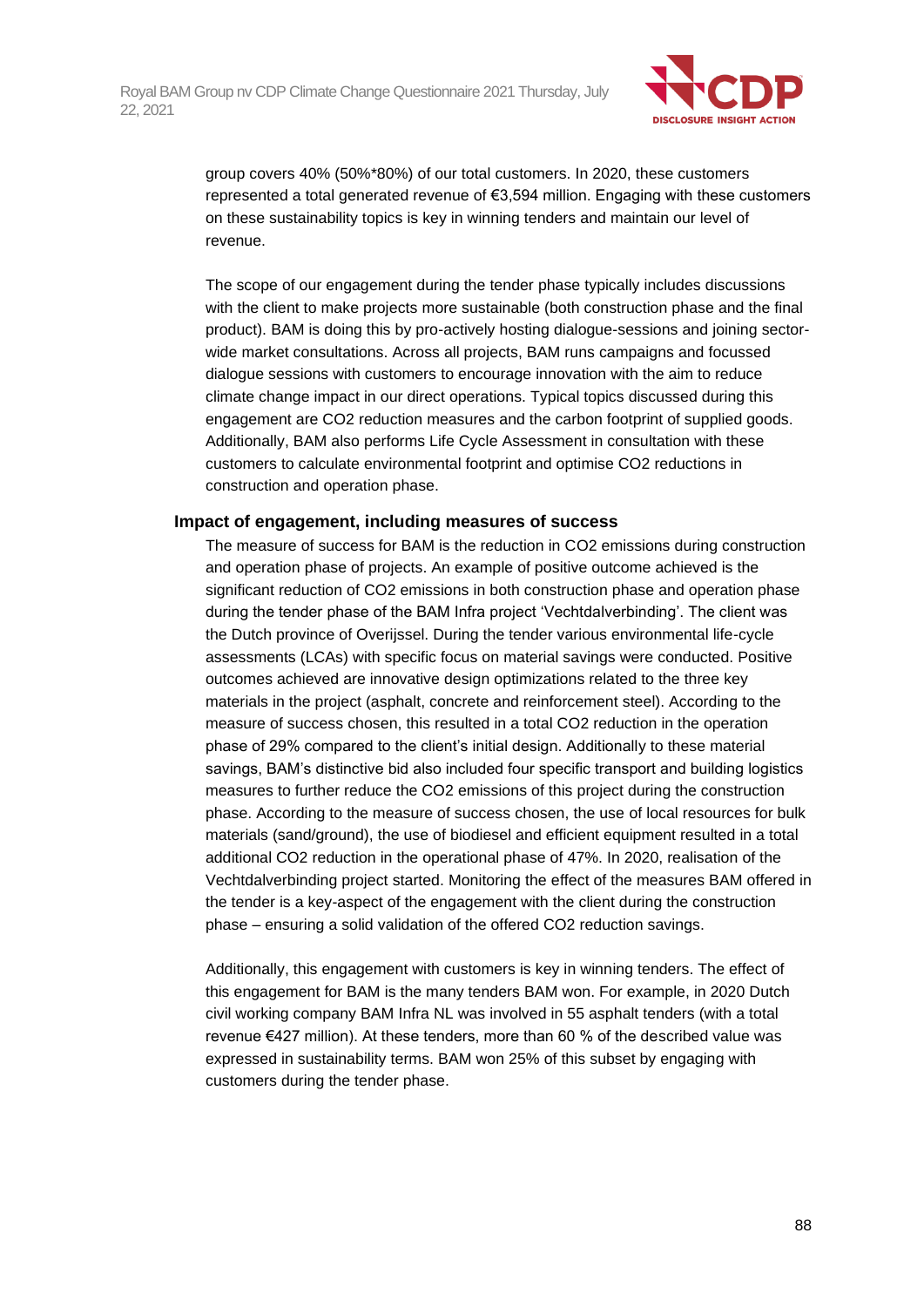

# **C12.1d**

# **(C12.1d) Give details of your climate-related engagement strategy with other partners in the value chain.**

Besides suppliers and customers, BAM engages with other key- stakeholder groups as part of our value chain engagement. BAM defined the following stakeholder groups with whom we choose to engage frequently: providers of financial capital, employees, society and regulators (NGOs (local) governments and knowledge institutes). These groups in the value chain were chosen because these stakeholders significantly influence or are influenced by the economic, environmental and social performance of BAM and . The group has identified these stakeholders based on the risks and opportunities for its business performance, strategy execution and BAM's strategic objectives. BAM's primary methods of engagement to understand their priorities and concerns are through benchmarking, sector meetings, client surveys and direct contacts.

A 2020 case-study example of climate-related engagement in the value chain is BAM's participation in the Hardt Hyperloop development. Currently, companies, organizations, and governments from all over the world are working towards a standard for the Hyperloop - a new sustainable alternative for long-distance flight travelling and aviation. Currently, aviation is responsible for 12% of CO2 emissions from all transport's sources globally and therefore an important factor in climate-change. As a frontrunner in addressing climate change, BAM wants to contribute to developing new and sustainable technologies. That's why BAM, as the only construction company in the sector, participates in the Hardt hyperloop development. Hardt is currently one of the leading companies in this area. Together with industry leaders (Tata steel, IHC), semi-public organizations (InnoEnergy, NS, ProRail, Schiphol Group), knowledge institutes, Delft University of Technology and the Dutch government, Hardt wants to set the international standard for hyperloop technology. This partnership and value chain engagement focusses on creating future portfolio opportunities, one of the key pillars under BAM's strategy 'Building the present, creating the future'. BAM measures success and positive outcomes of this engagement through its Group Innovation team that manages climate-related opportunities and innovation successfully through BAM's innovation funnel process. This process consists of 5 stages with 4 gates in between them, where each stage has a specific focus. In each stage assumptions are validated and in order to move to the next stage and to determine whether to invest/continue investment, risks and opportunities related to the value proposition of the new product are assessed by a central committee (the Business Innovation Committee). The coming years, BAM further engages with Hardt and all other hyperloop partners with the ambition to build a fully operational 3-kilometer test track within 4 years and create the first hyperloop-test facility in Europe.

# **C12.3**

**(C12.3) Do you engage in activities that could either directly or indirectly influence public policy on climate-related issues through any of the following?**

Direct engagement with policy makers Trade associations Funding research organizations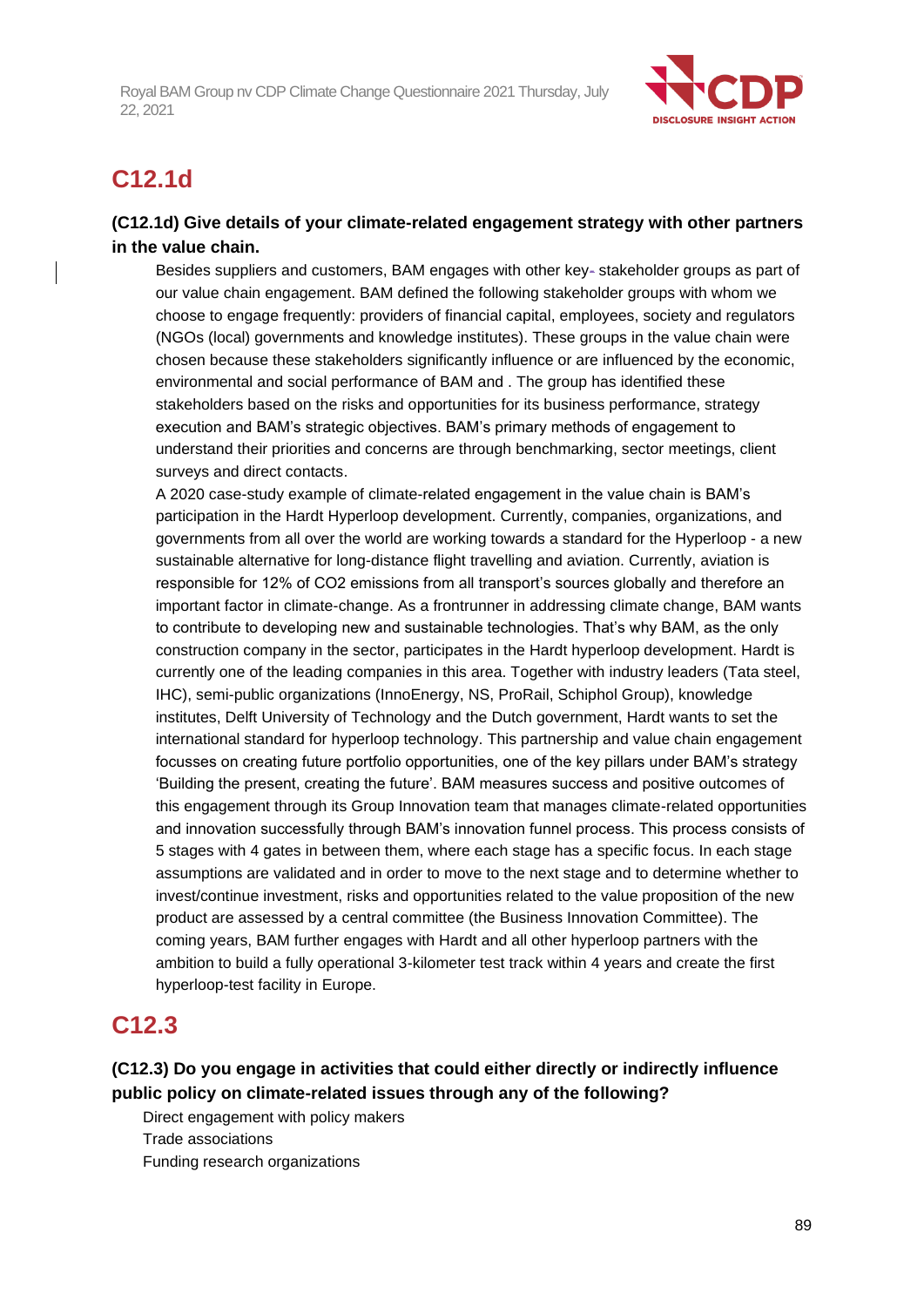

# **C12.3a**

# **(C12.3a) On what issues have you been engaging directly with policy makers?**

| <b>Focus of</b><br>legislation | <b>Corporate</b><br>position        | <b>Details of engagement</b>                                                                                                                                                                                                                                                                                                                                                                                                                                                                                                                                                                                                                                                                                                                                                                            | <b>Proposed legislative solution</b>                                                                                                                                                                                                                                                                                                                                                                                                                                                                                                                                    |
|--------------------------------|-------------------------------------|---------------------------------------------------------------------------------------------------------------------------------------------------------------------------------------------------------------------------------------------------------------------------------------------------------------------------------------------------------------------------------------------------------------------------------------------------------------------------------------------------------------------------------------------------------------------------------------------------------------------------------------------------------------------------------------------------------------------------------------------------------------------------------------------------------|-------------------------------------------------------------------------------------------------------------------------------------------------------------------------------------------------------------------------------------------------------------------------------------------------------------------------------------------------------------------------------------------------------------------------------------------------------------------------------------------------------------------------------------------------------------------------|
| Energy<br>efficiency           | Support                             | BAM developed the energy<br>efficient material LEAB, i.e.<br>asphalt concrete produced at<br>temperatures up to 100°C,<br>(normal asphalt concrete is<br>produced at 165°C). The<br>performance properties of LEAB<br>equal those of normal asphalt<br>concrete. To prove that<br>application of LEAB leads to the<br>same pavement performance in<br>practise BAM Infra Asphalt is<br>involved in empirical research<br>with the Dutch Ministry of<br>Infrastructure and the<br>Environment (DVS, RWS). The<br>research indicates that the<br>performance of LEAB in practise<br>is equal to the performance of<br>normal asphalt concrete. Today<br>the research is extended to<br>LEAB-PA, i.e. Low Energy<br>Porous Asphalt. The contribution<br>of BAM to the DVS research is<br>mainly practical. | BAM supported this initiative and<br>engaged in order to prove that<br>application of LEAB leads to the<br>same pavement performance in<br>practise as normal asphalt<br>concrete. In 2020 BAM further<br>engaged with the Dutch Road- and<br><b>Waterways Agency</b><br>Rijkswaterstaat and started a<br>verification and validation process<br>of these asphalt mixtures. The<br>official verification is achieved<br>early 2020. By engaging with this<br>policy maker, BAM is involved in<br>discussions related to legislation of<br>sustainable asphalt mixtures. |
| Adaptation or<br>resilience    | Support<br>with minor<br>exceptions | UK Green Building Council -<br><b>BAM Construct UKs Head of</b><br>Sustainability is a member of the<br><b>Members Advisory Group</b>                                                                                                                                                                                                                                                                                                                                                                                                                                                                                                                                                                                                                                                                   | Our Head of Sustainability at BAM<br>Construct UK sits on the steering<br>committee for the Advancing Net<br>Zero Programme, co-sponsored by<br>BAM. The aim of this is to agree<br>the definition of zero carbon for the<br>built environment, to provide a<br>framework and to provide industry<br>and government mechanisms to<br>transition new and existing<br>buildings to become net zero<br>carbon by 2050, in line with the<br>ambitions of the Paris Climate<br>Agreement.                                                                                    |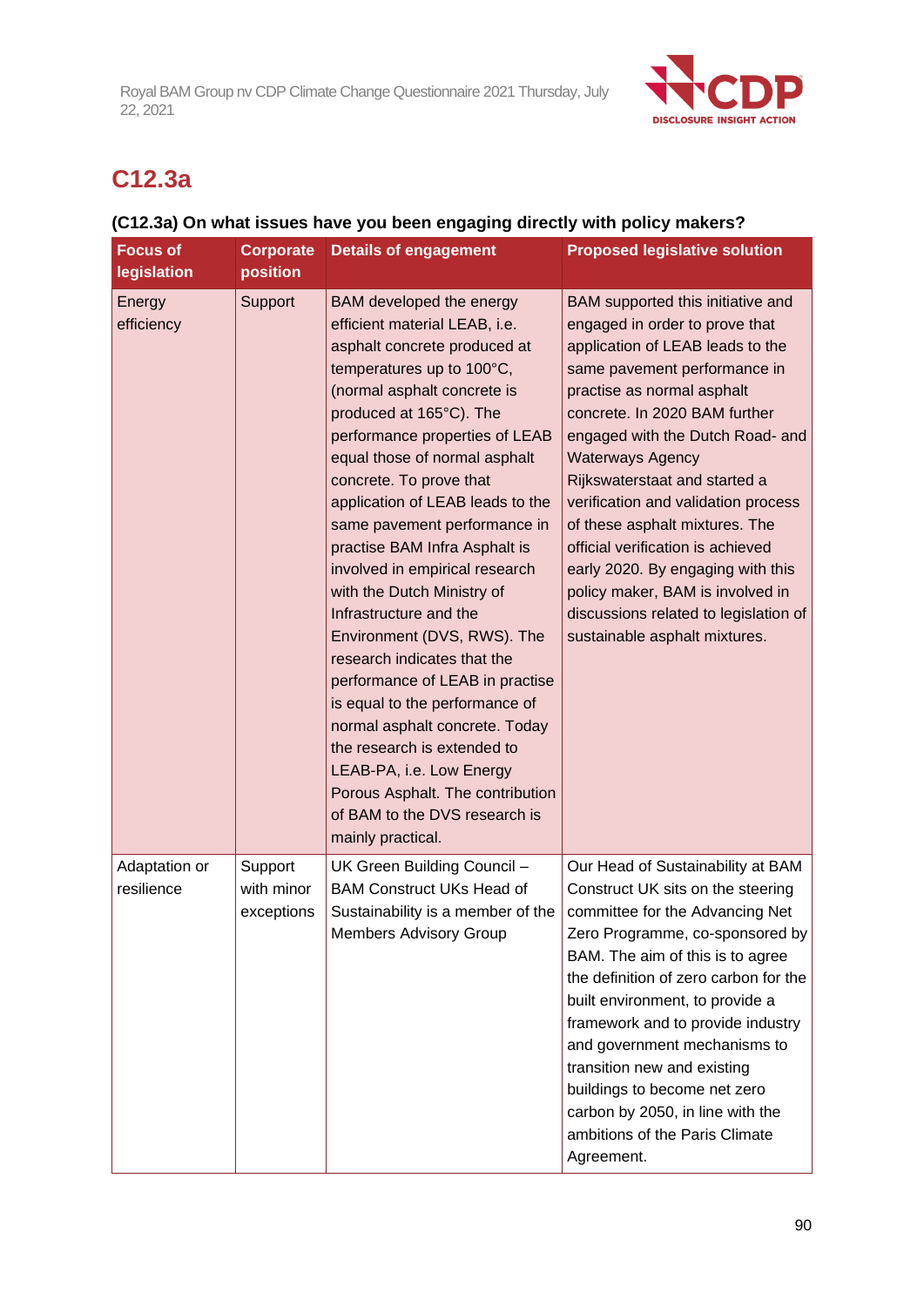

| Other, please | Support | UK - Royal BAM Group is a            | <b>BAM Nuttall's Company Energy</b> |
|---------------|---------|--------------------------------------|-------------------------------------|
| specify       |         | partner of the Supply Chain          | Manager also sits on the Carbon     |
| Sustainable   |         | Sustainability School, a non-        | Special Interest Group at the       |
| Procurement   |         | profit, collaboration of partners to | SCSS. The aim of this group is to   |
| and education |         | provide free learning and support    | provide a standard and consistent   |
|               |         | on key sustainability topics for     | way of measuring and reporting on   |
|               |         | the supply chain                     | scope 1 and scope 2 carbon          |
|               |         |                                      | emissions in line with government   |
|               |         |                                      | efforts to achieve its 2050 Net     |
|               |         |                                      | Zero commitments under the Paris    |
|               |         |                                      | Climate Agreement.                  |

# **C12.3b**

**(C12.3b) Are you on the board of any trade associations or do you provide funding beyond membership?**

Yes

# **C12.3c**

**(C12.3c) Enter the details of those trade associations that are likely to take a position on climate change legislation.**

**Trade association**

Bouwend Nederland

# **Is your position on climate change consistent with theirs?** Consistent

# **Please explain the trade association's position**

Regarding climate change, Bouwend Nederland's lobby focusses on the following: to reduce energy consumption of existing buildings, to create energy-efficient new buildings, to enhance sustainable procurement, to enhance sustainable material use, to create sustainable tools and certification, to measure environmental impact. These targets are in line with Dutch conventants and Green Deals that Bouwend Nederland agreed on. The position from Bouwend Nederland on climate change is that the construction industry in NL needs to focus more on energy-reduction initiatives.

# **How have you influenced, or are you attempting to influence their position?**

BAM has been lobbying to put climate change central in sustainability policies. An important lobby in 2020 was aimed towards BAM's largest (semi)-public customers. Via Bouwend Nederland, BAM suggested its customers should explicitly integrate sustainability requirements in tenders. Another aspect BAM has been lobbying for was to focus on a Total Cost of Ownership (TCO) assessment during the award of tenders.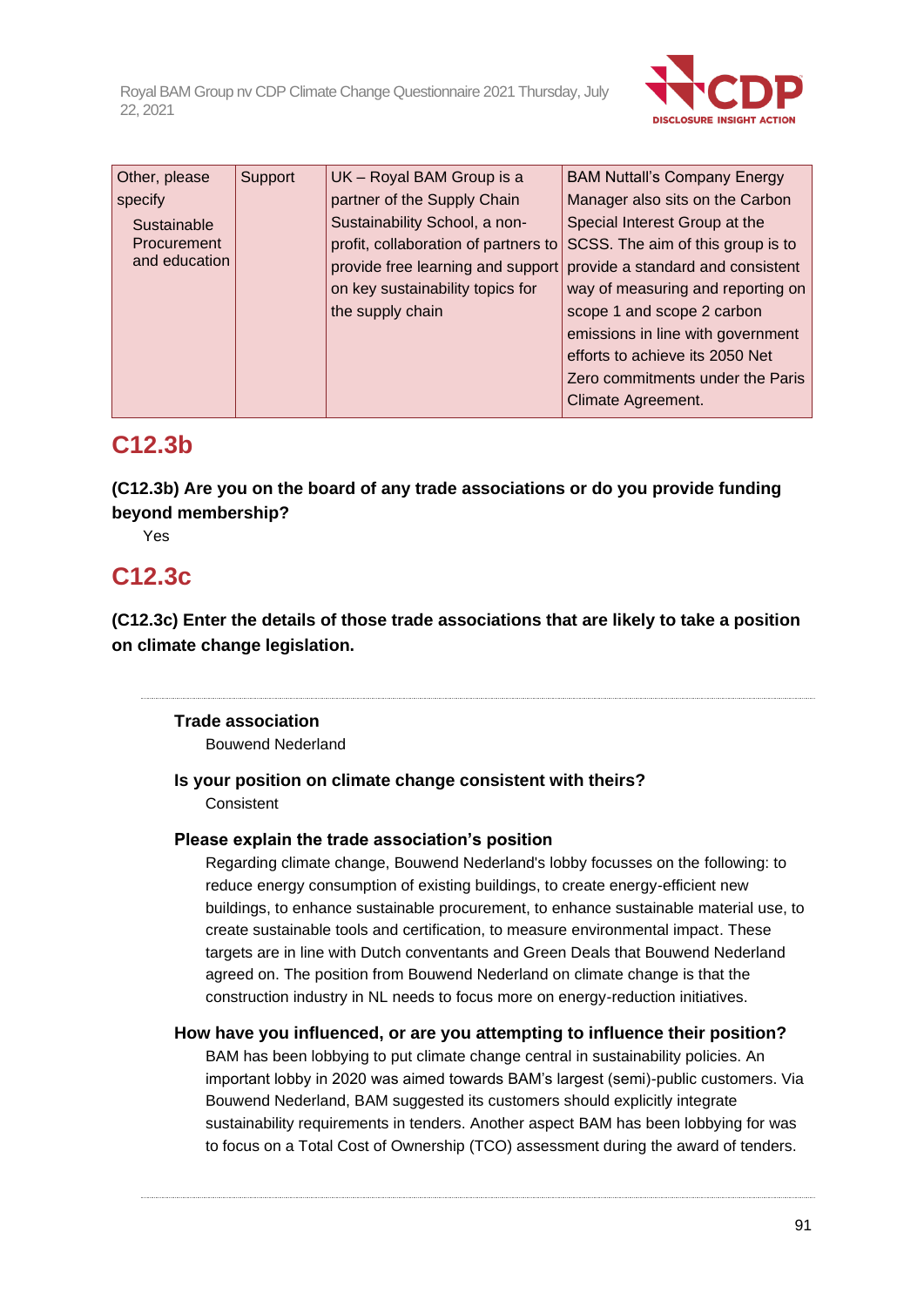

### **Trade association**

German Construction Industry Federation (HDB)

#### **Is your position on climate change consistent with theirs?**

**Consistent** 

#### **Please explain the trade association's position**

Alongside topics such as groundwater and soil protection and environmental and waste legislation, the committee focuses on current key issues on how to achieve a more rapid energy transition in Germany and conserve resources through energy savings. The position of HDB on climate change is to focus primarily on energy efficiency. As part of its ongoing transition to a sustainable energy system, Germany aims to have an almost climate-neutral building stock by 2050. Three quarters of buildings in Germany were built before 1980, making the renovation of existing stock key to meeting energy efficiency targets.

#### **How have you influenced, or are you attempting to influence their position?**

The Divisional Director of BAMs operating company Wayss & Freytag, holds the Chairman position of the Environmental Committee of the HDB.

### **Trade association**

NABU

# **Is your position on climate change consistent with theirs? Consistent**

#### **Please explain the trade association's position**

BAM is a member of NABU (Netherlands Association of International Contractors) and is leading the new CSR committee. NABU is an open and legally independent association which represents the collective interests of Dutch contractors operating abroad. Its members are engaged in every aspect of building, civil engineering, (maritime) infrastructure and dredging. NABU focuses on establishing favourable conditions and promoting the construction industry's image. In doing so, NABU engages in regular consultation with the authorities and closely related institutions, both on a national and an international level, as well as with other trade organisations.

#### **How have you influenced, or are you attempting to influence their position?**

NABU is actively engaged with the environmental and social appreciation of its members' international activities. Members of NABU must comply with (international) laws and regulations. But sustainable development is for them more than a 'must': it appeals to their social responsibility, which goes hand in hand with demonstrating BAM as a reputable global industry partner. Due to its NABU membership, BAM contributes actively to the development of acceptable norms for corporate social responsibility for use in the international construction market. BAM has led efforts to translate the Sustainable Development Goals for NABU's construction members and also for the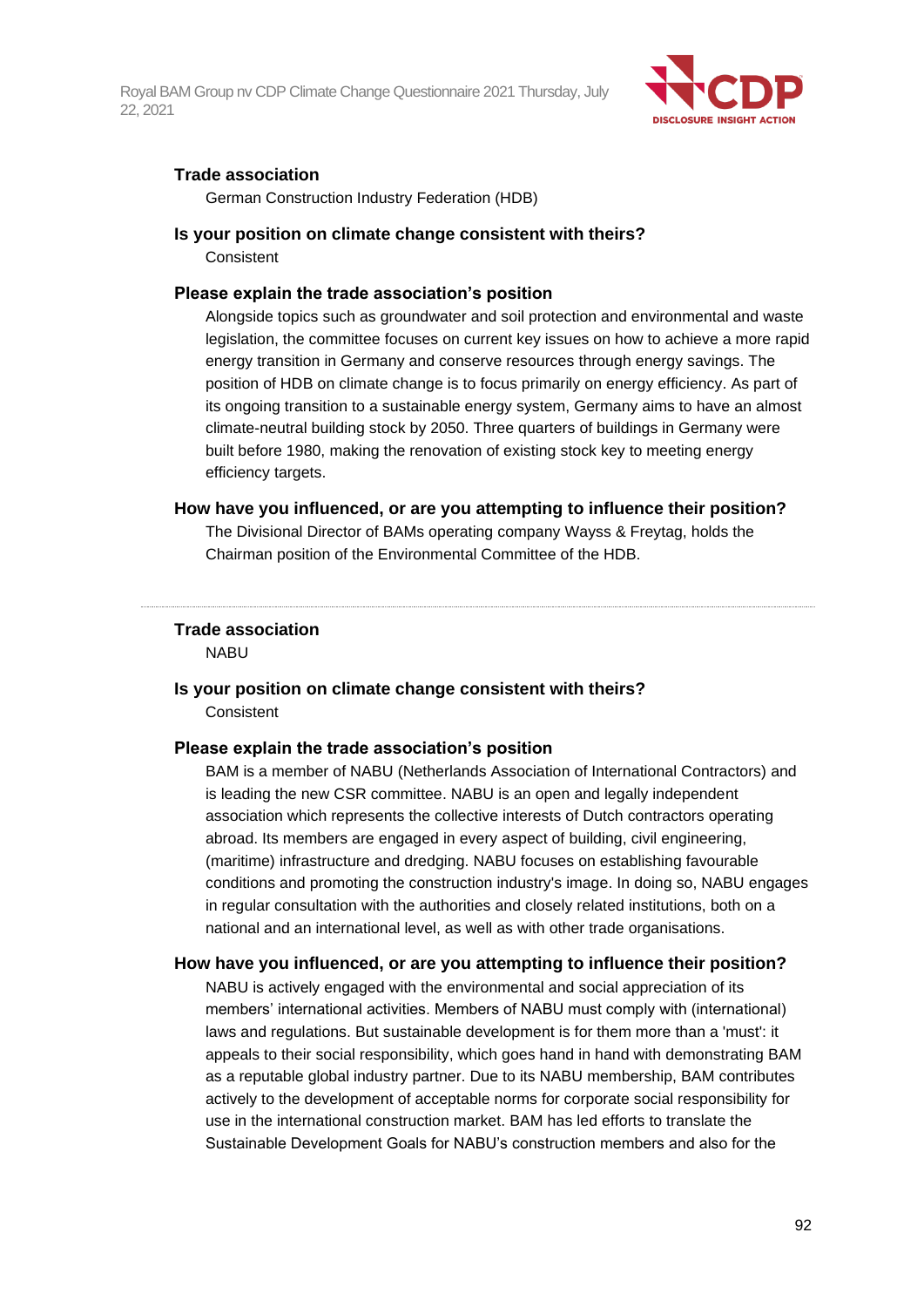

European International Contractors Federation (EIC), including efforts around climate change.

# **C12.3d**

**(C12.3d) Do you publicly disclose a list of all research organizations that you fund?** Yes

# **C12.3f**

**(C12.3f) What processes do you have in place to ensure that all of your direct and indirect activities that influence policy are consistent with your overall climate change strategy?**

BAM updated its Code of Conduct in 2019 and Sustainability is included as integral topic in the Code. A training on the Code of Conduct is mandatory for all new employees and after the 2019 update all existing employees also had to renew their Code of Conduct training. By the end of 2020, more than 91% of BAMs employees successfully finished the Code of Conduct training. BAM has also internally published a Sustainability policy, where BAM's strategy, ambitions and objectives are outlined. This policy is available for all employees and provides guidelines of the position of BAM on different sustainability topics, including climate change strategy.

# **Processes to ensure activities that influence policy are consistent with our overall climate change strategy:**

BAM's sustainability policy, strategy and agenda are developed by BAM's Corporate strategy department (the sustainability department is in fact part of the strategy department) and the Executive Board. Climate change is an explicit part of the Group's sustainability strategy. Within the Executive Board an ambassador is appointed for BAM's sustainability (including climate change) strategy, which is communicated throughout the company and to all senior staff members. These senior staff members are involved with policy engagement and match their activities to the overall collective strategy, including the sustainability strategy/policy. BAM's Sustainability Department is involved in developing and communicating the strategy and agenda and aligning stakeholder engagement initiatives to the overall collective strategy. This is done through quarterly meetings with the Executive Board. During these meetings, topics typically discussed are BAM's performance on sustainability targets (CO2 emission and waste reduction) and market/policy developments. As a global organization, BAM sits on various internal and external committees to influence policies. All commitments and involvement are discussed and agreed in cooperation with the Sustainability Department and the broader 'Community' members (across all Operating Companies). Where relevant, senior management also endorse or champion BAM's involvement. All involvement concerning influencing policy is aligned and coordinated with BAM's strategy (including climate change action) and carefully managed through BAM's Communication department where necessary.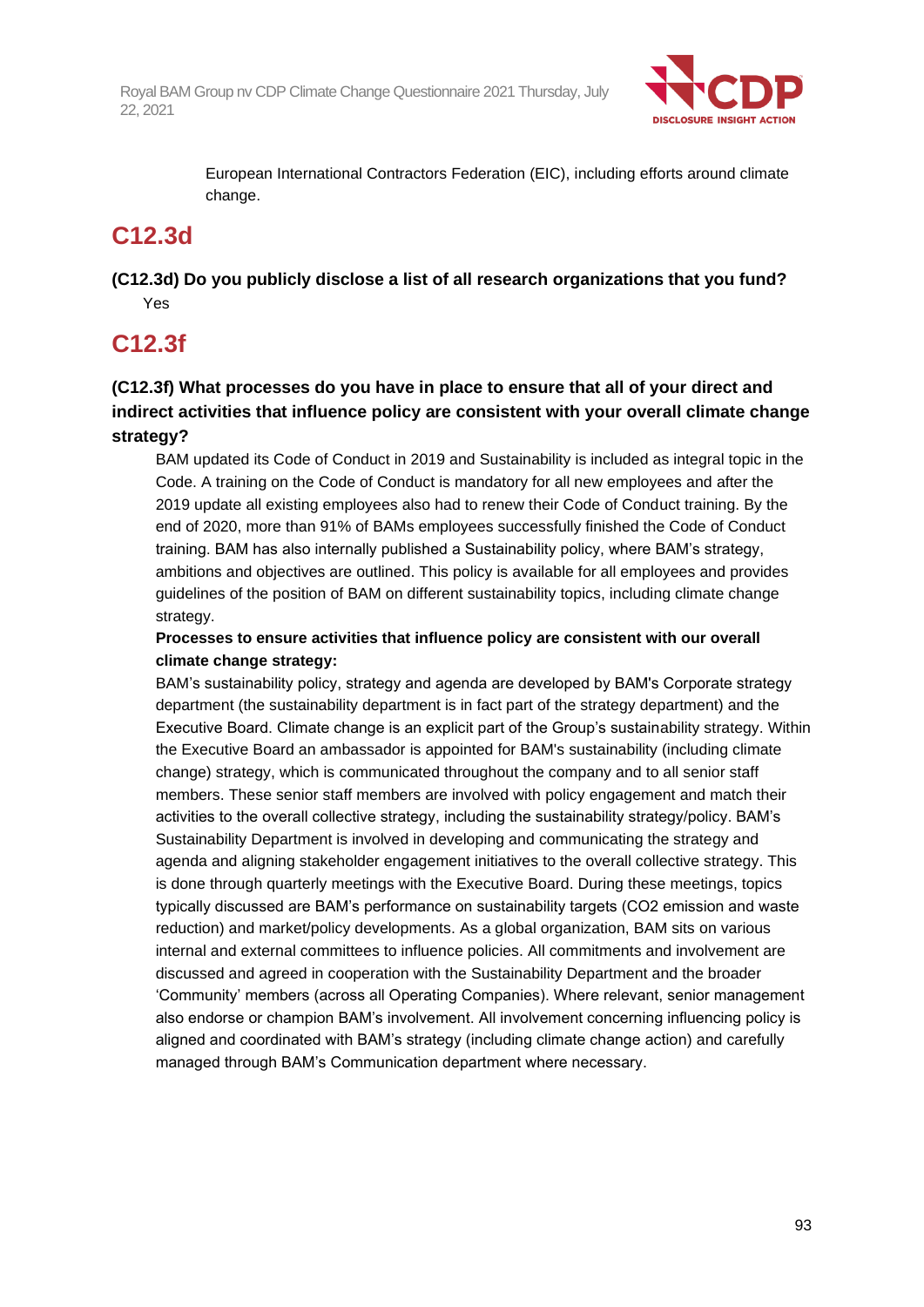

# **C12.4**

**(C12.4) Have you published information about your organization's response to climate change and GHG emissions performance for this reporting year in places other than in your CDP response? If so, please attach the publication(s).**

# **Publication** In mainstream reports **Status Complete Attach the document** U bam-2020.pdf **Page/Section reference** Governance: chapter 5 in Integrated Report 2020 (pages 52-61) Strategy: chapter 2 in Integrated Report 2020 (pages 8-14). Emissions figures and Emission targets: chapter 3.3 in Integrated Report 2020 (pages 36-41). **Content elements Governance**

**Strategy** Emissions figures Emission targets

# **Comment**

# **C15. Signoff**

# **C-FI**

**(C-FI) Use this field to provide any additional information or context that you feel is relevant to your organization's response. Please note that this field is optional and is not scored.**

# **C15.1**

**(C15.1) Provide details for the person that has signed off (approved) your CDP climate change response.**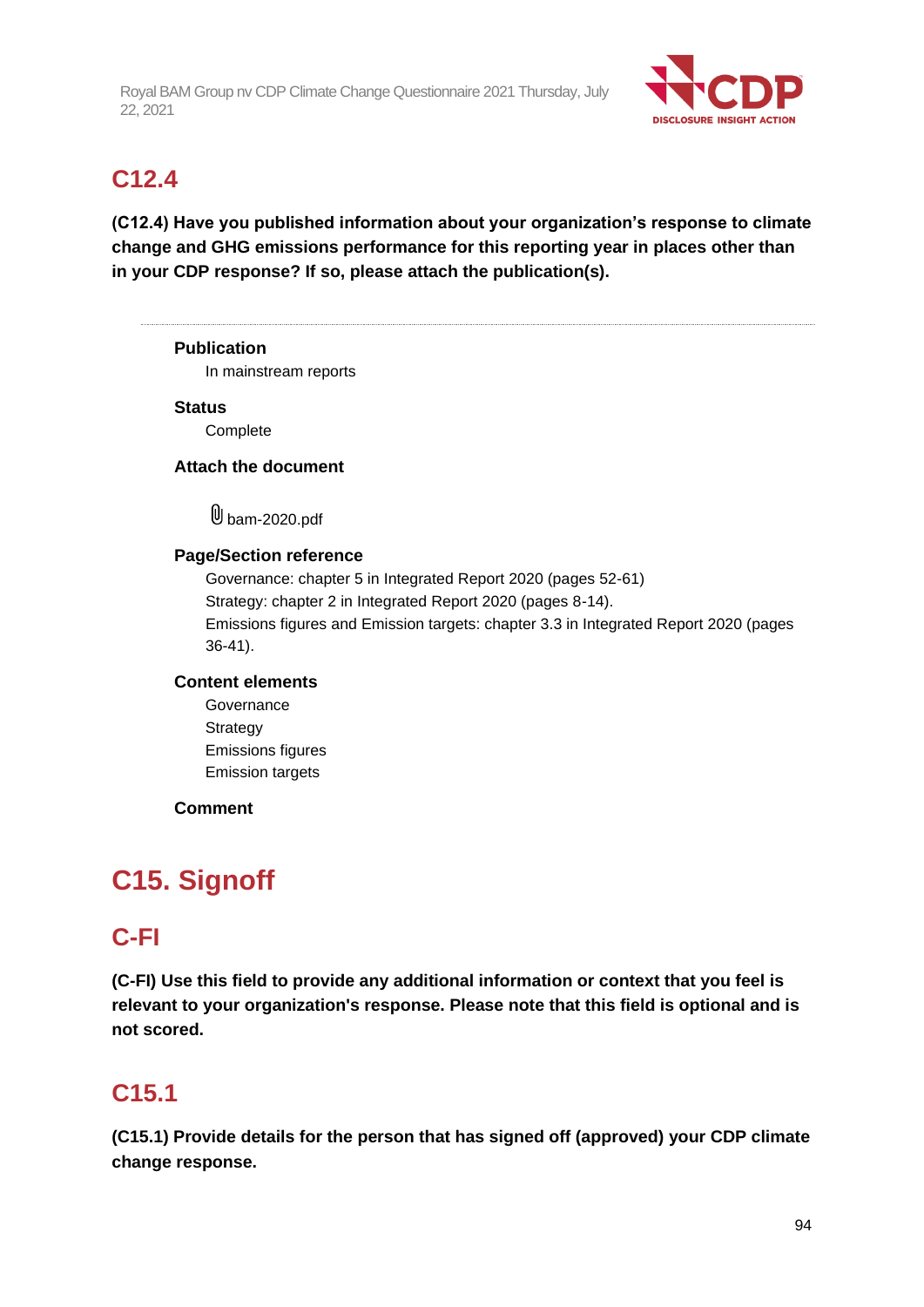

|                  | <b>Job title</b>              | <b>Corresponding job category</b> |
|------------------|-------------------------------|-----------------------------------|
| Row <sup>1</sup> | Chief Executive Officer (CEO) | Chief Executive Officer (CEO)     |

# **SC. Supply chain module**

# **SC0.0**

# **(SC0.0) If you would like to do so, please provide a separate introduction to this module.**

BAM Nuttall (our civil enginieering operating company in the UK) was reqeusted to fill out this questionnaire by one of their clients: SSE. As BAM participates to CDP (and other sustainability benchmarks) at company level (Royal BAM Group NV), BAM opted to include the supply chain module requested in the main CDP climate questionnaire. The requested data however is specifically tailored for SSE projects, and is provided by BAM Nuttall.

BAM Construct UK provides design and construction services to the NHS for new and refurbishment construction projects. The number of projects we operate for NHS varies from year to year. We track carbon emissions across all of our projects, including all health (and NHS) projects, including our subcontractors use of fuel on our sites. Transport impacts are measured separately but can be attributed to each specific project. It should be noted that for the majority of our NHW projects, energy for use on a construction or refurbishment site is supplied by our client i.e. local health trust. This is however measured regardless and included in emissions data.

BAM Construct UK has a long-standing commitment to combat climate change and reduce the business's direct and indirect carbon emissions. We have been measuring, managing and reducing carbon emissions from our operations since 2008. We surpassed our 2020 target to reduce emissions by 25% compared to 2015, achieving a 45% reduction. Our total carbon footprint now stands at just 6,121 tCO2e (market based). At project level, where we also capture subcontractor emissions, our average impact has reduced by 60% since 2015, from 15.8 tCO2e/£m project value to 6.2 tCO2e/£m project value in 2020.

Our ultimate goal is to have a net positive impact on climate resources and people by 2050, by working with our clients and supply chain to reduce their carbon emissions, protect and preserve natural resources and creating value for people we come into contact with. BAM were one of the first contractors to have an approved science-based target (set at Royal BAM Group level) to reduce our global emissions by 50% by 2030. At BAM Construct UK, we have made a further commitment to become net zero carbon by no later than 2030. In 2021 we were awarded one of the first Platinum awards by CEMARS, the international carbon reduction standard, having reduced our emissions consistently for over 10 years, taking more than 20,000 tCO2e out of our business. We are one of the first contractors to sign the world green building council net zero carbon buildings commitment, meaning we will only occupy and develop net zero carbon buildings by 2030. We are also a founding partner of the UK Green Building Council (UKGBC) Net Zero Carbon Buildings Program, which is now being adopted by a wide range of private and public sector clients, including the NHS.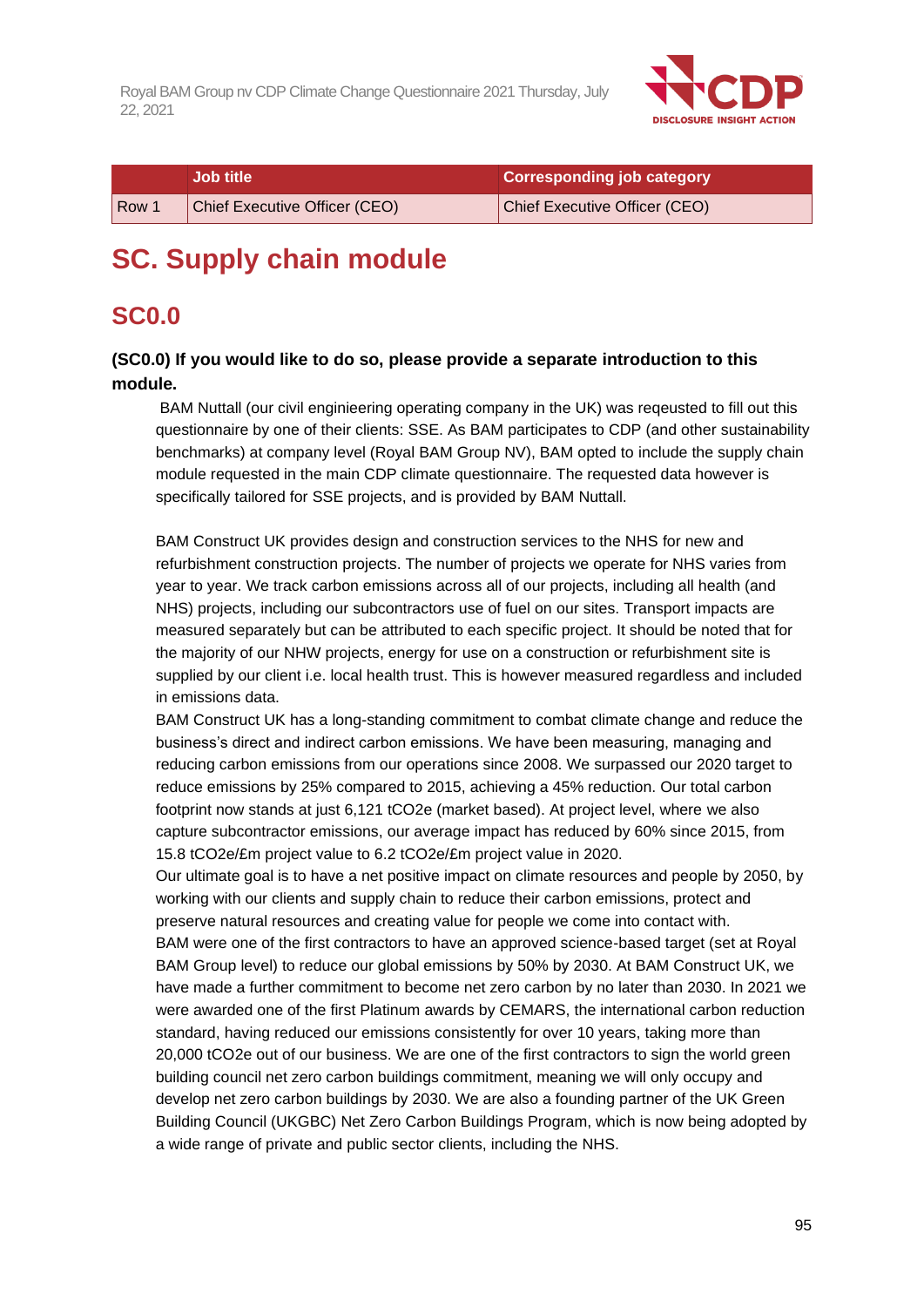

# **SC0.1**

**(SC0.1) What is your company's annual revenue for the stated reporting period?**

|       | <b>Annual Revenue</b> |  |
|-------|-----------------------|--|
| Row 1 | 6,817,168,059         |  |

# **SC0.2**

**(SC0.2) Do you have an ISIN for your company that you would be willing to share with CDP?**

Yes

# **SC0.2a**

# **(SC0.2a) Please use the table below to share your ISIN.**

|            | <b>ISIN country code (2)</b><br>letters) | ISIN numeric identifier and single check digit (10 numbers)<br>overall) |
|------------|------------------------------------------|-------------------------------------------------------------------------|
| <b>Row</b> | <b>NL</b>                                | 0000337319                                                              |

# **SC1.1**

**(SC1.1) Allocate your emissions to your customers listed below according to the goods or services you have sold them in this reporting period.**

# **Requesting member**

NHS England and NHS Improvement

# **Scope of emissions**

Scope 1

# **Allocation level**

Facility

# **Allocation level detail**

Emissions are from each NHS project being delivered (onsite) during 2020 calendar year. Data collected at project level and aggregated.

# **Emissions in metric tonnes of CO2e**

82.5

**Uncertainty (±%)**

0

**Major sources of emissions**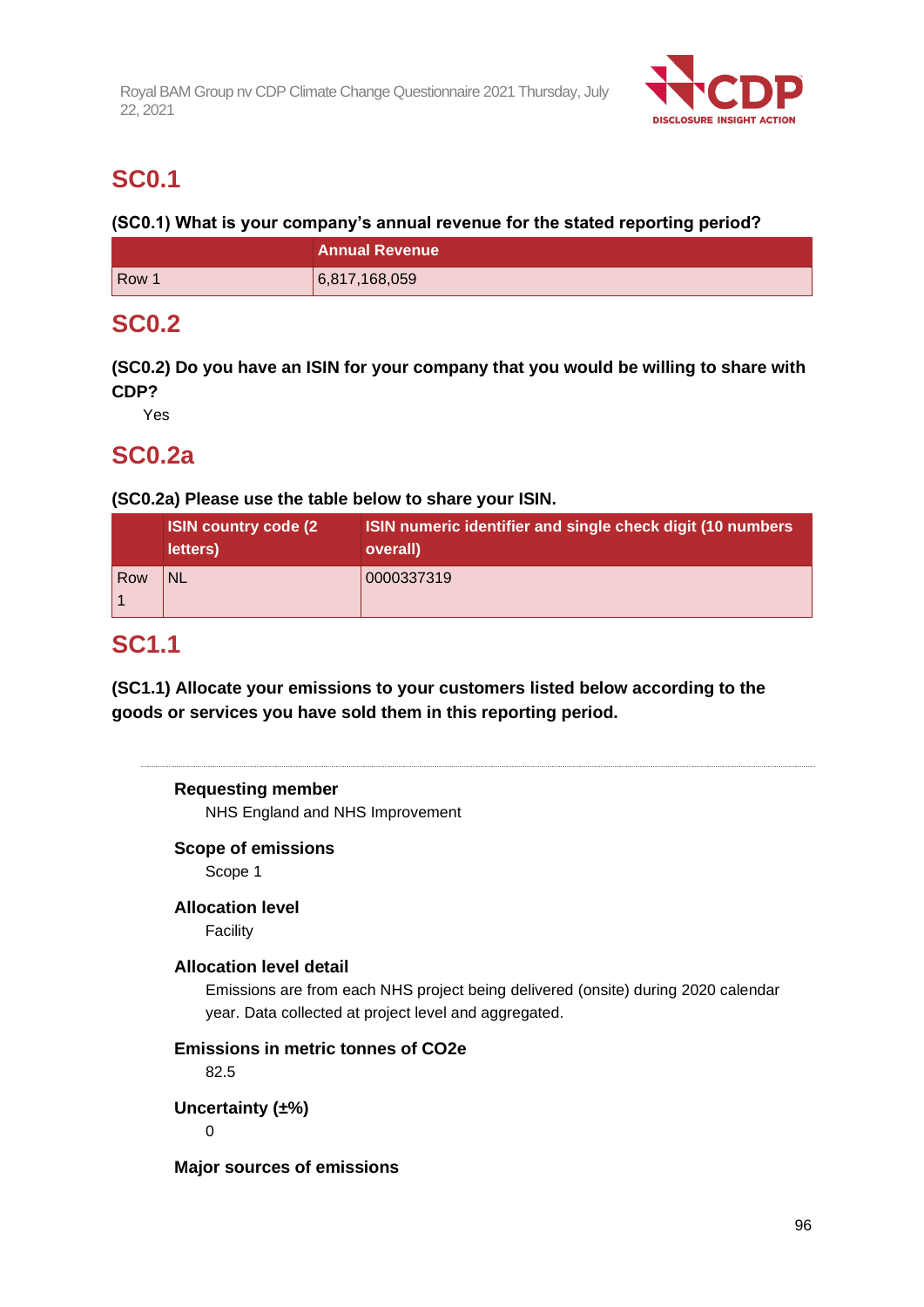

Emissions include all electricity used on site (BAM procured and client supplied), Gas Oil used by BAM and by subcontractors on site, BAM staff miles driven to and from site (cars), electricity T&D losses.

### **Verified**

Yes

### **Allocation method**

Allocation not necessary due to type of primary data available

# **Please explain how you have identified the GHG source, including major limitations to this process and**

#### **assumptions made**

GHG sources represent the main direct and indirect emissions associated with the construction site operations.

#### **Requesting member**

NHS England and NHS Improvement

#### **Scope of emissions**

Scope 2

### **Allocation level**

Facility

#### **Allocation level detail**

Emissions are from each NHS project being delivered (onsite) during 2020 calendar year. Data collected at project level and aggregated.

#### **Emissions in metric tonnes of CO2e**

56.3

### **Uncertainty (±%)**

0

#### **Major sources of emissions**

Emissions include all electricity used on site (BAM procured and client supplied), Gas Oil used by BAM and by subcontractors on site, BAM staff miles driven to and from site (cars), electricity T&D losses.

#### **Verified**

Yes

#### **Allocation method**

Allocation not necessary due to type of primary data available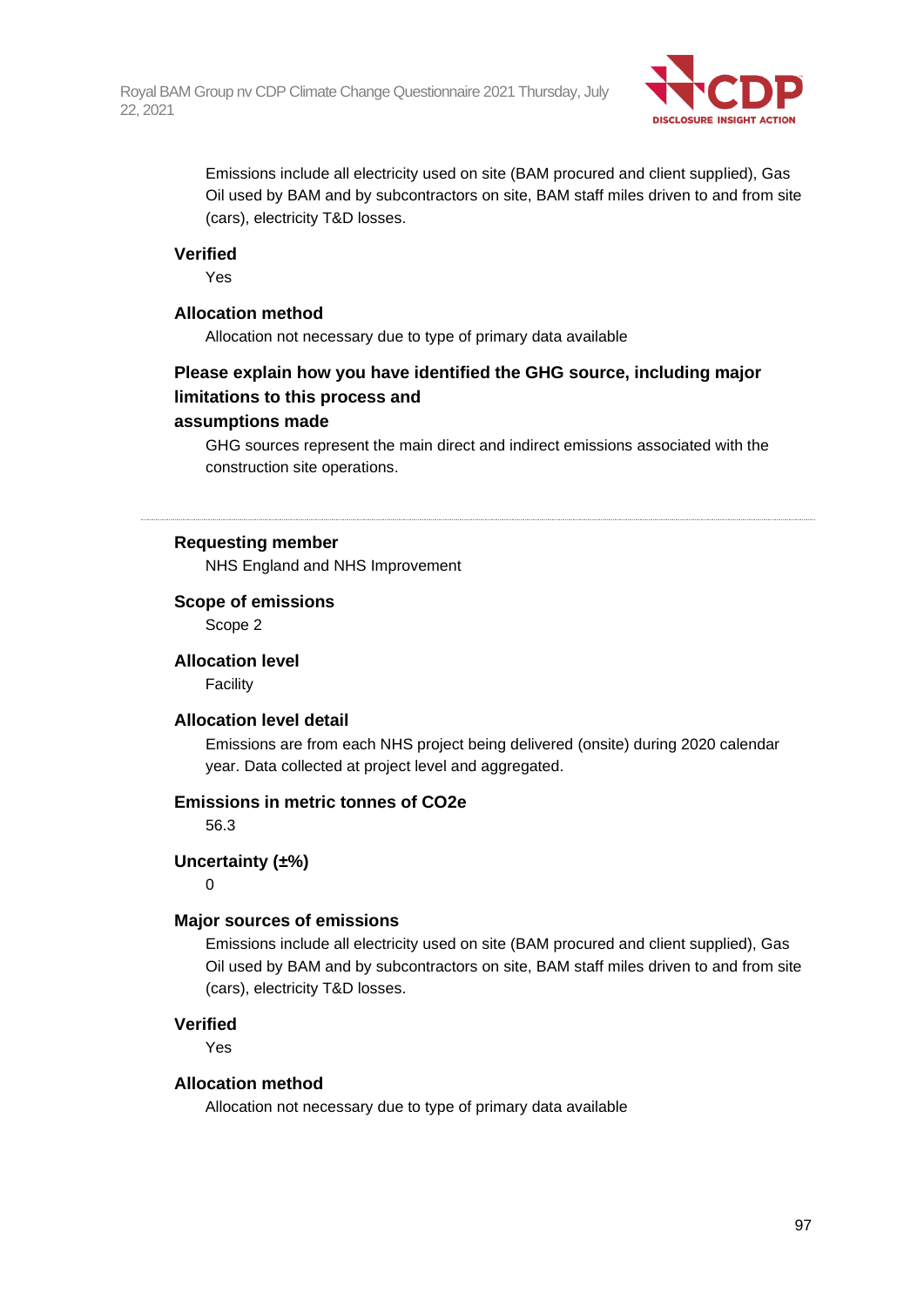

# **Please explain how you have identified the GHG source, including major limitations to this process and**

# **assumptions made**

GHG sources represent the main direct and indirect emissions associated with the construction site operations.

### **Requesting member**

NHS England and NHS Improvement

#### **Scope of emissions**

Scope 3

#### **Allocation level**

Facility

### **Allocation level detail**

Emissions are from each NHS project being delivered (onsite) during 2020 calendar year. Data collected at project level and aggregated.

### **Emissions in metric tonnes of CO2e**

83.2

### **Uncertainty (±%)**

 $\Omega$ 

#### **Major sources of emissions**

Emissions include all electricity used on site (BAM procured and client supplied), Gas Oil used by BAM and by subcontractors on site, BAM staff miles driven to and from site (cars), electricity T&D losses.

### **Verified**

Yes

#### **Allocation method**

Allocation not necessary due to type of primary data available

# **Please explain how you have identified the GHG source, including major limitations to this process and**

### **assumptions made**

GHG sources represent the main direct and indirect emissions associated with the construction site operations.

**Requesting member SSE** 

#### **Scope of emissions**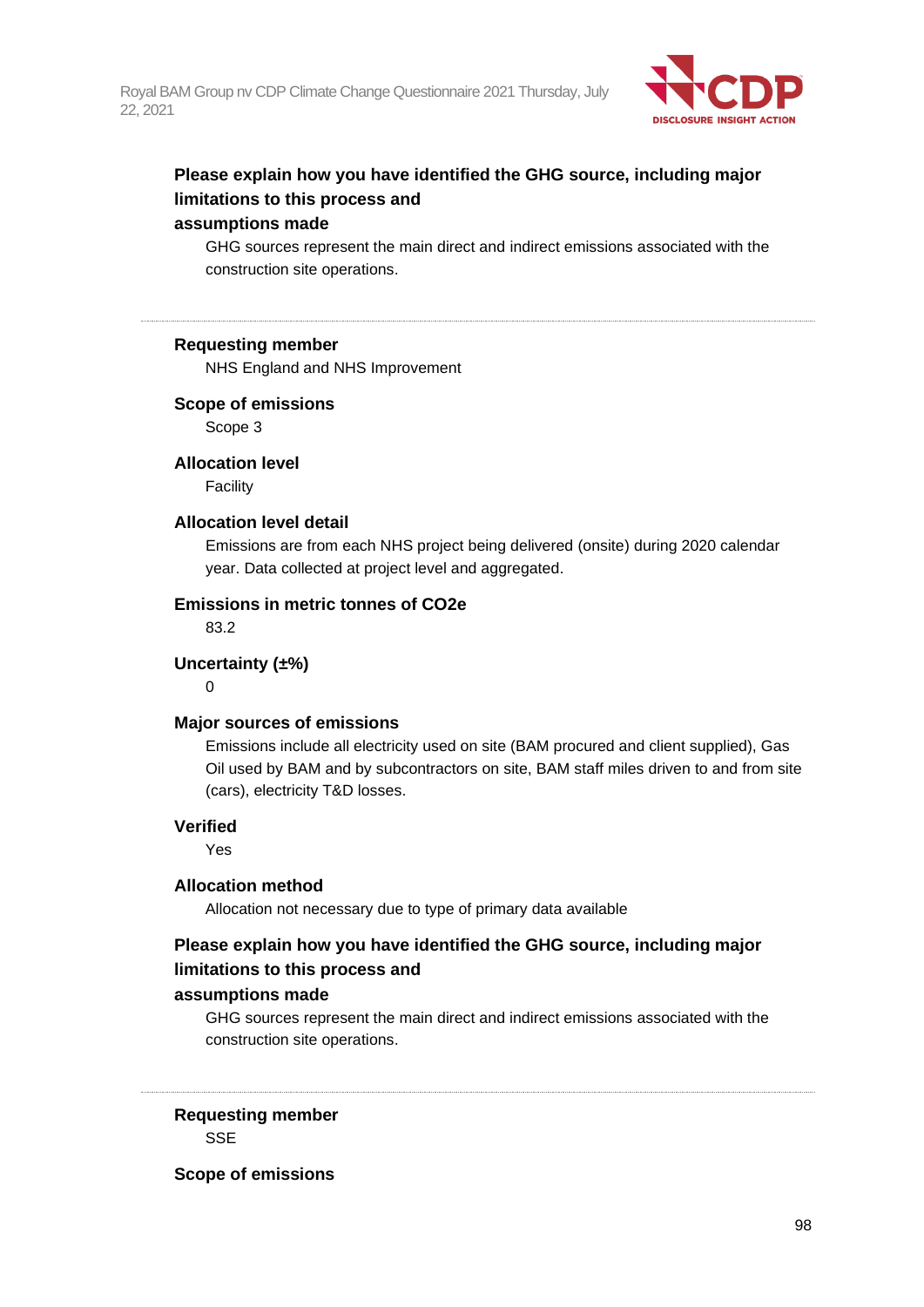

#### Scope 1

**Allocation level** Business unit (subsidiary company)

**Allocation level detail** BAM Nuttall

#### **Emissions in metric tonnes of CO2e**

2,690.3

**Uncertainty (±%)**

 $\mathfrak{p}$ 

#### **Major sources of emissions**

Our fuel use, electricity use and business travel on SSE projects were: Liquid fuel consumption = 954,437L Business travel =  $489,373$  km Electricity consumption 96,616kWh

### **Verified**

Yes

#### **Allocation method**

Allocation not necessary due to type of primary data available

# **Please explain how you have identified the GHG source, including major limitations to this process and**

#### **assumptions made**

In order to calculate energy consumption and CO2 footprint, group companies are required to report consumption of fuel, electricity, etc. When calculating energy consumption [GJ] or carbon footprint [tonnes CO2], activity data is multiplied by a default or custom conversion factor. Operating companies are required to collect activity data. Activity data are defined as the amount of consumed fuels for execution of its operations, such as the combusted litres of diesel or used KWh. Data is sourced from the supplier via transaction reports.

#### **Requesting member**

**SSE** 

#### **Scope of emissions**

Scope 2

#### **Allocation level**

Business unit (subsidiary company)

#### **Allocation level detail BAM Nuttall**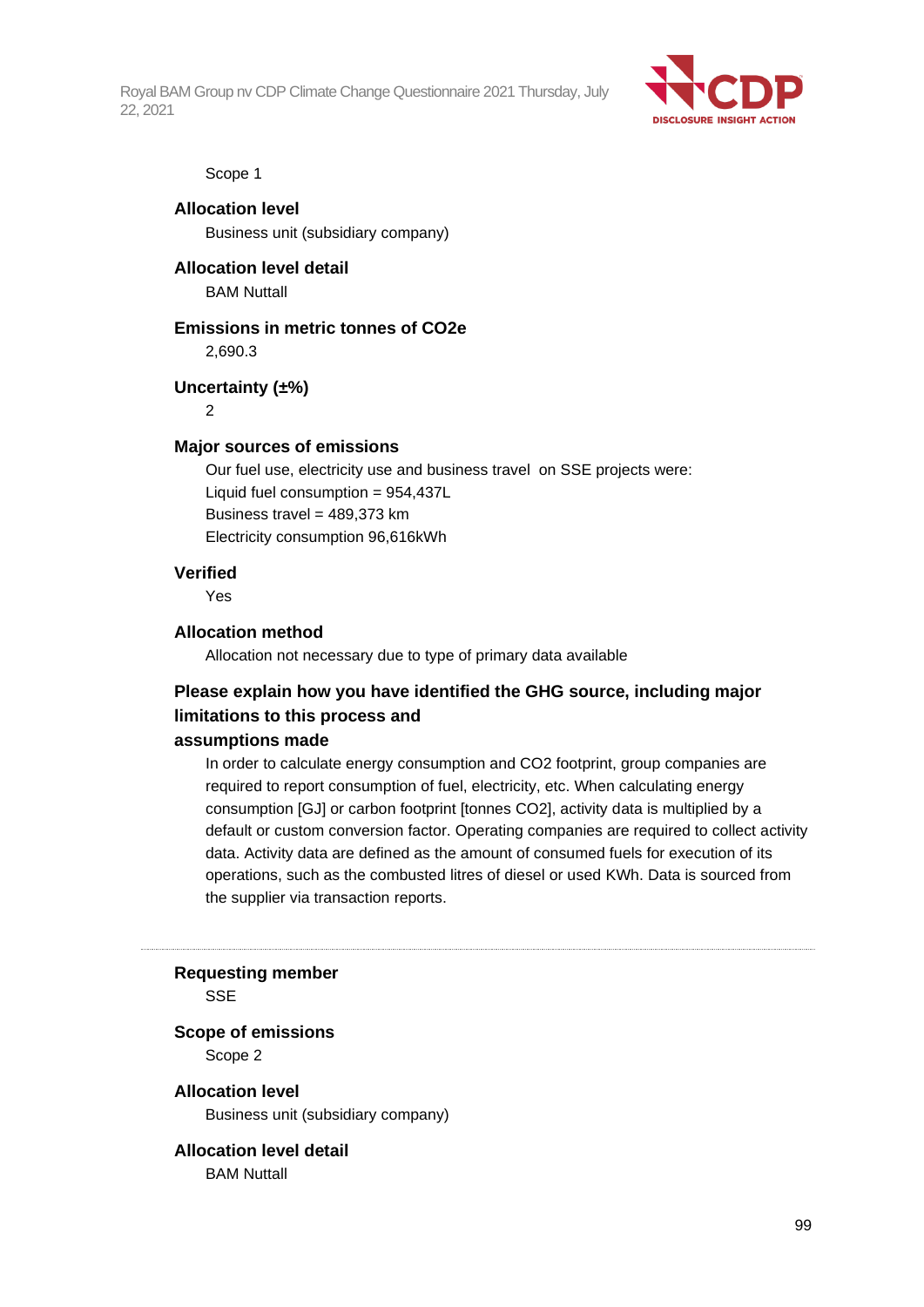

### **Emissions in metric tonnes of CO2e** 23

# **Uncertainty (±%)**

20

# **Major sources of emissions**

Our fuel use, electricity use and business travel on SSE projects were: Liquid fuel consumption = 954,437L Business travel = 489,373 km Electricity consumption 96,616kWh

# **Verified**

Yes

# **Allocation method**

Allocation not necessary due to type of primary data available

# **Please explain how you have identified the GHG source, including major limitations to this process and**

# **assumptions made**

In order to calculate energy consumption and CO2 footprint, group companies are required to report consumption of fuel, electricity, etc. When calculating energy consumption [GJ] or carbon footprint [tonnes CO2], activity data is multiplied by a default or custom conversion factor. Operating companies are required to collect activity data. Activity data are defined as the amount of consumed fuels for execution of its operations, such as the combusted litres of diesel or used KWh. Data is sourced from the supplier via transaction reports.

# **SC1.2**

# **(SC1.2) Where published information has been used in completing SC1.1, please provide a reference(s).**

We publish our annual GHG emissions but not specifically related to NHS projects. You can find details of our carbon emissions in our annual report [\(https://www.bam.co.uk/docs/default-source/report-accounts/bam-construct-uk---report](https://www.bam.co.uk/docs/default-source/report-accounts/bam-construct-uk---report-accounts-2020-lr.pdf?sfvrsn=bc4829c2_8)[accounts-2020-lr.pdf?sfvrsn=bc4829c2\\_8\)](https://www.bam.co.uk/docs/default-source/report-accounts/bam-construct-uk---report-accounts-2020-lr.pdf?sfvrsn=bc4829c2_8) and of our certification through CEMARS [\(https://www.toitu.co.nz/our-members/members/bam-group\)](https://www.toitu.co.nz/our-members/members/bam-group).

# **SC1.3**

# **(SC1.3) What are the challenges in allocating emissions to different customers, and what would help you to overcome these challenges?**

| <b>Allocation challenges</b> | Please explain what would help you overcome these challenges                |
|------------------------------|-----------------------------------------------------------------------------|
| Customer base is too         | BAM is mature in their ability to allocate their scope 1 and 2 emissions to |
| large and diverse to         | different customers, as energy use is being monitored at project level.     |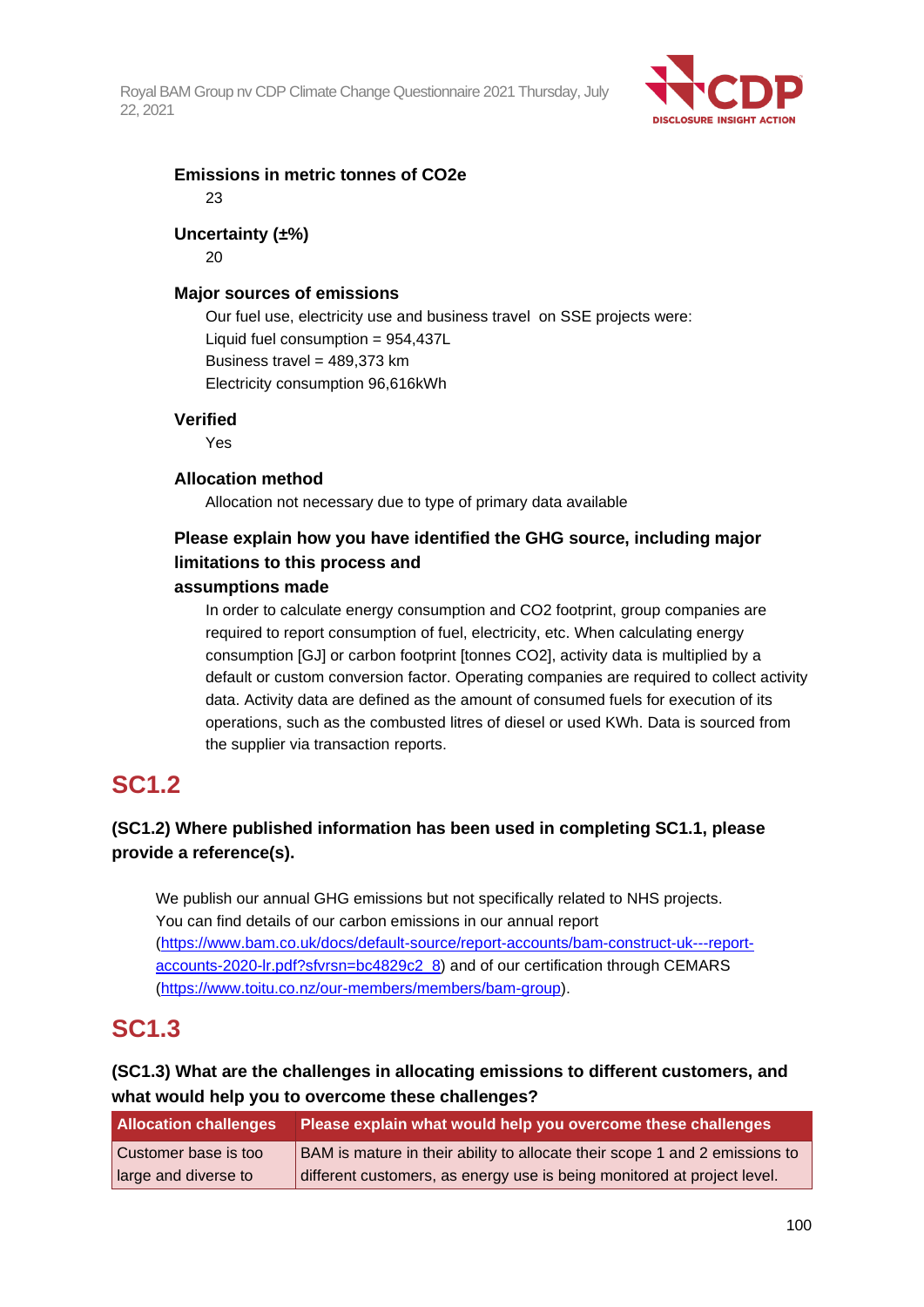

| accurately track | Our use of (construction) materials is in our scope 3, and BAM's currently |
|------------------|----------------------------------------------------------------------------|
| emissions to the | working on getting more insight in scope 3 emissions. For the              |
| customer level   | construction sector we have defined purchased goods & services and use     |
|                  | of sold products to be the main hotspots. Our challenge is to develop an   |
|                  | efficient and reliable methodology to capture emissions related to the use |
|                  | of construction materials. So far, our insight in in scope 3 is limited.   |
|                  |                                                                            |
|                  | BAM is beginning to collect the material use at project level for specific |
|                  | clients (so that they can calculate upstream emissions themselves). It is  |
|                  | intended that a full scope 3 emissions report will be provided in the      |
|                  | coming years to contain material use, transport, waste and business        |
|                  | travel.                                                                    |

# **SC1.4**

# **(SC1.4) Do you plan to develop your capabilities to allocate emissions to your customers in the future?**

Yes

# **SC1.4a**

# **(SC1.4a) Describe how you plan to develop your capabilities.**

As described, we can already allocate specific emissions to NHS and future changes would only relate to adding further emissions sources i.e. embodied carbon of projects as this is measured in line with NHS net zero strategy and framework requirements.

BAM Nuttall has developed its scope 3 emissions reporting and it is now possible to derive a customer specific carbon footprint based on a projects use of materials and resources used. This reporting capability enables BAM to have more maturity around its outline carbon assessments which are undertaken in most tenders presently – particularly in the civil infrastructure division where most schemes are funded by governments. We continue to seek whole life carbon reductions by engaging with our customers pre-design stage so we can offer the best and lowest possible carbon solutions.

# **SC2.1**

**(SC2.1) Please propose any mutually beneficial climate-related projects you could collaborate on with specific CDP Supply Chain members.**

**Requesting member** NHS England and NHS Improvement

**Group type of project** Other, please specify Multiple types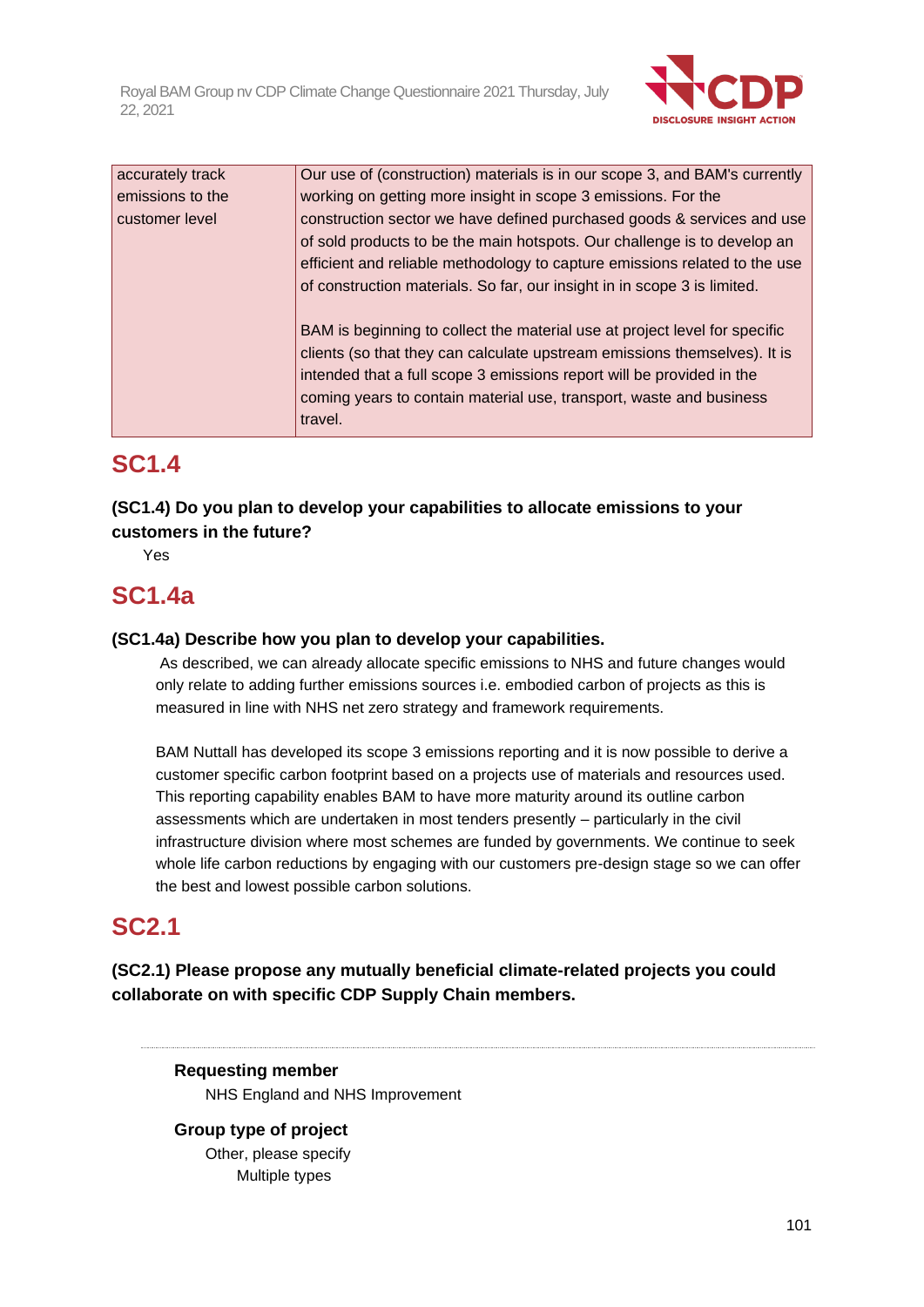

# **Type of project**

Other, please specify Multiple types

### **Emissions targeted**

Actions to reduce customers' operational emissions (customer scope 1 & 2)

### **Estimated timeframe for carbon reductions to be realized**

Other, please specify

Dependant on construction and refurbishment projects we are selected to bid and deliver.

#### **Estimated lifetime CO2e savings**

 $\Omega$ 

### **Estimated payback**

Other, please specify Dependant on specific building projects being delivered.

### **Details of proposal**

We are on track to reduce our organisational emissions to zero. For NHS projects, we will already use low carbon fuels and 100% renewable electricity. We see opportunities to work with NHS to minimise and reduce energy consumption of the existing estate and energy and carbon emissions from new buildings being procured. We can work with NHS to assess energy saving opportunities (e.g. via our BAM Energy esco services) and to take a design for performance approach for new projects. We can also assess and minimise embodied carbon (through perfoming LCA) of projects, utilising more efficient designs with lower carbon materials.

### **Requesting member**

**SSE** 

#### **Group type of project**

Change to supplier operations

# **Type of project**

Implementation of energy reduction projects

#### **Emissions targeted**

Actions to reduce customers' operational emissions (customer scope 1 & 2)

#### **Estimated timeframe for carbon reductions to be realized**

1-3 years

#### **Estimated lifetime CO2e savings**

20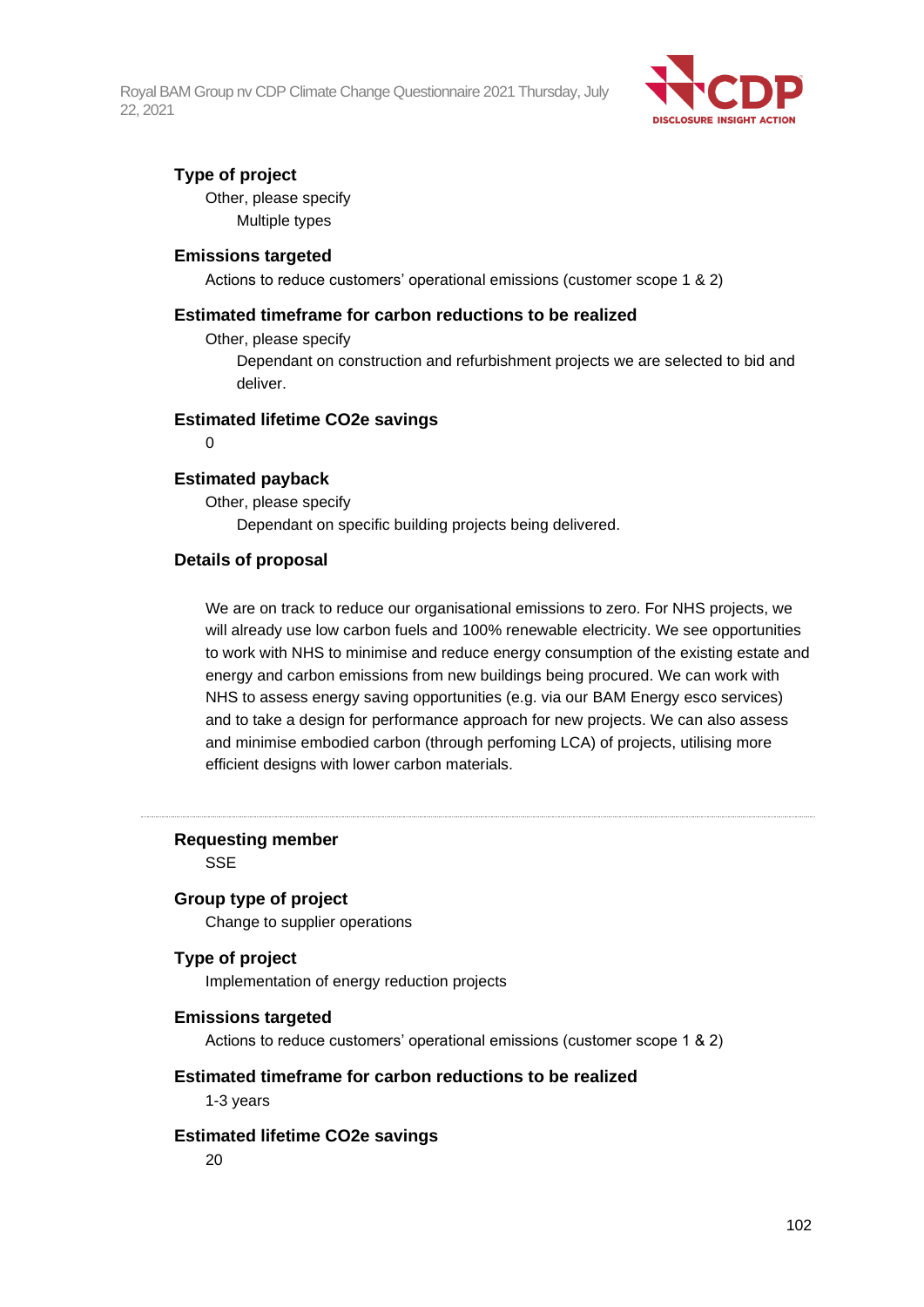

### **Estimated payback**

0-1 year

### **Details of proposal**

Following the Energy Study carried out in 2017, the awareness campaign was commenced and is estimated to have saved 10% of the fuel consumption at Melgarve. No other initiatives were acted on.

### **Requesting member**

**SSE** 

# **Group type of project**

Reduce Logistics Emissions

### **Type of project**

Consolidated logistics

#### **Emissions targeted**

Actions to reduce customers' operational emissions (customer scope 1 & 2)

### **Estimated timeframe for carbon reductions to be realized**

0-1 year

# **Estimated lifetime CO2e savings**

1

# **Estimated payback**

0-1 year

#### **Details of proposal**

BAM implemented a central base camp on ca. 1 hour drive from Melgarve Substation project, and uses shuttle vehicle to transport employees and visitors from camp to project.

#### **Requesting member**

SSE

#### **Group type of project**

Change to supplier operations

#### **Type of project**

Implementation of energy reduction projects

#### **Emissions targeted**

Actions that would reduce both our own and our customers' emissions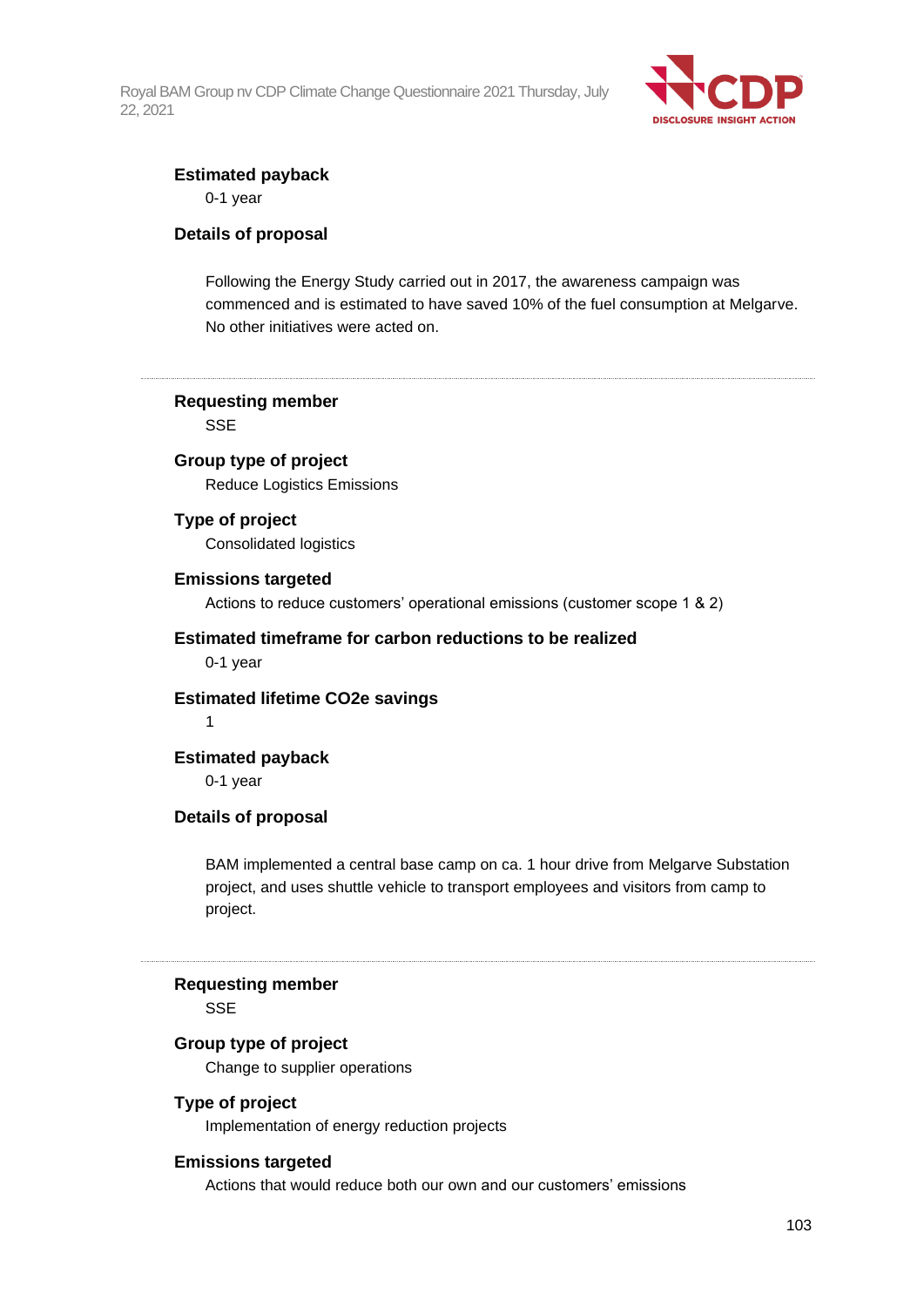

# **Estimated timeframe for carbon reductions to be realized** 0-1 year

# **Estimated lifetime CO2e savings** 10

# **Estimated payback**

0-1 year

# **Details of proposal**

Offsite pre-cast concrete bases to reduce production emissions.

# **Requesting member**

**SSE** 

# **Group type of project**

Change to supplier operations

# **Type of project**

Implementation of energy reduction projects

# **Emissions targeted**

Actions that would reduce both our own and our customers' emissions

# **Estimated timeframe for carbon reductions to be realized**

0-1 year

# **Estimated lifetime CO2e savings**

25

# **Estimated payback**

0-1 year

# **Details of proposal**

Use of Hybrid excavators to reduce fuel use

# **SC2.2**

**(SC2.2) Have requests or initiatives by CDP Supply Chain members prompted your organization to take organizational-level emissions reduction initiatives?**

No

# **SC4.1**

**(SC4.1) Are you providing product level data for your organization's goods or services?**